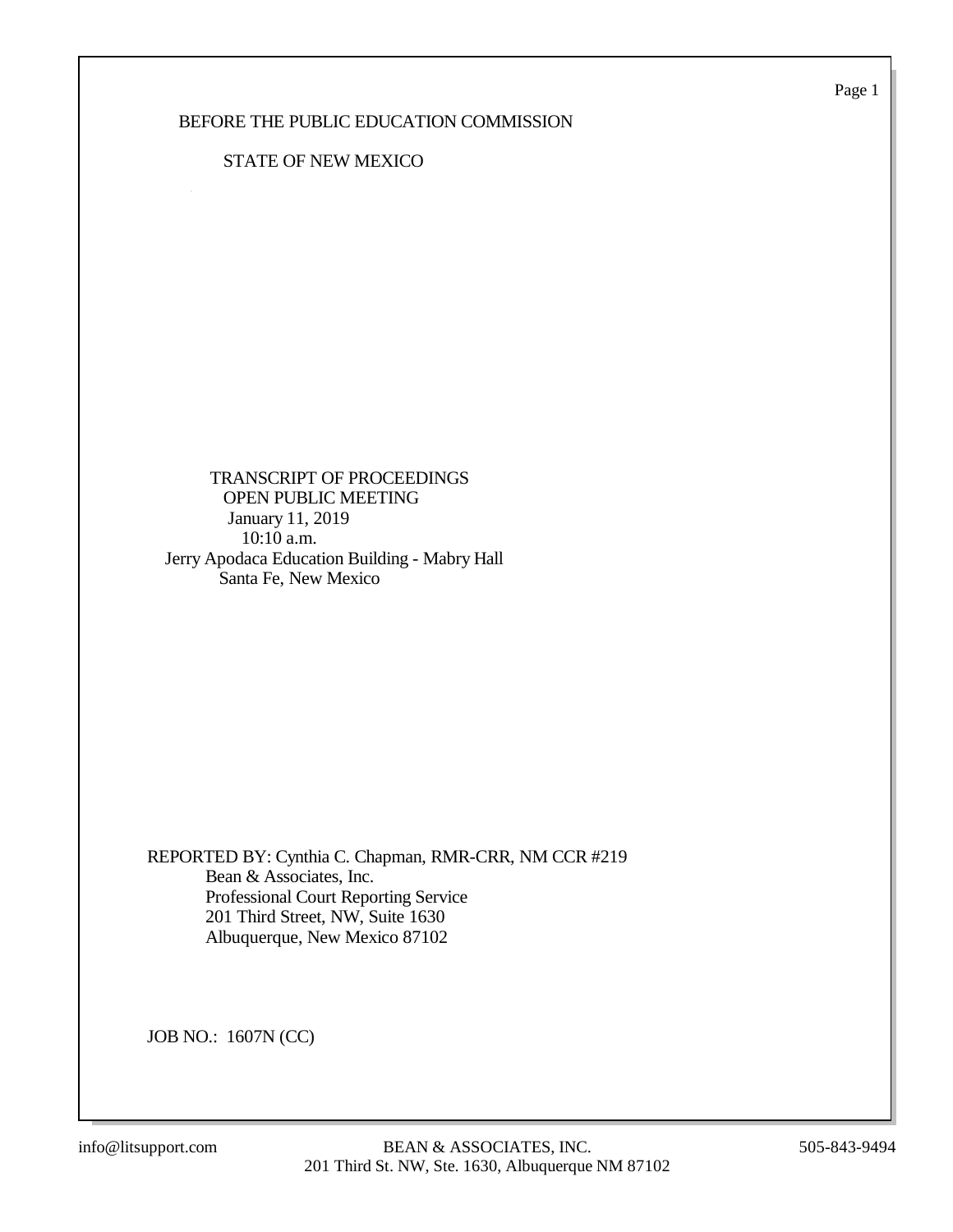## 2 (Pages 2 to 5)

| Page 2                                                                                                                                                                                                                                                                                                                                                                                                                                                                                                                                                                                                                                                                                                                                                                                                                                                                                                                                                                                                                                                                                                                                                                                                                                                                                                                                                                                              | Page 4                                                                                                                                                                                                                                                                                                                                                                                                                                                                                                                                                                                                                                                                                                                                                                                                                                                                                                                                                                                                                                                                                                                                                                                                                                                                                                                                                                                  |
|-----------------------------------------------------------------------------------------------------------------------------------------------------------------------------------------------------------------------------------------------------------------------------------------------------------------------------------------------------------------------------------------------------------------------------------------------------------------------------------------------------------------------------------------------------------------------------------------------------------------------------------------------------------------------------------------------------------------------------------------------------------------------------------------------------------------------------------------------------------------------------------------------------------------------------------------------------------------------------------------------------------------------------------------------------------------------------------------------------------------------------------------------------------------------------------------------------------------------------------------------------------------------------------------------------------------------------------------------------------------------------------------------------|-----------------------------------------------------------------------------------------------------------------------------------------------------------------------------------------------------------------------------------------------------------------------------------------------------------------------------------------------------------------------------------------------------------------------------------------------------------------------------------------------------------------------------------------------------------------------------------------------------------------------------------------------------------------------------------------------------------------------------------------------------------------------------------------------------------------------------------------------------------------------------------------------------------------------------------------------------------------------------------------------------------------------------------------------------------------------------------------------------------------------------------------------------------------------------------------------------------------------------------------------------------------------------------------------------------------------------------------------------------------------------------------|
| 1<br><b>APPEARANCES</b><br>$\mathbf{2}$<br><b>COMMISSIONERS:</b><br>3<br>MS. PATRICIA GIPSON, Chair<br>MS. TRISH RUIZ, Vice Chair<br>4<br>MS. KARYL ANN ARMBRUSTER, Secretary<br>MR. R. CARLOS CABALLERO, Member<br>5<br>MR. MICHAEL CHAVEZ, Member<br>MR. TIM CRONE, Member<br>6<br>MS. GEORGINA DAVIS, Member<br>MS. SONIA RAFTERY, Member<br>7<br>MR. DAVID ROBBINS, Member<br>MS. GLENNA VOIGT, Member<br>8<br>PED STAFF:<br>9<br>MS. KAREN WOERNER, Acting Director,<br>10<br><b>Charter School Division</b><br>11<br>MS. BEVERLY FRIEDMAN, PED Custodian of Record<br>and Liaison to the PEC<br>12<br>PEC COUNSEL:<br>13<br>MS. AMI JAEGER, Counsel to the PEC<br>14<br>MR. MARK CHAIKEN, Counsel to the PEC<br>15<br>ALSO PRESENT: NEW MEXICO SECRETARY OF STATE<br>MAGGIE TOULOUSE OLIVER<br>16<br>17<br>18<br>19<br>20<br>21<br>22<br>23<br>24<br>25                                                                                                                                                                                                                                                                                                                                                                                                                                                                                                                                       | INDEX TO PROCEEDINGS, Continued<br>1<br>$\sqrt{2}$<br><b>PAGE</b><br>3<br>15 Discussion and Possible Action on<br>179<br>PEC Year-End Report to Legislature<br>4<br>and LESC<br>5<br>16 Report from the Chair<br>185<br>6<br>17 PEC Comments<br>190<br>7<br>18 Adjourn<br>197<br>8<br>REPORTER'S CERTIFICATE<br>199<br>9<br>10<br><b>ATTACHMENTS:</b><br>11<br>Visitor Sign-In Sheets<br>1<br>12<br>13<br>14<br>15<br>16<br>17<br>18<br>19<br>20<br>21<br>22<br>23<br>24<br>25                                                                                                                                                                                                                                                                                                                                                                                                                                                                                                                                                                                                                                                                                                                                                                                                                                                                                                          |
| Page 3                                                                                                                                                                                                                                                                                                                                                                                                                                                                                                                                                                                                                                                                                                                                                                                                                                                                                                                                                                                                                                                                                                                                                                                                                                                                                                                                                                                              | Page 5                                                                                                                                                                                                                                                                                                                                                                                                                                                                                                                                                                                                                                                                                                                                                                                                                                                                                                                                                                                                                                                                                                                                                                                                                                                                                                                                                                                  |
| INDEX TO PROCEEDINGS<br>1<br>$\overline{\mathbf{c}}$<br>PAGE<br>3<br>1 Call to Order, Roll Call,<br>6<br>Pledge of Allegiance and<br>Salute to the New Mexico Flag<br>4<br>8<br>5<br>2 Approval of Agenda<br>Open Forum - No Speakers<br>9<br>6<br>3<br>9<br>7<br>Election of PEC Officers for 2019<br>4<br>8<br>Consent Agenda<br>12<br>5<br>9<br>14<br>Presentation by Albuquerque School<br>of Excellence on their RoboRAVE Trip<br>$10\,$<br>to Japan<br>Discussion and Possible Action on<br>11<br>19<br>7<br>Alma d'Arte Charter School's Corrective<br>12<br><b>Action Plans</b><br>13<br>Discussion and Possible Action on School<br>-80<br>8<br>Improvement/NM DASH Plans - No Discussion<br>14<br>or Action<br>15<br>9 Report from Options for Parents and<br>80<br>the Charter School Division - Discussion<br>and Possible Action<br>16<br>102<br>17<br>10 Discussion and Possible Action on the<br>Perkins Grant Report<br>18<br>116<br>11 Briefing on Turquoise Trail Assurances<br>19<br>and Enrollment<br>12 Discussion and Possible Action on the<br>119<br>20<br>New Charter School Application - Tabled<br>21<br>119<br>13 Discussion and Possible Action on the<br>22<br><b>Implementation Checklist - Tabled</b><br>23<br>14 Discussion and Possible Action on PEC<br>124<br>Legislative Strategy Including<br>24<br>"No Time To Lose" and Pre-File<br>Legislative Bills<br>25 | 1<br>THE CHAIR: Good morning, everyone. And<br>$\boldsymbol{2}$<br>thank you so much. And I appreciate your<br>3<br>indulgence. Not that you were asked to indulge us,<br>$\overline{4}$<br>but I appreciate the fact that you sat around and<br>5<br>waited for us. This hasn't happened before. But we<br>6<br>had an appointment that was made very late last<br>7<br>night, and we needed some work done over at the<br>8<br>Governor's Office.<br>9<br>And as you can also appreciate, that's an<br>10<br>office that's a little bit in a learning curve on<br>11<br>how some of these things, up to and including some<br>12<br>of the electronic things, work. So it took us a bit<br>13<br>longer to get the paperwork that we needed so that<br>14<br>we could have the Oath of Office administered to our<br>15<br>newly appointed Commissioner.<br>16<br>So once again, I appreciate -- I<br>17<br>appreciate the fact that there's bad weather out<br>18<br>there. But we will try to move things along as<br>19<br>quickly and as professionally as we can at this<br>20<br>point in time. And I apologize if some people are<br>21<br>upset. But life happens.<br>22<br>So I appreciate this.<br>23<br>So I'm going to call this meeting of the<br>24<br>PEC -- let me just ask -- do we want to -- do you<br>$25\,$<br>want me to call the meeting to order before we do |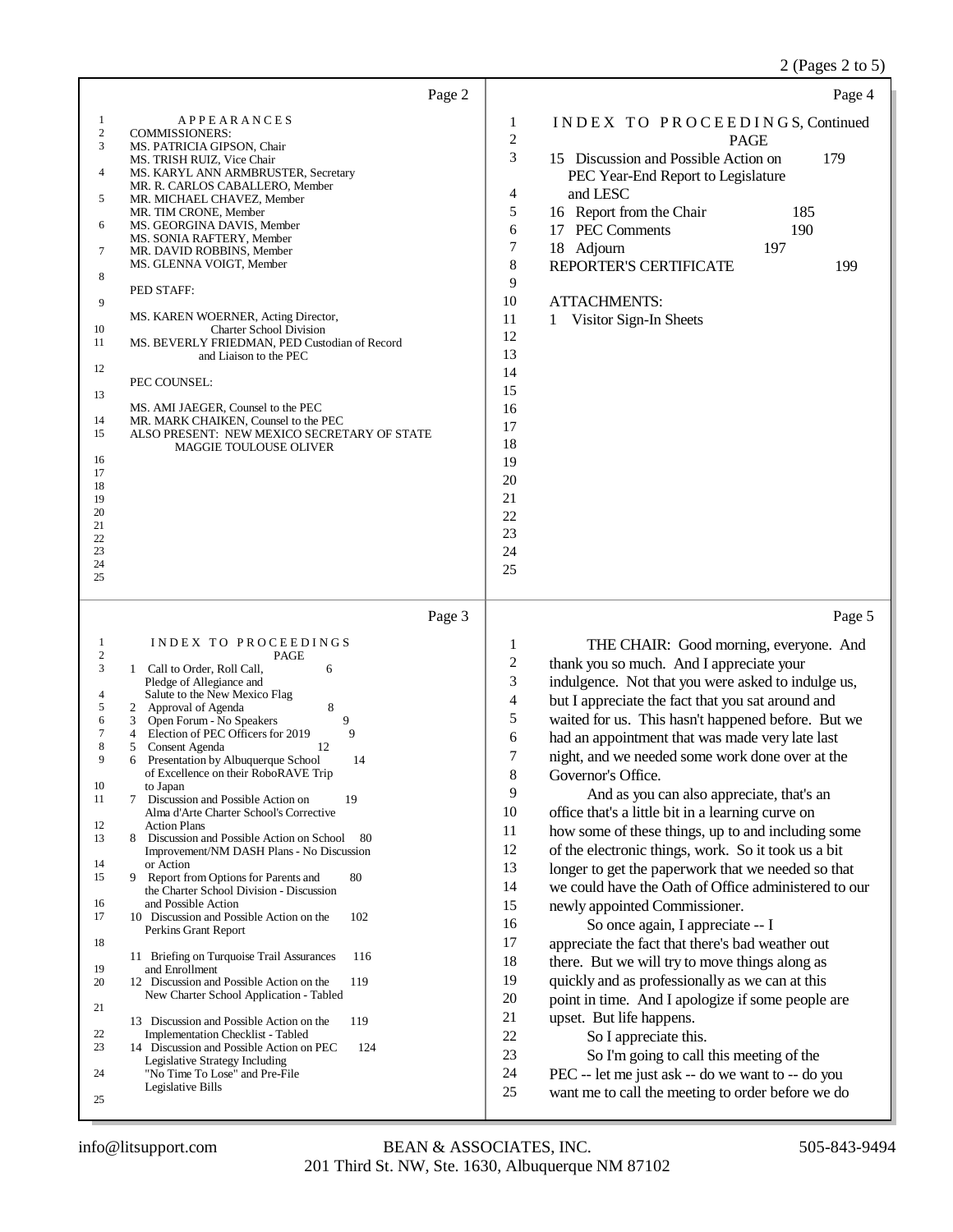#### 3 (Pages 6 to 9)

|    | Page 6                                               |    | Page 8                                             |
|----|------------------------------------------------------|----|----------------------------------------------------|
| 1  | the Oath of Office or -- all right. Just checking,   | 1  | <b>COMMISSIONER RAFTERY: Here.</b>                 |
| 2  | making sure.                                         | 2  | <b>COMMISSIONER ARMBRUSTER: Commissioner</b>       |
| 3  | Okay. So I'm going to call this meeting              | 3  | Crone?                                             |
| 4  | of the Public Education Commission to order. It is   | 4  | <b>COMMISSIONER CRONE: Here.</b>                   |
| 5  | Friday, January 11th. And it is 10:10 a.m. And I     | 5  | <b>COMMISSIONER ARMBRUSTER: Commissioner</b>       |
| 6  | am going to ask Commissioner Armbruster to do roll   | 6  | Ruiz?                                              |
| 7  | call for us.                                         | 7  | <b>COMMISSIONER RUIZ: Present.</b>                 |
| 8  | COMMISSIONER ARMBRUSTER: Okay. That's                | 8  | <b>COMMISSIONER ARMBRUSTER: Commissioner</b>       |
| 9  | why I said should we do the swearing in before -- we | 9  | Caballero?                                         |
| 10 | should do the swearing in.                           | 10 | <b>COMMISSIONER CABALLERO: Present.</b>            |
| 11 | THE CHAIR: Okay.                                     | 11 | COMMISSIONER ARMBRUSTER: We have a quorum          |
| 12 | COMMISSIONER ARMBRUSTER: When you get a              | 12 | of six, and everyone is here, ten of us.           |
| 13 | lawyer and this is our first year of having one, you | 13 | THE CHAIR: Thank you, and welcome.                 |
| 14 | find out all the wrong things you've been doing.     | 14 | COMMISSIONER RAFTERY: Thank you.                   |
| 15 | Don't write that down.                               | 15 | THE CHAIR: We're on to Item No. 2, which           |
| 16 | Too late.                                            | 16 | is the approval of the agenda. Does anyone have    |
| 17 | THE CHAIR: We're going to administer the             | 17 | a -- oh, I'm sorry. I'm trying to truly expedite   |
| 18 | Oath of Office at this point.                        | 18 | this.                                              |
| 19 | (A discussion was held off the record.)              | 19 | COMMISSIONER CABALLERO: Thank you.                 |
| 20 | SOS TOULOUSE OLIVER: I'll note for the               | 20 | THE CHAIR: I'm going to ask Commissioner           |
| 21 | record that my mother, the court reporter, and I     | 21 | Armbruster to do the Pledge of Allegiance and      |
| 22 | happen to be wearing the same outfit today. So we    | 22 | Commissioner Crone to do -- oh, I'm sorry -- oh,   |
| 23 | are related.                                         | 23 | yeah -- Commissioner Crone to do the Salute to the |
| 24 | All right. So just raise your right hand             | 24 | New Mexico Flag.                                   |
| 25 | and repeat after me.                                 | 25 | (Pledge of Allegiance and Salute to the            |

#### Page 7

 (Oath of Office administered to SOS TOULOUSE OLIVER: Congratulations. THE CHAIR: Thank you so much. We Commissioner Armbruster, roll-call vote, COMMISSIONER ARMBRUSTER: Got it. COMMISSIONER ROBBINS: Present. COMMISSIONER ARMBRUSTER: Commissioner COMMISSIONER VOIGT: Present. COMMISSIONER ARMBRUSTER: Commissioner COMMISSIONER DAVIS: Present. COMMISSIONER ARMBRUSTER: There you go. COMMISSIONER CHAVEZ: Present. COMMISSIONER ARMBRUSTER: Commissioner COMMISSIONER ARMBRUSTER: Commissioner Page 9 New Mexico Flag conducted.) THE CHAIR: We are on to Item No. 2, which is the Approval of the Agenda. Are there any changes to the agenda? (No response.) THE CHAIR: If there are none, I'll entertain a motion. 8 COMMISSIONER ROBBINS: So move. COMMISSIONER RUIZ: Second. THE CHAIR: There's a motion by Commissioner Robbins, a second by Commissioner Ruiz. All in favor? (Commissioners so indicate.) THE CHAIR: Opposed? (No response.) THE CHAIR: Hearing no opposition, the motion passes. Beverly, has anyone signed up for Open Forum? MS. FRIEDMAN: No. THE CHAIR: Okay. Thank you. So I am now going to turn the meeting over briefly to Commissioner Armbruster for Item No. 4, which is the

- Election of PEC Officers.
- COMMISSIONER ARMBRUSTER: At this time, we

Gipson?

Raftery.

Commissioner Raftery.)

Commissioner Robbins?

 Armbruster is here. Commissioner Davis?

Commissioner Chavez?

THE CHAIR: Here.

appreciate it.

please.

Voigt?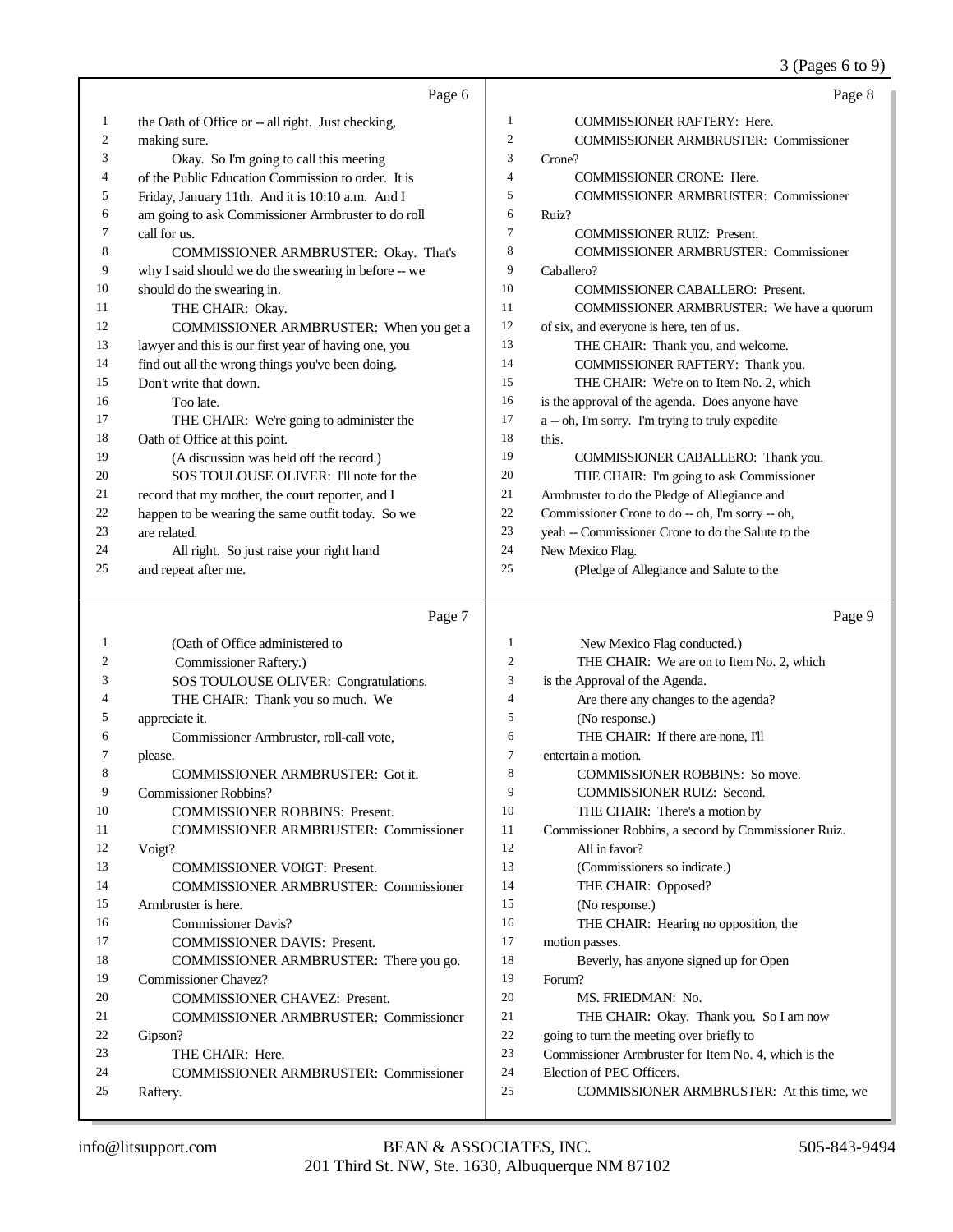4 (Pages 10 to 13)

|    | Page 10                                              |    | Page 12                                             |
|----|------------------------------------------------------|----|-----------------------------------------------------|
| 1  | will be electing a chair, vice chair, and secretary. | 1  | secretary.                                          |
| 2  | And I am going to be acting as acting chair until we | 2  | Commissioner Ruiz?                                  |
| 3  | have elected a chair.                                | 3  | COMMISSIONER RUIZ: Yes. I would like to             |
| 4  | And I'm going to open nominations to the             | 4  | nominate Karyl Ann Armbruster for PEC secretary.    |
| 5  | floor. If you -- but I am going to start for a       | 5  | THE CHAIR: Are there any other                      |
| 6  | nomination for Chairwoman Gipson to re- -- be Chair. | 6  | nominations?                                        |
| 7  | Terrible word -- re-Chair. New word. No. I do        | 7  | (No response.)                                      |
| 8  | nominate Patty Gipson.                               | 8  | THE CHAIR: Seeing none, I'll entertain a            |
| 9  | THE CHAIR: Thank you.                                | 9  | motion -- I will -- I move to accept the nomination |
| 10 | COMMISSIONER ARMBRUSTER: Are there any               | 10 | and approve the nomination of Commissioner          |
| 11 | other nominations?                                   | 11 | Armbruster by acclimation for Secretary of the      |
| 12 | (No response.)                                       | 12 | Public Education Commission.                        |
| 13 | COMMISSIONER ARMBRUSTER: No one.                     | 13 | <b>COMMISSIONER ROBBINS: I'll second.</b>           |
| 14 | Okay. Do you want to move by acclimation?            | 14 | THE CHAIR: There's a second by                      |
| 15 | COMMISSIONER RUIZ: I make a motion that              | 15 | Commissioner Robbins.                               |
| 16 | we accept the nomination of Chairwoman Patty Gipson  | 16 | All in favor?                                       |
| 17 | to continue her term by acclimation.                 | 17 | (Commissioners so indicate.)                        |
| 18 | <b>COMMISSIONER ROBBINS: Second.</b>                 | 18 | THE CHAIR: Opposed?                                 |
| 19 | <b>COMMISSIONER ARMBRUSTER: All those in</b>         | 19 | (No response.)                                      |
| 20 | favor?                                               | 20 | THE CHAIR: Hearing no opposition,                   |
| 21 | (Commissioners so indicate.)                         | 21 | congratulations once again. The motion passes.      |
| 22 | THE CHAIR: All those opposed?                        | 22 | COMMISSIONER ARMBRUSTER: Thank you.                 |
| 23 | (No response.)                                       | 23 | THE CHAIR: Thank you. We can move on to             |
| 24 | COMMISSIONER ARMBRUSTER: Congratulations.            | 24 | Item No. 5, which is the Consent Agenda.            |
| 25 | THE CHAIR: Thank you. Thank you, once                | 25 | Do we have any items on the Consent Agenda          |
|    |                                                      |    |                                                     |

#### Page 11

 again. And I am now going to open up nominations for Vice Chair. And I am going to nominate 4 Commissioner Trish Ruiz for Vice Chair.<br>5 COMMISSIONER ROBBINS: Sec COMMISSIONER ROBBINS: Second. 6 COMMISSIONER DAVIS: Can we -- can we<br>
7 offer other -- Madam Chair. I don't know how to do offer other -- Madam Chair, I don't know how to do this correctly. COMMISSIONER ARMBRUSTER: Don't worry. COMMISSIONER DAVIS: So I would like to 11 place into nomination Carlos Caballero.<br>12 COMMISSIONER CABALLERC COMMISSIONER CABALLERO: Accept. 13 THE CHAIR: We'll have to make ballots. 14 Are there any other nominations? 15 THE CHAIR: We're going to pass out paper; so that I will ask the Commissioners to place the name of the candidate they are voting for for Vice Chair. And that is either Commissioner Caballero or Commissioner Ruiz. Thanks. 21 We could move on to secretary, could we<br>22 not? We could move on to secretary while she's 22 not? We could move on to secretary while she's<br>23 counting? That would make things a little bit counting? That would make things a little bit quicker. I am going to open up nominations for that Commissioners would like to be moved off? If not, I'll entertain a motion to accept the Consent Agenda. COMMISSIONER VOIGT: I move. THE CHAIR: There's a motion by Commissioner Voigt. COMMISSIONER ROBBINS: Second. THE CHAIR: There's new names that I have to get used to saying. Do I have a second? 11 COMMISSIONER ROBBINS: I'll second. 12 THE CHAIR: There's a second by Commissioner Robbins. Commissioner Robbins? The motion for the Consent Agenda? COMMISSIONER ROBBINS: I seconded. THE CHAIR: Oh, you seconded. All in favor? Do we just do that by -- (Commissioners so indicate.) THE CHAIR: Opposed? The consent agenda passes, hearing no opposition. Is this the results? Commissioner Ruiz has been selected to be the Vice Chair of the PEC. She received seven votes, and Commissioner Caballero received three.

Page 13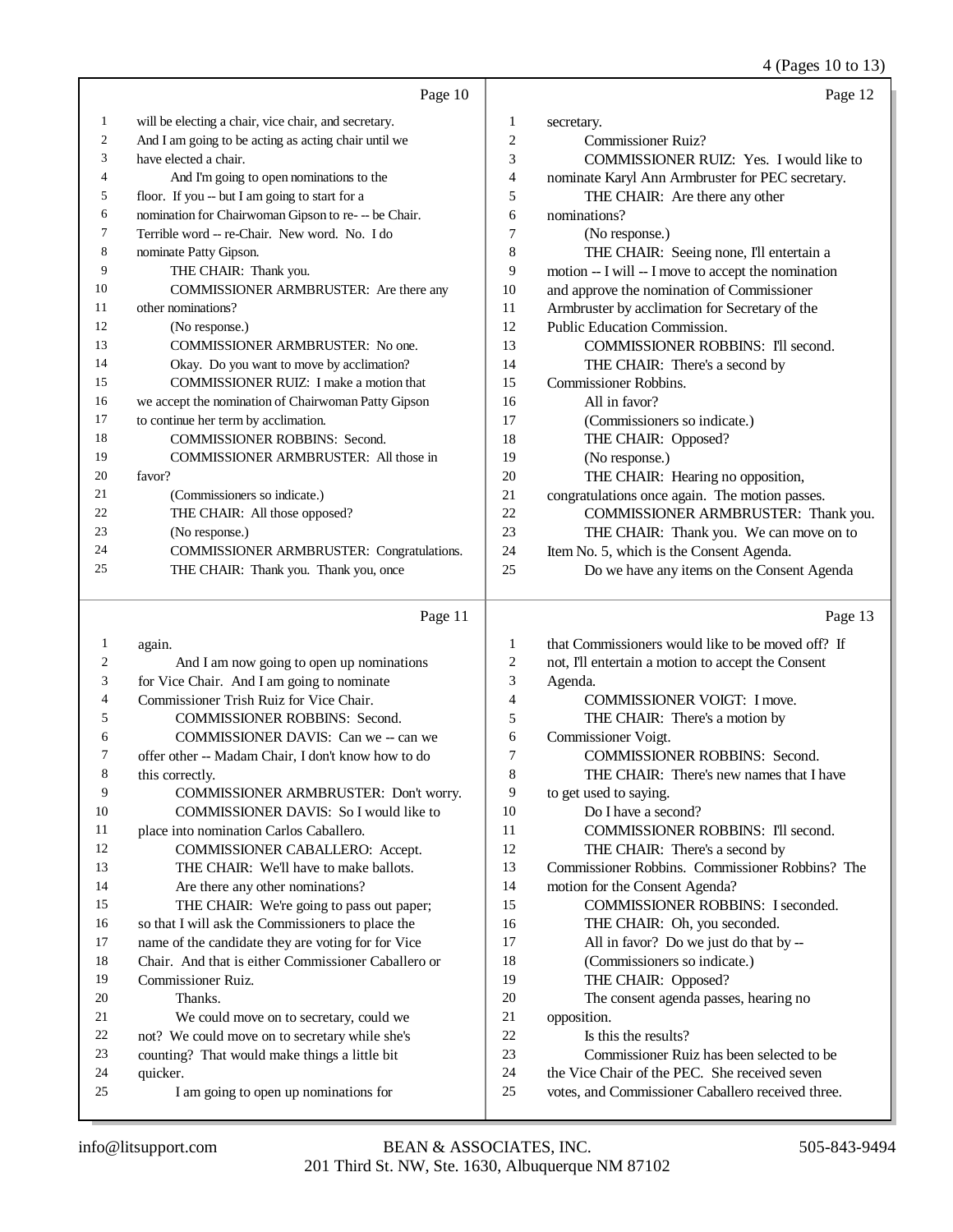#### 5 (Pages 14 to 17)

|                |                                                     |                | $(1.45 \times 1.101)$                               |
|----------------|-----------------------------------------------------|----------------|-----------------------------------------------------|
|                | Page 14                                             |                | Page 16                                             |
| 1              | Congratulations.                                    | 1              | robots and complete the tasks. And it definitely    |
| $\overline{c}$ | COMMISSIONER RUIZ: Thank you.                       | $\overline{c}$ | taught us a lot about what we should do in the      |
| 3              | (A discussion was held off the record.)             | 3              | future and sort of build as a team.                 |
| 4              | THE CHAIR: We are on to Item No. 6, which           | 4              | THE CHAIR: Could you just give us your              |
| 5              | is the presentation by Albuquerque School of        | 5              | name?                                               |
| 6              | Excellence on their RoboRAVE trip to Japan. So      | 6              | FROM THE FLOOR: I'm Reave Barten.                   |
| 7              | welcome. I know some of you were here super-early.  | 7              | THE CHAIR: Thank you.                               |
| 8              | So I truly appreciate you being on time and         | 8              | FROM THE FLOOR: Well, I believe that is             |
| 9              | indulging us. So thank you so much.                 | 9              | it.                                                 |
| 10             | And we've been looking forward to seeing            | 10             | Does anybody have any questions for us?             |
| 11             | this. We want -- and once again, we delayed you     | 11             | THE CHAIR: I guess one of my first                  |
| 12             | till January because we just wanted to give you the | 12             | questions is what -- did you have serious damage    |
| 13             | appropriate time. And December is a tough meeting   | 13             | with the flooding?                                  |
| 14             | to be able to do this at. So thank you so much for  | 14             | FROM THE FLOOR: I believe it was pretty             |
| 15             | coming and offering us this presentation.           | 15             | serious. We had to delay our beginning of school    |
| 16             | FROM THE FLOOR: Thank you, as well, for             | 16             | for a week in order to repair.                      |
| 17             | listening to us.                                    | 17             | FROM THE FLOOR: It's a million dollars              |
| 18             | (Robot activity.)                                   | 18             | worth of damage.                                    |
| 19             | FROM THE FLOOR: All-righty. Thank you               | 19             | THE CHAIR: From roof damage or --                   |
| 20             | guys for all being here. I want to thank all of you | 20             | FROM THE FLOOR: It was something to do              |
| 21             | for also listening to our presentation as well. My  | 21             | with one of the fire prevention things and the cold |
| 22             | name is Lillian Keovilay, and I'm here with our     | 22             | weather we had in Albuquerque. But we're working on |
| 23             | Robotics Team to present our -- our Robotics Team   | 23             | it. The school starts Monday. The teachers have     |
| 24             | from Albuquerque School of Excellence. As you can   | 24             | been there. We're, "Go Phoenix." We're going to     |
| 25             | see, this is our VEX robot. Unfortunately, due to   | 25             | get it now.                                         |
|                | Page 15                                             |                | Page 17                                             |
| 1              | flooding at our school, we were unable to present   | 1              | FROM THE FLOOR: As far as I'm concerned,            |

|    | hooding at our school, we were unable to present     |    |                                                      |
|----|------------------------------------------------------|----|------------------------------------------------------|
| 2  | our Robotics robot. But we thought we would bring    | 2  | we received some damage to our robotics equipment.   |
| 3  | this to give you a little taste of what we do at our | 3  | COMMISSIONER VOIGT: So I would just like             |
| 4  | school.                                              | 4  | to praise this presentation, because, you know, STEM |
| 5  | So for RoboRAVE competition, we go across            | 5  | is really a huge priority for demonstrating what you |
| 6  | the East to Japan to compete in an international     | 6  | know in the many academic fields. But also the       |
| 7  | competition called RoboRAVE. It is a competition     | 7  | opportunity to have international travel, what a     |
| 8  | that involves different kinds of tasks, such as line | 8  | huge education in itself. What city did you visit    |
| 9  | following, jousting, and many others that involve    | 9  | in Japan?                                            |
| 10 | programming robots and building robots to complete   | 10 | FROM THE FLOOR: So on our trip to Japan,             |
| 11 | the task. We compete against different countries,    | 11 | we visited Tokyo. We also went to Kaga, where the    |
| 12 | and that gives our students an opportunity to go     | 12 | competition took place. And we also thought it was   |
| 13 | meet and interact with different countries, as well  | 13 | relevant to go to Hiroshima, a location of           |
| 14 | as learn different cultures.                         | 14 | significance in our history, in order to experience  |
| 15 | In our trip to Japan, we also travel                 | 15 | and at least see places that received great damage   |
| 16 | around the country as well as meet with different    | 16 | during World War II. We thought it would be a way    |
| 17 | students as we were able to go to a different high   | 17 | to pay our respects to the past as well as the -- as |
| 18 | school and interact with and learn culture, such as  | 18 | well as the country of Japan.                        |
| 19 | traditional tea ceremonies.                          | 19 | COMMISSIONER VOIGT: That's phenomenal.               |
| 20 | So                                                   | 20 | Congratulations.                                     |
| 21 | FROM THE FLOOR: So Japan was a very                  | 21 | THE CHAIR: Commissioner Robbins?                     |
| 22 | interesting experience for all of us. And it gave    | 22 | COMMISSIONER ROBBINS: As the School of               |
| 23 | us a chance to see how other teams use their time    | 23 | Excellence is in my district and actually just down  |
| 24 | and do their challenges and see how other people     | 24 | the block from where I live, you know, and I visited |
| 25 | interact and work together as a team to help create  | 25 | it at the invitation of your director and principal, |
|    |                                                      |    |                                                      |
|    |                                                      |    |                                                      |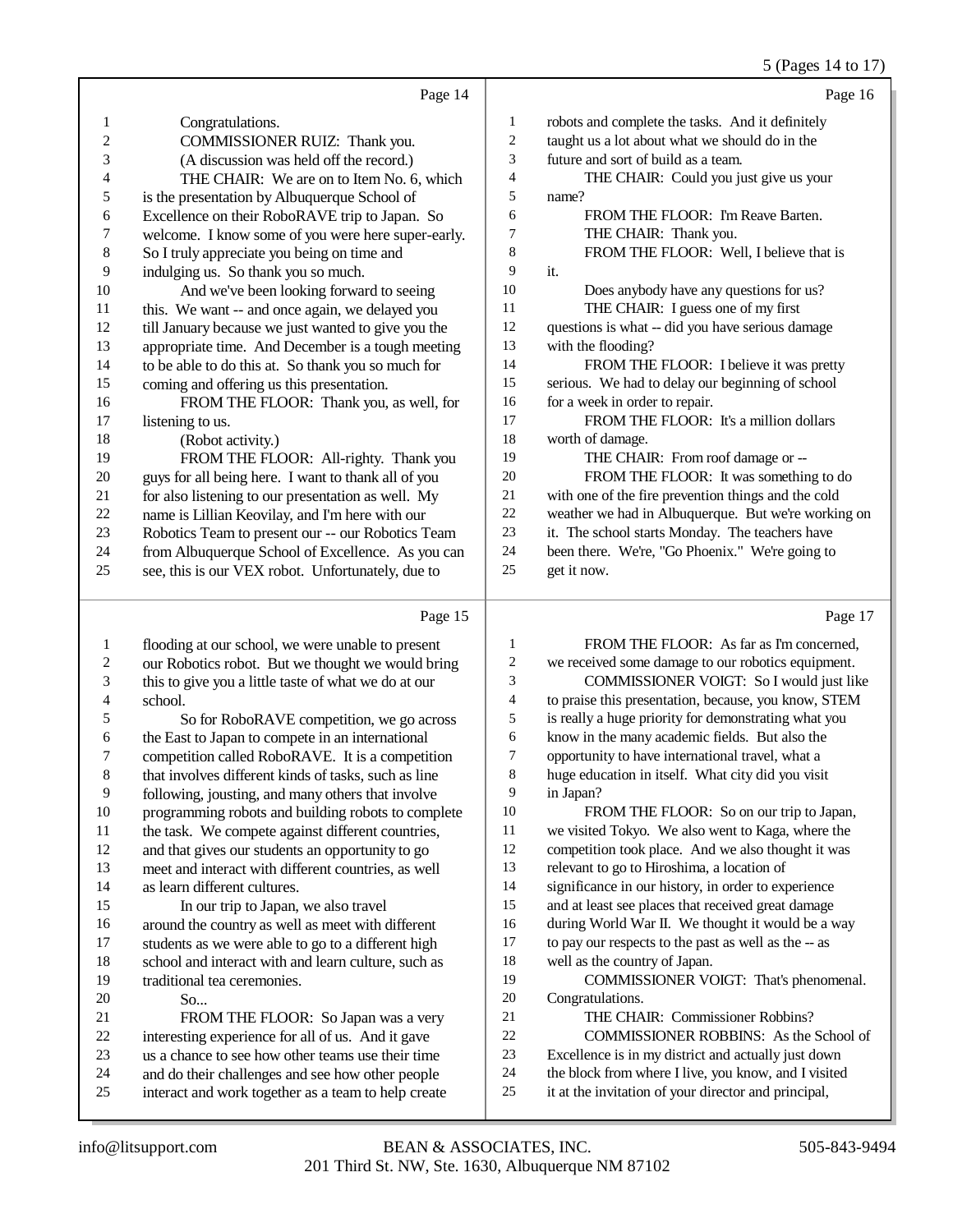## 6 (Pages 18 to 21)

|                         | Page 18                                                                                                    |                         | Page 20                                                                                                  |
|-------------------------|------------------------------------------------------------------------------------------------------------|-------------------------|----------------------------------------------------------------------------------------------------------|
| $\mathbf{1}$            | you guys have done an excellent job not only in this                                                       | $\mathbf{1}$            | education, Becky Beidler, Rebecca Beidler; and our                                                       |
| $\overline{\mathbf{c}}$ | competition, but the school itself. I mean, you're                                                         | $\overline{\mathbf{c}}$ | business manager, Kate Shelton.                                                                          |
| 3                       | a highly rated school. The students do wonderful                                                           | 3                       | So I would turn this over to Dr. Schullo,                                                                |
| 4                       | things.                                                                                                    | 4                       | and we will be happy to answer your questions. Are                                                       |
| 5                       | One of the things that I think a lot of                                                                    | 5                       | we going to take the -- the items one at a time?                                                         |
| 6                       | people don't understand is when they get into the                                                          | 6                       | Or -- or all three --                                                                                    |
| 7                       | high school grades, they go and visit colleges; not                                                        | 7                       | THE CHAIR: I think it might be easiest to                                                                |
| 8                       | just around New Mexico, but around the country. I                                                          | 8                       | compartmentalize them and take them one by one.                                                          |
| 9                       | think seniors go to different colleges. California,                                                        | 9                       | MR. GENE ELLIOTT: One at a time.                                                                         |
| 10                      | East Coast colleges, some Ivy League schools                                                               | 10                      | THE CHAIR: That'll just be easier for                                                                    |
| 11                      | sometimes.                                                                                                 | 11                      | questions as well.                                                                                       |
| 12                      | All of this -- those college visits are                                                                    | 12                      | MR. GENE ELLIOTT: Okay. Does anybody                                                                     |
| 13                      | covered by the school. But this trip, the students                                                         | 13                      | have any questions or comments they would like to                                                        |
| 14                      | had to cover this themselves through fundraising and                                                       | 14                      | make?                                                                                                    |
| 15<br>16                | things like that. That's very admirable for a trip                                                         | 15                      | THE CHAIR: Well, our questions and                                                                       |
| 17                      | like this for high school students and everything;<br>so you're to be commended for that and just for the  | 16<br>17                | comments will come after anything that you might<br>want to say and after anything that the Charter      |
| 18                      | excellence for just what you do in your education.                                                         | 18                      | School Division might want to add, okay?                                                                 |
| 19                      | So keep up the good work.                                                                                  | 19                      | MR. GENE ELLIOTT: They're not going first                                                                |
| $20\,$                  | THE CHAIR: Thank you. I do believe it's                                                                    | 20                      | this time? We're going first?                                                                            |
| 21                      | actually one of their mission-specific goals is the                                                        | 21                      | THE CHAIR: I -- it's up to Karen. I                                                                      |
| $22\,$                  | college visits.                                                                                            | $22\,$                  | didn't know if Karen wanted to say anything or not.                                                      |
| 23                      | COMMISSIONER ROBBINS: That's right.                                                                        | 23                      | MS. KAREN WOERNER: I think that                                                                          |
| 24                      | THE CHAIR: So that is an exciting and                                                                      | 24                      | everything I currently know, you have -- sorry. I                                                        |
| 25                      | important component to this.                                                                               | 25                      | think that everything that I currently know, you                                                         |
|                         |                                                                                                            |                         |                                                                                                          |
|                         |                                                                                                            |                         |                                                                                                          |
|                         | Page 19                                                                                                    |                         | Page 21                                                                                                  |
| 1                       | Any other questions, Commissioners?                                                                        | $\mathbf{1}$            | have, or was stated at the last meeting. So I would                                                      |
| $\overline{\mathbf{c}}$ | (No response.)                                                                                             | $\overline{\mathbf{c}}$ | prefer that this school present their plan. And if                                                       |
| 3                       | THE CHAIR: We truly appreciate you                                                                         | 3                       | I have additional, I would appreciate the time to do                                                     |
| 4                       | coming. I'm terribly sorry about the damage to the                                                         | 4                       | SO.                                                                                                      |
| 5                       | school and glad to hear you're getting through it.                                                         | 5                       | THE CHAIR: Sure. No problem. Thanks.                                                                     |
| 6                       | And, please, there's an open invitation to come back                                                       | 6                       | DR. HOLLY SCHULLO: Good morning. I'm                                                                     |
| 7                       | anytime; and, hopefully, you can come back with                                                            | 7                       | Holly Schullo. And our school was put on a                                                               |
| 8                       | your -- with your full robot. We'd truly like to                                                           | 8                       | Corrective Action Plan for special education,                                                            |
| 9                       | see that. We appreciate you coming, and thank you.                                                         | 9                       | English Language Learners, and some financial                                                            |
| 10                      | FROM THE FLOOR: Thank you, all.                                                                            | 10                      | discoveries.                                                                                             |
| 11                      | (Applause.)                                                                                                | 11                      | And we submitted a Corrective Action Plan                                                                |
| 12                      | THE CHAIR: We are now on to Item No. 7,                                                                    | 12                      | in response to some issues found. And we received                                                        |
| 13                      | which is Discussion and Possible Action on Alma                                                            | 13                      | some feedback from Karen Woerner and the bureaus                                                         |
| 14<br>15                | d'Arte Charter School's Corrective Action Plans. So                                                        | 14<br>15                | involved, and we're here again for some additional<br>feedback based on what we've submitted.            |
| 16                      | I'll ask anyone from the school that wishes to come                                                        | 16                      |                                                                                                          |
| 17                      | up -- and as you're coming up, I'll also remind you<br>to please identify yourself for the record when you | 17                      | Maybe we can start with special education                                                                |
| 18                      | get ready to speak.                                                                                        | 18                      | first, because that was a big rock for us, followed<br>by maybe financial, and then work our way back to |
| 19                      | MR. GENE ELLIOTT: Good morning, ladies                                                                     | 19                      | English Language Learners, and then answer your                                                          |
| 20                      | and gentlemen, members of the Commission, Madam                                                            | $20\,$                  | questions.                                                                                               |
| 21                      | Chairman. My name is Gene Elliott. I'm president                                                           | 21                      | THE CHAIR: Yeah. That'll work fine.                                                                      |
| $22\,$                  | of the governance council of Alma d'Arte Charter                                                           | $22\,$                  | MS. REBECCA BEIDLER: I'm not quite sure                                                                  |
| 23                      | High School. And we have with us this morning our                                                          | 23                      | what you want to know. But -- excuse me. My                                                              |
| 24<br>$25\,$            | principal, our new principal, Holly Schullo,<br>Dr. Holly Schullo, our coordinator of special              | 24<br>$25\,$            | background in special education is quite extensive.<br>And I was called upon by Dr. Schullo to actually  |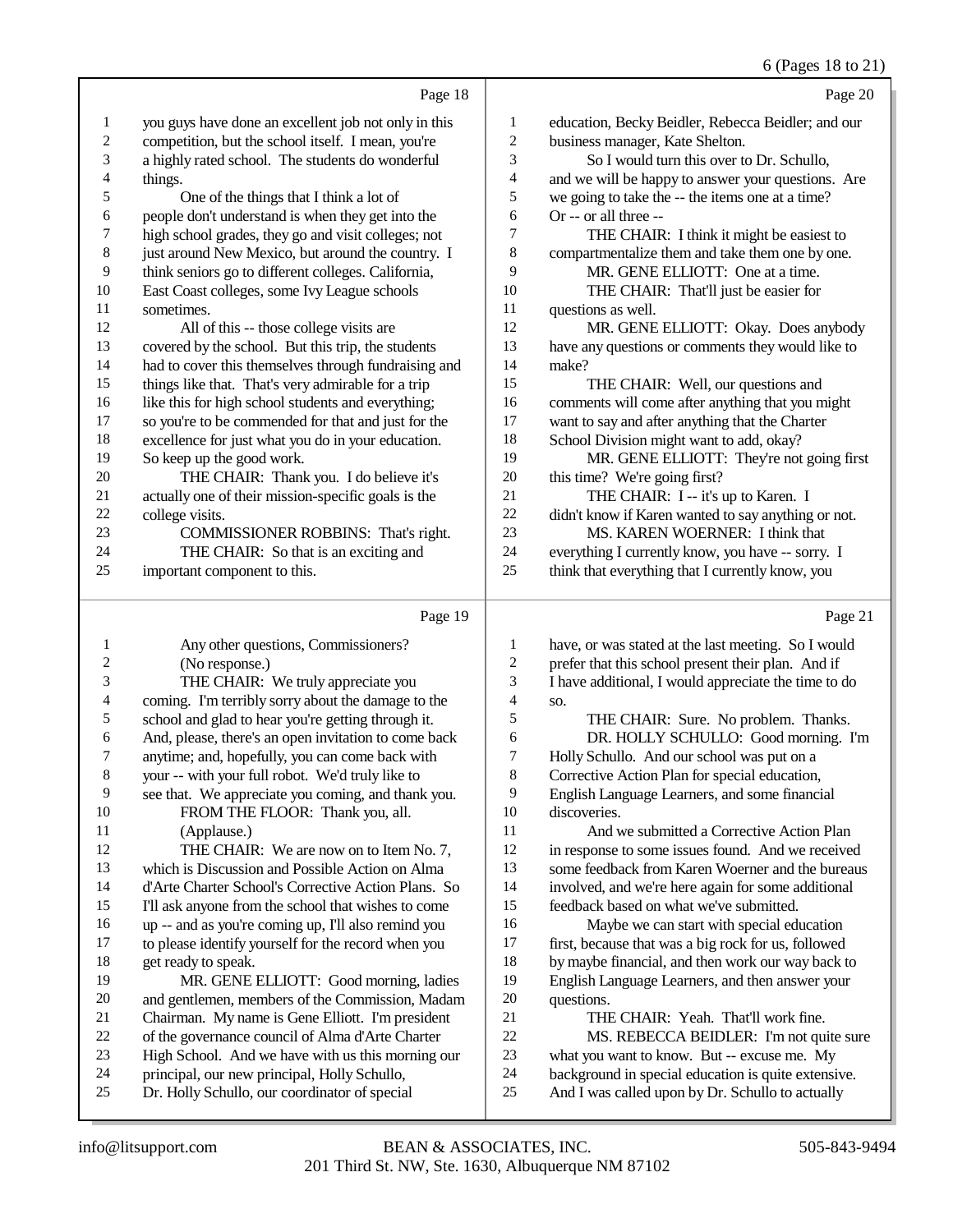7 (Pages 22 to 25)

|                |                                                                                                       |                | $\mathfrak{c}$ $\mathfrak{u}_{\mathcal{D}}$<br>UU 22 W 20 J              |
|----------------|-------------------------------------------------------------------------------------------------------|----------------|--------------------------------------------------------------------------|
|                | Page 22                                                                                               |                | Page 24                                                                  |
| $\mathbf{1}$   | come in and help them. And so I came out of                                                           | 1              | more individualized help.                                                |
| $\overline{c}$ | retirement to help the school.                                                                        | 2              | MS. KAREN WOERNER: So you're actually the                                |
| 3              | And I will report that if the State were                                                              | 3              | one providing the service; you're the special ed                         |
| 4              | to go to Alma d'Arte today, that everything is                                                        | $\overline{4}$ | teacher, not just the paperwork.                                         |
| 5              | within compliance. I worked very hard to pull                                                         | 5              | MS. REBECCA BEIDLER: I am. I am. That's                                  |
| 6              | everything into compliance.                                                                           | 6              | correct.                                                                 |
| 7              | I was hired by Las Cruces Public Schools                                                              | $\tau$         | MS. KAREN WOERNER: So the students                                       |
| 8              | back in 2012. I worked for them from 2012 to 2016                                                     | 8              | that -- can you speak to the schedule a little bit?                      |
| 9              | to help them in corrective action on Indicator 13                                                     | 9              | When we visited in the fall, there were students                         |
| 10             | and transition. So I'm very familiar with high                                                        | 10             | that were in yoga or in teaching aide positions                          |
| 11             | schools and the way that high schools work with                                                       | 11             | rather than having a special ed or a service                             |
| 12             | special education.                                                                                    | 12             | program. Has that changed now?                                           |
| 13             | And I have already drawn out a plan for                                                               | 13             | MS. REBECCA BEIDLER: That definitely has                                 |
| 14             | Alma d'Arte to be able to stay within compliance. I                                                   | 14             | changed. The reason that that was done at that                           |
| 15             | know I've charted out the rest of the IEPs for the                                                    | 15             | moment, I guess, was because they didn't have a                          |
| 16             | remainder of the 2018-'19 school year; so I know                                                      | 16             | special educator on the campus for a couple of                           |
| 17             | when all of those are due. I already have all of                                                      | 17             | months. But I went on full-time with Alma d'Arte on                      |
| 18             | the reevaluations scheduled through 2019, the                                                         | 18             | the 12th of November, and I've worked very hard to                       |
| 19             | entire -- the entire year. And so I am very aware                                                     | 19             | make sure that I have pulled us into 100 percent                         |
| 20             | of compliance issues and NMAC and federal                                                             | 20             | compliance with both State and federal regulations.                      |
| 21             | regulation. I don't know. What else do you want to                                                    | 21             | MS. KAREN WOERNER: And I have one other                                  |
| 22             | know from me?                                                                                         | 22             | question. Can you tell me who is on the IEP teams                        |
| 23             | THE CHAIR: Karen, is there something that                                                             | 23             | when you have the IEP meetings?                                          |
| 24             | you want to --                                                                                        | 24             | MS. REBECCA BEIDLER: Yes. There's always                                 |
| 25             | MS. KAREN WOERNER: If the Commissioners                                                               | 25             | a minimum of five members on those teams. There's,                       |
|                |                                                                                                       |                |                                                                          |
|                |                                                                                                       |                |                                                                          |
|                | Page 23                                                                                               |                | Page 25                                                                  |
| $\mathbf{1}$   | have questions, I could wait till -- do you want me                                                   | 1              | of course, more if the students have ancillary                           |
| 2              | to ask questions?                                                                                     | $\mathbf{2}$   | services. There's the special education teacher,                         |
| 3              | THE CHAIR: I'm sure we do.                                                                            | 3              | the general education teacher, the administrator,                        |
| 4              | MS. KAREN WOERNER: Okay. So I hear you                                                                | 4              | the parent, and the student. And then, of course,                        |
| 5              | say that the files are now in order, your                                                             | 5              | if there's ancillary services, there's the school                        |
| 6              | evaluations and your reevaluations --                                                                 | 6              | psychologist or the school social worker.                                |
| 7              | MS. REBECCA BEIDLER: That is correct.                                                                 | 7              | MS. KAREN WOERNER: Thank you. And,                                       |
| 8              | MS. KAREN WOERNER: -- and those things.                                                               | 8              | actually, I thought of another question while you                        |
| 9              | What about -- can you speak to the service? Can you                                                   | 9              | were talking. So then -- no, I lost it. So just to                       |
| 10             | please speak to the services that are being provided                                                  | 10             | confirm, the schedule for those students has                             |
| 11             | for students with special needs?                                                                      | 11             | changed. They are not --                                                 |
| 12             | MS. REBECCA BEIDLER: Certainly. I've                                                                  | 12             | MS. REBECCA BEIDLER: Yes, it has.                                        |
| 13             | gone in and I have evaluated what the services are                                                    | 13             | MS. KAREN WOERNER: Okay. Thank you.                                      |
| 14             | on the students that are at Alma d'Arte. And I have                                                   | 14             | THE CHAIR: I just have one question for                                  |
| 15             | found that there are some -- some individual time                                                     | 15             | now. And then maybe later -- I had a concern when I                      |
| 16             | and some group time. And most of it -- most of the                                                    | 16             | saw the Corrective Action Plan with the -- with the                      |
| 17             | IEPs state individual or group.                                                                       | 17             | component with the lab, that --                                          |
| 18             | So I have started with a model of actually                                                            | 18             | MS. REBECCA BEIDLER: Okay.                                               |
| 19             | going in and co-teaching in the English and math                                                      | 19             | THE CHAIR: -- students going into the lab                                |
| 20             | classes at the moment. I also am co-teaching in a                                                     | $20\,$         | and signing in for some of them with an IEP that                         |
| 21             | science class so that I can provide support to the                                                    | 21             | requires specific time. How is that going -- how is                      |
| 22             | special education students in the science classes.                                                    | 22             | that accommodation going to be made? Is it just a                        |
| 23             | And if I see that the students need more specific                                                     | 23             | sign-in? Is it computer work that they're doing?                         |
| 24<br>25       | help or individualized help, I can actually pull<br>them out to a resource room where I can give them | 24<br>25       | Or is there someone there?<br>Because it really -- it was not clear, and |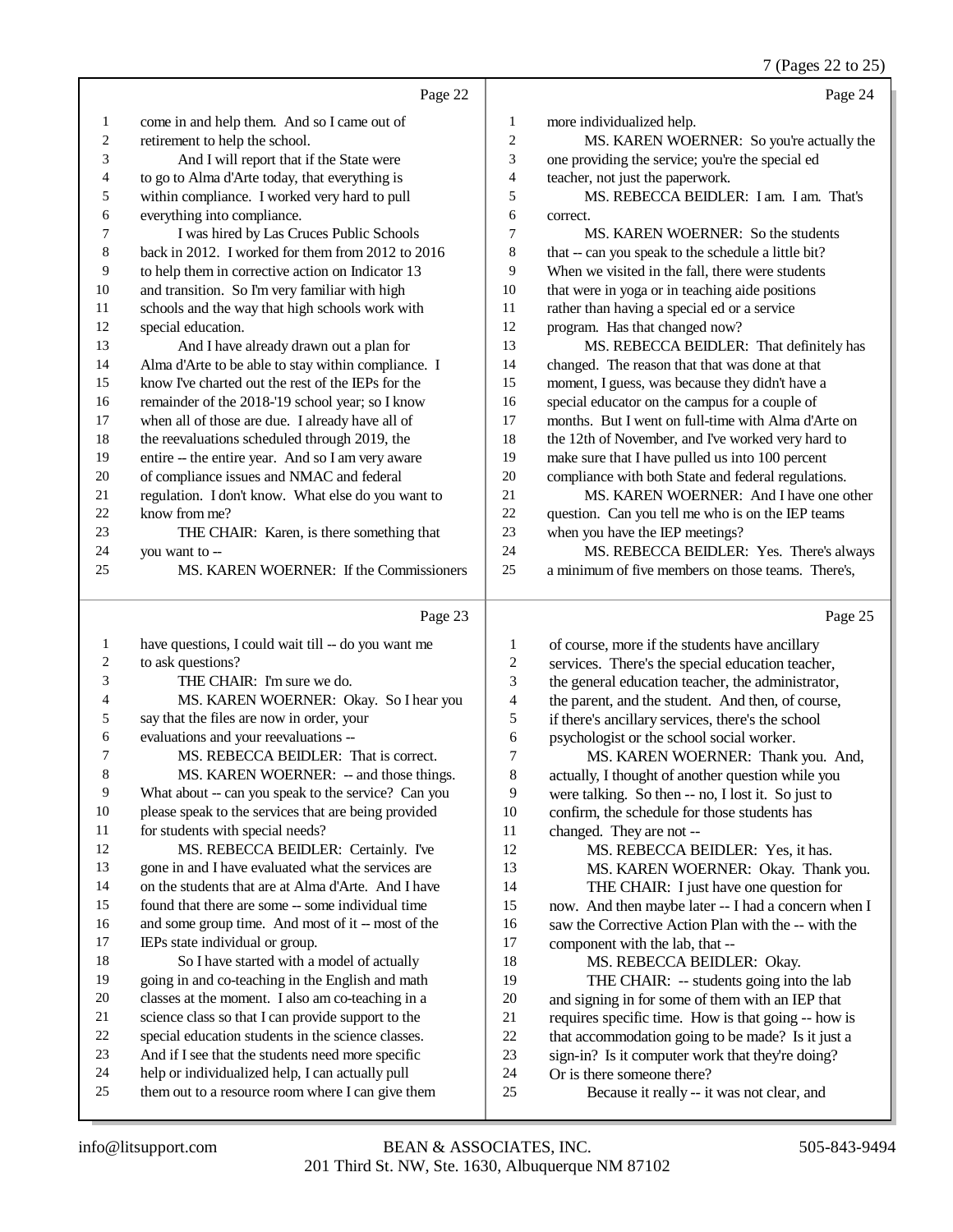#### 8 (Pages 26 to 29)

|                         |                                                                                                 |                  | 8 (Pages 26 to 29)                                                         |
|-------------------------|-------------------------------------------------------------------------------------------------|------------------|----------------------------------------------------------------------------|
|                         | Page 26                                                                                         |                  | Page 28                                                                    |
| 1                       | it was concerning when I saw what was written,                                                  | 1                | COMMISSIONER ARMBRUSTER: And -- because                                    |
| 2                       | because it looked like they're going into the lab                                               | $\mathfrak{2}$   | this is high school.                                                       |
| 3                       | and they're signing in. And there wasn't any                                                    | 3                | MS. REBECCA BEIDLER: Yes, it is.                                           |
| 4                       | documentation to show that there was -- there was                                               | 4                | COMMISSIONER ARMBRUSTER: And they're                                       |
| 5                       | going to be accountability for the actual one-on-one                                            | 5                | significantly behind, I'm sure. How do I say this?                         |
| 6                       | work that might be required in an IEP.                                                          | 6                | What time period can you actually teach the                                |
| 7                       | MS. REBECCA BEIDLER: When they actually                                                         | 7                | students -- I'm sure that they need -- as well as                          |
| 8                       | go into the lab, I am in the lab. And that's what I                                             | 8                | math, I'm sure that it's writing and reading. That                         |
| 9                       | was referring to when I said when they need that                                                | 9                | would be my probably educated guess, like, that you                        |
| 10                      | one-to-one attention. I take them into the lab.                                                 | $10\,$           | can actually teach them strategies for writing and                         |
| 11                      | And they actually sign in and sign out of that lab,                                             | 11               | strategies for reading faster. I'm sure they can                           |
| 12                      | and I am present with them when they are in that                                                | 12               | all read; but they just don't read with                                    |
| 13                      | lab.                                                                                            | 13               | automaticity.                                                              |
| 14                      | THE CHAIR: So can there be multiple                                                             | 14               | So what times can those kids get                                           |
| 15                      | students in the lab at the same time?                                                           | 15               | instruction? Because I'm sure that you don't expect                        |
| 16                      | MS. REBECCA BEIDLER: Yes, there can.                                                            | 16               | the -- you know, tenth-grade teacher to be teaching                        |
| 17                      | THE CHAIR: All right. Thanks.                                                                   | 17               | on their level for what they need, for remediation.                        |
| 18                      | <b>Commissioner Armbruster?</b>                                                                 | 18               | MS. REBECCA BEIDLER: And -- no. And                                        |
| 19                      | COMMISSIONER ARMBRUSTER: In full                                                                | 19               | that's exactly what I'm saying. When I say I go                            |
| 20                      | disclosure, I started teaching special education                                                | $20\,$           | into the classroom, I can actually pull the group or                       |
| 21                      | before IDEA in 1970, when I was six -- want to put                                              | 21<br>$22\,$     | pull them to the side, the group of students who                           |
| 22                      | that in there -- and I did teach for 39 years. But,                                             | $23\,$           | need more help with reading or writing. Yesterday,                         |
| 23                      | anyway, so I do have some questions about special                                               | 24               | I was in an English class, and they were working on<br>grammar and commas. |
| 24<br>25                | education.                                                                                      | 25               | And, you know, I just go around and I make                                 |
|                         | When you were in the class, then -- doing                                                       |                  |                                                                            |
|                         | Page 27                                                                                         |                  | Page 29                                                                    |
| $\mathbf{1}$            | inclusion, then, of course, you can't be in the lab                                             | 1                | sure -- there was general ed students as well as                           |
| $\overline{\mathbf{c}}$ | helping kids; you can only be one place or the                                                  | $\boldsymbol{2}$ | special ed that need the help; but --                                      |
| 3                       | other. So I have just some specific questions; so                                               | 3                | COMMISSIONER ARMBRUSTER: I am sure.                                        |
| 4                       | please bear with me.                                                                            | 4                | MS. REBECCA BEIDLER: But the time frame,                                   |
| 5                       | What are some of the things that you do in                                                      | 5                | I only actually have to be pulled out for paperwork                        |
| 6                       | the classroom as an inclusion teacher?                                                          | 6                | very little now, because I do have everything under                        |
| 7                       | MS. REBECCA BEIDLER: I work with students                                                       | 7                | control and caught up. And so the time frame is I'm                        |
| 8                       | individually. If they have questions after the                                                  | 8                | pretty much there every day except for today.                              |
| 9                       | instruction has been given, I also can assist the                                               | 9                | COMMISSIONER ARMBRUSTER: Right.                                            |
| 10                      | teacher in breaking down the material a little                                                  | 10               | MS. REBECCA BEIDLER: And so we're there                                    |
| 11                      | further and showing other ways, especially in                                                   | 11               | eight hours a day. So I give my full time to those                         |
| 12                      | mathematics, for a problem to be solved; because                                                | 12               | students the entire time I'm there.                                        |
| 13                      | sometimes it's very difficult for students with                                                 | 13               | COMMISSIONER ARMBRUSTER: Is there a                                        |
| 14                      | disabilities to understand that.                                                                | 14               | particular -- I hate to use the word -- program of                         |
| 15                      | And the thing of it is, I don't try to                                                          | 15               | instruction that special ed kids get in addition to                        |
| 16                      | discriminate between special ed and general ed in                                               | 16               | what they're getting in their regular classroom?                           |
| 17                      | those classes because of the fact that general ed                                               | 17               | MS. REBECCA BEIDLER: At the moment, I                                      |
| 18                      | students sometimes suffer just as much as special ed                                            | 18               | don't believe that we have any, like, READ 180 or                          |
| 19                      | students do. So I don't discriminate. If a general                                              | 19               | anything like that, if that's what you're referring                        |
| 20                      | ed student asks me for help, I, of course, answer                                               | 20               | to.                                                                        |
| 21                      | them as well.                                                                                   | 21<br>$22\,$     | COMMISSIONER ARMBRUSTER: It could be                                       |
| 22<br>23                | But I try to break down the material. I<br>have been a co-teacher for many, many years as well. | 23               | that. It could be -- I used to use Step Up to<br>Writing.                  |
|                         |                                                                                                 |                  |                                                                            |

 And so I just try to break down the material so that they understand the material more clearly.

# 24 MS. REBECCA BEIDLER: Right.<br>25 COMMISSIONER ARMBRUSTER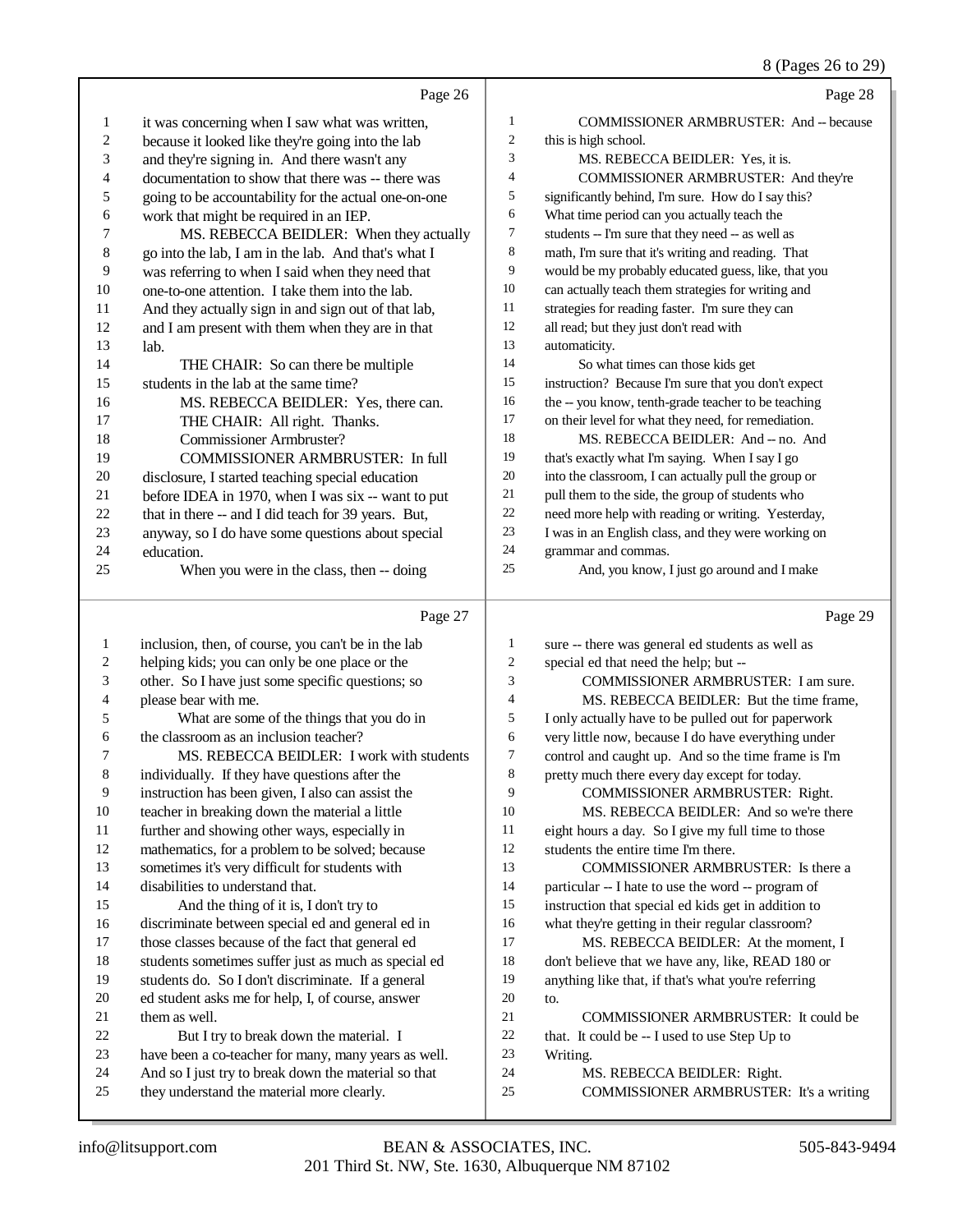#### 9 (Pages 30 to 33)

|              |                                                      |                | $2(1 \text{ ages } 30 \text{ to } 32)$               |
|--------------|------------------------------------------------------|----------------|------------------------------------------------------|
|              | Page 30                                              |                | Page 32                                              |
| 1            | program, in addition to what regular education       | 1              | needed to learn -- I wanted them to learn the        |
| 2            | students get, because they don't always need the     | 2              | grade-level material; but I had to bring them up on  |
| 3            | in-depth; although, it wouldn't hurt them. But they  | 3              | the other end so that they made growth in reading    |
| 4            | don't always need the in-depth that special ed use.  | 4              | and math, language, whatever. So I just wanted to    |
| 5            | MS. REBECCA BEIDLER: Right now, I'm just             | 5              | check on that.                                       |
| 6            | pulling them out and working with them on the        | 6              | Okay. Next?                                          |
| 7            | assignments given and breaking it down further so    | 7              | COMMISSIONER RAFTERY: Can I ask a                    |
| 8            | that they can understand. I don't have any specific  | 8              | question?                                            |
| 9            | programs that are being used at this moment.         | 9              | THE CHAIR: Commissioner Raftery.                     |
| 10           | However, I can find those programs and incorporate   | 10             | COMMISSIONER RAFTERY: I'm new here, but I            |
| 11           | those programs as well.                              | 11             | want to know. How many children do you service?      |
| 12           | I'm used to having READ 180 on the school            | 12             | And do you do a full inclusion?                      |
| 13           | campus, where the students are able to do that. Of   | 13             | MS. REBECCA BEIDLER: Do I do full                    |
| 14           | course, now I realize I'm in a smaller fishbowl than | 14             | inclusion. What do you mean?                         |
| 15           | I was with public education. And so, I mean, I       | 15             | COMMISSIONER RAFTERY: Well, special ed               |
| 16           | realize the charter school is public education; but  | 16             | has pullout programs, and then sometimes --          |
| 17           | it's just smaller, as not in -- I think you          | 17             | THE CHAIR: Commissioner, is your                     |
| 18           | understand what I'm trying to say.                   | 18             | microphone on?                                       |
| 19           | COMMISSIONER ARMBRUSTER: Definitely.                 | 19             | COMMISSIONER RAFTERY: I don't know how to            |
| 20           | MS. REBECCA BEIDLER: So I'm used to                  | 20             | use it. It's on. Hello. All right.                   |
| 21           | having those programs. But at the moment, we don't   | 21             | Well, different IEPs, you service                    |
| 22           | have those programs. But I do my best to break it    | 22             | different programs differently. And when you have    |
| 23           | down so that they understand and teach them to       | 23             | full inclusion there in the classroom -- so you go   |
| 24           | understand as much as I can.                         | 24             | in the classroom and you do everything in the        |
| 25           | COMMISSIONER ARMBRUSTER: So advocating               | 25             | classroom, but you monitor the children and teach    |
|              |                                                      |                |                                                      |
|              | Page 31                                              |                | Page 33                                              |
| $\mathbf{1}$ | for money -- you know, one of those resources -- to  | 1              | them.                                                |
| 2            | obtain some --                                       | $\overline{c}$ | Whereas, the pullout program, they're on             |
| 3            | MS. REBECCA BEIDLER: Programs.                       | 3              | their own IEP, and they're doing something different |
| 4            | <b>COMMISSIONER ARMBRUSTER: -- programs</b>          | 4              | in addition to what's going on in the classroom.     |
| 5            | that -- and they don't necessarily have to be only   | 5              | So I'm wondering, what is it that you --             |
| 6            | for special ed. They can be for anybody.             | 6              | what do you service?                                 |
| 7            | MS. REBECCA BEIDLER: No, I understand                | 7              | MS. REBECCA BEIDLER: I understand that               |
| 8            | that.                                                | 8              | you're asking about the full spectrum of services.   |
| 9            | COMMISSIONER ARMBRUSTER: But what I think            | 9              | And so right now, most of what I am doing is         |
| 10           | I'm concerned about is in my experience -- which     | 10             | inclusion, with the exception of pulling them out    |
| 11           | doesn't mean it's perfect, either -- that kids with  | 11             | individually when they need that individual          |
| 12           | special needs need way more instruction that's       | 12             | instruction, or they come in and need more           |
| 13           | very --                                              | 13             | one-to-one help.                                     |
| 14           | MS. REBECCA BEIDLER: Direct.                         | 14             | COMMISSIONER RAFTERY: And how many --                |
| 15           | COMMISSIONER ARMBRUSTER: -- sequential.              | 15             | MS. REBECCA BEIDLER: How many students?              |

- 16 There are 30 students that have IEPs, not including offed. gifted.
- 18 COMMISSIONER RAFTERY: Okay. Thank you.<br>19 THE CHAIR: No. I'm sorry. Where did I THE CHAIR: No, I'm sorry. Where did I get the number 60 out of? 21 MS. REBECCA BEIDLER: There's not 60.<br>22 THE CHAIR: I thought something I had
- 22 THE CHAIR: I thought something I had<br>23 seen: but I could be wrong.
- seen; but I could be wrong.
- 24 COMMISSIONER ARMBRUSTER: And so --<br>25 THE CHAIR: Commissioner Armbruster?
	- THE CHAIR: Commissioner Armbruster?

that.

 It's direct. It's almost like a formula, like you have math formulas for finding area and that type of 18 thing. They almost need that formula for doing

20 So I just -- I'm not sure that they can catch up enough just only through inclusion. And I was an inclusion teacher; so I'm not saying that. But they also -- I also had to provide them a totally different thing, because I couldn't expect that they could learn everything that they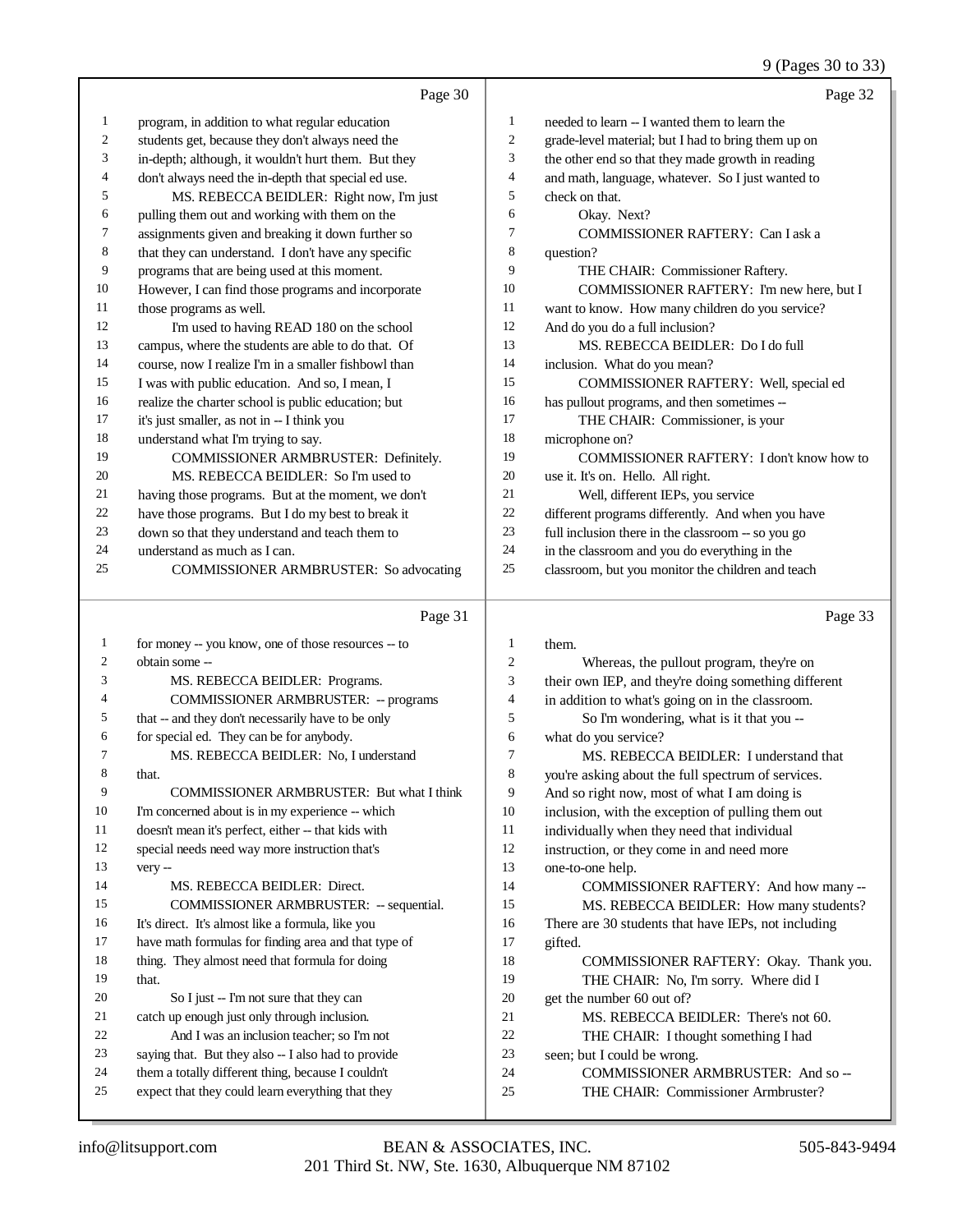#### 10 (Pages 34 to 37)

|                | Page 34                                             |    | Page 36                                             |
|----------------|-----------------------------------------------------|----|-----------------------------------------------------|
|                | COMMISSIONER ARMBRUSTER: On the 30 IEPs,            |    | was no special educator on the campus. And so we'll |
| 2              | are -- are any of those only speech-and-language?   |    | send out letters to the parents and ask for those   |
| 3              | MS. REBECCA BEIDLER: I do not have only             | 3  | who feel their students need compensatory services. |
| $\overline{4}$ | speech-and-language, no.                            | 4  | However, I will say that the students were          |
| 5              | <b>COMMISSIONER ARMBRUSTER:</b> And some are        |    | served, not entirely, but partially, by me during   |
| 6              | spectrum disorder, who may be --                    | 6  | the time that they were waiting for a special       |
|                | MS. REBECCA BEIDLER: I have two that are            |    | educator to be hired. I had to apply for return to  |
| 8              | on the spectrum. A few are ED, a few that are OHI;  | 8  | work because I was retired. And so I went in on a   |
| 9              | but primarily, it's Specific Learning Disabilities. | 9  | contract with the school to help them with some of  |
| 10             | COMMISSIONER ARMBRUSTER: And some of them           | 10 | those services.                                     |
| 11             | are -- I'm honestly not totally familiar with       |    | So the services that were lost are not              |

 everything in charter schools in terms of how they do special education. So because you're a high school, you're getting students from elementary schools. So do -- are some of the IEPs written for self-contained as opposed to inclusion? 18 MS. REBECCA BEIDLER: We do not have any IEPs that are self-contained at the present time, no. COMMISSIONER ARMBRUSTER: Okay. MS. REBECCA BEIDLER: I will say if they're in Las Cruces, that most of the students are being pushed into full inclusion. And that's only because I was the special education coordinator in that extensive. However, we will send out letters to the parents and ask if they feel their students need compensatory services. We can offer that through the summer. MS. KAREN WOERNER: Thank you. And then the -- this may be for someone else. I'm not sure. 18 But the S.T.A.R.S. data at 40 days couldn't be validated. And I know that you're now working -- you weren't there. I know. And you're now working on it. So my real question is who handles the S.T.A.R.S. data? And do you expect that the 80-day is going to be resolved? DR. HOLLY SCHULLO: Okay. So Eric Ahner

#### Page 35

|    | Page 35                                             |    | Page 37                                              |
|----|-----------------------------------------------------|----|------------------------------------------------------|
| 1  | charge of the high schools for four years in        | 1  | handles our S.T.A.R.S. data. And he's been handling  |
| 2  | Las Cruces Public Schools. So I do know that        | 2  | the S.T.A.R.S. data for a few years. And he does an  |
| 3  | Las Cruces Public Schools has pushed very hard for  | 3  | excellent job.                                       |
| 4  | inclusion for most special education students,      | 4  | My contribution to the struggle, besides             |
| 5  | which, of course, unless they're severely disabled. | 5  | the opening and closing of windows of the platform   |
| 6  | Then they're sticking primarily to the              | 6  | itself for data review, is that we have PowerSchool. |
| 7  | self-contained classrooms.                          | 7  | And that's also new to our district.                 |
| 8  | COMMISSIONER ARMBRUSTER: Thank you.                 | 8  | So while it's a really robust platform for           |
| 9  | MS. REBECCA BEIDLER: Or I should say                | 9  | keeping records, it also is a transition. So we --   |
| 10 | multiply disabled.                                  | 10 | I had to, you know, really input a lot of data into  |
| 11 | MS. KAREN WOERNER: So can I -- so I think           | 11 | that new platform. And it's moving over now more     |
| 12 | you're working there full-time. But I have          | 12 | smoothly, and we've got a really solid grasp. Our    |
| 13 | questions about in response to what the Special Ed  | 13 | 80-day count is in, and it's finished.               |
| 14 | Bureau feedback was given.                          | 14 | MS. KAREN WOERNER: And so students are               |
| 15 | They mentioned that services that are               | 15 | properly assigned to the appropriate service         |
| 16 | owed -- how are you making up those services that   | 16 | provider, now that you have one, is I guess the      |
| 17 | are owed to the students?                           | 17 | bottom line question.                                |
| 18 | MS. REBECCA BEIDLER: The compensatory               | 18 | DR. HOLLY SCHULLO: Yes.                              |
| 19 | services for the students who were -- I can offer   | 19 | MS. KAREN WOERNER: And have you revised              |
| 20 | through the summer, if, in fact, parents want their | 20 | your CAP from what you provided to us since you got  |
| 21 | students to come through the summer. But right now, | 21 | feedback from the bureaus -- or from the Special     |
| 22 | I just stepped in, and I am taking care of their    | 22 | <b>Education Bureau?</b>                             |
| 23 | needs at present.                                   | 23 | DR. HOLLY SCHULLO: So I was not sure what            |
| 24 | I do understand that they did lose                  | 24 | was due for today. But all of the feedback that you  |
| 25 | services during the -- during the time that there   | 25 | gave me, I'm integrated to the next level.           |
|    |                                                     |    |                                                      |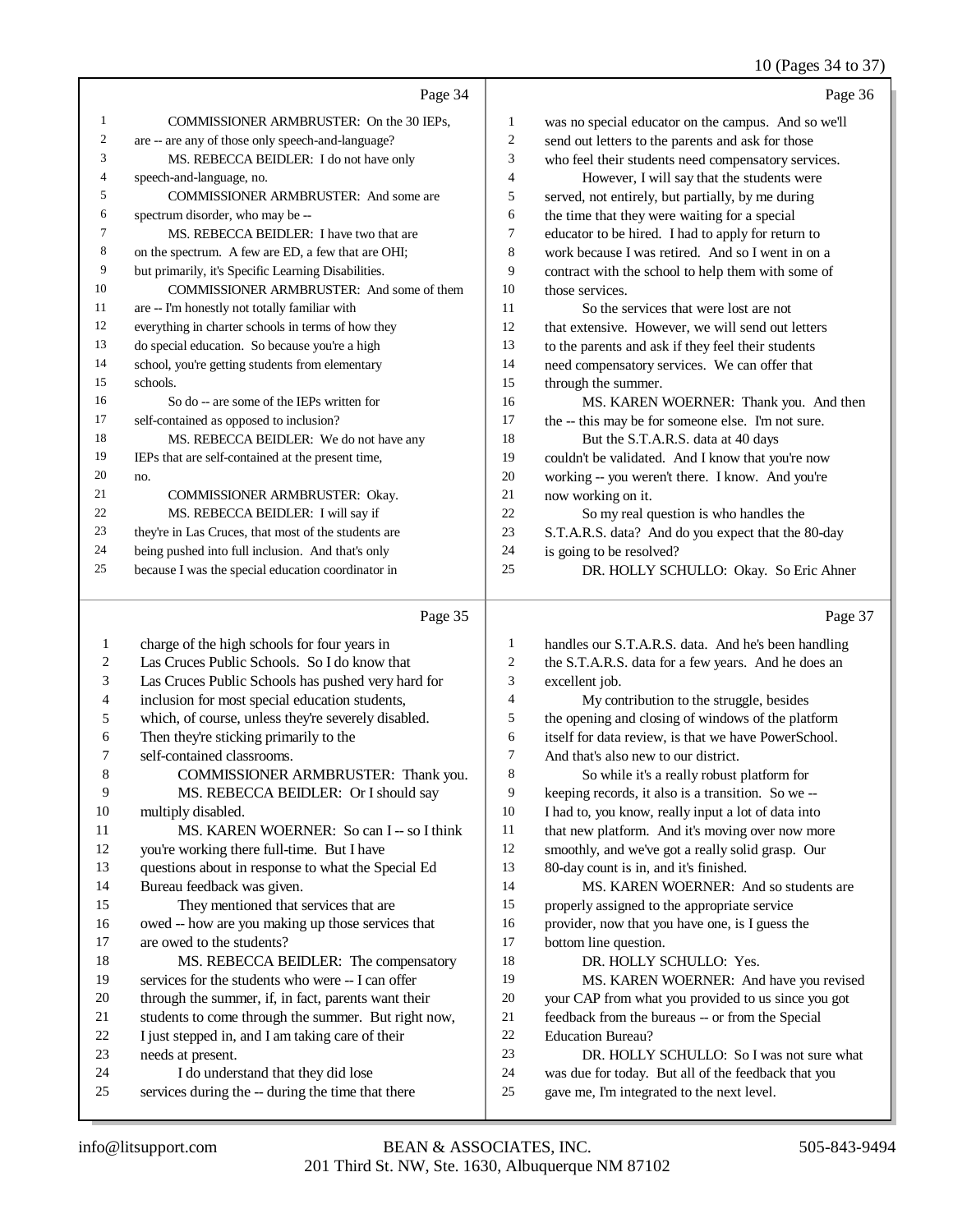#### 11 (Pages 38 to 41)

|          | Page 38                                                                                    |                  | Page 40                                                                       |
|----------|--------------------------------------------------------------------------------------------|------------------|-------------------------------------------------------------------------------|
| 1        | MS. KAREN WOERNER: So, Chairwoman, I                                                       | $\mathbf{1}$     | happened to them, unfortunately. So maybe                                     |
| 2        | would recommend that we obtain a copy of the revised                                       | $\overline{2}$   | there's -- there could potentially be a distinction                           |
| 3        | CAP; because they got feedback on some things that                                         | 3                | between a big district and, you know, multiple small                          |
| 4        | needed to be corrected in it from the Special Ed                                           | $\overline{4}$   | districts.                                                                    |
| 5        | Bureau. And I think that at the Commission's                                               | 5                | So -- but thank you for that. And                                             |
| 6        | pleasure, maybe you'd like to see the revised                                              | 6                | hopefully, we can pursue that, thanks, if we can get                          |
| 7        | version.                                                                                   | $\tau$           | some kind of --                                                               |
| 8        | THE CHAIR: And that's fine. And I think                                                    | 8                | MS. KAREN WOERNER: I'll find---                                               |
| 9        | as long as we just have visual on the revised, I                                           | 9                | THE CHAIR: Work on that. I'd appreciate                                       |
| 10       | don't think it'll necessarily require a trip back                                          | 10               | it. Because I'd like to be able to fix that. If it                            |
| 11       | up. But as long as we have the revised.                                                    | 11               | truly is a problem, I would like to be able to fix                            |
| 12       | And I'm just going to -- this has nothing                                                  | 12               | it for the schools so that it makes things a little                           |
| 13       | to do with the school. But we're mentioning the                                            | 13               | bit easier.                                                                   |
| 14       | 40-day reporting and Eric -- because I had a                                               | 14               | I'm sorry. Commissioner Caballero.                                            |
| 15       | conversation with Eric about the reporting. And                                            | 15               | COMMISSIONER CABALLERO: Yes. Can you                                          |
| 16       | there -- and a couple of other schools have also                                           | 16               | give me a little bit more detailed explanation as to                          |
| 17       | communicated to me, there's a concern over -- and                                          | 17               | what you're doing specifically for English Language                           |
| 18       | maybe you can speak to this, but it's not specific                                         | 18               | Learners?                                                                     |
| 19       | to your school -- that there is a concern about the                                        | 19               | THE CHAIR: Okay. I'm going to ask the                                         |
| 20       | windows opening with the 40- and 80-day reporting,                                         | 20               | Commissioner -- we're doing that third. We're                                 |
| 21       | and that it used to be that schools could input the                                        | 21<br>22         | taking those Corrective Action Plans -- so we will                            |
| 22       | bulk, and then if there needed to be tweaks made,                                          | 23               | address that.                                                                 |
| 23       | they could go back in. But they're not able to do                                          | 24               | COMMISSIONER CABALLERO: Okay. All right.                                      |
| 24<br>25 | that any longer.                                                                           | 25               | Thank you.<br>THE CHAIR: Okay.                                                |
|          | So it -- you can't -- there are                                                            |                  |                                                                               |
|          |                                                                                            |                  |                                                                               |
|          | Page 39                                                                                    |                  | Page 41                                                                       |
| 1        | corrections that could be made. So now you can't                                           | 1                | COMMISSIONER ARMBRUSTER: It's hard when                                       |
| 2        | make that correction. So now there is problems that                                        | $\boldsymbol{2}$ | it's your field, you know. It's my group.                                     |
| 3        | are arising that could have been fixed before the                                          | 3                | So one of the things I'd like to see --                                       |
| 4        | window should close.                                                                       | $\overline{4}$   | and I don't think this is asking a lot of you,                                |
| 5        | MS. KAREN WOERNER: I'll make a note. I                                                     | 5                | because you've already talked about it -- is on your                          |
| 6        | don't know what that's about; but --                                                       | 6                | Corrective Action Plan, putting down specifically                             |
| 7        | THE CHAIR: And it's my understanding it's                                                  | $\tau$           | some of the things that you're doing: "When I'm in                            |
| 8        | coming from Director Craig.                                                                | 8                | inclusion, I'm doing this. And when I'm" -- and                               |
| 9        | MS. KAREN WOERNER: So for the financial                                                    | 9                | in terms of actually remediating, which is not the                            |
| 10       | pieces. First I hear of it. So --                                                          | 10               | same as what you're doing in inclusion, remediating                           |
| 11       | THE CHAIR: But I was told it's the                                                         | 11               | what it is that you will be working on and how or                             |
| 12       | reporting windows. And a number of schools. So I'm                                         | 12               | whatever -- you know how to do that. I'm sure you                             |
| 13       | just -- you know, I'm just putting it out there at                                         | 13               | have more experience than I.                                                  |
| 14       | this moment to see if there is, you know, something                                        | 14               | But I'd just like to see some of those                                        |
| 15       | that we can do to help the schools out with not                                            | 15               | things, and maybe even questions. What I'd like to                            |
| 16       | getting snagged on reporting issues that shouldn't                                         | 16               | find is a program that -- whatever. Because I think                           |
| 17       | be.                                                                                        | 17               | the school has every -- has the total ability to be                           |
| 18       | COMMISSIONER CHAVEZ: Madam Chair, I know                                                   | 18               | successful, and I just want to make sure that they                            |
| 19       | for the 80-day report, there was a window that was                                         | 19               | are.                                                                          |
| 20       | short. But in our district, all we did was                                                 | $20\,$           | And this is -- there are a lot of things                                      |
| 21       | requested more time, and we were given more time.                                          | 21               | that happened at the school, of which you all didn't                          |
| 22       | So the PED has been very receptive when you request                                        | 22               | have any control over. But now we want to make sure                           |
| 23       | more time outside of the window.                                                           | 23               | that it is all that it can be; and particularly, a                            |
| 24<br>25 | THE CHAIR: Okay. That was not what<br>some -- that was not what these schools communicated | 24<br>25         | federal program, the biggy here.<br>And -- what was I going to say? And so on |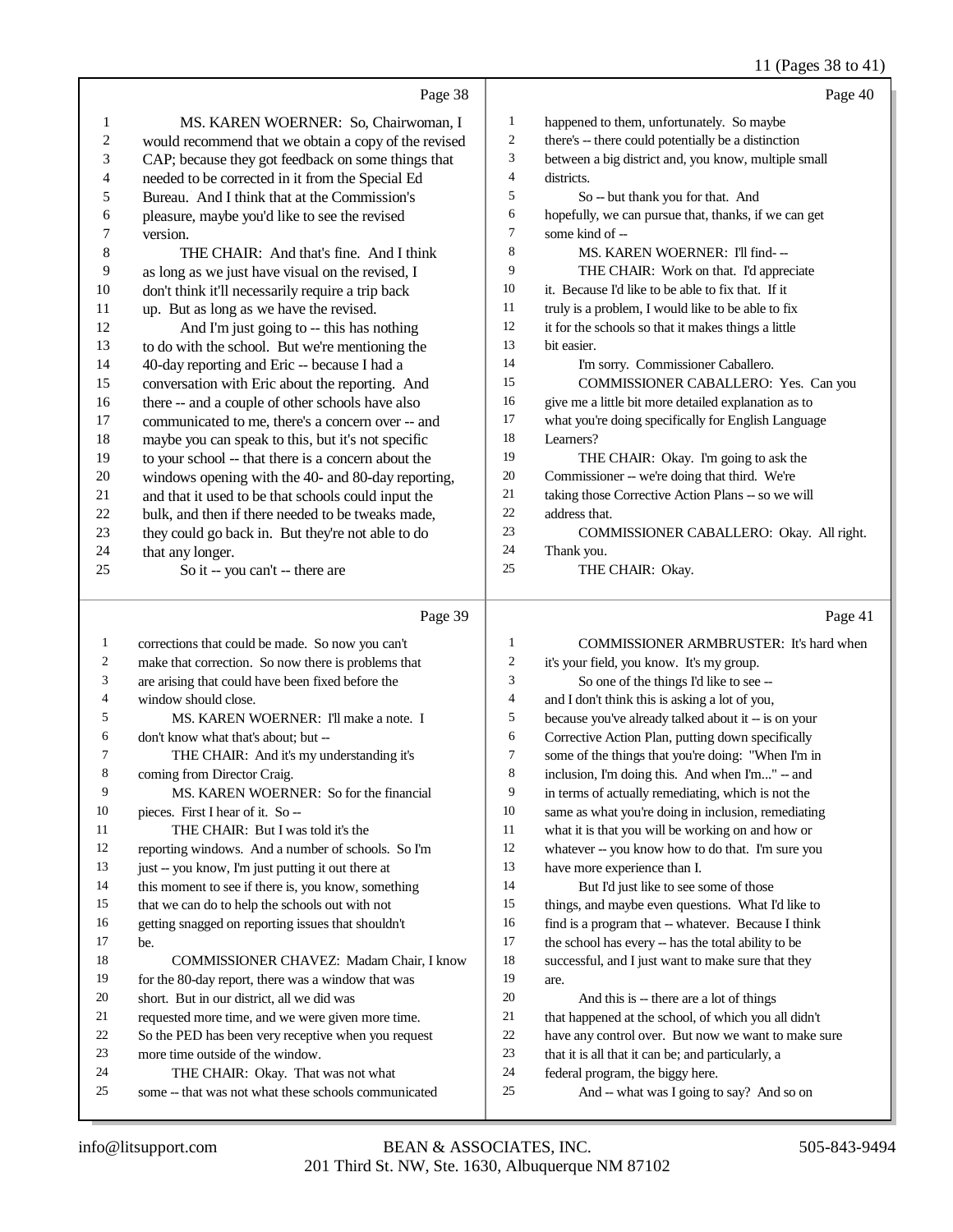12 (Pages 42 to 45)

|                          |                                                      |                  | 12 (Fages 42 to 43)                                 |
|--------------------------|------------------------------------------------------|------------------|-----------------------------------------------------|
|                          | Page 42                                              |                  | Page 44                                             |
| $\mathbf{1}$             | the IEPs, when you looked at them, let's just say    | $\mathbf{1}$     | have to change them every year.                     |
| $\sqrt{2}$               | they maybe weren't up to your standards. So you      | $\overline{c}$   | And I'm not sure, with all that has been            |
| 3                        | can -- so will you be looking at the ones that       | 3                | going on at Alma with special education, that has   |
| $\overline{\mathcal{A}}$ | perhaps don't need to be redone right now, but you   | 4                | occurred. So I wanted to be preventive rather than  |
| 5                        | can have an IEP meeting at any time --               | 5                | having to go back again.                            |
| 6                        | MS. REBECCA BEIDLER: Of course.                      | 6                | MS. REBECCA BEIDLER: I will tell you I              |
| $\tau$                   | COMMISSIONER ARMBRUSTER: - to put them               | $\overline{7}$   | have conducted 28 IEPs since the 12th of November.  |
| $\,$ 8 $\,$              | more in compliance with what you feel the child      | $\,8\,$          | COMMISSIONER ARMBRUSTER: How fun.                   |
| 9                        | needs, and not what you can provide; but what that   | 9                | MS. REBECCA BEIDLER: I had no academic              |
| 10                       | child needs. Because, you know -- and I can't        | 10               | goals in the previous IEPs. Their goals were        |
| 11                       | remember, for the life of me, the other lawsuit      | 11               | actually attendance and other things. The students  |
| 12                       | dealing with special education. I'm sure you know    | 12               | all have academic goals now.                        |
| 13                       | what I'm talking about.                              | 13               | COMMISSIONER ARMBRUSTER: Thank you.                 |
| 14                       | You have to have different goals every               | 14               | MS. REBECCA BEIDLER: And I have worked              |
| 15                       | year. You have to -- you know, all that type of      | 15               | very hard to make sure that I use data to drive my  |
| 16                       | thing; so that we can really be sure that these kids | 16               | IEPs; because I believe the present levels of       |
| 17                       | are where it is and that Alma is on the right track  | 17               | academic and functional performance are what drives |
| 18                       | and not having to come back and see us as many       | 18               | the IEP. And I have included academic goals, and    |
| 19                       | times. Do you know what I'm talking about?           | 19               | they are all different. I promise.                  |
| 20                       | MS. REBECCA BEIDLER: I can certainly put             | 20               | COMMISSIONER ARMBRUSTER: Well, it's not             |
| 21                       | the steps down for you. That's not a problem. When   | 21               | so much different for every child; but if you have  |
| 22                       | you say the other lawsuit, if you're talking about   | 22               | the same one every single year for that child,      |
| 23                       | the corrective action that was being done --         | 23               | that's kind of questionable.                        |
| 24                       | COMMISSIONER ARMBRUSTER: No. It was the              | 24               | Thank you for putting academic goals                |
| 25                       | one -- yeah -- that -- it was the lawsuit. And       | 25               | because now I wonder how they got into special      |
|                          |                                                      |                  |                                                     |
|                          | Page 43                                              |                  | Page 45                                             |
| $\mathbf{1}$             | Jackie-                                              | $\mathbf{1}$     | education without academic needs. I just thought I  |
| $\boldsymbol{2}$         | MS. REBECCA BEIDLER: Actually, the parent            | $\overline{c}$   | would say that. I'm stopping.                       |
| 3                        | complaint?                                           | 3                | MS. REBECCA BEIDLER: Me, too.                       |
| $\overline{4}$           | COMMISSIONER ARMBRUSTER: This was a                  | $\overline{4}$   | <b>COMMISSIONER RUIZ: Madam Chair?</b>              |
| 5                        | settled lawsuit.                                     | 5                | THE CHAIR: Commissioner Ruiz?                       |
| 6                        | MS. REBECCA BEIDLER: Oh, okay. I don't               | 6                | COMMISSIONER RUIZ: I appreciate the fact            |
| $\tau$                   | know anything about that.                            | $\boldsymbol{7}$ | that you're going to try to make up and compensate  |
| $\,$ 8 $\,$              | THE CHAIR: It's a statewide, not an                  | 8                | for the lost time of services in the summer. I      |
| 9                        | individual school lawsuit.                           | 9                | guess my question is, is there an option to do      |
| 10                       | MS. REBECCA BEIDLER: Okay.                           | $10\,$           | that -- to offer some of those lost time services   |
| 11                       | COMMISSIONER ARMBRUSTER: No, no, no.                 | 11               | now in the form of maybe evenings or Saturdays?     |

 Breathe. Breathe. MS. REBECCA BEIDLER: Wait a minute. My watch is tapping me. COMMISSIONER ARMBRUSTER: Because it was talking about that oftentimes students weren't making the progress that they were expected to be making, and that year after year, the IEP goals were the same. And so that you have to make sure that the goals are different every year. 21 I mean, it doesn't mean, like, they're 22 totally different. But, you know, you're writing<br>23 three sentences this year. And next year, our or

- three sentences this year. And next year, our goal
- is to write -- to have a topic sentence and three
- sentences, that type of thing, that you would just

12 Because here's the thing about it that I<br>13 worry about that In the summer, a lot of parworry about that. In the summer, a lot of parents are gone on vacation. So I'm not really sure how you would properly be able to compensate that lost 16 time of service. And I'm wondering if it might best 17 be served if we could offer evenings or possibly be served if we could offer evenings or possibly

18 Saturdays.<br>19 DR. DR. HOLLY SCHULLO: Thank you, 20 Commissioner Ruiz. I have really struggled with the model that I saw. And it's improved 100 percent. 21 model that I saw. And it's improved 100 percent.<br>22 When I look at the struggles that our students have 22 When I look at the struggles that our students have<br>23 had over the last three, four vears, credit recovery had over the last three, four years, credit recovery is one. Once you're behind, you fall further. So I have a contract in process with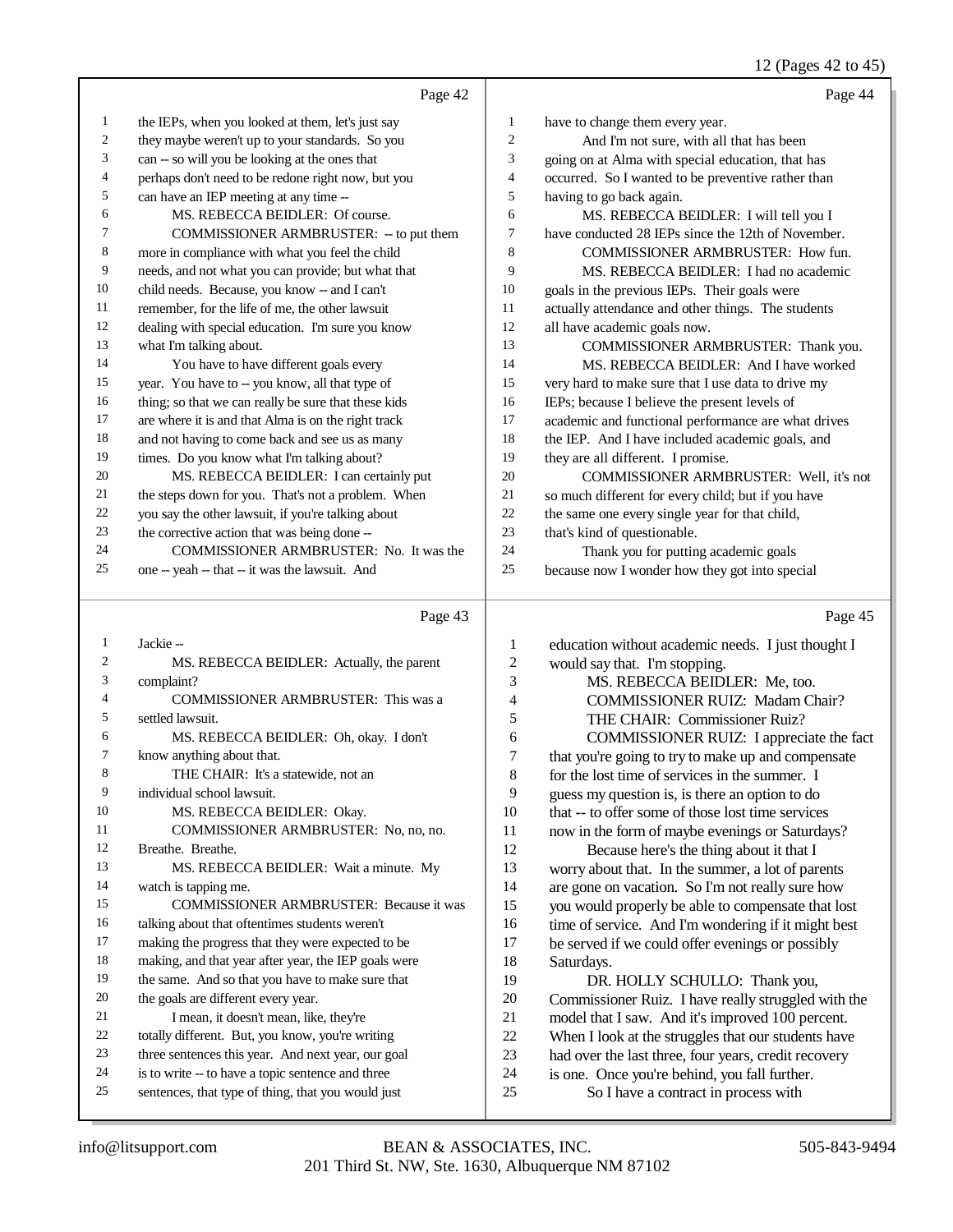## 13 (Pages 46 to 49)

|                          | Page 46                                                                                          |                                | Page 48                                                                                                   |
|--------------------------|--------------------------------------------------------------------------------------------------|--------------------------------|-----------------------------------------------------------------------------------------------------------|
| $\mathbf{1}$             | Edgenuity to provide credit recovery. And we can do                                              | 1                              | extended time, it's not servicing those students at                                                       |
| $\boldsymbol{2}$         | that side by side, you know, and monitor that, so                                                | $\overline{c}$                 | the time that they need it.                                                                               |
| 3                        | that our students can capture some credits, and, you                                             | 3                              | And that's what we're trying to address is                                                                |
| $\overline{\mathcal{L}}$ | know, maybe use that in the form of compensatory as                                              | $\overline{\mathcal{L}}$       | the fact that there were these students that were --                                                      |
| 5                        | we're working to move forward.                                                                   | 5                              | some of them are significantly lacking in those --                                                        |
| 6                        | COMMISSIONER RUIZ: Okay. Thank you.                                                              | 6                              | that remediation time at this moment in time. And                                                         |
| 7                        | THE CHAIR: And I guess I'm a little                                                              | $\boldsymbol{7}$               | to say we're going to hold off until the summer to                                                        |
| $\,8\,$                  | confused with conflating credit recovery with the                                                | 8                              | make up for that is still doing a disservice to                                                           |
| $\overline{9}$           | compensatory time that is required. And I guess                                                  | 9                              | those students.                                                                                           |
| 10                       | there's -- a part of me has a concern that if                                                    | 10                             | It's not just about making up the time;                                                                   |
| 11                       | there's going to be compensatory time made up in the                                             | 11                             | it's about doing the right thing for the students                                                         |
| 12                       | summer, and you're a senior, where -- what are we                                                | 12                             | that we're servicing. That's more important to me.                                                        |
| 13                       | doing, you know? That, really, that time needs to                                                | 13                             | I know the statute is "X" amount of hours. But the                                                        |
| 14                       | be made up now before -- before the summer comes --                                              | 14                             | idea is that these students need help. They haven't                                                       |
| 15                       | comes around.                                                                                    | 15                             | gotten that help.                                                                                         |
| 16                       | And I think, to me, just so many kids work                                                       | 16                             | And just looking at, "Well, we've got 'X'                                                                 |
| 17                       | during the summer. So that to say, "We're going to                                               | 17                             | amount of hours, and that's what we're going to do,"                                                      |
| 18                       | offer it during the summer," what's the likelihood                                               | 18                             | that's not the end game. The end game is servicing                                                        |
| 19                       | that a good number of these students are going to be                                             | 19                             | those kids appropriately and giving them the skills                                                       |
| $20\,$                   | ready, willing, and able to do that through the                                                  | $20\,$                         | that they need to move on. And that little -- you                                                         |
| 21                       | summer? Because they've got other commitments.                                                   | 21                             | know, I'm kind of at a loss here with that.                                                               |
| $22\,$                   | Even -- you know, as we all know, there's                                                        | 22                             | MS. REBECCA BEIDLER: I definitely                                                                         |
| $23\,$                   | a good number of our students that help pay for                                                  | 23                             | understand the distinction between credit recovery                                                        |
| 24                       | families' expenses. So that to ask them to give up                                               | 24                             | and compensatory services.                                                                                |
| 25                       | that summertime, some of them aren't going to be                                                 | 25                             | I can certainly offer those compensatory                                                                  |
|                          | Page 47                                                                                          |                                | Page 49                                                                                                   |
|                          |                                                                                                  |                                |                                                                                                           |
| $\mathbf{1}$             | able to do that.                                                                                 |                                |                                                                                                           |
| 2                        |                                                                                                  | $\mathbf{1}$<br>$\overline{c}$ | services in the evenings. I can get with the                                                              |
| 3                        | So I -- it's -- it's disconcerting. And I<br>don't know if you can answer to that at this moment | 3                              | parents, and I can find out exactly when those --                                                         |
| 4                        | in time.                                                                                         | $\overline{\mathcal{L}}$       | those times are convenient for them; because parents                                                      |
| 5                        | DR. HOLLY SCHULLO: So, as you said, not                                                          | 5                              | do transport their students to and from Alma. So I<br>can certainly get with the parent and find out when |
| 6                        | to conflate the credit recovery with compensatory, I                                             | 6                              | those can be offered.                                                                                     |
| 7                        | understand that. I just realized if they lost                                                    | 7                              | I just was looking at my calendar -- I'm                                                                  |
| 8                        | something, how can we give them something back? And                                              | 8                              | sorry -- just to see how many days they were without                                                      |
| 9                        | then during the school year, our seniors, if needed,                                             | 9                              | services. They were without services for 32 days,                                                         |
| 10                       | I'm offering -- like the Albuquerque model I like so                                             | 10                             | school days. And so it can be significant time.                                                           |
| 11                       | much -- the Extended School Year for three weeks, if                                             | 11                             | And so I can offer after school for whatever the                                                          |
| 12                       | they need to capture their credits to graduate. So                                               | 12                             | parents are able to bring their students because of                                                       |
| 13                       | we're working side by side.                                                                      | 13                             | the fact that the parents will have to pick up their                                                      |
| 14                       | THE CHAIR: Yeah. See. I'm sorry. And                                                             | 14                             | students later after school. And so I can certainly                                                       |
| 15                       | I'm trying not to beat a dead horse here. But it's                                               | 15                             | write letters, and I can certainly make up that time                                                      |
| 16                       | still -- you know, there's -- there's a distinction                                              | 16                             | before the end of school also.                                                                            |
| 17                       | between kids that are short on credit and kids that                                              | 17                             | COMMISSIONER RUIZ: Madam Chair?                                                                           |
| 18                       | need compensatory remediation. Thank you for --                                                  | 18                             | THE CHAIR: Thank you.                                                                                     |
| 19                       | they're two separate -- some of them can be the same                                             | 19                             | Commissioner Ruiz?                                                                                        |
| 20                       | folks. They can be. But maybe that's because the                                                 | 20                             | COMMISSIONER RUIZ: I appreciate that.                                                                     |
| 21                       | time hadn't been given; so now they're running shy                                               | 21                             | Thank you for considering that. One of the things                                                         |
| 22                       | of credits because they weren't getting the services                                             | $22\,$                         | that we did at the campus where I'm at is we used to                                                      |
| 23                       | they were supposed to, so now they're short.                                                     | 23                             | have what we called "Saturday D Hall." It's                                                               |
| 24<br>25                 | But they're two different entities. So to<br>say offering for the credit recovery or that        | 24<br>$25\,$                   | actually still a Saturday D Hall. We renamed it,<br>gave it a new concept. Actually, I did. We call it    |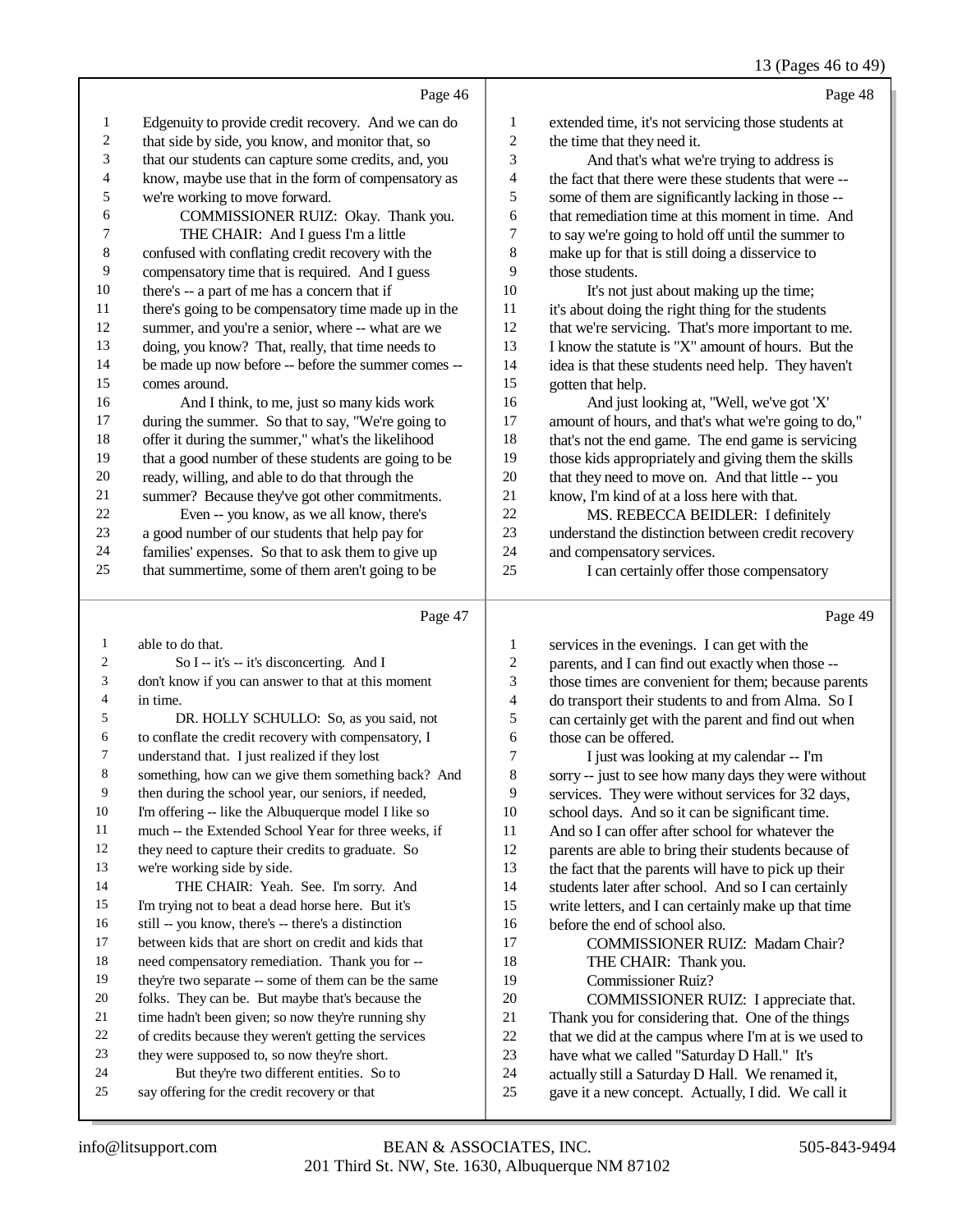## 14 (Pages 50 to 53)

|              | Page 50                                                                                              |                | Page 52                                                |
|--------------|------------------------------------------------------------------------------------------------------|----------------|--------------------------------------------------------|
| $\mathbf{1}$ | "Saturday School."                                                                                   | 1              | included in the revised CAP, please.                   |
| 2            | And we do offer the evening services as                                                              | $\overline{c}$ | THE CHAIR: Yes. Yes, I agree. So at                    |
| 3            | well. And we didn't have a loss of time for kids.                                                    | 3              | this moment in time, we're -- we're looking for a      |
| 4            | We just did it for remediation for those kids. We                                                    | 4              | revised Corrective Action Plan by our February         |
| 5            | renamed it "Saturday School." And those kids that                                                    | 5              | meeting. And that will include whatever the            |
| 6            | need those extra -- time. In your case, 32 missed                                                    | 6              | compensatory time plan is, so that we can take a       |
| 7            | days, that's a lot.                                                                                  | 7              | look at it.                                            |
| 8            | MS. REBECCA BEIDLER: That's a lot.                                                                   | 8              | And -- well, I'm trying to -- to figure                |
| 9            | COMMISSIONER RUIZ: That's an entire --                                                               | 9              | this out and be fair to the school and giving them     |
| 10           | MS. REBECCA BEIDLER: Quarter, almost.                                                                | 10             | enough time to be able to do this, and giving us       |
| 11           | COMMISSIONER RUIZ: Exactly. So I think                                                               | 11             | enough time to be able to look at it so that in case   |
| 12           | that's great that you're willing to do that in the                                                   | 12             | we felt that we needed to speak with you, we'd have    |
| 13           | evenings. I would also suggest looking at something                                                  | 13             | a fair and reasonable amount of time to give you       |
| 14           | of a Saturday school. Ours is from 8:00 to 11:30.                                                    | 14             | that notice that we need to -- that we need to speak   |
| 15           | That just gives you an option, a variety to help                                                     | 15             | to you about it.                                       |
| 16           | those kids try to recoup some of the -- 32 days,                                                     | 16             | So I have to look at my calendar for                   |
| 17           | again, that's a considerable amount of time to lose                                                  | 17             | the -- for the February date.                          |
| 18           | services. So I would ask for you to consider that                                                    | 18             | COMMISSIONER CABALLERO: Madam Chair,                   |
| 19           | as well. Thank you.                                                                                  | 19             | since we still have more to present, may we cover      |
| 20           | THE CHAIR: Commissioner Armbruster?                                                                  | $20\,$         | that in the next meeting when they come back, for      |
| 21           | COMMISSIONER ARMBRUSTER: Just to tag onto                                                            | 21             | when they come back?                                   |
| 22           | Commissioner Ruiz, I represent District 4, part of                                                   | 22             | THE CHAIR: We're not. We're trying not                 |
| 23           | which is Los Alamos, where I happen to live. And                                                     | 23             | to have to have them come back. So -- but we're        |
| 24           | they have Saturday School since I've retired. But                                                    | 24             | looking to see when we can schedule a time frame for   |
| 25           | they also have Saturday School. And it's                                                             | 25             | them to have to send the reports back to us. And if    |
|              |                                                                                                      |                |                                                        |
|              | Page 51                                                                                              |                | Page 53                                                |
| $\mathbf{1}$ | presented -- and I know that you can do this well --                                                 | 1              | we look -- if the Commission looks at those reports    |
| 2            | that it's a positive.                                                                                | $\overline{c}$ | and we have additional concerns, we might then have    |
| 3            | You know, "We're going to offer this so                                                              | 3              | to say, "We need to see you."                          |
| 4            | that you can come and make up classes, a test that                                                   | 4              | So I'm trying to give you a fair and                   |
| 5            | you missed, get a higher grade," do whatever. And                                                    | 5              | reasonable amount of time to be able to do that and    |
| 6            | that would give you an opportunity, if you could get                                                 | 6              | get it to us.                                          |
| 7            | a group of kids, to do both remediation as well as                                                   | 7              | And our next meeting is the -- the 8th of              |
| 8            | getting them up to what they need to do in class.                                                    | 8              | February. So would it be reasonable -- and I'm just    |
| 9            | But it's a positive and not a negative.                                                              | 9              | asking you, because you have a far greater             |
| $10\,$       | I'm sure it's a positive for you, Commissioner Ruiz.                                                 | 10             | understanding of the number of students; you have to   |
| 11           | COMMISSIONER RUIZ: Uh-huh.                                                                           | 11             | figure out the hours. And I'm sure there's budget      |
| 12           | COMMISSIONER ARMBRUSTER: You know, it's                                                              | 12             | discussions that you have to have. I know you've       |
| 13           | all how you present these things. "You're going to                                                   | 13             | got a governance council meeting coming up.            |
| 14           | Saturday School because you were bad."                                                               | 14             | MR. GENE ELLIOTT: The 21st.                            |
| 15           | "No, that's not the group you're in."                                                                | 15             | THE CHAIR: So you can hash some of this                |
| 16           | And I know with the positiveness that                                                                | 16             | out at that governance council meeting. So would it    |
| 17           | emanates out of that school, you can do that. And I                                                  | 17             | be fair to say by the 29th of January?                 |
| 18           | guess you'll have to pay teachers to do all this;                                                    | 18             | DR. HOLLY SCHULLO: Absolutely. That's an               |
| 19           | because I know it's a very big job. I'm with you.                                                    | 19             | easy and generous deadline.                            |
| 20           | I'm with you 100 percent. And thank you for all                                                      | 20             | THE CHAIR: Then we could have eyes on it               |
| 21           | that you are doing.                                                                                  | 21             | by the 30th. And there would be -- and you'd know      |
| 22           | THE CHAIR: Deputy Director?                                                                          | 22             | at least by the 5th or 6th if it needed to come up     |
| 23           | MS. KAREN WOERNER: Thank you, Chairwoman                                                             | 23             | on the 8th. Okay. Can we -- is that --                 |
| 24<br>25     | and Commissioners. I would just ask, if it's not<br>already, that this compensatory services plan be | 24<br>$25\,$   | MS. KAREN WOERNER: I have one question,<br>Chairwoman. |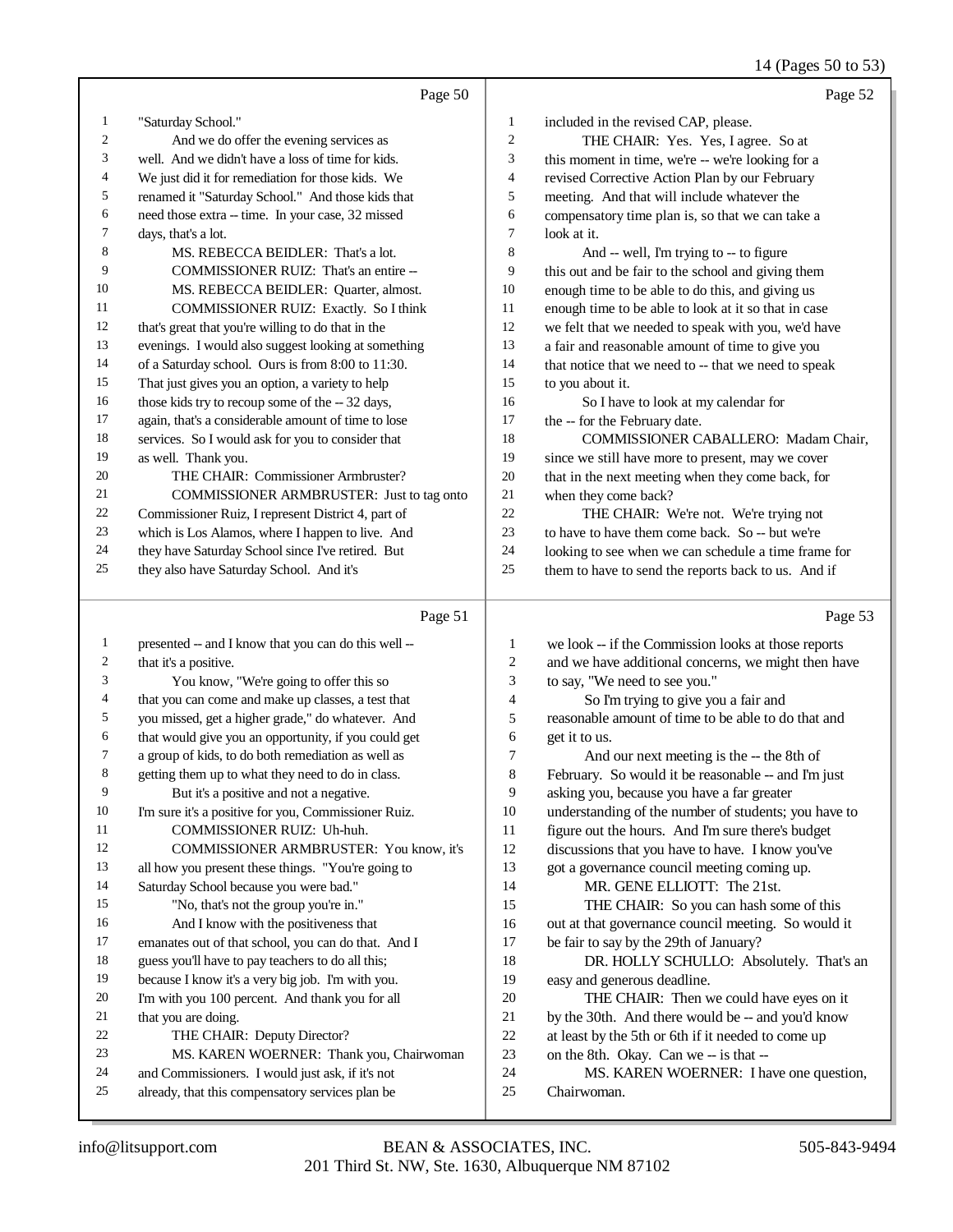## 15 (Pages 54 to 57)

| Paσ<br>۰ρ<br>. . |  |
|------------------|--|
|                  |  |

|                | Page 54                                             |    |
|----------------|-----------------------------------------------------|----|
| $\mathbf{1}$   | THE CHAIR: Sure.                                    | 1  |
| $\overline{2}$ | MS. KAREN WOERNER: Would you want the               | 2  |
| 3              | Special Ed Bureau to review that CAP again for you  | 3  |
| $\overline{4}$ | as they did the last time?                          | 4  |
| 5              | THE CHAIR: Right.                                   | 5  |
| 6              | MS. KAREN WOERNER: So I need to give them           | 6  |
| 7              | at least a couple of days to -- I can let them know | 7  |
| 8              | now which days; but --                              | 8  |
| 9              | THE CHAIR: Well, if they submit it by the           | 9  |
| 10             | 29th, then that gives -- hopefully, the Special Ed  | 10 |
| 11             | Bureau, the -- we have eyes on it right away. So we | 11 |
| 12             | can take a look at it. It gives the Special Ed      | 12 |
| 13             | Bureau the 30th, the 31st, and the 1st.             | 13 |
| 14             | So we move into the next week. So if                | 14 |
| 15             | there's feedback, and we get that feedback, and     | 15 |
| 16             | we've already had time to look at it, we can then   | 16 |
| 17             | make a decision by the 5th --                       | 17 |
| 18             | MS. KAREN WOERNER: Okay.                            | 18 |
| 19             | THE CHAIR: -- to say, "Hey, you know, we            | 19 |
| 20             | need to -- we need to have a further conversation   | 20 |
| 21             | about this."                                        | 21 |
| 22             | So I think that's -- I think that's a               | 22 |
| 23             | reasonable time frame. Yes?                         | 23 |
| 24             | DR. HOLLY SCHULLO: Absolutely. Thank                | 24 |
| 25             | you.                                                | 25 |
|                |                                                     |    |

#### Page 55

|                | $\log \frac{1}{2}$                                  |                |
|----------------|-----------------------------------------------------|----------------|
| $\mathbf{1}$   | THE CHAIR: Okay. All right. So -- I                 | 1              |
| 2              | said the 29th; right? I say these things, and then  | 2              |
| 3              | I don't write them down.                            | 3              |
| $\overline{4}$ | Okay. Okay. So we're -- we're fine to               | $\overline{4}$ |
| 5              | move on off of the -- this piece of the CAP.        | 5              |
| 6              | Okay. All right. Thank you.                         | 6              |
| 7              | So now the next on the agenda is the                | 7              |
| 8              | financial component, I believe.                     | 8              |
| 9              | MR. GENE ELLIOTT: Okay. As I said                   | 9              |
| 10             | earlier, Kate Shelton is our new business manager   | 10             |
| 11             | and doing a tremendous job.                         | 11             |
| 12             | MS. KATE SHELTON: Good morning.                     | 12             |
| 13             | THE CHAIR: And yeoman's work as well.               | 13             |
| 14             | MS. KATE SHELTON: It's good to be back up           | 14             |
| 15             | here again. I think. My name is Kate -- as Gene     | 15             |
| 16             | said, Kate Shelton. As Gene said, I am the new      | 16             |
| 17             | business manager for the school. I came on in       | 17             |
| 18             | August, and we've been doing a lot of work with the | 18             |
| 19             | business office up there and a lot of other things. | 19             |
| 20             | And so when we approached this Corrective           | 20             |
| 21             | Action Plan, the information that we were supposed  | 21             |
| 22             | to give or the action plan that we were supposed to | 22             |
| 23             | write was on a write-up for T&E reporting from last | 23             |
| 24             | year.                                               | 24             |
| 25             | We went above and beyond. When I came on,           | 25             |

| 1              | we identified goals that we had to improve the       |
|----------------|------------------------------------------------------|
| $\overline{c}$ | financial operations and the business management     |
| 3              | operations. And so I went ahead and included those   |
| $\overline{4}$ | in the Corrective Action Plan so that you could see  |
| 5              | that we are not only just taking it as it comes at   |
| 6              | us; but we've had these discussions since August and |
| 7              | have identified additional things that we are        |
| 8              | working on and need to be worked on.                 |
| 9              | So the first issue was the T&E reporting.            |
| 10             | And that's really tough for me to respond to. I      |
| 11             | can't speak as to why the T&E reporting was done     |
| 12             | incorrectly in prior years. It was blatantly         |
| 13             | incorrectly reported.                                |
| 14             | For this year, it is corrected. We have              |
| 15             | done a comprehensive personnel file review. And T&E  |
| 16             | is reported as to the supporting documentation       |
| 17             | that's in their file; not what's on their contract.  |
| 18             | Because contracts, when I came on, did not match     |
| 19             | with what was in personnel files. I feel that we     |
| 20             | have corrected that.                                 |
| 21             | I have three years of experience as a                |
| 22             | business manager with multiple other schools. I am   |
| 23             | familiar with T&E reporting. And so this school      |
| 24             | does not have a T&E policy at this time. There will  |
|                |                                                      |

be one for consideration of approval at the

Page 57

| 1              | January 21st governance council meeting.             |
|----------------|------------------------------------------------------|
| 2              | I know that does not cover us for this               |
| 3              | year. That will go into effect for next year's       |
| $\overline{4}$ | reporting. But in accordance with the PED T&E        |
| 5              | manual, the reporting was correct for this year.     |
| 6              | And so we are also looking at trainings --           |
| 7              | I am a third-party contractor for a company that     |
| 8              | handles school business services only. And so we do  |
| 9              | a lot of internal training through the company. But  |
| 10             | I also put in the Corrective Action Plan that I will |
| 11             | look for additional T&E trainings. And those are     |
| 12             | something that we can look at attending to gain more |
| 13             | knowledge. And, you know, we can offer that to       |
| 14             | governance council, Holly; it doesn't need to be     |
| 15             | inclusive to the business management part of things. |
| 16             | Moving on, we also -- the -- when PED did            |
| 17             | their site visit, there was a concern over a lack of |
| 18             | chief purchasing officer for the school. The prior   |
| 19             | chief purchasing officer that was identified for the |
| 20             | school was the prior business manager.               |
| 21             | I would be more than willing to take that            |
| 22             | on for the school. But I am a contractor, and they   |
| 23             | do not allow us to get that certification when       |
| 24             | you're a contractor. You have to be a school         |
| 25             | employee.                                            |
|                |                                                      |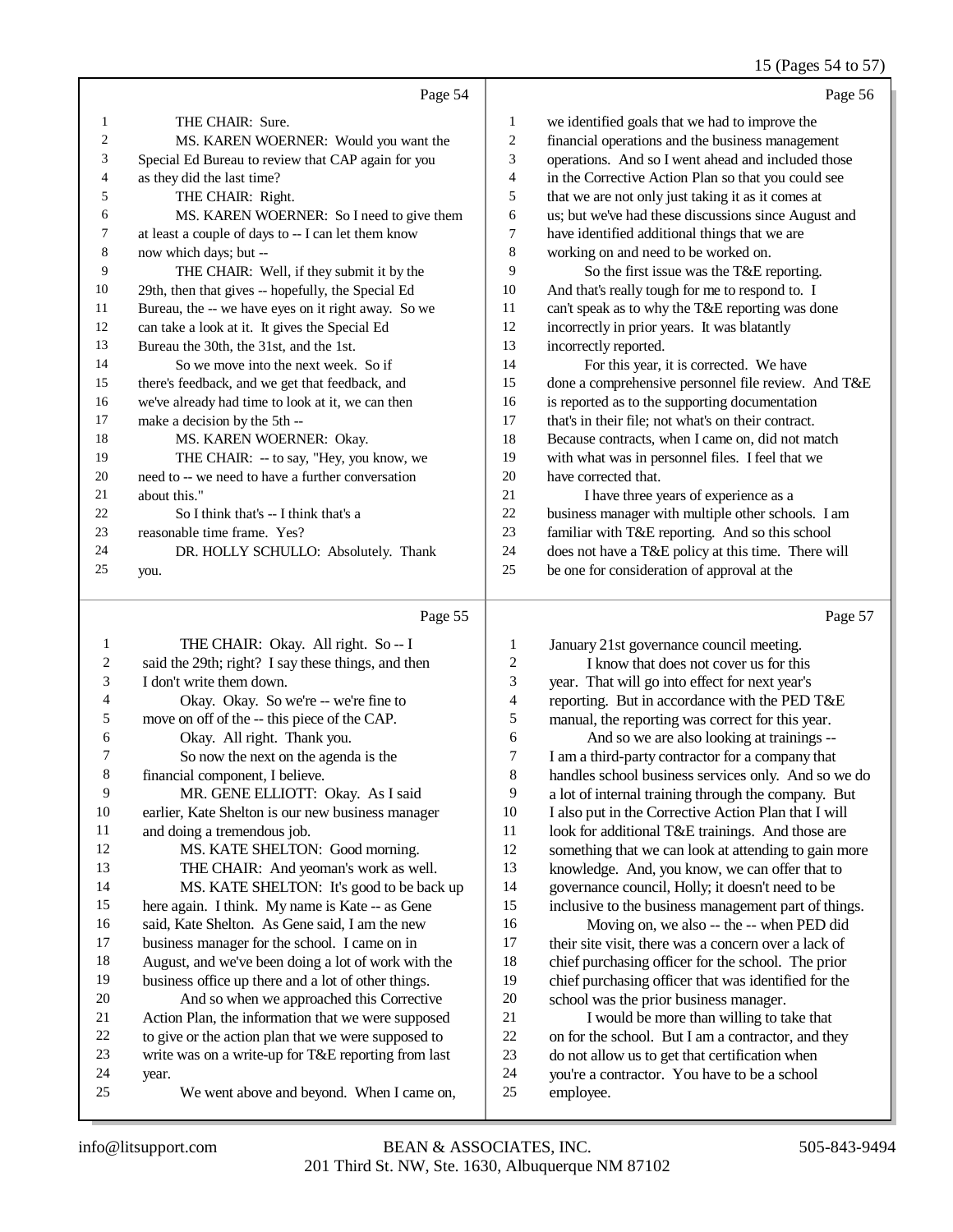#### 16 (Pages 58 to 61)

|                | Page 58                                                                                                                                                                                                                                                                                                |                | Page 60                                              |
|----------------|--------------------------------------------------------------------------------------------------------------------------------------------------------------------------------------------------------------------------------------------------------------------------------------------------------|----------------|------------------------------------------------------|
| 1              | And so we did identify, back in August,                                                                                                                                                                                                                                                                | 1              | They can be a CPO. But I think having the            |
| $\sqrt{2}$     | that Holly would take on that responsibility. The                                                                                                                                                                                                                                                      | $\overline{c}$ | head have good knowledge -- they don't need to be    |
| 3              | trainings are held quarterly. And there was a                                                                                                                                                                                                                                                          | 3              | the expert. But they should have good knowledge of   |
| $\overline{4}$ | conflict. She had another training with the July,                                                                                                                                                                                                                                                      | 4              | what the New Mexico Procurement Code requires in     |
| 5              | August -- I guess if the decision was made in                                                                                                                                                                                                                                                          | 5              | order to just provide that backup.                   |
| 6              | August, it was the October-November-December window                                                                                                                                                                                                                                                    | 6              | There may be times when something has to             |
| 7              | of the training.                                                                                                                                                                                                                                                                                       | 7              | be purchased, and that individual is not available,  |
| 8              | Do you have an update on that?                                                                                                                                                                                                                                                                         | 8              | or they may do something, because -- and, again,     |
| 9              | DR. HOLLY SCHULLO: Yes. So as we were                                                                                                                                                                                                                                                                  | 9              | people do this -- they want something; they may take |
| 10             | really trying to unpack, you know, who should be                                                                                                                                                                                                                                                       | 10             | a shortcut to get it done quickly. But it's going    |
| 11             | CPO, I am willing to take on the responsibility for                                                                                                                                                                                                                                                    | 11             | to violate that code. Having that backup is just a   |
| 12             | my school. I have an MBA in educational leadership.                                                                                                                                                                                                                                                    | 12             | good recommendation.                                 |
| 13             | I could take that responsibility.                                                                                                                                                                                                                                                                      | 13             | THE CHAIR: I thank you for that. Because             |
| 14             | But I think it would be better to -- I                                                                                                                                                                                                                                                                 | 14             | I think we all understand the underlying tone here,  |
| 15             | have a math teacher who also has a background in                                                                                                                                                                                                                                                       | 15             | that there was -- through no fault of anyone that's  |
| 16             | financial management and accounting. And she's a                                                                                                                                                                                                                                                       | 16             | primarily sitting there, there were significant      |
| 17             | super-motivated person in our building. And I think                                                                                                                                                                                                                                                    | 17             | financial issues that developed; so that the more    |
| 18             | it would be good to have, you know, someone else                                                                                                                                                                                                                                                       | 18             | people that become educated to understand what the   |
| 19             | have that leadership in our building.                                                                                                                                                                                                                                                                  | 19             | questions are that need to be asked -- because I     |
| 20             | And it's just a better practice. It's                                                                                                                                                                                                                                                                  | 20             | have a concern from the Corrective Action Plan here. |
| 21             | best practice, financially, to be honest.                                                                                                                                                                                                                                                              | 21             | It identified that there hadn't been monthly         |
| 22             | THE CHAIR: Thanks. I appreciate that.                                                                                                                                                                                                                                                                  | 22             | financial reports made to the governance council.    |
| 23             | DR. HOLLY SCHULLO: Oh, my gosh. This is                                                                                                                                                                                                                                                                | 23             | And--                                                |
| 24             | an amazing math teacher. She's amazing. She's just                                                                                                                                                                                                                                                     | 24             | MR. GENE ELLIOTT: Madam Chairwoman,                  |
| 25             | simply amazing. I was lucky that I got her. She's                                                                                                                                                                                                                                                      | 25             | that's incorrect. I am sorry that you got that       |
|                | Page 59                                                                                                                                                                                                                                                                                                |                | Page 61                                              |
| 1              | finishing up another degree. She has -- I think she                                                                                                                                                                                                                                                    | 1              | misconception. But we did receive monthly reports    |
| 2              | has four endorsements. She's Navajo bilingual.                                                                                                                                                                                                                                                         | 2              | on the finances. They weren't as complete as hers.   |
|                | $\mathbf{L}$ is the set of $\mathbf{L}$ of $\mathbf{L}$ is $\mathbf{L}$ of $\mathbf{L}$ in $\mathbf{L}$ in $\mathbf{L}$ in $\mathbf{L}$ in $\mathbf{L}$ in $\mathbf{L}$ in $\mathbf{L}$ in $\mathbf{L}$ in $\mathbf{L}$ in $\mathbf{L}$ in $\mathbf{L}$ in $\mathbf{L}$ in $\mathbf{L}$ in $\mathbf{L$ | $\sim$         | $T^{\text{H}}$                                       |

 She's just amazing. She does GEAR UP grants. She does our fundraising. She's really in our building. We're organizing FAFSA nights and 6 after-school makeup time for, you know, those<br>7 students who came in late: they missed the bus students who came in late; they missed the bus, you know. So she is a really motivated person in my building. And she's -- she's just -- she's amazing. She's stellar. 11 THE CHAIR: Thank you. I appreciate that.<br>12 DR. HOLLY SCHULLO: And she wants to DR. HOLLY SCHULLO: And she wants to do it. She wants to teach geometry, English 11. She wants Algebra 2. She wants pre-calculus. I was 15 just like, "Slow down." She was, like, "I can do the credit recovery." Yes. Super-motivated. Thank you. COMMISSIONER ROBBINS: Madam Chairman? THE CHAIR: Commissioner Robbins? COMMISSIONER ROBBINS: Well, I appreciate 22 you have a math teacher wanting to take on the role<br>23 of CPO, and that's fine. But I would suggest that of CPO, and that's fine. But I would suggest that you get some training also as oversight of that individual. THE CHAIR: Right. 4 MR. GENE ELLIOTT: Now, if you have had<br>5 the opportunity to see a financial report that 5 the opportunity to see a financial report that<br>6 numbers 57 pages in explicit detail, colored numbers 57 pages in explicit detail, colored graphs 7 and everything that goes along with it, then you'll 3 understand what we have now. understand what we have now. 9 Because I have been looking at financial<br>10 statements since I was about 16 years old. And 10 statements since I was about 16 years old. And hers<br>11 are some of the best I've ever seen. And we have a 11 are some of the best I've ever seen. And we have a<br>12 full and complete monthly report on the status of full and complete monthly report on the status of our money, and it's well under control. THE CHAIR: Okay. Thank you. And we all appreciate color. So we love when the graphs are 16 colored. It helps us out a lot. So I'm sure --<br>17 but -- so as we're -- certainly, as you're looki but -- so as we're -- certainly, as you're looking 18 at the training that you can potentially offer to<br>19 be school, yes, educating and getting as many the school, yes, educating and getting as many 20 people who are involved in that school environment<br>21 to a level of understanding of what they need to be 21 to a level of understanding of what they need to be<br>22 looking at and the questions that they -- that they 22 looking at and the questions that they -- that they<br>23 need to be asking, that's always what we see start need to be asking, that's always what we see start to go awry in schools, that, you know, the governance councils come back, and they say, "We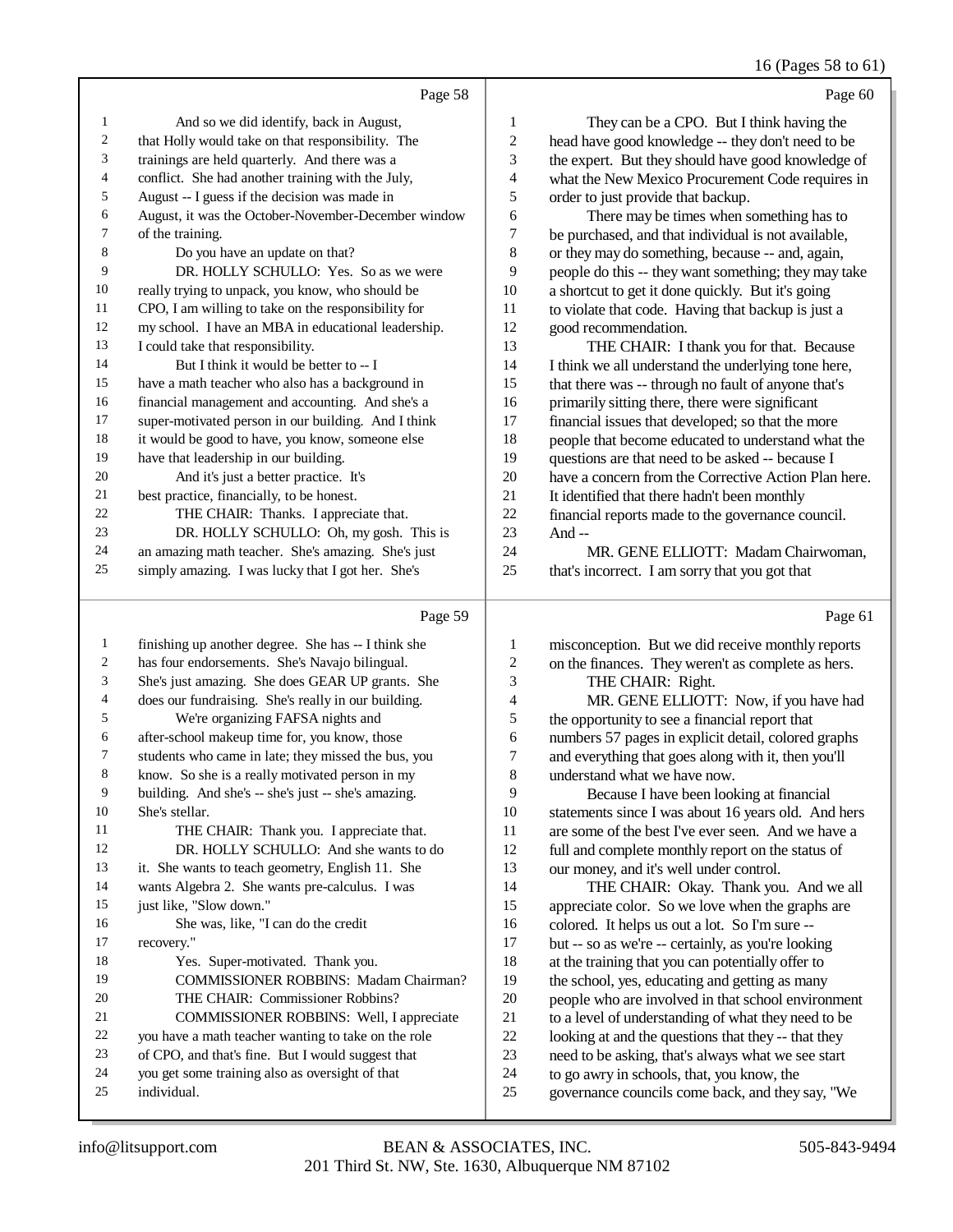## 17 (Pages 62 to 65)

|              | Page 62                                              |    | Page 64                                             |
|--------------|------------------------------------------------------|----|-----------------------------------------------------|
| $\mathbf{1}$ | thought everything was okay; because, yes, those     | 1  | the teacher is bilingual; monolingual instruction.  |
| 2            | financial reports, we were getting them, and we      | 2  | So that is a good support for our students.         |
| 3            | didn't know the questions to ask; so we just thought | 3  | And then monitoring and data analysis.              |
| 4            | everything was okay."                                | 4  | One thing that we did is we audited all of our      |
| 5            | And then it was really bad.                          | 5  | special education files. And we found one student   |
| 6            | So the more eyes we get on things and the            | 6  | that we really need to look more closely at. And I  |
| 7            | more people that can ask quality questions,          | 7  | coded, you know, "Spanish-speaking" in one area and |
| 8            | hopefully, the less opportunity there is for things  | 8  | then "not an EL-supported student" in another check |
| 9            | to spiral out of control, and then it becomes too    | 9  | box. So Rebecca found that student. So we have      |
| 10           | late. So I appreciate that.                          | 10 | actively sought these students.                     |
| 11           | Are there any other questions about the              | 11 | Monitoring students. We are doing a                 |
| 12           | financial CAP? Okay.                                 | 12 | cumulative folder audit and just going back in time |
| 13           | So now we can move on to --                          | 13 | to make sure we haven't missed anyone through the   |
| 14           | <b>COMMISSIONER RUIZ: ELL.</b>                       | 14 | S.T.A.R.S. and make sure that we really did cast a  |
| 15           | THE CHAIR: -- ELL.                                   | 15 | wide net and find the students.                     |
| 16           | DR. HOLLY SCHULLO: So one of the things I            | 16 | To monitor the students in the future that          |
| 17           | understand with EL is that we were having -- well, I | 17 | we are serving, we're looking just at -- we have    |
| 18           | was surprised when I arrived at the school that I    | 18 | the -- the Platica class, where our students are    |
| 19           | didn't see the EL students. So also, I'm a new       | 19 | supported daily in their advisory class. So we      |
| 20           | administrator. So I really don't know where to       | 20 | check on their grades. And we have the Next Step    |
| 21           | look. It's not my area of expertise.                 | 21 | Plans, and we're monitoring their progress.         |
| 22           | And so we have worked -- the first thing I           | 22 | Three years out of the program, if we test          |
| 23           | understood was to go to the Bureau and look for the  | 23 | students, and they become proficient, then we will  |
| 24           | home language survey and identify students and ask   | 24 | monitor them for the following three years and make |
| 25           | about the WIDA ACCESS test and find our students.    | 25 | sure that they are supported through the rest of    |
|              |                                                      |    |                                                     |

## Page 63

| 1  | I have -- when I first, you know, made our          | 1              | their high school career with us.                   |
|----|-----------------------------------------------------|----------------|-----------------------------------------------------|
| 2  | registration packet, I put the home language survey | $\overline{c}$ | And then we did receive feedback. And I             |
| 3  | in the packet, and then I sent it home in Platica,  | 3              | was really fortunate, at district test coordinator  |
| 4  | our advisory period. And I realized I was           | 4              | training this week, that I had the opportunity to   |
| 5  | overcorrecting; but, again, I'm not an expert. But  | 5              | speak with Kirsi Laine in person and sit            |
| 6  | my effort was there to find these students.         | 6              | elbow-to-elbow with her and unpack the Corrective   |
| 7  | This year we have found our students in             | 7              | Action Plan feedback so that I had a clearer        |
| 8  | the S.T.A.R.S. We have been directed, through Karen | 8              | understanding of everything that I could do.        |
| 9  | Woerner with excellent directives, how to find our  | 9              | One thing I put in the CAP is just a wish           |
| 10 | students and identify them. We found them.          | 10             | for the future to be a biliterate school and have   |
| 11 | We did test students last year, and we are          | 11             | the bilingual seal for our school and our students. |
| 12 | testing -- I have two labels for two students now,  | 12             | But that's a wish for down the line, as we, you     |
| 13 | and we've identified several more. So the next step | 13             | know, become greater.                               |
| 14 | would be -- let's see -- supporting and serving our | 14             | I guess I should speak more a little bit            |
| 15 | English Learners.                                   | 15             | to service. We have content area support. And we    |
| 16 | And some of the language in the Corrective          | 16             | have a great amount of resource in our building.    |
| 17 | Action Plan, it is my language. And I'm not an      | 17             | In our DASH plan, you'll see most -- over           |
| 18 | expert. So when I put "Language and Learning Lab,"  | 18             | half of our teachers are bilingual. So there is a   |
| 19 | it is that this year I'm trying to figure out how   | 19             | support there.                                      |
| 20 | can we utilize the resources that we have in our    | 20             | My registrar and my secretary, they are             |
| 21 | building.                                           | 21             | also bilingual.                                     |
| 22 | And we have a lot of resources. In our              | 22             | So when it comes to registering our                 |
| 23 | DASH plan, you may have read, we have a lot of      | 23             | students and supporting the entry, we have that.    |
| 24 | TESOL-endorsed teachers. So we have area -- every   | 24             | And Becky is bilingual for special education. So    |
| 25 | core area TESOL-endorsed, except for science. But   | 25             | that was important, too.                            |
|    |                                                     |                |                                                     |

Page 65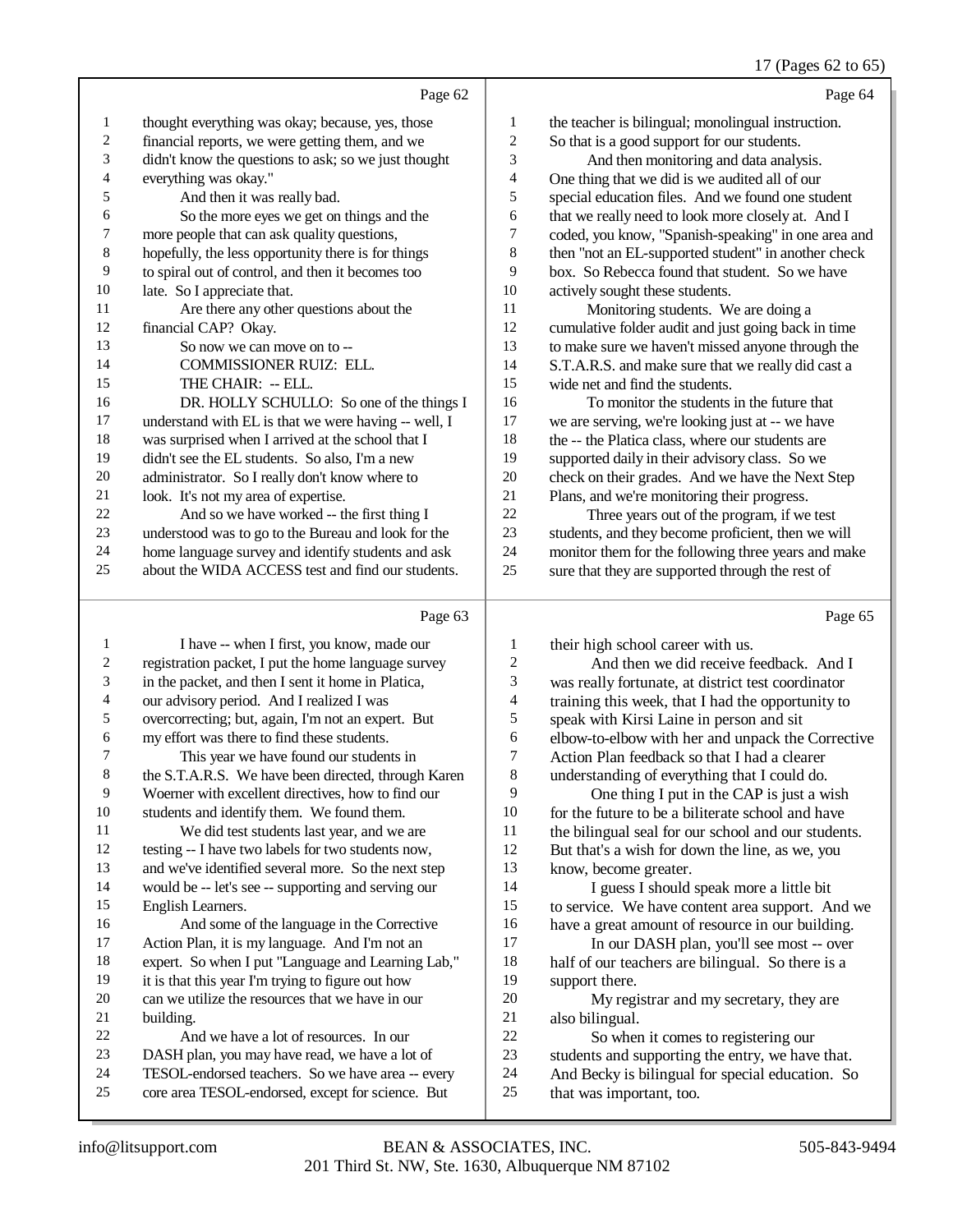## 18 (Pages 66 to 69)

|                | Page 66                                              |                | Page 68                                             |
|----------------|------------------------------------------------------|----------------|-----------------------------------------------------|
| 1              | And in conclusion, last year, we did have            | $\mathbf{1}$   | to this, because I am bilingual, and I am also      |
| 2              | TESOL, like, SIOP planning strategy training. And    | $\overline{c}$ | TESOL-certified.                                    |
| 3              | that was through LCPS. We used their same trainers   | 3              | So when it comes to making sure that                |
| $\overline{4}$ | in our building. And so our teachers are all         | 4              | students understand, I have talked to Dr. Schullo   |
| 5              | TESOL-supported.                                     | 5              | about actually creating word walls, using language  |
| 6              | When I was thinking through the Corrective           | 6              | development within the classrooms, where the        |
| $\tau$         | Action Plan on my own, my practicum was on dual mean | 7              | students can actually create, draw pictures, that   |
| 8              | language immersion. So when I said a learning lab,   | 8              | would integrate the arts, as well to the vocabulary |
| 9              | this is a passion for me, that in Las Cruces, our -- | 9              | words, the use of cognates, the use of language     |
| 10             | our strength is language. So I want to see our       | 10             | development in our English classes.                 |
| 11             | students do more as biliterate students who would    | 11             | The thing that I love is they use a lot of          |
| 12             | walk in, you know, bilingual.                        | 12             | the Latin roots; so they teach the students the     |
| 13             | THE CHAIR: Deputy Director, did you want             | 13             | Latin roots. And, of course, you know as well as I  |
| 14             | to say something?                                    | 14             | do that Spanish is definitely derived from Latin.   |
| 15             | MS. KAREN WOERNER: I do. But if the                  | 15             | And so if you began to look at the Latin roots, and |
| 16             | Commissioners have something, I can wait.            | 16             | you start to break down the cognates and the        |
| 17             | THE CHAIR: And I want to recognize                   | 17             | different types of language that the students are   |
| 18             | Commissioner Caballero first, because he asked       | 18             | using, and you use that language development within |
| 19             | earlier; so                                          | 19             | the classroom across the board, and you use word    |
| 20             | COMMISSIONER CABALLERO: Thank you,                   | 20             | walls, the students begin to recognize those chunks |
| 21             | Madam Chair.                                         | 21             | of words that have meaning, and it helps them to    |
| 22             | So I understand you mentioned that you               | 22             | decipher also what's going on in the classroom.     |
| 23             | have over 50 percent of your faculty is bilingual.   | 23             | COMMISSIONER CABALLERO: Thank you,                  |
| 24             | My main concern specifically is, for example, in     | 24             | Madam Chair.                                        |
| 25             | math, if a student -- I know that all of us that     | 25             | DR. HOLLY SCHULLO: If I may add to that,            |
|                | Page 67                                              |                | Page 69                                             |

#### Page 67 |

| 1              | came from Mexico were way advanced in math. But     | 1      | your direct question was -- my teacher, Sandra      |
|----------------|-----------------------------------------------------|--------|-----------------------------------------------------|
| 2              | most of the time, we could not understand the word  | 2      | Peterson, she teaches Geometry, Algebra 1, and      |
| 3              | questions.                                          | 3      | Algebra 2. And she is also -- she is                |
| $\overline{4}$ | And we did not have a bilingual English --          | 4      | bilingual-endorsed and she is bilingual in Spanish. |
| 5              | math teacher until high school. And we had to       | 5      | THE CHAIR: Is that the super-math                   |
| 6              | pretty much do it as a group.                       | 6      | teacher?                                            |
| 7              | And so my question is, is there enough              | $\tau$ | DR. HOLLY SCHULLO: Not my super-math                |
| 8              | faculty to be able to guide the students, at least  | 8      | teacher. I'm waiting for the moments when we could  |
| 9              | to understand what the question is and what the     | 9      | say we could be 3CPO. We have a lot of motivation   |
| 10             | question is asking and be able to then solve it on  | 10     | in the school.                                      |
| 11             | their own? Otherwise, you know, students get        | 11     | THE CHAIR: Commissioner Voigt?                      |
| 12             | completely lost, demoralized, and they don't        | 12     | COMMISSIONER VOIGT: Thank you,                      |
| 13             | advance.                                            | 13     | Madam Chair.                                        |
| 14             | DR. HOLLY SCHULLO: The first thing that I           | 14     | Dr. Schullo, this is just to clarify a              |
| 15             | asked for in the building, I hired another math     | 15     | question. You mentioned you were casting a wide net |
| 16             | teacher. So we have three math teachers in the      | 16     | to try to identify your English Language Learners.  |
| 17             | building, and we have three English teachers. One   | 17     | What's your total population of ELL                 |
| 18             | of our English teachers also teaches math.          | 18     | students?                                           |
| 19             | It is important to me that when a student           | 19     | Five?                                               |
| 20             | asks a question, they can hear it in their home     | 20     | So you have, like -- I mean, she just did           |
| 21             | language. So I have encouraged all of our teachers, | 21     | that before you said five. So you have five? You    |
| 22             | "If you speak Spanish, please don't hold back. Say  | 22     | have like ample staff for --                        |
| 23             | it in Spanish. Then say it back in English, so that | 23     | DR. HOLLY SCHULLO: Oh, yes, we do. Thank            |
| 24             | they're getting this -- they're getting this" --    | 24     | you.                                                |
| 25             | MS. REBECCA BEIDLER: I can actually speak           | 25     | COMMISSIONER VOIGT: -- yeah -- for the              |
|                |                                                     |        |                                                     |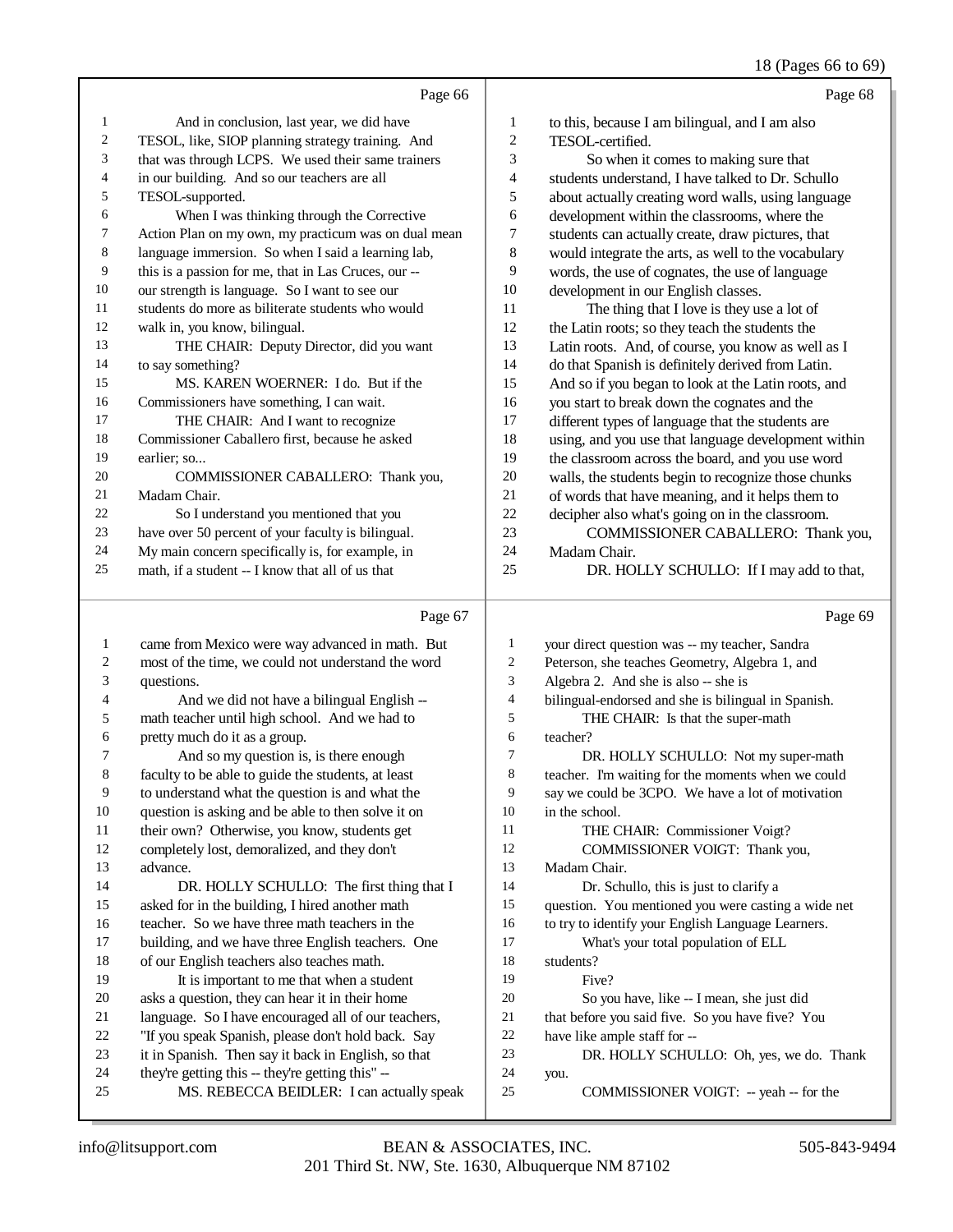|                |                                                      |                          | $17 \text{ (1 qgcs } 10 \text{ to } 1.$              |
|----------------|------------------------------------------------------|--------------------------|------------------------------------------------------|
|                | Page 70                                              |                          | Page 72                                              |
| 1              | five students that you have that are identified      | 1                        | give the screening and then to give the ACCESS test  |
| $\overline{c}$ | currently as ELL. But you're continuing this         | $\overline{c}$           | to all?                                              |
| 3              | process of identification; is that right?            | 3                        | DR. HOLLY SCHULLO: So right now -- and I             |
| 4              | DR. HOLLY SCHULLO: Yes.                              | 4                        | now understand our teachers -- I have two in place,  |
| 5              | MS. REBECCA BEIDLER: One of the funny                | 5                        | and they have been there. They're both Spanish       |
| 6              | things is, one of our students with a disability,    | 6                        | bilingual. One is a history teacher; one is my math  |
| 7              | his home language is Spanish, on a survey. However,  | 7                        | teacher. And they have been giving the test.         |
| 8              | I started speaking Spanish to the student, and he    | 8                        | So last year, we tested -- we could have             |
| 9              | doesn't understand a word of Spanish. So go figure.  | 9                        | tested five students; but one student transferred    |
| 10             | COMMISSIONER VOIGT: Thank you.                       | 10                       | out, I believe. This year, we have Pre-Label IDs     |
| 11             | THE CHAIR: Okay. Deputy Director?                    | 11                       | for two, and then we were going to bring in the -- I |
| 12             | MS. KAREN WOERNER: So I just have a                  | 12                       | think there's three more.                            |
| 13             | couple of questions. So thank you for that.          | 13                       | So those two teachers that have been                 |
| 14             | I guess -- I think you kind of addressed             | 14                       | giving the test, they actually need to jump on and   |
| 15             | in there with your explanation of how -- you talked  | 15                       | recertify once again. And I'm also going to jump on  |
| 16             | about biliteracy and bilingualism, which I think is  | 16                       | and certify. As you said, I need to know what's      |
| 17             | phenomenal, and I wish I were.                       | 17                       | going on in my building. And even though it's not    |
| 18             | But I'm more concerned about the English             | 18                       | my responsibility direct, I need an active hand in   |
| 19             | language development. And you did speak to some of   | 19                       | that.                                                |
| 20             | those strategies. That's really our main concern     | 20                       | MS. KAREN WOERNER: Sure. Thank you,                  |
| 21             | here, beyond the screening and identifying.          | 21                       | Dr. Schullo.                                         |
| 22             | And then I did want to mention that Kirsi            | 22                       | So the question, though, like, the ACCESS            |
| 23             | Laine is here. If anybody has specific questions     | 23                       | test is an annual test that's given to all students  |
| 24             | for her, I know that she is here. I know she had     | 24                       | who are still in the EL -- identified as EL. And     |
| 25             | met with you.                                        | 25                       | you do all know, just as a reminder, that -- who     |
|                | Page 71                                              |                          | Page 73                                              |
| 1              | Again, Commissioners, I would ask that the           | 1                        | knows how it's going to change? But currently,       |
| 2              | revised CAP -- because there were a lot of changes   | $\overline{c}$           | that's projected to be in the school grade in the    |
| 3              | that needed to be made, I would suggest that the     | 3                        | future, their growth on their test.                  |
| 4              | revised CAP be submitted on this as well; because    | $\overline{\mathcal{A}}$ | But my original question was had you had             |
| 5              | what was initially submitted didn't address the      | 5                        | to screen any students to determine if they're EL    |
| 6              | things that we've discussed today.                   | 6                        | this year? And is that done by the same two          |
| 7              | And I did have another question about were           | $\overline{7}$           | ladies -- teachers that you mentioned?               |
| 8              | there -- well, for your point about the Spanish on   | 8                        | DR. HOLLY SCHULLO: That will be done by              |
| 9              | the home language survey, I think that's one of the  | 9                        | the same two ladies. I realize now the window is     |
| 10             | reasons we don't want to repeat giving it, because   | 10                       | going to open for testing.                           |
| 11             | they might have learned a little in Spanish class,   | 11                       | MS. KAREN WOERNER: For the annual test,              |
| 12             | and they put Spanish on there or something like      | 12                       | yes. I wanted to be sure to delineate between        |
| 13             | that.                                                | 13                       | screening someone initially and an annual test for   |
| 14             | So that's one of the reasons that schools            | 14                       | all.                                                 |
| 15             | are directed not to give that home language survey   | 15                       | MS. REBECCA BEIDLER: I don't know if we              |
| 16             | again and only use the original one.                 | 16                       | have anyone that needs to be screened. I can't       |
| 17             | So as a high school, you probably don't              | 17                       | answer that.                                         |
| 18             | end up screening very many students, because home    | 18                       | DR. HOLLY SCHULLO: So I will tell you                |
| 19             | language surveys only give it to those who are new   | 19                       | that I -- we registered a new student yesterday.     |
| 20             | to public schools in New Mexico, meaning they came   | $20\,$                   | And my secretary pushed in with me and translated    |
| 21             | from a private school, home school, or out of state. | $21\,$                   | for the parent. So I would like to, you know, move   |
| 22             | They should have been given their home language      | $22\,$                   | forward with that student.                           |
| 23             | survey previously if they were in public schools.    | 23                       | MS. REBECCA BEIDLER: And I do know that.             |
| 24             | But since you are a high school, have you            | 24                       | I do know, with this parent, that when they were     |

- MS. REBECCA BEIDLER: And I do know that.
- 24 I do know, with this parent, that when they were<br>25 registering, I walked up and started talking, and
	- registering, I walked up and started talking, and

24 But since you are a high school, have you<br>25 had to screen any students? And who is certified

had to screen any students? And who is certified to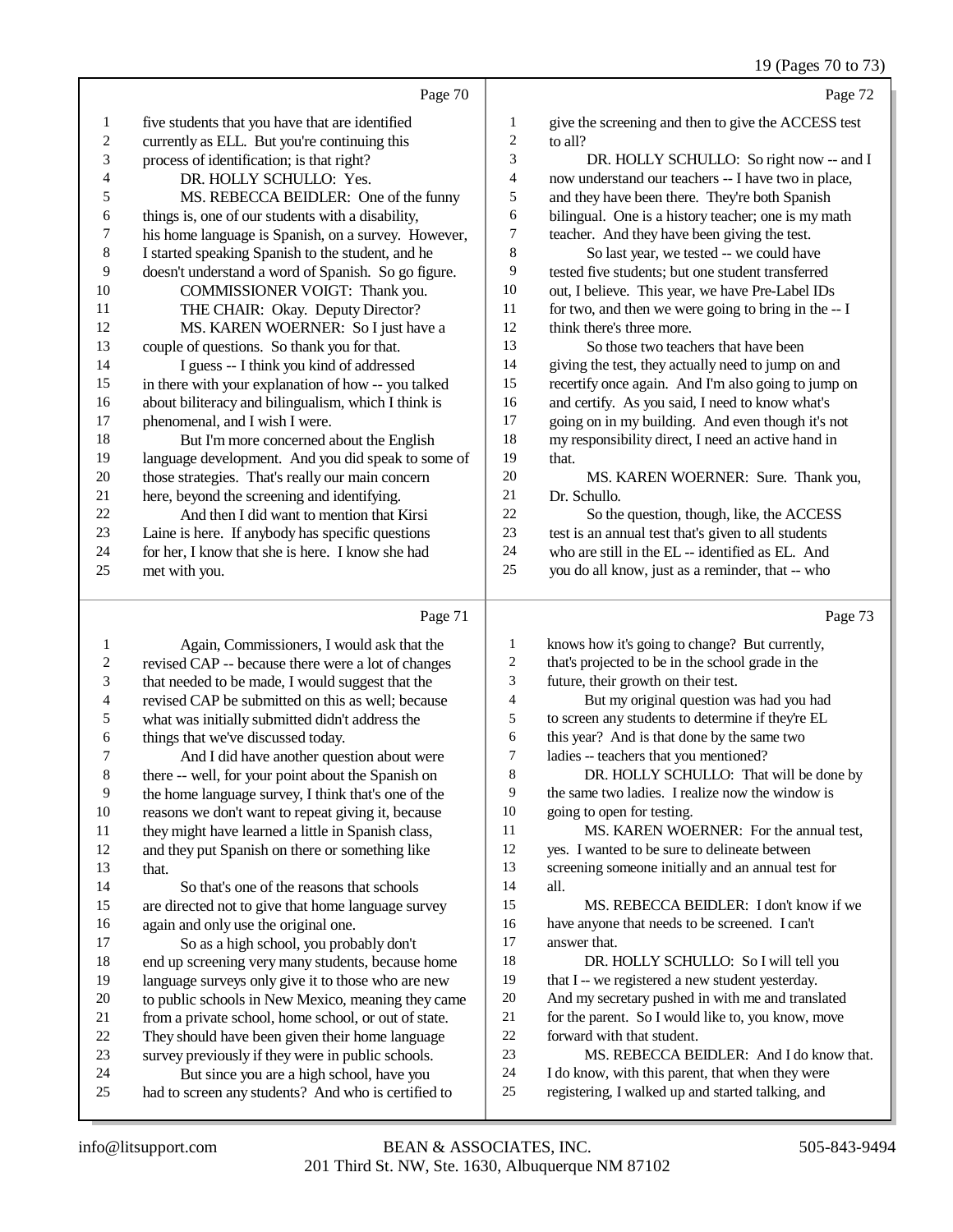20 (Pages 74 to 77)

|                  |                                                      |                | $20 \text{ (1 qgcs } 7 + 10 \text{ )}$               |
|------------------|------------------------------------------------------|----------------|------------------------------------------------------|
|                  | Page 74                                              |                | Page 76                                              |
| 1                | then I very quickly realized that mom did not speak  | 1              | COMMISSIONER VOIGT: So every school,                 |
| $\overline{c}$   | English; so, of course, I transferred to Spanish.    | $\overline{c}$ | probably, upon receiving a new student, whether it's |
| 3                | And the -- so I was asking her about                 | 3              | from a public school or private school or a district |
| 4                | that -- that specific student. However, they came    | $\overline{4}$ | school, they do not have to administer a new home    |
| 5                | out of a school in New Mexico; so they should        | 5              | language survey. Is that correct?                    |
| 6                | already be designated. If, in fact, that -- they     | 6              | MS. KAREN WOERNER: In fact, they should              |
| 7                | are ELLs, it should already be designated.           | $\tau$         | not.                                                 |
| 8                | MS. KAREN WOERNER: And how would you                 | 8              | THE CHAIR: Private school, they should.              |
| 9                | confirm that?                                        | 9              | MS. KAREN WOERNER: Private school, they              |
| 10               | MS. REBECCA BEIDLER: That's a good                   | 10             | should.                                              |
| 11               | question.                                            | 11             | COMMISSIONER VOIGT: Thank you.                       |
| 12               | DR. HOLLY SCHULLO: Actually, to be                   | 12             | THE CHAIR: Are we good?                              |
| 13               | honest, I could just send the student number, and    | 13             | COMMISSIONER CABALLERO: We're good.                  |
| 14               | Ms. Laine could help me, you know, find the student. | 14             | THE CHAIR: So at this moment in time, I              |
| 15               | But we do know the pathway through the S.T.A.R.S.    | 15             | am going to make a motion that the Public Education  |
| 16               | and to call for the home language survey. So I know  | 16             | Commission approve the Corrective Action Plan for    |
| 17               | the steps that we need to take.                      | 17             | the financial concerns.                              |
| 18               | MS. KAREN WOERNER: And I'm sorry. I                  | 18             | And then we will do the EL and the special           |
| 19               | asked that question very specifically, because       | 19             | ed when -- next month, when we've taken a look at    |
| 20               | the -- the original CAP did not address that. And    | 20             | the new ones. But we can clear out the EL -- the     |
| 21               | so I wanted to be sure. So thank you. Yes, you do    | 21             | financial at this moment in time. Okay?              |
| 22               | have a way in S.T.A.R.S. to look that up. So thank   | 22             | So I make a motion that the Public                   |
| 23               | you for that. And that should be included in the     | 23             | Education Commission approve the Corrective Action   |
| 24               | revised CAP, then.                                   | 24             | Plan for Alma d'Arte in relation to their Corrective |
| 25               | Thank you.                                           | 25             | Action Plan for financial concerns.                  |
|                  | Page 75                                              |                | Page 77                                              |
| 1                | THE CHAIR: Okay. Commissioner Voigt?                 | $\mathbf{1}$   | COMMISSIONER ROBBINS: Second.                        |
| $\boldsymbol{2}$ | COMMISSIONER VOIGT: Thank you,                       | $\overline{2}$ | THE CHAIR: There's a second by                       |
| 3                | Commissioner. Just a question for Ms. Woerner. Is    | 3              | Commissioner Robbins.                                |
| 4                | not the home language survey required in every       | $\overline{4}$ | Any discussion?                                      |
| 5                | student's cume file?                                 | 5              | (No response.)                                       |
| 6                | MS. KAREN WOERNER: Yes. It's actually                | 6              | THE CHAIR: If not, Commissioner                      |
| 7                | now called the "language usage survey"; formerly was | $\tau$         | Armbruster, roll-call vote, please.                  |
| 8                | the "home language survey." I may have used those    | 8              | <b>COMMISSIONER ARMBRUSTER: Commissioner</b>         |
| 9                | interchangeably, but just to be clear. And, yes, it  | 9              | Crone?                                               |
| 10               | is required in the cume file.                        | 10             | COMMISSIONER CRONE: Yes.                             |
| 11               | However, what our experience has been in             | 11             | <b>COMMISSIONER ARMBRUSTER: Commissioner</b>         |
| 12               | the charter schools -- and this is not unique to     | 12             | Ruiz?                                                |
| 13               | Alma d'Arte -- is that it's very difficult to obtain | 13             | COMMISSIONER RUIZ: Yes.                              |
| 14               | that from the previous school that they were at, or  | 14             | <b>COMMISSIONER ARMBRUSTER: Commissioner</b>         |
| 15               | the district; therefore, the Language and Culture    | 15             | Robbins?                                             |
| 16               | Bureau has advised that the school should then look  | 16             | COMMISSIONER ROBBINS: Yes.                           |
| 17               | into S.T.A.R.S. for the new students.                | 17             | <b>COMMISSIONER ARMBRUSTER: Commissioner</b>         |
| 18               | And there's fields in S.T.A.R.S. that they           | 18             | Voigt?                                               |
| 19               | can look to see if they were ever identified as EL   | 19             | COMMISSIONER VOIGT: Yes.                             |
| 20               | or if they have taken the ACCESS test in the past,   | 20             | <b>COMMISSIONER ARMBRUSTER: Commissioner</b>         |
| 21               | which is an indication they have been identified.    | 21             | Armbruster votes "Yes."                              |
| $22\,$           | Unless the ACCESS test was proficient. We've had     | 22             | Commissioner Chavez?                                 |
| 23               | that, too, where students were identified and had    | 23             | COMMISSIONER CHAVEZ: Yes.                            |
| 24               | scored proficient in the past; so they should have   | 24             | <b>COMMISSIONER ARMBRUSTER: Commissioner</b>         |
| 25               | been exited and monitored.                           | 25             | Caballero?                                           |
|                  |                                                      |                |                                                      |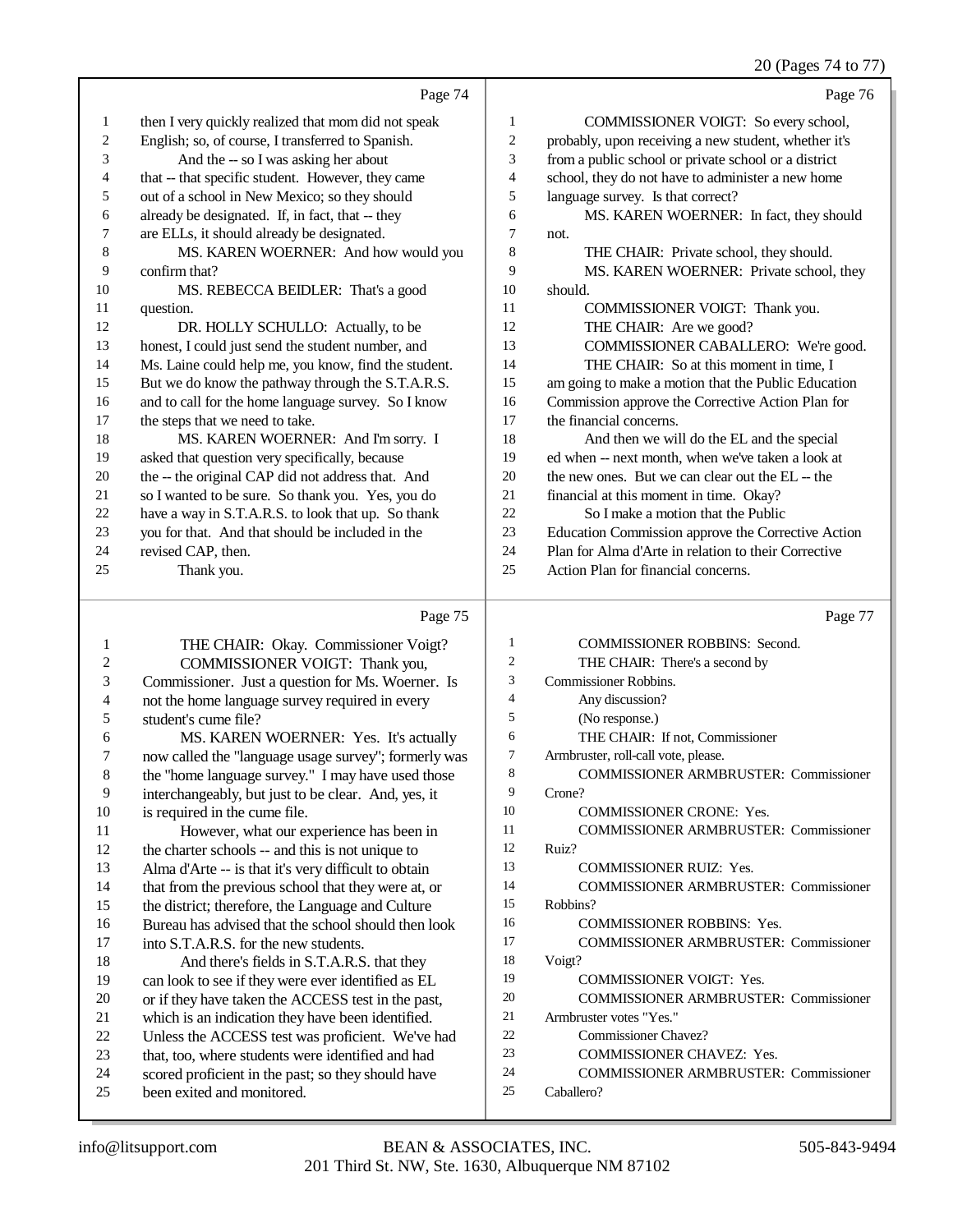#### 21 (Pages 78 to 81)

|                | Page 78                                              |                | Page 80                                              |
|----------------|------------------------------------------------------|----------------|------------------------------------------------------|
| 1              | COMMISSIONER CABALLERO: Yes.                         | 1              | (Recess taken, 11:45 a.m. to 12:08 p.m.)             |
| $\mathfrak{2}$ | <b>COMMISSIONER ARMBRUSTER: Commissioner</b>         | $\overline{c}$ | THE CHAIR: So before we move on the                  |
| 3              | Davis?                                               | 3              | agenda, I'm going to ask Commissioners if they wish  |
| 4              | <b>COMMISSIONER DAVIS: Yes.</b>                      | $\overline{4}$ | to take a lunch break.                               |
| 5              | COMMISSIONER ARMBRUSTER: Commissioner                | 5              | COMMISSIONER CABALLERO: Yes.                         |
| 6              | Raftery?                                             | 6              | THE CHAIR: I can always count on                     |
| 7              | <b>COMMISSIONER RAFTERY: Yes.</b>                    | $\tau$         | Commissioner Caballero to take that lunch break.     |
| 8              | <b>COMMISSIONER ARMBRUSTER: Commissioner</b>         | 8              | COMMISSIONER ARMBRUSTER: How much more do            |
| 9              | Gipson?                                              | 9              | we have? I'd appreciate knowing how much longer.     |
| 10             | THE CHAIR: Thank you. Yes.                           | 10             | THE CHAIR: We have a fair amount, 17                 |
| 11             | COMMISSIONER ARMBRUSTER: Just for the new            | 11             | items. And we're only on No. 8.                      |
| 12             | people, and just in general, I vary how names are    | 12             | (A discussion was held off the record.)              |
| 13             | called. It's not always the same. So that's why I    | 13             | THE CHAIR: It was the placeholder, in                |
| 14             | forget people. Sorry.                                | 14             | case we had to move a school off the consent agenda. |
| 15             | THE CHAIR: The motion passes, and we will            | 15             | That's where we would have heard the DASH plan,      |
| 16             | hopefully not have to see you -- no offense -- next  | 16             | No. 8. But we didn't take any schools off of the     |
| 17             | month. But we can deal with this all on paper. And   | 17             | consent agenda. I was looking at it and thinking, I  |
| 18             | we thank you for all the time and the effort that    | 18             | have no idea what that was doing in there.           |
| 19             | you put into this. So thank you. We appreciate it.   | 19             | COMMISSIONER CABALLERO: Who put that in              |
| 20             | And let's take a short break.                        | 20             | there? Who did that?                                 |
| 21             | MR. GENE ELLIOTT: Madam Chairwoman, if I             | 21             | THE CHAIR: So now I'm good. So let's do              |
| 22             | might, I would like to thank the Commission for your | 22             | this. Let's do No. 9, the report. Then we can take   |
| 23             | consideration of what I consider our hard work to    | 23             | a short lunch break, okay? So whenever you're        |
| 24             | bring about the changes that we need to make.        | 24             | ready.                                               |
| 25             | I would also like the personal privilege             | 25             | MS. KAREN WOERNER: Okay. Thank you,                  |
|                | Page 79                                              |                | Page 81                                              |
| 1              | of introducing Carolyn Williams, who is the          | $\mathbf{1}$   | Chairwoman and Commissioners.                        |
| $\overline{c}$ | secretary of our governing council, and rode with us | $\overline{2}$ | I just wanted to, first -- particularly              |
| 3              | very early in the morning.                           | 3              | since we have some new Commissioners -- welcome. I   |
| 4              | And I should point out that we drove                 | $\overline{4}$ | would like to introduce -- I've asked our staff --   |
| 5              | through fog most of the way. And it was heavy fog    | 5              | we're missing some folks. Maybe we need to wait for  |
| 6              | in some places. So if you're on the roads in the     | 6              | them to come back here.                              |
| 7              | morning, watch out for the fog.                      | $\overline{7}$ | What I did pass out, though, or Dolores              |
| 8              | THE CHAIR: And we're so unused to that.              | $\,$ 8 $\,$    | did for me, is sort of our chart for our group and   |
| Q              | I actually had my neighbor put his kids in the car   | $\mathbf Q$    | was going to introduce the folks that are here You   |

<sup>9</sup> I actually had my neighbor put his kids in the car<br>10 and drove up a little bit more. Dripping Springs. 10 and drove up a little bit more, Dripping Springs,<br>11 because they had never seen fog before and want because they had never seen fog before and wanted them to know what it looked like. So we don't get fog a whole lot down in Las Cruces. MR. GENE ELLIOTT: I do wish to thank the Commission for your considerations and your 16 courtesies, and I hope that you realize that we have 17 a good school. a good school. 18 THE CHAIR: We do.<br>19 MR. GENE ELLIOTT MR. GENE ELLIOTT: We will continue to 20 have a better school. And we have one of the best<br>21 leaders we could find right here in Dr. Schullo. 21 leaders we could find right here in Dr. Schullo.<br>22 And we have a wonderful new business manage 22 And we have a wonderful new business manager in<br>
23 Kate. So thank you so very much. 23 Kate. So thank you so very much.<br>24 THE CHAIR: Thank you so 24 THE CHAIR: Thank you so much. We<br>25 appreciate it. Safe travels home. appreciate it. Safe travels home. was going to introduce the folks that are here. You will notice we have a lot of vacant positions. We've had a lot of transitions and a lot of vacant positions. So many of the staff are working multiple jobs, if you will, and in some cases have to use comp time to even have these things filled. I don't know when they can take the comp time, but they're earning it right now. 17 So in summary, I'll introduce those who are here. So Dolores Archuleta, as some of you know, was our executive secretary admin assistant. So, Dolores, if you would stand up? Dolores has now been -- in a different position. She's now joined our technical assistance and training team as the coordinator, but she is still doing the executive secretary job, because we still haven't filled that vacancy. And, in fact, it's in HR waiting to be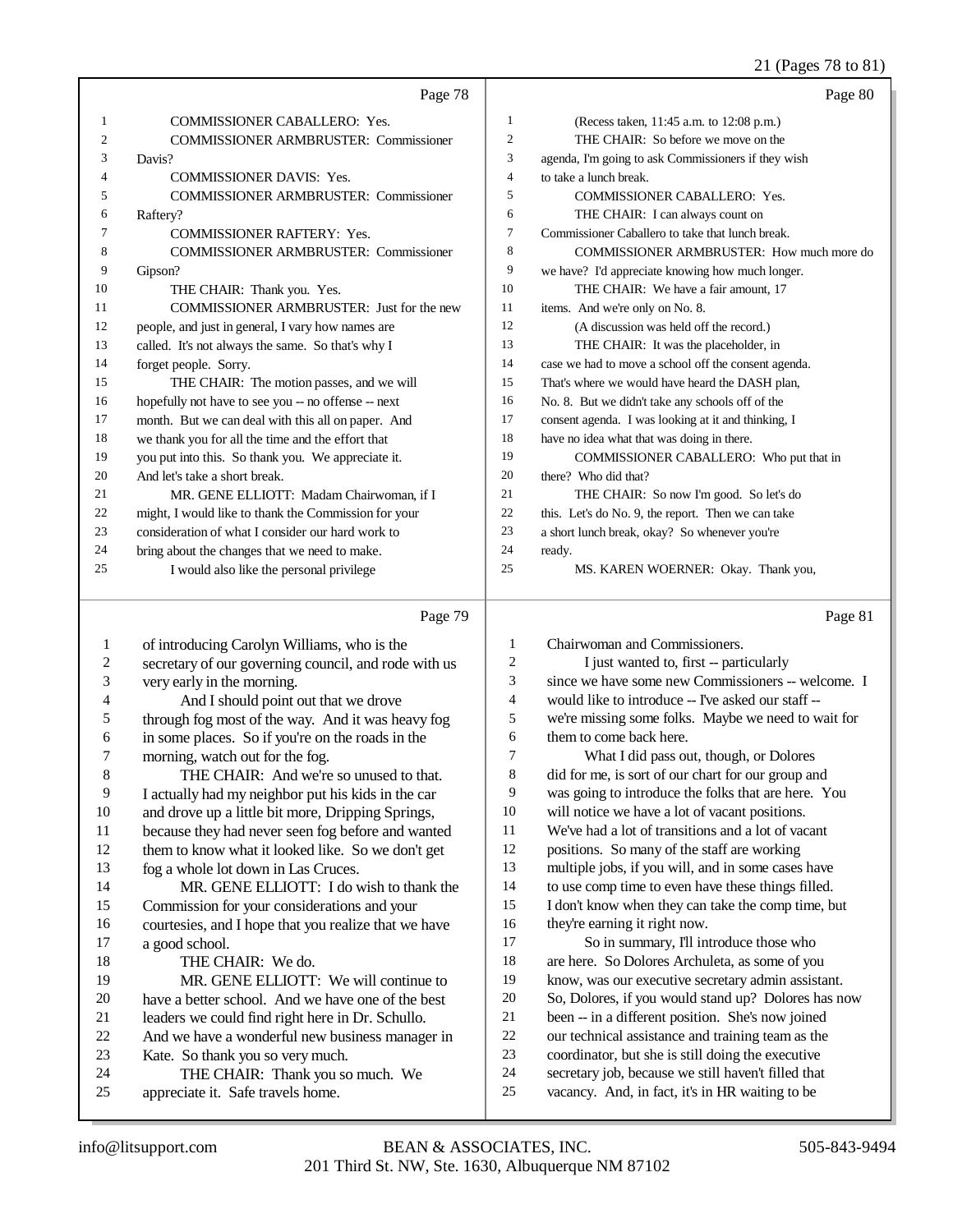#### 22 (Pages 82 to 85)

|                | Page 82                                              |                | Page 84                                              |
|----------------|------------------------------------------------------|----------------|------------------------------------------------------|
| 1              | posted; so it's not even posted yet.                 | 1              | interested, or applicant teams that are interested,  |
| $\mathfrak{2}$ | Debbie Dolbow is our other administrative            | $\overline{2}$ | in opening a school.                                 |
| 3              | support person. She's not down here; she works for   | 3              | And we do not know which way they're                 |
| 4              | Assessment & Accountability, so she may have other   | 4              | going, local or state. That's why it says -- I       |
| 5              | duties there now.                                    | 5              | don't know if I left that column on there, because   |
| 6              | Megan Shannon is on a visit to a school              | 6              | they all said, "Unknown."                            |
| 7              | site.                                                | $\tau$         | But there are 17 potential new charter               |
| 8              | But Dylan Wilson is here. You can                    | 8              | school applicants. Those applications are not due    |
| 9              | probably guess which one is Dylan. But Dylan is on   | 9              | till June 1st; so we won't know more about that till |
| 10             | the authorizing side of the house, if you will. We   | 10             | then.                                                |
| 11             | sort of have an authorizing practices that does most | 11             | THE CHAIR: Not to interrupt. But                     |
| 12             | of the site visits and provides support through that | 12             | normally, when the -- when the web guy comes back,   |
| 13             | avenue.                                              | 13             | these are usually posted on the website as well.     |
| 14             | The technical assistance training and                | 14             | MS. KAREN WOERNER: Thank you. I'll make              |
| 15             | support group does more of the training sessions and | 15             | sure that that gets done.                            |
| 16             | preparing and doing training and tracking and all of | 16             | Do you know if the list is posted or the             |
| 17             | that. So let me move to that group.                  | 17             | NOIs are posted? Do you know?                        |
| 18             | Melissa Brown is here. She is the                    | 18             | THE CHAIR: Usually it's just the list.               |
| 19             | administrator in that group. Melissa.                | 19             | MS. KAREN WOERNER: Okay. Thank you.                  |
| 20             | And then Laurel, which -- Laurel is the              | 20             | THE CHAIR: I think this would be fine.               |
| 21             | specialist. And you probably have heard a lot about  | 21             | MS. KAREN WOERNER: Okay. Thank you.                  |
| 22             | Laurel with the governing board stuff, because that  | 22             | Obviously, this last month, we've been               |
| 23             | comes before you a lot.                              | 23             | doing fewer site visits because many of the schools  |
| 24             | And then Dolores, I already mentioned.               | 24             | have an extended winter break. But don't be fooled.  |
| 25             | Leslie Kelly, you met yesterday. She is              | 25             | We've been very busy, not only preparing for future  |
|                | Page 83                                              |                | Page 85                                              |
| 1              | the grant program manager. And those folks are       | 1              | site visits and finishing up reports from past site  |
| 2              | funded through the grant. We have a position posted  | $\overline{c}$ | visits; but there's a lot of the other work going on |

| 3              | in our interviewing next Tuesday for her support     | 3  | that everyone is filling in on with implementation   |
|----------------|------------------------------------------------------|----|------------------------------------------------------|
| $\overline{4}$ | person that you see there.                           | 4  | year or NOIs, et cetera.                             |
| 5              | We also are interviewing next Wednesday              | 5  | I do just want to talk to the school                 |
| 6              | for the data and financial analyst position.         | 6  | improvement plans that you approved earlier. There   |
| 7              | And I just sent a list to HR for our                 | 7  | is a page in your binder that outlines a summary, if |
| 8              | authorizing practices administrators, which is my    | 8  | you will. It's in Section 5 -- wherever the school   |
| 9              | former position and Baylor's former position, that   | 9  | improvement plans were -- 5 -- excuse me -- I think  |
| 10             | need to be filled.                                   | 10 | the last page of $5$ -- or we passed these out this  |
| 11             | So we're working -- I've only been in my             | 11 | morning. But it should have been the last page of    |
| 12             | position for about a month, now with the holidays    | 12 | 5. The one that you had in there was earlier.        |
| 13             | there in the middle. We're working hard to fill      | 13 | This colored one was updated this week               |
| 14             | those vacant positions and have interviews scheduled | 14 | from the things that the school submitted. But I     |
| 15             | for some of them.                                    | 15 | just wanted to bring your attention to that list     |
| 16             | Moving on with the authorizing practices,            | 16 | and -- in case you had any questions. I do have      |
| 17             | the other paper that Dolores handed out to you was   | 17 | copies -- they did go out to you. But I do have      |
| 18             | the Notice of Intent list that you had asked about   | 18 | copies of the school improvement plans here as well. |
| 19             | yesterday, Commissioner Armbruster.                  | 19 | If you have questions, please let me know            |
| 20             | COMMISSIONER ARMBRUSTER: And I didn't                | 20 | and I'll be happy to provide any missing information |
| 21             | mean that you had to have it today. I feel --        | 21 | you might not have had, because it came this week.   |
| 22             | MS. KAREN WOERNER: I didn't want to worry            | 22 | That summarizes up all the school improvement plans  |
| 23             | about it later; so there you have it. So that's the  | 23 | that were required this year. And --                 |
| 24             | list of submissions. Because the deadline was        | 24 | THE CHAIR: So there are no schools that              |
| 25             | Tuesday. So that there are 17 schools that are       | 25 | haven't submitted at this point in time; correct?    |

Tuesday. So that there are 17 schools that are

## 201 Third St. NW, Ste. 1630, Albuquerque NM 87102 info@litsupport.com BEAN & ASSOCIATES, INC. 505-843-9494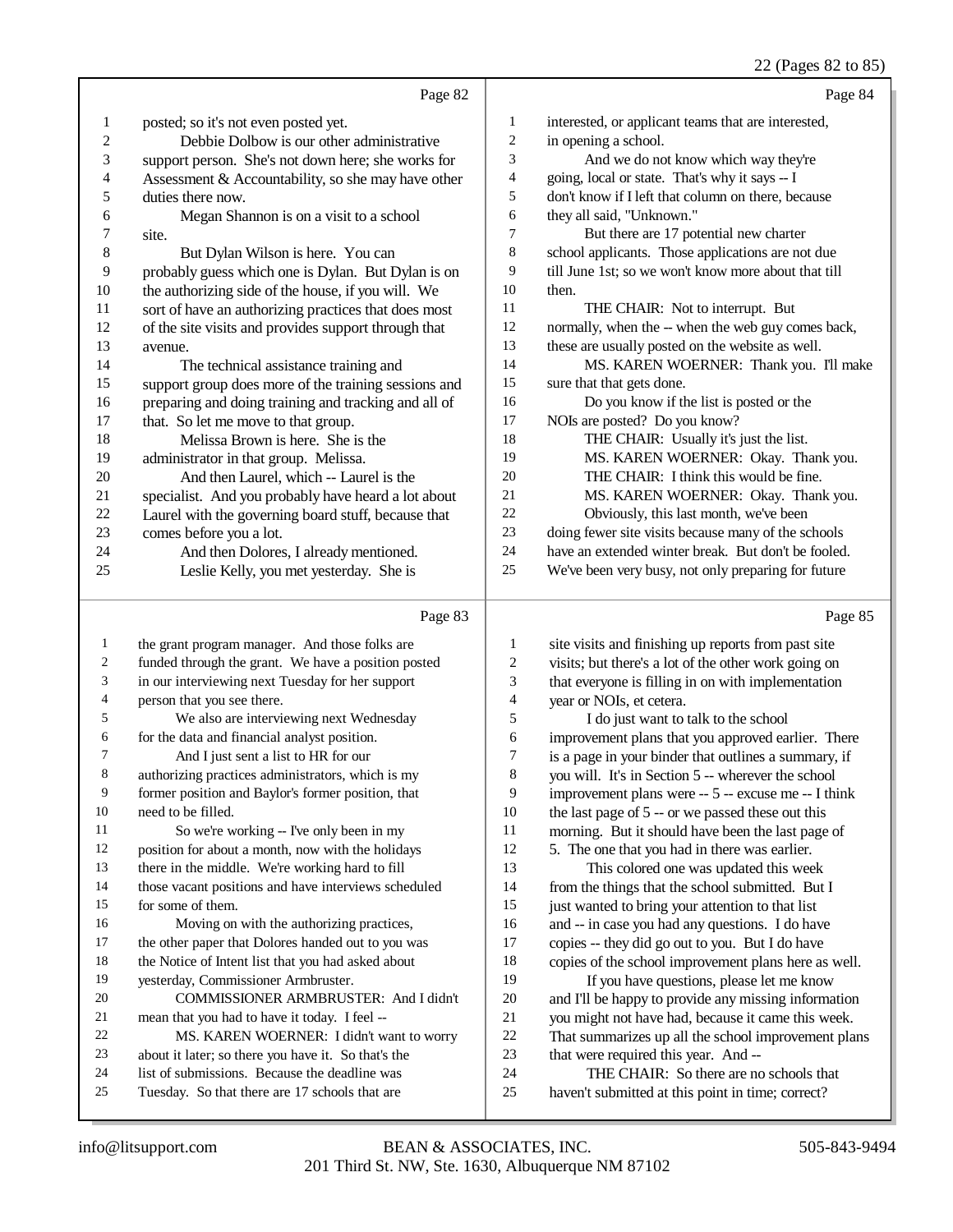## 23 (Pages 86 to 89)

|                  | Page 86                                                                               |                  | Page 88                                                                                             |
|------------------|---------------------------------------------------------------------------------------|------------------|-----------------------------------------------------------------------------------------------------|
|                  |                                                                                       |                  |                                                                                                     |
| 1                | MS. KAREN WOERNER: That's correct. The                                                | 1                | technical assistance team has been doing -- they had                                                |
| $\boldsymbol{2}$ | list that you had, we did not have to move anybody                                    | $\boldsymbol{2}$ | an implementation training last week, another one                                                   |
| 3                | down to No. 8; so they're all -- they all have                                        | 3                | this week, Tuesday, the 5th. That would be No. 7 of                                                 |
| 4                | submitted something.                                                                  | 4                | the implementation year trainings.                                                                  |
| 5                | THE CHAIR: Right.                                                                     | 5                | The new applicant training is starting                                                              |
| 6                | MS. KAREN WOERNER: And I do have -- if                                                | 6                | January 28th. And the governing -- there are some                                                   |
| 7                | you look on the colored sheet, you'll notice that                                     | 7                | governing board trainings January 22nd, 23rd, and                                                   |
| $\,$ 8 $\,$      | some have submitted agendas or draft minutes. I                                       | $\,$ 8 $\,$      | 24th, in the evenings in Rio Rancho, both                                                           |
| 9<br>10          | have to follow up with those to get a final                                           | 9<br>10          | introductory and ongoing -- for continuing -- excuse                                                |
| 11               | approval, the final minutes.                                                          | 11               | me -- members, offering it in the evening in                                                        |
| 12               | But I think they're all moving on their<br>improvement plans. And I want to thank the | 12               | response to a request to have it outside the                                                        |
| 13               | Commission for holding their feet to the fire on                                      | 13               | workday.                                                                                            |
| 14               | this; because these are really technically due                                        | 14               | Regarding the implementation year, both<br>teams, there are two schools currently in                |
| 15               | 40 days after the school grades come out. And we're                                   | 15               | implementation year. Both of those leadership teams                                                 |
| 16               | still just getting some right now. So half the year                                   | 16               | have attended all the sessions and trainings                                                        |
| 17               | has gone by. I made a note next year to bring it up                                   | 17               | provided by CSD to date. They will begin attending                                                  |
| 18               | sooner.                                                                               | 18               | more trainings with other PED bureaus as we go                                                      |
| 19               | THE CHAIR: Me, too. I think that's                                                    | 19               | forward in the -- this next semester.                                                               |
| 20               | something that will absolutely -- we don't have                                       | 20               | Both school leadership teams have                                                                   |
| 21               | the -- we need to make sure we're on it quicker.                                      | 21               | successfully met their first submission deadline                                                    |
| 22               | Yeah.                                                                                 | 22               | date, including the first of three phone                                                            |
| 23               | MS. KAREN WOERNER: Get it tighter. Some                                               | 23               | conferences.                                                                                        |
| 24               | schools are very diligent about it and were doing it                                  | 24               | So that was the three submission windows.                                                           |
| 25               | despite our request or lack of request. So some                                       | 25               | The first one has ended. We did have our phone                                                      |
|                  |                                                                                       |                  |                                                                                                     |
|                  |                                                                                       |                  |                                                                                                     |
|                  | Page 87                                                                               |                  | Page 89                                                                                             |
| $\mathbf{1}$     | have just started; so they've missed a whole                                          | 1                | conference. Melissa, Megan, and I all sat in on                                                     |
| 2                | semester of work.                                                                     | $\overline{c}$   | that phone conference with the schools. Solare has                                                  |
| 3                | COMMISSIONER CABALLERO: I don't have that                                             | 3                | recruited and hired a head administrator. Raíces                                                    |
| 4                | handout.                                                                              | $\overline{4}$   | has begun the recruiting process; however, has not                                                  |
| 5                | MS. KAREN WOERNER: Here. Could you pass                                               | 5                | received any applications at this time.                                                             |
| 6                | this to the Commissioner?                                                             | 6                | Both school leadership teams will attend                                                            |
| 7                | COMMISSIONER VOIGT: I have a question,                                                | 7                | two trainings in January and one in February to help                                                |
| 8                | Karen.                                                                                | 8                | prepare for that large March submission, the next                                                   |
| 9                | MS. KAREN WOERNER: Yes.                                                               | 9                | submission window.                                                                                  |
| 10               | COMMISSIONER VOIGT: On this school                                                    | 10               | And as we talked about yesterday, we will                                                           |
| 11               | improvement plan, what does the CSI acronym stand                                     | 11               | be looking at that implementation year checklist                                                    |
| 12               | for?                                                                                  | 12               | next month for any proposed revisions.                                                              |
| 13               | MS. KAREN WOERNER: Comprehensive Support                                              | 13               | The next thing on my list was the school                                                            |
| 14               | and Intervention.                                                                     | 14               | closures. And at last month's meeting, Chairwoman                                                   |
| 15               | COMMISSIONER VOIGT: Okay. Thank you.                                                  | 15               | Gipson asked specifically about Anthony and Student                                                 |
| 16               | MS. KAREN WOERNER: Several schools were                                               | 16               | Athlete Headquarters. And I've communicated this to                                                 |
| 17               | identified -- I have a hard time with those                                           | 17               | Chairwoman Gipson, but wanted to share publicly,                                                    |
| 18               | acronyms. But MRI, CSI, or TSI. So the                                                | 18               | that the request for the approval of the property                                                   |
| 19               | Comprehensive Support and Intervention schools are                                    | 19               | disposition was submitted to the DFA.                                                               |
| 20<br>21         | also receiving support from at least two members --                                   | $20\,$           | The DFA responded back asking, "Why are we                                                          |
| 22               | at least two members of the PED from different                                        | 21               | getting this?"                                                                                      |
| 23               | bureaus to help monitor that plan.                                                    | 22<br>23         | And the reason, the PED counsel responded,                                                          |
| 24               | But, still, they were required -- they're<br>required by PED to do one.               | 24               | that due to statute, NMSA 22-8B-4N, it states that                                                  |
| 25               | Okay. So moving on, the training and                                                  | 25               | school closure property becomes property of the<br>State. And so the PED wanted to ensure that they |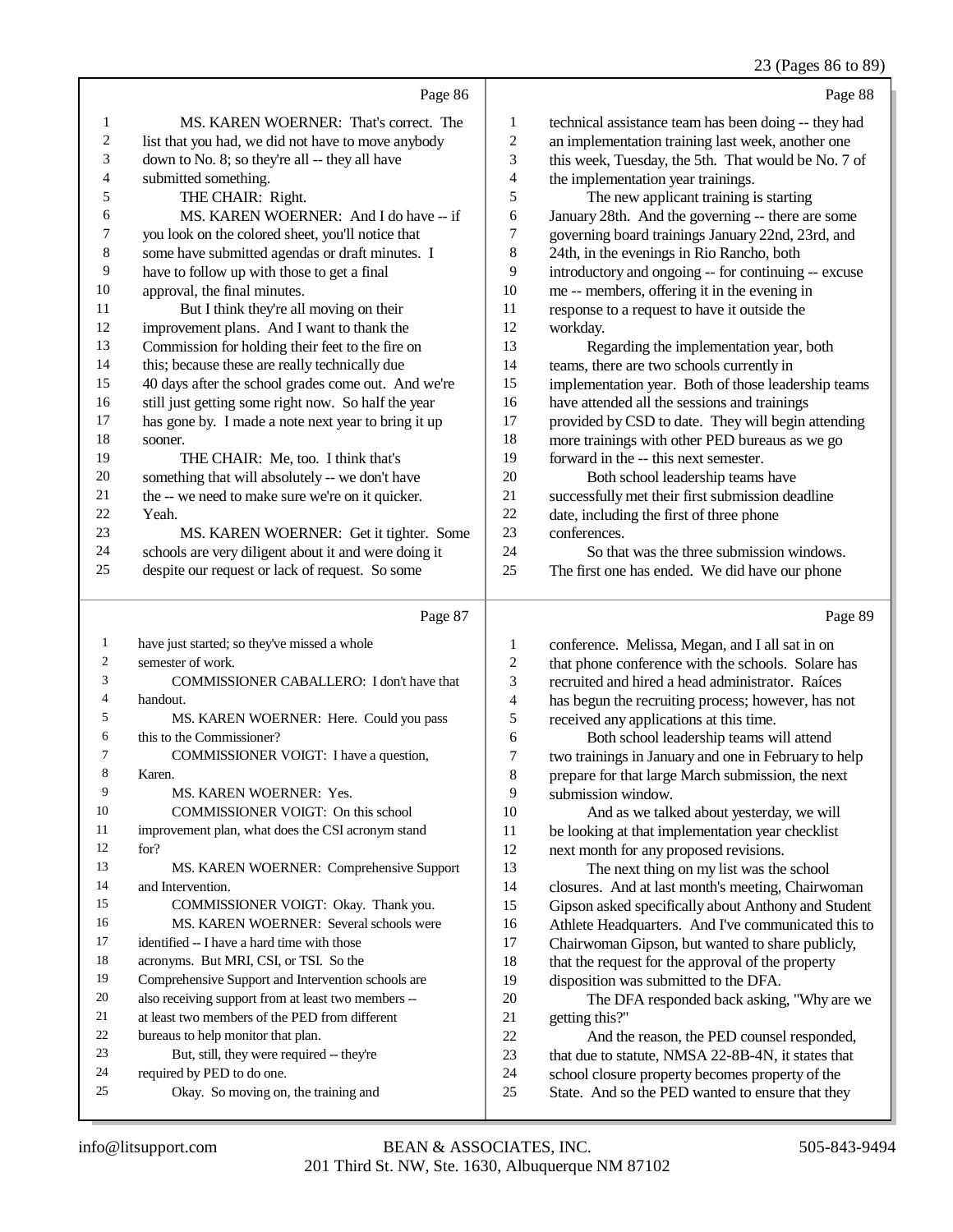## 24 (Pages 90 to 93)

|                  | Page 90                                                                                              |                  | Page 92                                                          |
|------------------|------------------------------------------------------------------------------------------------------|------------------|------------------------------------------------------------------|
| $\mathbf{1}$     | had the State's approval, because there was an                                                       | $\mathbf{1}$     | kitchen equipment, as long as it's not bolted in.                |
| 2                | incident -- pretty important, because there was an                                                   | $\boldsymbol{2}$ | MS. KAREN WOERNER: Bolted down, yeah,                            |
| 3                | incident in the past where approval was not obtained                                                 | 3                | installed. So let me get that list and make this a               |
| 4                | from the State, and there was a legal battle about                                                   | $\overline{4}$   | very high priority to find out the list and then                 |
| 5                | how it was disposed of.                                                                              | 5                | pursue how we would go about physically getting it               |
| 6                | So General Counsel's Office advised me                                                               | 6                | in trucks, or whomever would do that. So let me                  |
| 7                | they received an e-mail from DFA suggesting they'll                                                  | 7                | look into that, and I'll get back to you.                        |
| 8                | have the response to us next week. We're also                                                        | 8                | THE CHAIR: And in addition, now that it's                        |
| 9                | expecting that the General Services Department, GSD,                                                 | 9                | January, we need to start moving on the                          |
| 10               | will follow a similar timeline once we have those                                                    | 10               | communication from Dolores Huerta to their folks.                |
| 11               | approvals.                                                                                           | 11               | MS. KAREN WOERNER: Yes.                                          |
| 12               | The portables will be transferred to the                                                             | 12               | THE CHAIR: Yeah.                                                 |
| 13               | City of Anthony via the Mayor's Office, and the                                                      | 13               | MS. KAREN WOERNER: So to segue, wait. I                          |
| 14               | inventory will be available for donation to charter                                                  | 14               | wanted to mention SAHQ for the Commission. The                   |
| 15               | schools starting with State charter schools.                                                         | 15               | legal complaint was filed with the court in                      |
| 16               | And based on Chairwoman's suggestion -- I                                                            | 16               | December -- actually, on December 19th. And we're                |
| 17               | think it might have been yesterday -- I have asked                                                   | 17               | awaiting a response from them for the summons, which             |
| 18               | for a copy of the inventory so that we can make that                                                 | 18               | is basically what leads to the -- I guess the                    |
| 19               | list of items available to the schools so that we'll                                                 | 19               | replevin or whatever. I don't understand the                     |
| 20               | be prepared to transfer the property as soon as the                                                  | 20               | terminology. But a summons, so that we can access                |
| $21\,$           | approval is received.                                                                                | 21               | the building. That's in the court system right now.              |
| 22               | THE CHAIR: Because I'm -- now that we                                                                | 22               | COMMISSIONER CABALLERO: From what school?                        |
| 23               | know that that transfer of property may happen                                                       | 23               | MS. KAREN WOERNER: Student Athlete                               |
| 24               | quickly, I'm concerned that Anthony is going to take                                                 | 24               | Headquarters.                                                    |
| 25               | possession of those portables before we -- the                                                       | 25               | COMMISSIONER CABALLERO: Can we mention                           |
|                  |                                                                                                      |                  |                                                                  |
|                  |                                                                                                      |                  |                                                                  |
|                  | Page 91                                                                                              |                  | Page 93                                                          |
| $\mathbf{1}$     | inventory can get out of that. I have a concern                                                      | 1                | those, instead of --                                             |
| $\boldsymbol{2}$ | about that.                                                                                          | $\overline{c}$   | MS. KAREN WOERNER: I used the acronym.                           |
| 3                | MS. KAREN WOERNER: Well --                                                                           | 3                | I'm sorry. I'm bad.                                              |
| 4                | THE CHAIR: So we need to make sure that                                                              | 4                | COMMISSIONER VOIGT: Back up to the                               |
| 5                | they don't get those portables.                                                                      | 5                | implementation training, which two schools have                  |
| 6                | MS. KAREN WOERNER: So we don't release                                                               | 6                | completed the implementation training?                           |
| 7                | the portables until we release the inventory. Got                                                    | 7                | MS. KAREN WOERNER: Currently, in the                             |
|                  | it.                                                                                                  | 8                | implementation training are Solare Collegiate and                |
| 9                | THE CHAIR: So I think -- I don't know.                                                               | 9                | Raíces del Saber.                                                |
| 10               | Is there some way that someone -- because I know                                                     | 10               | COMMISSIONER VOIGT: Thanks.                                      |
| 11               | that SAHQ, I think, is in a completely different --                                                  | 11               | MS. KAREN WOERNER: During the last                               |
| 12               | in terms of obtaining the inventory that's there.                                                    | 12               | meeting, I was asked about a contract for closure.               |
| 13               | But Anthony shouldn't be a concern about being able                                                  | 13               | The CSD has a contract with SW REC No. 10 that is                |
| 14               | to get down and into the property.                                                                   | 14               | valid from August 13th, 2018, to the end of the                  |
| 15               | So is it possible that someone can go down                                                           | 15               | school year, 2019. And that contract will be used                |
| 16               | and -- obviously, with a truck -- to clear out that                                                  | 16               | to complete any closure work that's necessary; so                |
| 17               | property so that -- because more schools are                                                         | 17               | I'm thinking that they might be able to help us with             |
| 18               | probably up here, anyway, that want those materials,                                                 | 18               | getting inventory through that.                                  |
| 19               | so that they would just have to pick them up from                                                    | 19               | It's also going to include the work with                         |
| $20\,$           | here instead of having to go down to Anthony. It                                                     | 20               | La Academia de Dolores Huerta. I know they've been               |
| 21               | would probably expedite the dispersal of that                                                        | $21\,$           | notified of the nonrenewal. I don't know if they're              |
| $22\,$           | equipment as well.                                                                                   | $22\,$           | appearing. But either way, my understanding, we                  |
| 23               | I know a fair amount of it is computers;                                                             | 23               | start the closure proceedings or some of the basic               |
| 24<br>25         | because I think they have at least three labs that<br>are down there. But there may possibly be some | $24\,$<br>$25\,$ | things that need to be done pending the outcome of<br>an appeal. |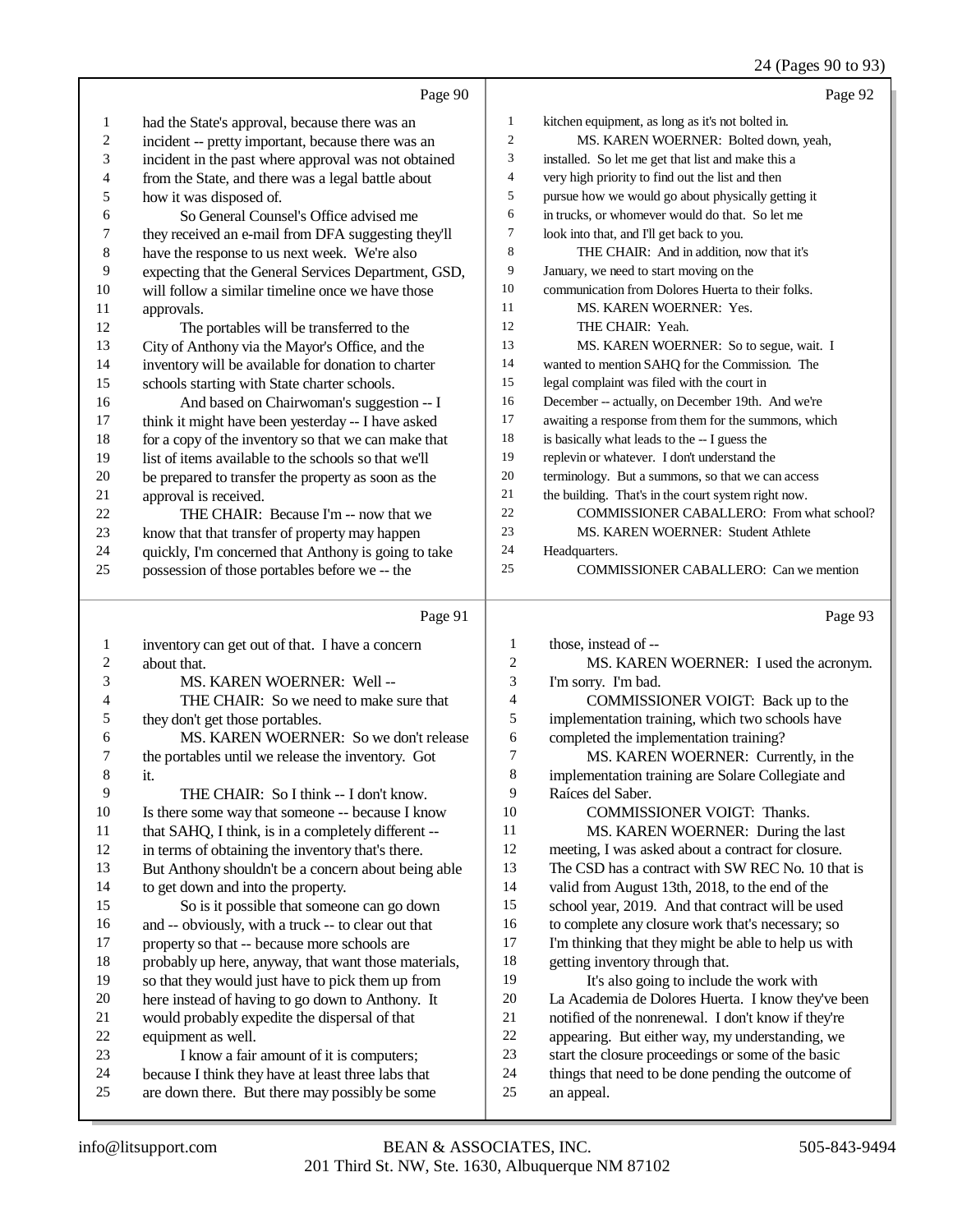### 25 (Pages 94 to 97)

|    |                                                      |    | $22 \times 10^{14}$                                  |
|----|------------------------------------------------------|----|------------------------------------------------------|
|    | Page 94                                              |    | Page 96                                              |
| 1  | THE CHAIR: There's a clear checklist. So             | 1  | to the fire. It makes it -- it will make our work    |
| 2  | that, yeah, there are some things that we need to    | 2  | easier, eventually. Thank you.                       |
| 3  | put in motion. And then, obviously, if there is an   | 3  | THE CHAIR: Thank you.                                |
| 4  | appeal and they were successful, we just stop.       | 4  | MS. KAREN WOERNER: And if you have any               |
| 5  | MS. KAREN WOERNER: So I did send the                 | 5  | questions.                                           |
| 6  | checklist to Ms. Miranda at La Academia just so she  | 6  | COMMISSIONER ARMBRUSTER: I do. It's                  |
| 7  | could be reviewing that and let her know that we     | 7  | either -- it's sort of Ami as well. Is it            |
| 8  | would be in touch and following up to help support   | 8  | appropriate or helpful to send a letter that you     |
| 9  | that process.                                        | 9  | would write from the PEC regarding the Anthony thing |
| 10 | THE CHAIR: Right. But there is the                   | 10 | about, "Please be sure that this happens," or that?  |
| 11 | requirement in that checklist for that letter to go  | 11 | I don't know. That's why I'm just asking. You        |
| 12 | out.                                                 | 12 | know, so we -- so they don't get rid of the          |
| 13 | MS. KAREN WOERNER: Right.                            | 13 | portables before we get our stuff?                   |
| 14 | THE CHAIR: So-                                       | 14 | MS. AMI JAEGER: Are you asking me to send            |
| 15 | MS. KAREN WOERNER: I think it's by                   | 15 | a letter to PED's counsel?                           |
| 16 | February-something.                                  | 16 | THE CHAIR: Or the City of Anthony.                   |
| 17 | THE CHAIR: Yeah.                                     | 17 | COMMISSIONER ARMBRUSTER: Anthony.                    |
| 18 | MS. KAREN WOERNER: I don't know if I have            | 18 | MS. AMI JAEGER: I'm happy to do it. Do               |
| 19 | it here. But, yes, we need to make sure those are    | 19 | you think it would be helpful? So we coordinate --   |
| 20 | happening. And that's -- yeah.                       | 20 | because, Karen, PED is the lead on the closure       |
| 21 | And then the last thing under my section             | 21 | details, including making sure that the property is  |
| 22 | was governing board concerns. However, the two       | 22 | in possession of the PED; correct?                   |
| 23 | schools that are listed did, in fact, get everything | 23 | MS. KAREN WOERNER: Yes. And -- I'm not               |
| 24 | in, some of it as late as Wednesday. But,            | 24 | opposed to the suggestion. I do think, though, that  |
| 25 | nevertheless, it is now complete.                    | 25 | it may be more appropriate for PED to do that. But   |
|    | Page 95                                              |    | Page 97                                              |

#### Page 95

|                | So you actually -- we left them on the              | 1  | I'm fine with --                                    |
|----------------|-----------------------------------------------------|----|-----------------------------------------------------|
| 2              | consent agenda. So they've been approved. So the    | 2  | MS. AMI JAEGER: Why don't you ask PED to            |
| 3              | two that were listed on the list for concerns got   | 3  | copy me on the letter so that we know what's going  |
| $\overline{4}$ | their concerns resolved this week.                  | 4  | on? The problem is there's -- you know, things are  |
| 5              | But I do want to thank the Commission for           | 5  | happening on behalf of the PEC, and we're not aware |
| 6              | doing it this way. I think it does help -- it will  | 6  | of it except for the monthly update.                |
| 7              | eventually help reduce the workload and the nagging | 7  | MS. KAREN WOERNER: Yeah. I know that the            |
| 8              | that Laurel Pierce does to the governing board      | 8  | PED handles the closure proceedings; right?         |
| 9              | members and governing boards; because it's very     | 9  | MS. AMI JAEGER: Yeah. But you can handle            |
| 10             | difficult to get all the paperwork submitted that's | 10 | the closure proceeding, and you could copy me on    |
| 11             | required.                                           | 11 | letters that are sent out by your counsel.          |
| 12             | But the way you're doing it now with                | 12 | MS. KAREN WOERNER: Got it. I'm sure they            |
| 13             | calling them here if there are concerns is really   | 13 | can do that.                                        |
| 14             | helpful. So thank you for that.                     | 14 | MS. AMI JAEGER: Yeah.                               |
| 15             | Some of these schools don't report their            | 15 | THE CHAIR: Thanks. Okay.                            |
| 16             | changes. We accidentally stumble upon it, either    | 16 | All right. Before you break for lunch,              |
| 17             | from someone showing up at a training or their      | 17 | Matt has a commitment. So he asked if he could make |
| 18             | website's information, or we go to a meeting. And   | 18 | three quick announcements, because he won't be      |
| 19             | so we're really trying to work hard this year with  | 19 | probably available after the break. So -- so people |
| 20             | the governing board on reporting their changes and  | 20 | don't bite you, quickly.                            |
| 21             | also completing their required trainings. So -- and | 21 | MR. MATT PAHL: You know, whether it's the           |
| 22             | trying to make sure they understand it's their      | 22 | end of the meeting or before lunch, I'm just not in |
| 23             | responsibility and not that of the head             | 23 | a great position to make announcements here. But    |
| 24             | administrator.                                      | 24 | they will be quick.                                 |
| 25             | So -- but thank you for holding their feet          | 25 | I have three items, first of which is just          |
|                |                                                     |    |                                                     |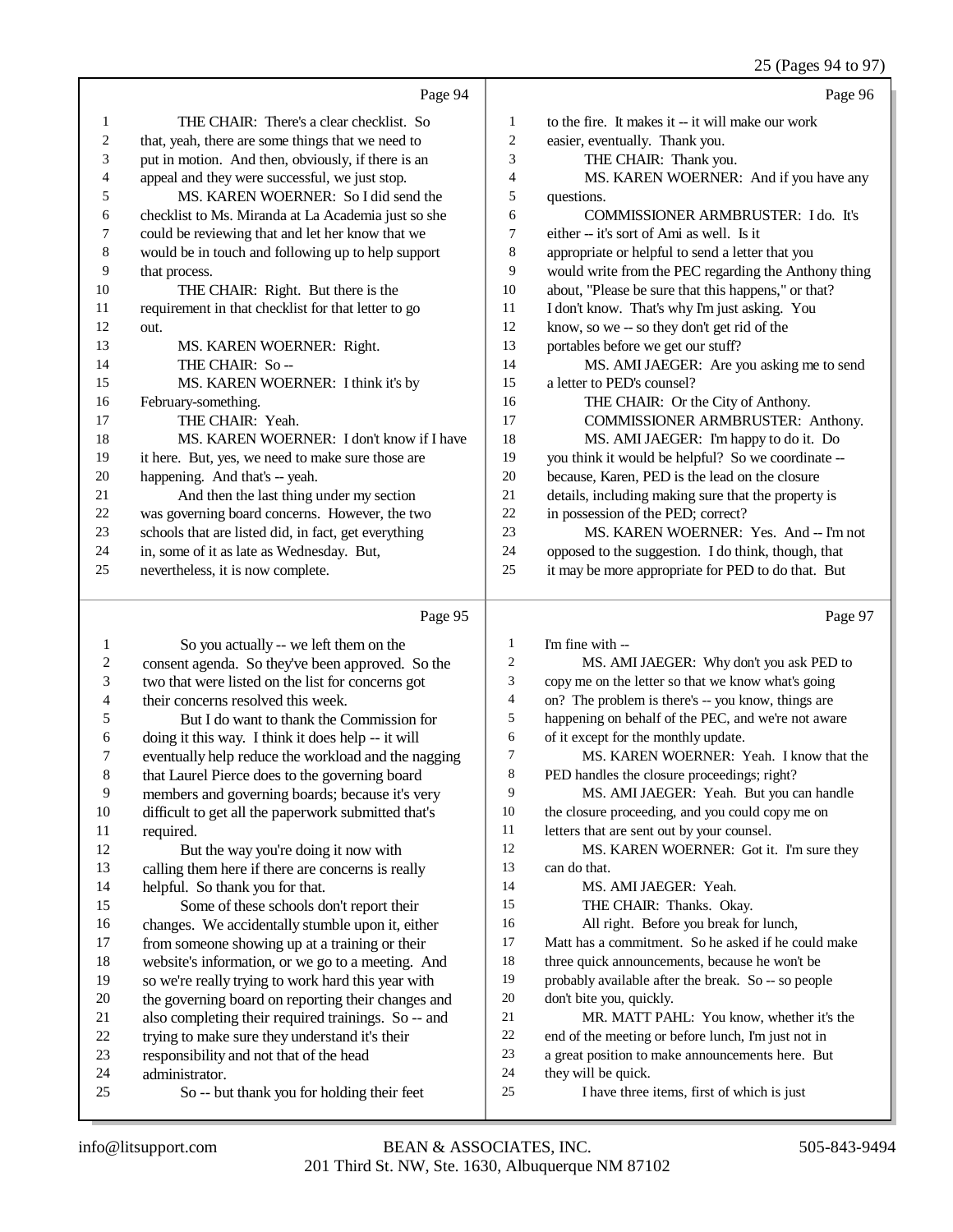#### 26 (Pages 98 to 101)

|                | Page 100                                                                                                                           |
|----------------|------------------------------------------------------------------------------------------------------------------------------------|
| 1              | out-of-pocket their first year. We really see this                                                                                 |
| 2              | as an equity issue. We want to make sure that every                                                                                |
| 3              | charter school has the ability to reach students of                                                                                |
| $\overline{4}$ | all economic background, and transportation is a                                                                                   |
| 5              | real big part of that.                                                                                                             |
| 6              | And then, lastly, teacher salary increases                                                                                         |
|                | $\mathbf{r}$ , and $\mathbf{r}$ are the set of $\mathbf{r}$ . The set of $\mathbf{r}$ and $\mathbf{r}$ are the set of $\mathbf{r}$ |

 are going to happen. And it's an exciting thing for our state. I spend the night with a teacher every night. I'm excited that she's going to get a raise.

 I'll just note that our role in this is to make sure they're fully funded. Between the cash balance sweeps and the -- and the salary increases of last year, there were a number of charter schools and small school districts that actually had a hard time paying out those salary increases.

 We put enough money into the formula. The formula is not a perfect mechanism for distributing 18 that funding to make sure everybody gets enough money for that.

 So it's just something we're going to be very concerned about is if it costs -- you know, 22 whatever it is -- \$250 million to do the salary<br>23 increases. let's put 270, 280 in, just to make s increases, let's put 270, 280 in, just to make sure everyone has enough funding to make sure those

salary increases aren't actually a budget decrease

|              | Page 99                                             |                | Page 101                                             |
|--------------|-----------------------------------------------------|----------------|------------------------------------------------------|
| $\mathbf{1}$ | was set up to ensure that's every school, no matter | 1              | for the schools, which, in some cases, that was this |
| 2            | which kids they serve, kids that wanted to go to a  | $\overline{c}$ | year.                                                |
| 3            | charter school or a district school, they're both   | 3              | So no fault of the State for wanting to              |
| 4            | public schools. And that formula was set up to      | 4              | put more money into teachers' pockets; it was just   |
| 5            | ensure that Small School size is there for every    | 5              | the distribution mechanism is imperfect.             |
| 6            | student that's at a Small School.                   | 6              | And so many schools -- and, again, small             |
| 7            | On the back side, we have a facilities              | 7              | school districts also face that problem as well.     |
| 8            | bill that's not yet completed. I was hoping to be   | 8              | Lastly -- and I'll maybe hand these up to            |
| 9            | able to share that with you. But I will get you an  | 9              | Bev, so they'll be on your chair.                    |
| 10           | e-mail when we do get that final draft. That's      | 10             | And then, lastly, the Public Charter                 |
| 11           | Senator Ortiz y Pino, and another Senator will      | 11             | Schools of New Mexico has a Facebook page. And       |
| 12           | likely co-sponsor that bill.                        | 12             | that's the way we're communicating.                  |
| 13           | We asked for funds for specialized charter          | 13             | THE CHAIR: Already "liked" it.                       |
| 14           | leader professional development. And it's the       | 14             | MR. MATT PAHL: Oh, great. Thank you,                 |
| 15           | first-year charter leader boot camp. Whether it's a | 15             | Madam Chair. I'm encouraging you all to follow it,   |
| 16           | new school or an old school with a new charter      | 16             | because it's our main communication with families    |
| 17           | leader that is coming from a district school, it's  | 17             | and the public that are kind of charter school       |
| 18           | just a different animal, and we want to be able to  | 18             | supporters, but not our charter leaders. We          |
| 19           | provide coaching for the year to do that. And we'll | 19             | communicate with them with e-mail and webinars and   |
| 20           | be working with an REC to provide that.             | 20             | stuff. But we'd like to communicate with a broader   |
| 21           | COMMISSIONER CABALLERO: "REC" meaning?              | 21             | audience.                                            |
| 22           | MR. MATT PAHL: Thank you, Commissioner              | 22             | You'll see how we're communicating with              |
| 23           | Caballero. A Regional Educational Cooperative.      | 23             | that group there and also how they're communicating  |
| 24           | And the last two are better access to               | 24             | with us. It might be useful in your observations.    |
| 25           | transportation funding. It's charters have to pay   | 25             | It also kind of serves as a blog of where I am.      |
|              |                                                     |                |                                                      |

Page 98

welcome to our new Commissioners and thank you for

Commission with a lot of momentum. And seeing new

your -- your service. It's exciting. This is a

 members is exciting, and looking forward to continuing with work with the Commission. Second is our legislative platform. I'll have these passed around. Much of this I mentioned at the last meeting, so I won't go too in-depth. The one thing that I think would be useful 10 for those at home is just this chart on the bottom. And it just notes how many charter schools we've actually had. When you go over to The Roundhouse, there's still a lot of talk about rampant charter growth and how we need to stop that charter growth. But that ignores the fact that PED has been doing

16 their job over the last five years.

handed out.

 charter sector. That's healthy, and that's represented in this chart here. I'll have these

 The other items are maintaining the funding equity for charter schools. And that includes maintaining the Small School Size Adjustment for charter schools. "Small" is "small," no matter where you are. And the funding formula

We've had some come in and some leave the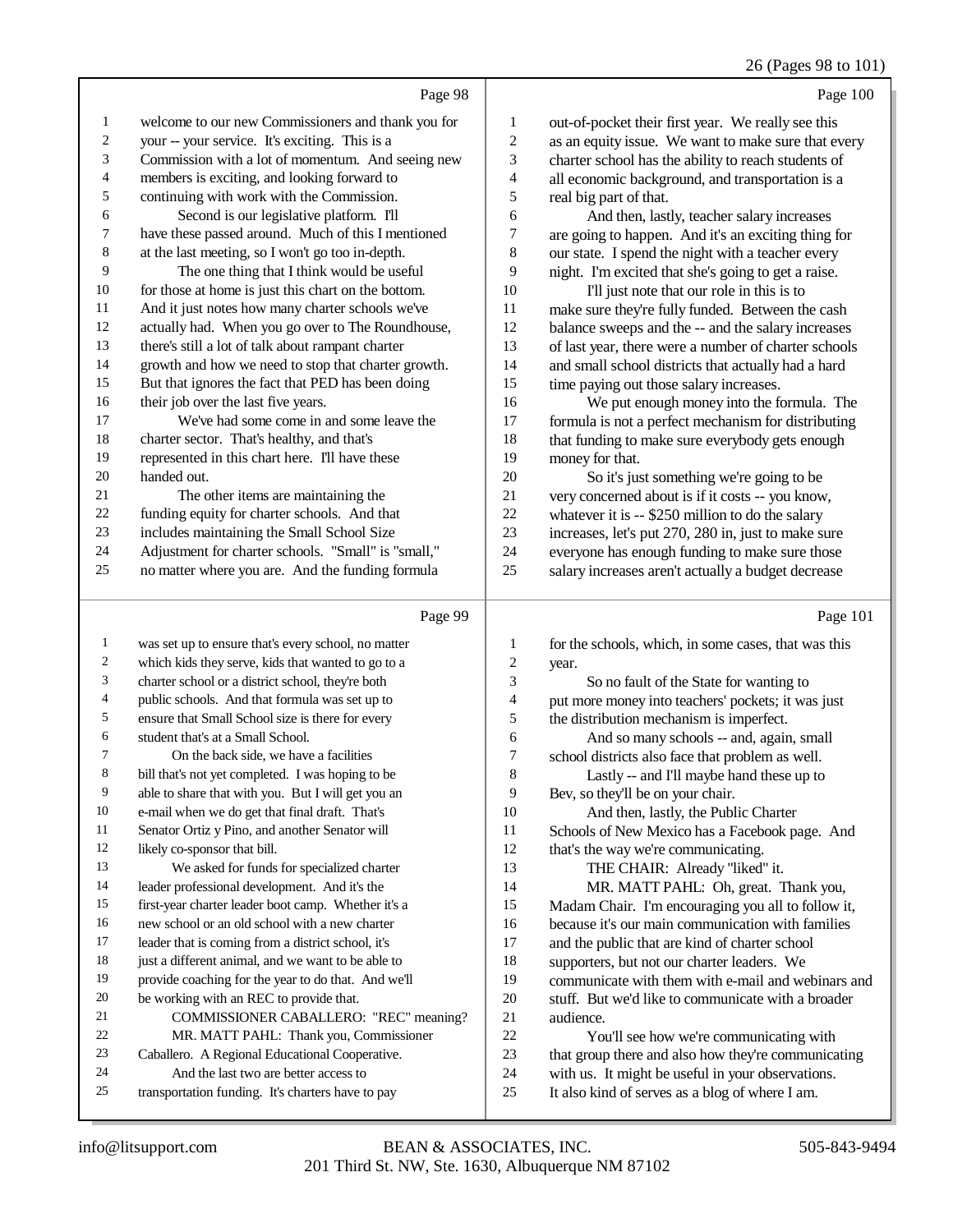27 (Pages 102 to 105)

Page 102 I took pictures of the students today. And so if you know I'm in your neck of the woods and haven't reached out to you, or we announce that we're coming to your neck of the woods, reach out to me, and I'm happy to communicate with you individually. Thank you, Madam Chair. And I really appreciate you bumping me up. THE CHAIR: Okay. Thanks. You're free at last, temporarily. (A discussion was held off the record.) (A recess was taken at 12:35 p.m., and reconvened at 1:50 p.m., as follows:) THE CHAIR: We're on 10. So we are now on to Discussion and Possible Action on the Perkins Grant Report. So let me just get -- this is going to be really quick. We had asked that Dr. Perea be here today to give us an update on the Perkins Grant Report, because we have always voted to accept the Perkins Grant Report in December, and then it gets filed, 22 and then the grant gets filed again, or whatever<br>23 report that they have to do. And this December report that they have to do. And this December, we did not do that, and we were not asked to do it. And we did ask for it in December. So -- Page 103 Page 104 question. Could you talk about the Perkins Grant and what it is and how -- how our action affects anybody? Or somebody? Or -- THE CHAIR: Yeah. I can touch on it very briefly. Dr. Perea can certainly go into it in far more depth. And that report may, in terms of explaining what it is. But it's career-technical education grant money that comes through the federal government. The Carl Perkins Grant money is federal grant money 11 that then is -- goes to the State. COMMISSIONER DAVIS: All states? THE CHAIR: States that participate in it. The opportunity is there, yes, for all states to participate. I don't know how many states do participate. But New Mexico certainly does. And it is the Office of Career and Technical Education. Dr. Perea is the director of that who administers that. It is, actually -- in the statute, that's 21 the task of the PEC, to oversee the Perkins Grant. And that's why, annually, we have always voted on -- so that that report can then be sent to the federal government. And the federal government has to approve. They can -- they can set Corrective Action Page 105

 and there was, at that time, no response. The 2 response at this moment in time from Dr. Perea was,<br>  $\frac{3}{2}$  T'm not available this month." and I-s o I asked "I'm not available this month," and I -- so I asked 4 two things. I asked to have the report so that<br>5 Commissioners would have time to look at it. 5 Commissioners would have time to look at it. And<br>6 vou all do have a copy of that report. 6 you all do have a copy of that report.<br>7 So I'm going to ask Commission 7 So I'm going to ask Commissioners to,<br>8 between now and the next meeting, to look the between now and the next meeting, to look through 9 it. And if you have any what you consider might be<br>10 significant questions, if you could forward them to 10 significant questions, if you could forward them to<br>11 Beverly before the meeting so that -- Dr. Perea wil 11 Beverly before the meeting so that -- Dr. Perea will<br>12 be here. But then if she needs to prepare something be here. But then if she needs to prepare something more, she would be able to address those specific questions. So we'll do that. And I will also tell 16 you that there has been no response to the question,<br>17 "Why didn't -- why were we not asked to yote in 17 "Why didn't -- why were we not asked to vote in 18 December on it?" 18 December on it?"<br>19 That questi That question was not answered. So I have 20 a concern about this. It's been brought to my<br>21 attention that there could be a  $-$  an issue with 21 attention that there could be  $a - a$  issue with the <br>22  $a - a$  issue we did not approve it. I 22 grant itself, because we did not approve it. I<br>23 don't know that for a fact. I'm just saving that 23 don't know that for a fact. I'm just saying that<br>24 was a concern that was raised to me. 24 was a concern that was raised to me.<br>25 COMMISSIONER DAVIS: V COMMISSIONER DAVIS: Well, I have a Plans on the State because they have not met certain hallmarks. They don't -- so they check to make sure 4 that the state is administering the grant money as<br>5 they said that they were going to. So -- and they said that they were going to. So -- and unfortunately, because most of our charter schools 7 are small in number of pupils, most of our charter<br>8 schools are not a large enough cohort to qualify for schools are not a large enough cohort to qualify for Perkins Grant money, even though that's what we oversee. 11 So it's kind of ironic. And it's -- that<br>12 has been to me the frustration and the cha has been, to me, the frustration and the challenge, to try to see why can't we get more schools to be able to participate, and especially when you're looking at the Albuquerque region. Because they're close in proximity. So they could actually create a 17 cohort large enough.<br>18 COMMISSIO COMMISSIONER VOIGT: To justify the mountains of paperwork. THE CHAIR: Correct. 21 COMMISSIONER VOIGT: Because, also so many<br>22 charter schools -- not to interrunt -- are so 22 charter schools  $\frac{1}{2}$  career-focused you know with trades and career-focused, you know, with trades and 24 internships and career pathways.<br>25 THE CHAIR: And also a r THE CHAIR: And also a piece of our task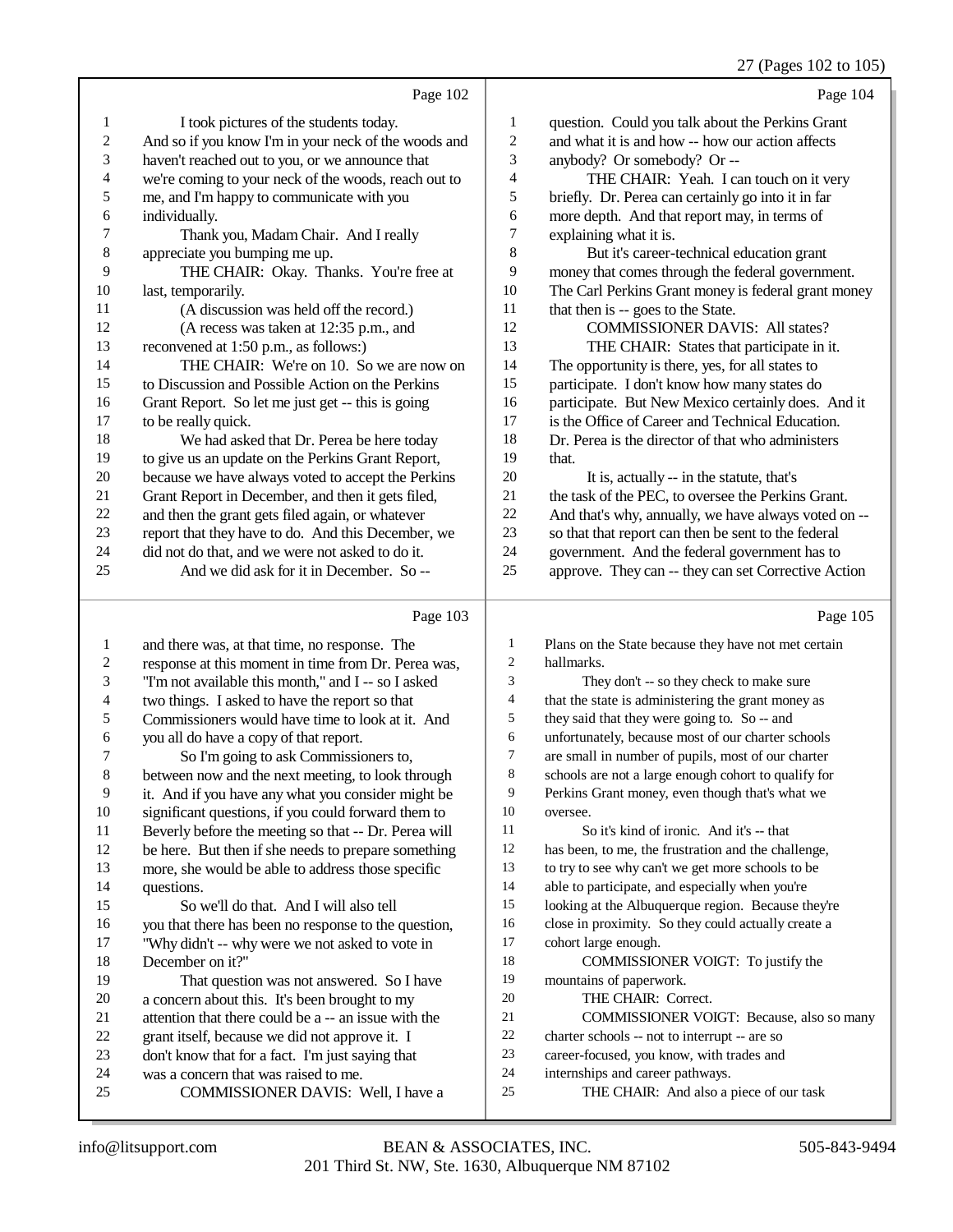28 (Pages 106 to 109)

|                                         | Page 106                                                                                         |                         | Page 108                                                                                         |
|-----------------------------------------|--------------------------------------------------------------------------------------------------|-------------------------|--------------------------------------------------------------------------------------------------|
| 1                                       | is vocational education. And there's a strong                                                    | 1                       | less.                                                                                            |
| $\boldsymbol{2}$                        | legislative focus, when you're looking at the                                                    | $\overline{c}$          | THE CHAIR: I agree. But it's certainly                                                           |
| 3                                       | education legislation that's coming forward, that is                                             | 3                       | that they might have the manpower for that                                                       |
| $\overline{\mathcal{L}}$                | looking at, "We need to do a better job with                                                     | $\overline{\mathbf{4}}$ | grant-writing --                                                                                 |
| 5                                       | vocational and career education."                                                                | 5                       | MS. VOIGT: Right.                                                                                |
| 6                                       | And, to me, that's the -- you know, that's                                                       | 6                       | THE CHAIR: -- instead of having to go out                                                        |
| 7                                       | where charter schools can truly shine. And that                                                  | 7                       | and hire someone else. They certainly might have to                                              |
| 8                                       | Perkins Grant, to be able to allow schools to                                                    | $\,8\,$                 | contract; but it might be a reasonable contract                                                  |
| 9                                       | acquire oftentimes very expensive and specific                                                   | 9                       | through that REC. So that is certainly something                                                 |
| 10                                      | equipment for these programs. And if charters could                                              | $10\,$                  | that is a good idea to potentially look at.                                                      |
| 11                                      | group together to be able to say, "Okay, we can get                                              | 11                      | COMMISSIONER RAFTERY: Pattie, just to                                                            |
| 12                                      | this grant, and we can house this at this particular                                             | 12                      | kind give you information. I know that the Perkins                                               |
| 13                                      | school, and then all we need to do is transport the                                              | 13                      | Grant really is effective in the public schools                                                  |
| 14                                      | kids to -- to that school and work out a cooperative                                             | 14                      | through the DECA program and the other programs. So                                              |
| 15                                      | arrangement that way," I think that's -- that's my                                               | 15                      | perhaps we could say can charter school kids be in                                               |
| 16                                      | ideal world.                                                                                     | 16                      | DECA and be in BBC? It's just an idea; because I                                                 |
| 17                                      | But every time we come up here and we                                                            | 17                      | know that every year, they have to reapply.                                                      |
| 18                                      | speak with Dr. Perea about this, there's just all                                                | 18                      | THE CHAIR: They can have their own DECA                                                          |
| 19                                      | these hurdles that it -- and I don't know. I don't                                               | 19                      | program; but it's not going to get any grant money                                               |
| $20\,$                                  | know if -- where the hurdle actually is. And I                                                   | 20                      | out of Perkins.                                                                                  |
| $21\,$                                  | think we need to break down that barrier to make                                                 | 21                      | COMMISSIONER RAFTERY: But if we're trying                                                        |
| $22\,$                                  | sure that those monies are -- and I certainly                                                    | $22\,$                  | to integrate charter schools into a program that's                                               |
| $23\,$                                  | understand the mountain of paperwork that's required                                             | 23                      | already there? Just a question.                                                                  |
| 24                                      | to try to get those grants.                                                                      | 24                      | COMMISSIONER CABALLERO: My question is                                                           |
| 25                                      | So, yes, if you don't have a chance to get                                                       | 25                      | that the program should be doing it.                                                             |
|                                         |                                                                                                  |                         |                                                                                                  |
|                                         | Page 107                                                                                         |                         | Page 109                                                                                         |
|                                         |                                                                                                  | $\mathbf{1}$            |                                                                                                  |
| $\mathbf{1}$<br>$\overline{\mathbf{c}}$ | it, you're not going to put the effort into -- to                                                | 2                       | MS. VOIGT: Are DECA students given a Carl<br>Perkins application priority?                       |
| 3                                       | writing the grant. And I know a lot of that is the                                               | 3                       | THE CHAIR: No, I don't believe so.                                                               |
| $\overline{\mathcal{L}}$                | federal requirements in terms of the application                                                 | 4                       | MS. VOIGT: I didn't think so; because                                                            |
| 5                                       | itself. But I think if schools could work together,                                              | 5                       | DECA has been around for decades.                                                                |
| 6                                       | they could also work on that application together,<br>and the task isn't as great.               | 6                       | COMMISSIONER RAFTERY: That's how they get                                                        |
| 7                                       | So I'm hoping that next month, we can have                                                       | 7                       | funded, through Perkins.                                                                         |
| 8                                       | a good in-depth conversation about where this money                                              | $\,$ 8 $\,$             | THE CHAIR: Right. But that's because a                                                           |
| 9                                       | is going and what can we do to try to make it more                                               | 9                       | part of that larger school district that has the --                                              |
| 10                                      | available for the charters; because they just -- you                                             | 10                      | you know, that minimum number -- and I know                                                      |
| 11                                      | know, it's a shame.                                                                              | 11                      | Commissioner Armbruster asked what's the number.                                                 |
| 12                                      | MS. VOIGT: You know, it seems like if the                                                        | 12                      | And honestly, I don't remember. I just know that                                                 |
| 13                                      | RECs could help maybe -- I don't know what their                                                 | 13                      | continually, Dr. Perea says you need that --                                                     |
| 14                                      | specific responsibilities include. I know they do a                                              | 14                      | COMMISSIONER ARMBRUSTER: I'd love to ask                                                         |
| 15                                      | lot of training for charter schools, State charter                                               | 15                      | her. That's a good question.                                                                     |
| 16                                      | schools. But if the RECs would be that umbrella                                                  | 16                      | THE CHAIR: -- says you need that "X"                                                             |
| 17                                      | entity that could bring the charter schools together                                             | 17                      | number. And most of the charters don't. So, yes,                                                 |
| 18                                      | to apply for that grant together, you know, it's                                                 | 18                      | I'm very familiar with the DECA programs. But --                                                 |
| 19                                      | just a matter of getting that paperwork in.                                                      | 19                      | and a school could have one of those programs. But                                               |
| $20\,$                                  | THE CHAIR: Right. And I'm just going to                                                          | $20\,$                  | once again, they're not going to get any Perkins                                                 |
| 21                                      | just add that I don't think the RECs at this moment                                              | 21                      | money from it.                                                                                   |
| $22\,$                                  | in time offer a tremendous amount of training for                                                | $22\,$                  | COMMISSIONER RAFTERY: Okay. My question                                                          |
| 23                                      | charter schools.                                                                                 | $23\,$                  | was -- my understanding is why can't our schools --                                              |
| 24<br>$25\,$                            | MS. VOIGT: They don't anymore. They used<br>to ten years ago; but anymore, it's kind of less and | 24<br>25                | like the school we had this morning, why can't their<br>kids go to a DECA program that's already |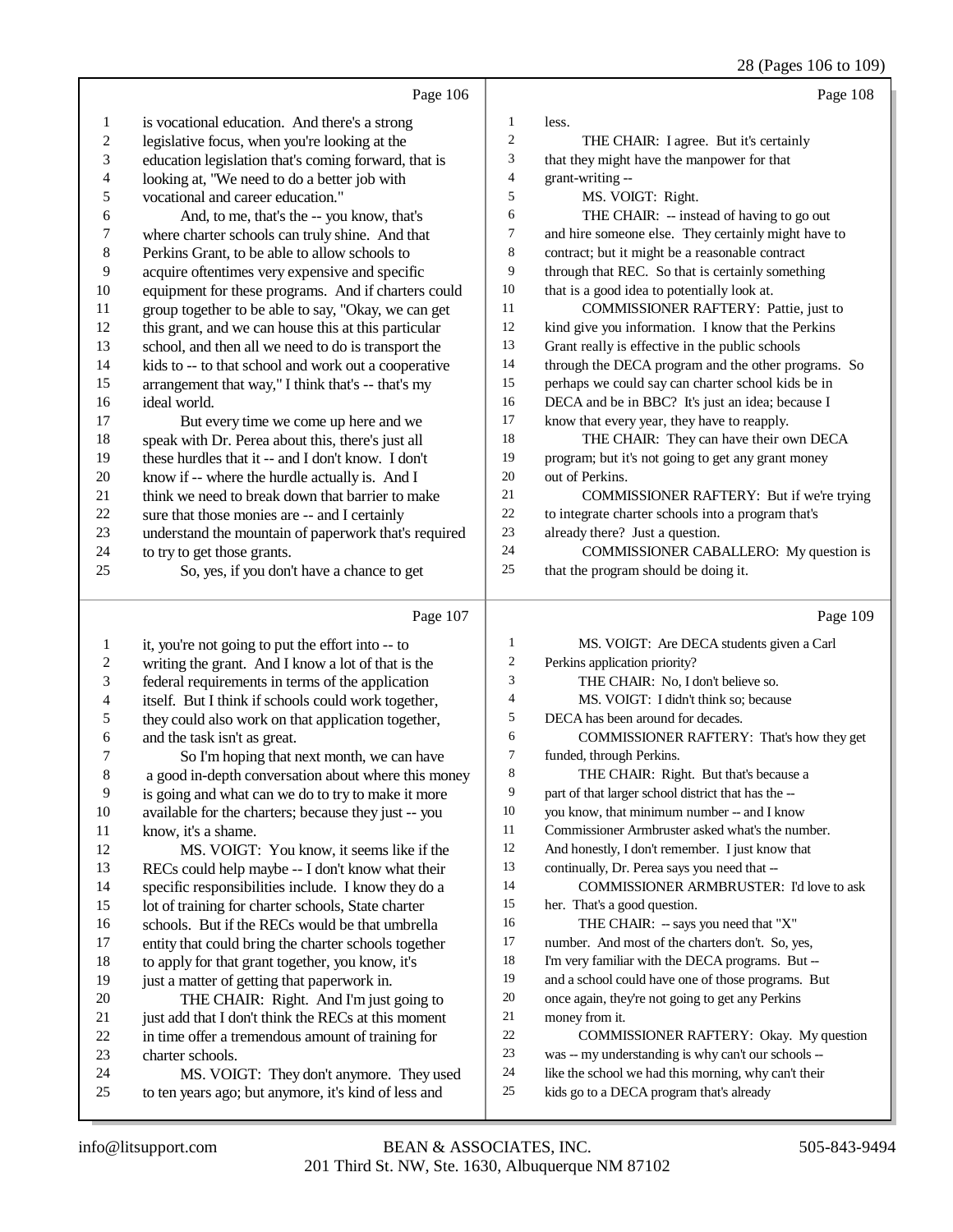## 29 (Pages 110 to 113)

|                | Page 110                                             |        | Page 112                                             |
|----------------|------------------------------------------------------|--------|------------------------------------------------------|
| 1              | established?                                         | 1      | I know Commissioner Caballero continually            |
| $\overline{c}$ | THE CHAIR: Oh, in a local high school.               | 2      | has questions. And I know his frustration with       |
| 3              | COMMISSIONER RAFTERY: Right. Right.                  | 3      | this -- with this program, because it doesn't seem   |
| 4              | THE CHAIR: That's a good question.                   | 4      | like the questions get answered.                     |
| 5              | MS. VOIGT: As far as activities go, like             | 5      | COMMISSIONER CABALLERO: Right. And I                 |
| 6              | after-school activities, athletics, charter          | 6      | will -- I was planning to, once again, ask for a     |
| 7              | schools -- State charter school students can         | $\tau$ | copy of -- of the federal report criticizing the     |
| 8              | participate in NMAA-sanctioned activities within the | 8      | State program so that we know where the weaknesses   |
| 9              | district that they live in. You know, students in    | 9      | are. And I would say at this juncture, the new       |
| 10             | the Northeast Heights in Albuquerque can participate | 10     | Commissioners should get -- should get the report    |
| 11             | in the Eldorado marching band or tennis team if they | 11     | that was given to us the last time. That way, they   |
| 12             | want.                                                | 12     | see if it's the same verbiage and the same garbage   |
| 13             | But DECA, I know is an accredited program            | 13     | and see the -- the criticism by the federal          |
| 14             | as well. So as far as being half-time enrolled at    | 14     | government of the program.                           |
| 15             | Eldorado just to participate in their DECA courses   | 15     | And we have a duty to look at that and               |
| 16             | and then attending a charter school, you know --     | 16     | oversee whether there is an improvement. It may      |
| 17             | THE CHAIR: Yeah. That's -- if you're                 | 17     | not -- it may not be. But those of you that are new  |
| 18             | talking about having to actually be enrolled in a    | 18     | in the Commission may not be able to see that unless |
| 19             | school, then it becomes challenging. It's a whole    | 19     | you take a look at that.                             |
| 20             | different story when you are looking at -- and       | 20     | But, Commissioners, my concern -- and I'm            |
| 21             | it's -- there's challenges, unfortunately, that      | 21     | preoccupied with the notion that if kids in the      |
| 22             | we've seen there; because we've had school districts | 22     | middle school or early in high school start -- they  |
| 23             | who have fairly recently tried to pass policies that | 23     | start being pushed to decide what they want to be    |
| 24             | say, "Charter school students can't participate in   | 24     | when they grow up, it could improve their -- their   |
| 25             | after-school activities in our district."            | 25     | grades.                                              |
|                | Page 111                                             |        | Page 113                                             |

## Page 111 |

| 1  | <b>COMMISSIONER CHAVEZ:</b> I think what was        | 1  | I saw a lot of my friends in school became           |
|----|-----------------------------------------------------|----|------------------------------------------------------|
| 2  | just mentioned, I think a lot of the CPSOs, DECA    | 2  | doctors, because they convinced themselves that they |
| 3  | being one of them, I think they do fall under       | 3  | could, in fact, go to university on grades and       |
| 4  | New Mexico Activities Association, don't they? We   | 4  | become doctors rather than on football; because they |
| 5  | don't do DECA; but we do SkillsUSA.                 | 5  | both got kicked out of football. "How do I go to     |
| 6  | MS. VOIGT: Yes, SkillsUSA is --                     | 6  | university?"                                         |
| 7  | THE CHAIR: Right. And I'm honestly not              | 7  | I said, "You have no choice but to get               |
| 8  | sure whether DECA falls under NMAA or not.          | 8  | good grades."                                        |
| 9  | <b>COMMISSIONER CHAVEZ: Because they're</b>         | 9  | And once they make that decision -- but a            |
| 10 | competitions, and I think that's why it falls under | 10 | lot of kids don't make that decision. And I can      |
| 11 | the umbrella.                                       | 11 | tell you, immigrant parents, their main goal for     |
| 12 | THE CHAIR: Right. But if it requires                | 12 | coming to the U.S. is to propel their children to    |
| 13 | that you -- because there's classes that are        | 13 | professional careers.                                |
| 14 | associated with it as well, potentially, and it     | 14 | And my father would say, "Become a                   |
| 15 | would require enrollment in the other more          | 15 | plumber, but become the best plumber. You can't      |
| 16 | traditional public school, that's where it would    | 16 | just do pick-and-shovel."                            |
| 17 | create a challenge; whereas, the other activities   | 17 | And there's -- they spent a lot of                   |
| 18 | are all purely after-school activities.             | 18 | resources and devoted their life to that for their   |
| 19 | So -- but I -- I think it's absolutely --           | 19 | children.                                            |
| 20 | it's a value to explore that and see if this is a   | 20 | But if we convince those kids, "This is              |
| 21 | possibility. So those are all questions that        | 21 | what you could do and this is how do you it,"        |
| 22 | hopefully we can have some of them answered before  | 22 | starting in middle school, and arm the parents with  |
| 23 | the next meeting, and some of them that we can ask  | 23 | also that information, man, we could do a lot to     |
| 24 | as you go through that report and see if there is   | 24 | pick up grades, and it becomes easier for teachers   |
| 25 | any additional questions.                           | 25 | to teach.                                            |
|    |                                                     |    |                                                      |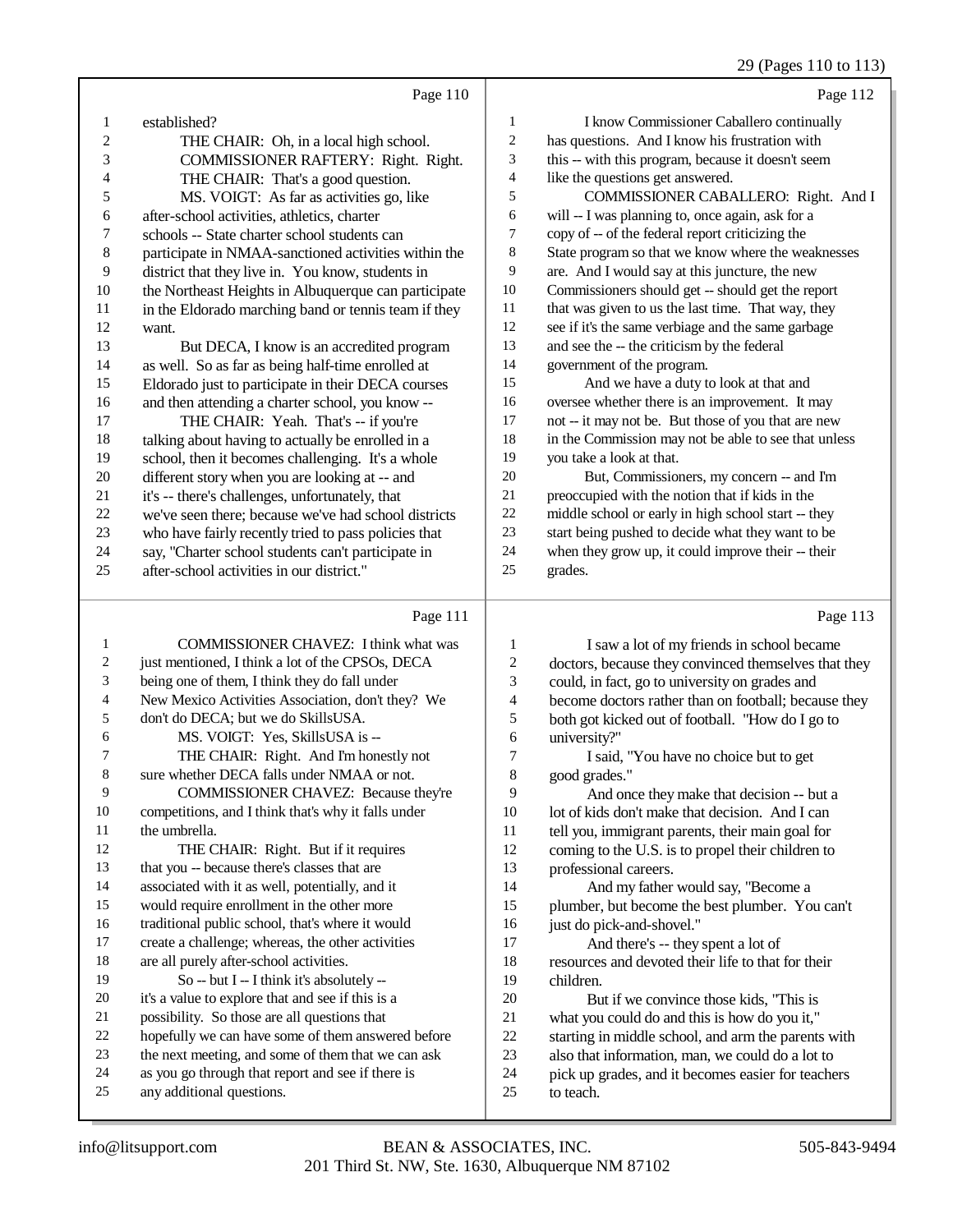30 (Pages 114 to 117)

|    |                                                      |                | $50(1450)$ 11 $10(11)$                               |
|----|------------------------------------------------------|----------------|------------------------------------------------------|
|    | Page 114                                             |                | Page 116                                             |
| 1  | THE CHAIR: Yes.                                      | $\mathbf{1}$   | been sent. That's our issue.                         |
| 2  | <b>COMMISSIONER CABALLERO: Because teachers</b>      | 2              | COMMISSIONER DAVIS: Oh. Oh. Well,                    |
| 3  | then get motivated students. That's my belief. I     | 3              | that's handy.                                        |
| 4  | may be a little off. But if we push Perkins and      | 4              | THE CHAIR: It is, isn't it? Yeah. Yeah.              |
| 5  | career development to an all-time high, then we      | 5              | That was the concern that was raised. It's like,     |
| 6  | begin to see graduation rates go up; we begin to see | 6              | "How come we're not?"                                |
| 7  | a bunch of stuff happen. But if we don't --          | 7              | And the question was never answered for              |
| 8  | THE CHAIR: I've seen great presentations             | 8              | December.                                            |
| 9  | from Deming Public Schools. They were down at the    | 9              | So then we pushed the question again, and            |
| 10 | LESC in Cruces this summer. And their                | 10             | that question still has not been answered. All we    |
| 11 | career-and-technical programs there were -- the      | 11             | got was the report; so                               |
| 12 | culinary program was there. The -- the building      | 12             | COMMISSIONER DAVIS: Tell me again who                |
| 13 | trades kids were there; and just, you know, great    | 13             | this Dr. Perea is.                                   |
| 14 | work.                                                | 14             | THE CHAIR: She's the head of the                     |
| 15 | And then most recently, Rio Rancho was up            | 15             | Career-Technical Education Bureau.                   |
| 16 | when the LESC was here. And the program that they    | 16             | COMMISSIONER ARMBRUSTER: She's very nice             |
| 17 | have, which also helps to incorporate the            | 17             | and very --                                          |
| 18 | trauma-inspired learning that we're trying to focus  | 18             | THE CHAIR: Right across the hall, yes.               |
| 19 | so much on -- so it's -- you know, it's a win-win.   | 19             | COMMISSIONER DAVIS: Thank you.                       |
| 20 | So, Beverly, could I ask if you could also           | 20             | THE CHAIR: Okay. Thank you. All right.               |
| 21 | ask Dr. Perea, not only -- thank her for the report. | 21             | We are on to item No. 11, which is the               |
| 22 | But we would also like to see whatever the           | $22\,$         | briefing on Turquoise Trail. As you remember from    |
| 23 | evaluation is of the program from the federal        | 23             | our previous meeting, we asked our legal counsel to  |
| 24 | government. I know a couple of years ago, we did     | 24             | engage in a conversation. So Ami is going to brief   |
| 25 | see one.                                             | 25             | us briefly on that. Thank you.                       |
|    |                                                      |                |                                                      |
|    | Page 115                                             |                | Page 117                                             |
| 1  | COMMISSIONER CABALLERO: It was a summary             | 1              | MS. AMI JAEGER: So I was asked to kind of            |
| 2  | from their department. So if we could have the       | $\mathbf{2}$   | get some background information about kind of how    |
| 3  | actual-                                              | 3              | the MOU with Turquoise Trails occurred.              |
| 4  | THE CHAIR: So if we could see that as                | $\overline{4}$ | And just for the new Commissioners, it               |
| 5  | well.                                                | 5              | looked like Turquoise Trails had an enrollment that  |
| 6  | MS. FRIEDMAN: I will direct her to the               | 6              | set up a preference that was outside of statute, so  |
| 7  | transcript of this meeting so she can read the       | $\overline{7}$ | that their preference for enrollment had a           |
|    | discussion so she'll have a good idea of what to     | $\mathbf 8$    | preference for students living within the portion of |

discussion so she'll have a good idea of what to prepare for. 10 THE CHAIR: That's a good idea. So, hopefully, we'll have that, and have it early enough so that everybody could have an opportunity. And I would remind you also, if you would take a look at this, see what questions you might have -- even if it's not in this report -- but if you just have a question about the Perkins Grant in general that doesn't seem to be answered through reading through this report, forward those to Beverly, and Dr. Perea can be prepared to answer those as well as other questions when she comes in February. COMMISSIONER DAVIS: If we vote not to approve this report, what happens? THE CHAIR: At this point in time, nothing; because it's already been -- it's already preference for students living within the portion of the school district where it was located. See, all school districts are divided into 11 their own areas for the schools. And so, I mean, the Commission didn't want to take any legal action, but just said, you know, kind of, "What's this about?" So I was fortunate to meet with Patty Matthews, who is counsel for Turquoise Trail. And also John Kennedy came. He's counsel for Santa Fe 18 Public Schools. And so -- sorry? COMMISSIONER ARMBRUSTER: I thought he had retired. MS. AMI JAEGER: And so I just listened to their description of the MOU, how it came about and what it was trying to achieve. But it does set a preference for the students living within the Santa Fe Public Schools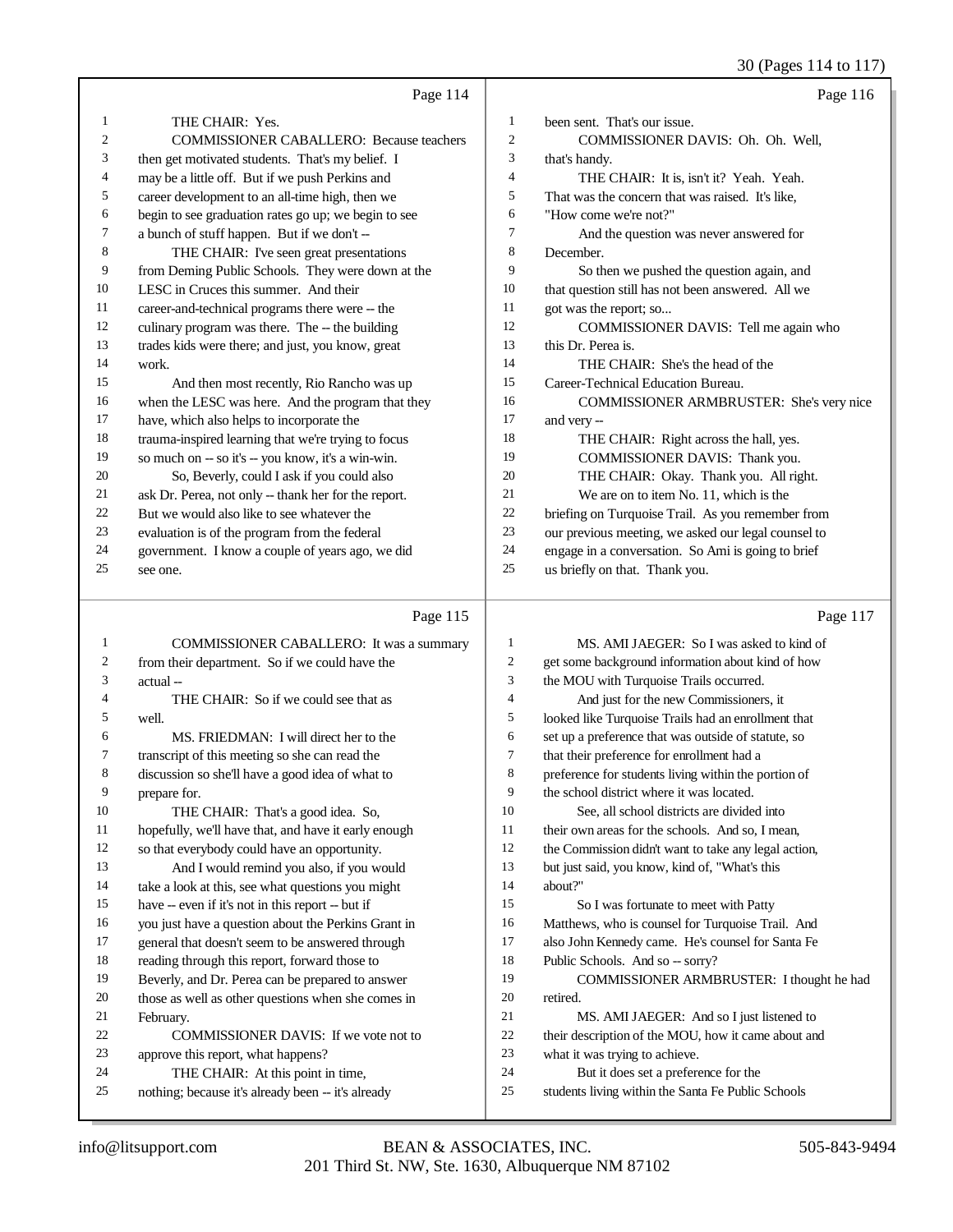|                  |                                                                                                        |                  | 31 (Pages 118 to 121)                                                                |
|------------------|--------------------------------------------------------------------------------------------------------|------------------|--------------------------------------------------------------------------------------|
|                  | Page 118                                                                                               |                  | Page 120                                                                             |
| 1                | and Turquoise Trail's district boundary. They noted                                                    | 1                | documents?                                                                           |
| $\boldsymbol{2}$ | that the statutes don't provide for this enrollment                                                    | $\overline{c}$   | MS. AMI JAEGER: Sure. That's a good                                                  |
| 3                | preference. Statute provides for students that are                                                     | 3                | idea. Yeah.                                                                          |
| 4                | currently enrolled and their siblings. That's                                                          | 4                | THE CHAIR: Okay. So that way, the                                                    |
| 5                | what's in statute.                                                                                     | 5                | schools can have as updated as possible; but they                                    |
| 6                | But the -- during the meeting, they said                                                               | 6                | also have an understanding that there's pending                                      |
| $\overline{7}$   | that they felt it was in the best interests of                                                         | 7                | litigation, so there may be changes to -- to these                                   |
| $\,$ 8 $\,$      | Santa Fe Public Schools and Turquoise Trail, because                                                   | $\,8\,$          | documents. Okay?                                                                     |
| 9                | it was a win for the Santa Fe Public Schools because                                                   | 9                | MS. KAREN WOERNER: And will you provide                                              |
| 10               | they did not need to build a new facility because                                                      | 10               | the wording that I should post for that, or --                                       |
| 11               | there's a lot of growth in that part of the Santa Fe                                                   | 11               | MS. AMI JAEGER: Sure.                                                                |
| 12               | School District.                                                                                       | 12               | MS. KAREN WOERNER: And this would be --                                              |
| 13               | And Turquoise Trail also was able to keep                                                              | 13               | the Commission is still going to be reviewing and                                    |
| 14               | their building. They've been in that building for a                                                    | 14               | vote on the new application today, is that right,                                    |
| 15               | long time. And it could have been risky that                                                           | 15               | like, with the qualifier that you just said? Is                                      |
| 16               | Santa Fe Public Schools would end their lease, and                                                     | 16               | that what I heard?                                                                   |
| 17               | then they wouldn't have a facility. So they sort of                                                    | 17               | THE CHAIR: I don't know whether we vote                                              |
| 18               | felt like it was a win-win.                                                                            | 18               | to adopt it, or it's best to simply have them post                                   |
| 19               | So even though they acknowledged that that                                                             | 19               | it without any motions, have them posted on the                                      |
| $20\,$           | preference was not in statute, they said, "Well, you                                                   | 20               | website as drafts, with the notation that -- with                                    |
| 21               | know, we are a charter school that was in existence                                                    | 21               | everything that we've worked on updated, but still                                   |
| 22               | from the school" -- I have to look at my notes,                                                        | 22               | listed as "Draft," with the notation that, "Due to                                   |
| 23               | get the exact --                                                                                       | 23               | pending litigation, there may still be changes to                                    |
| 24               | THE CHAIR: It's a conversion school.                                                                   | 24               | these documents."                                                                    |
| 25               | MS. AMI JAEGER: Conversion school. She                                                                 | 25               | Because there may be, because there are                                              |
|                  | Page 119                                                                                               |                  | Page 121                                                                             |
| 1                | said, "Because we're a conversion school, we can do                                                    | $\mathbf{1}$     | pieces of these documents that we didn't touch.                                      |
| 2                | this."                                                                                                 | $\boldsymbol{2}$ | MS. KAREN WOERNER: We didn't touch.                                                  |
| 3                | Well, that's their interpretation of                                                                   | 3                | Yeah.                                                                                |
| 4                | statute. I don't -- I think that works for the                                                         | 4                | THE CHAIR: Because of -- because of that.                                            |
| 5                | first year of the conversion school, but that it's                                                     | $\mathfrak s$    | So we didn't look at them. So we may have to make                                    |
| 6                | not a continuing preference.                                                                           | 6                | changes to them. So I'm just asking, is it best to                                   |
| 7                | So my analysis, or my opinion, is that it                                                              | $\overline{7}$   | adopt them with that, or simply direct the CSD to                                    |
| 8                | is outside of the statute. Their enrollment is                                                         | 8                | post them as "Draft" on the website, with the                                        |
| 9                | outside of the statute. And I can understand from a                                                    | 9                | notation that the -- "Due to pending litigation, the                                 |
| 10               | policy perspective why it's best for them; but I                                                       | 10               | PEC may make changes -- will adopt at a later date                                   |
| 11               | don't think it's what the statute supports.                                                            | 11               | and may make changes to these documents."                                            |
| 12               | To that point, one of the bills that has                                                               | 12               | MS. AMI JAEGER: Right. And then would                                                |
| 13               | been prefiled that we will talk about is a bill that                                                   | 13               | you -- my question, though, is would you say that                                    |
| 14               | would be a change in the law for conversion schools                                                    | 14               | it's a draft and put today's date on it? Because                                     |
| 15               | to allow an enrollment preference that, to the best                                                    | 15               | you want to help the schools know.                                                   |
| 16               | of my knowledge, would only apply to Turquoise                                                         | 16               | THE CHAIR: Absolutely, yes. As the                                                   |
| 17               | Trail.                                                                                                 | 17               | draft, they'll have all the current dates changed so                                 |
| 18               | THE CHAIR: So that's all we -- thank you.                                                              | 18               | that they know that they -- that that is the best                                    |
| 19               | I'm going to ask at this point in time,                                                                | 19<br>$20\,$     | document that they can use at this moment in time                                    |
| 20<br>21         | with the application and the implementation year                                                       | 21               | for working on.                                                                      |
| 22               | checklist, both, because of the fact that they're                                                      | $22\,$           | MS. AMI JAEGER: And then -- just to be<br>clear -- and wait for the Public Education |
| 23               | not complete because of legal -- do we want to<br>simply adopt them pending -- as drafts, to be put up | 23               | Commission to vote on it once we're able to.                                         |
| 24               | on the website, with the notation that there is                                                        | 24               |                                                                                      |
|                  |                                                                                                        |                  |                                                                                      |
| 25               | pending litigation and changes may occur to these                                                      | $25\,$           | THE CHAIR: Once it's completely<br>finalized.                                        |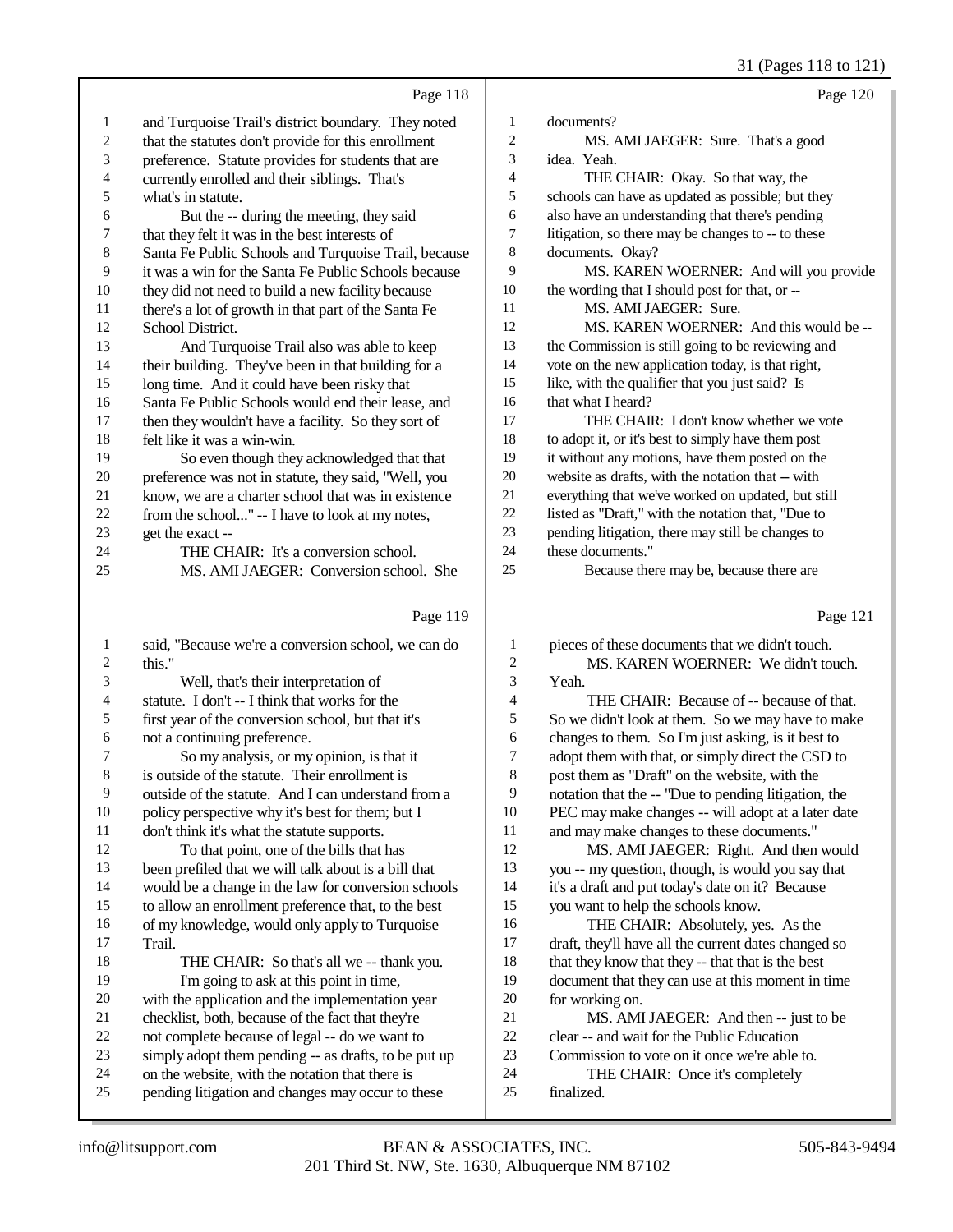| Page 122<br>MS. AMI JAEGER: Sure. I think that's<br>1<br>1<br>2<br>$\overline{c}$<br>smart.<br>3<br>3<br>THE CHAIR: Okay. So we're going to<br>4<br>remove, then, 11 -- 12 and 13 off the agenda. And<br>4<br>5<br>5<br>the direction will simply be for CSD, whenever the<br>6<br>6<br>Webmaster comes back --<br>7<br>7<br>COMMISSIONER CABALLERO: May I suggest<br>8<br>8<br>that we table that item?<br>9<br>9<br>THE CHAIR: Sure.<br>10<br>COMMISSIONER CABALLERO: - rather than --<br>10<br>THE CHAIR: Rather than remove?<br>11<br>11<br>you.<br>12<br>12<br>COMMISSIONER CABALLERO: Uh-huh.<br>13<br>13<br>THE CHAIR: Sure. Sure.<br>14<br>14<br>MS. KAREN WOERNER: And approve the | Page 124<br>COMMISSIONER CABALLERO: Sí.<br>COMMISSIONER ARMBRUSTER: It passed.<br>THE CHAIR: The motion passed ten-zero.<br>So these will be posted with all of the updates that<br>we made yesterday. But it's still labeled as<br>"Draft." And Ami will forward you the language that<br>should be used so that schools know that there may<br>be changes -- and there most likely will be because<br>of those pieces that we didn't review.<br>MS. KAREN WOERNER: Understood. Thank |
|---------------------------------------------------------------------------------------------------------------------------------------------------------------------------------------------------------------------------------------------------------------------------------------------------------------------------------------------------------------------------------------------------------------------------------------------------------------------------------------------------------------------------------------------------------------------------------------------------------------------------------------------------------------------------------------------|----------------------------------------------------------------------------------------------------------------------------------------------------------------------------------------------------------------------------------------------------------------------------------------------------------------------------------------------------------------------------------------------------------------------------------------------------------------------------------------|
|                                                                                                                                                                                                                                                                                                                                                                                                                                                                                                                                                                                                                                                                                             |                                                                                                                                                                                                                                                                                                                                                                                                                                                                                        |
|                                                                                                                                                                                                                                                                                                                                                                                                                                                                                                                                                                                                                                                                                             |                                                                                                                                                                                                                                                                                                                                                                                                                                                                                        |
|                                                                                                                                                                                                                                                                                                                                                                                                                                                                                                                                                                                                                                                                                             |                                                                                                                                                                                                                                                                                                                                                                                                                                                                                        |
|                                                                                                                                                                                                                                                                                                                                                                                                                                                                                                                                                                                                                                                                                             |                                                                                                                                                                                                                                                                                                                                                                                                                                                                                        |
|                                                                                                                                                                                                                                                                                                                                                                                                                                                                                                                                                                                                                                                                                             |                                                                                                                                                                                                                                                                                                                                                                                                                                                                                        |
|                                                                                                                                                                                                                                                                                                                                                                                                                                                                                                                                                                                                                                                                                             |                                                                                                                                                                                                                                                                                                                                                                                                                                                                                        |
|                                                                                                                                                                                                                                                                                                                                                                                                                                                                                                                                                                                                                                                                                             |                                                                                                                                                                                                                                                                                                                                                                                                                                                                                        |
|                                                                                                                                                                                                                                                                                                                                                                                                                                                                                                                                                                                                                                                                                             |                                                                                                                                                                                                                                                                                                                                                                                                                                                                                        |
|                                                                                                                                                                                                                                                                                                                                                                                                                                                                                                                                                                                                                                                                                             |                                                                                                                                                                                                                                                                                                                                                                                                                                                                                        |
|                                                                                                                                                                                                                                                                                                                                                                                                                                                                                                                                                                                                                                                                                             |                                                                                                                                                                                                                                                                                                                                                                                                                                                                                        |
|                                                                                                                                                                                                                                                                                                                                                                                                                                                                                                                                                                                                                                                                                             |                                                                                                                                                                                                                                                                                                                                                                                                                                                                                        |
|                                                                                                                                                                                                                                                                                                                                                                                                                                                                                                                                                                                                                                                                                             |                                                                                                                                                                                                                                                                                                                                                                                                                                                                                        |
|                                                                                                                                                                                                                                                                                                                                                                                                                                                                                                                                                                                                                                                                                             | Just a clarification on the implementation                                                                                                                                                                                                                                                                                                                                                                                                                                             |
|                                                                                                                                                                                                                                                                                                                                                                                                                                                                                                                                                                                                                                                                                             | year, however? I think we were going to table that                                                                                                                                                                                                                                                                                                                                                                                                                                     |
|                                                                                                                                                                                                                                                                                                                                                                                                                                                                                                                                                                                                                                                                                             | until next month, because that was the checklist --                                                                                                                                                                                                                                                                                                                                                                                                                                    |
| 15<br>15<br>agenda.                                                                                                                                                                                                                                                                                                                                                                                                                                                                                                                                                                                                                                                                         | we're still going to look at that next month, okay?                                                                                                                                                                                                                                                                                                                                                                                                                                    |
| 16<br>Thank you.<br>16<br>THE CHAIR: All right. So I'm going to                                                                                                                                                                                                                                                                                                                                                                                                                                                                                                                                                                                                                             |                                                                                                                                                                                                                                                                                                                                                                                                                                                                                        |
| 17<br>make a motion that we table Item No. 12 and 13.<br>17                                                                                                                                                                                                                                                                                                                                                                                                                                                                                                                                                                                                                                 | THE CHAIR: Hopefully, yes.                                                                                                                                                                                                                                                                                                                                                                                                                                                             |
| 18<br>COMMISSIONER RUIZ: Second.<br>18                                                                                                                                                                                                                                                                                                                                                                                                                                                                                                                                                                                                                                                      | MS. KAREN WOERNER: Exactly.                                                                                                                                                                                                                                                                                                                                                                                                                                                            |
| 19<br>19<br>THE CHAIR: There's a second by                                                                                                                                                                                                                                                                                                                                                                                                                                                                                                                                                                                                                                                  | THE CHAIR: All right. We are on to Item                                                                                                                                                                                                                                                                                                                                                                                                                                                |
| 20<br>Commissioner Ruiz.<br>20                                                                                                                                                                                                                                                                                                                                                                                                                                                                                                                                                                                                                                                              | No. 14, which is Discussion and Possible Action on                                                                                                                                                                                                                                                                                                                                                                                                                                     |
| 21<br>21<br>Commissioner Armbruster -- is there any                                                                                                                                                                                                                                                                                                                                                                                                                                                                                                                                                                                                                                         | PEC Legislative Strategy Including "No Time To Lose"                                                                                                                                                                                                                                                                                                                                                                                                                                   |
| 22<br>22<br>discussion on it? Okay.<br>and pre-filed bills.                                                                                                                                                                                                                                                                                                                                                                                                                                                                                                                                                                                                                                 |                                                                                                                                                                                                                                                                                                                                                                                                                                                                                        |
| 23<br>23<br><b>COMMISSIONER ARMBRUSTER: Commissioner</b>                                                                                                                                                                                                                                                                                                                                                                                                                                                                                                                                                                                                                                    | And I believe we have -- Ami provided --                                                                                                                                                                                                                                                                                                                                                                                                                                               |
| 24<br>Davis?<br>24                                                                                                                                                                                                                                                                                                                                                                                                                                                                                                                                                                                                                                                                          | MS. AMI JAEGER: They were passed out                                                                                                                                                                                                                                                                                                                                                                                                                                                   |
| 25<br>COMMISSIONER DAVIS: Yes.<br>25                                                                                                                                                                                                                                                                                                                                                                                                                                                                                                                                                                                                                                                        | yesterday. So if you weren't here, they were put on                                                                                                                                                                                                                                                                                                                                                                                                                                    |
| Page 123                                                                                                                                                                                                                                                                                                                                                                                                                                                                                                                                                                                                                                                                                    | Page 125                                                                                                                                                                                                                                                                                                                                                                                                                                                                               |
| COMMISSIONER ARMBRUSTER: Sometimes you<br>1<br>1<br>the top of your list.                                                                                                                                                                                                                                                                                                                                                                                                                                                                                                                                                                                                                   |                                                                                                                                                                                                                                                                                                                                                                                                                                                                                        |
| 2<br>get to be first.<br>2                                                                                                                                                                                                                                                                                                                                                                                                                                                                                                                                                                                                                                                                  | THE CHAIR: All right. So --                                                                                                                                                                                                                                                                                                                                                                                                                                                            |
| Commissioner Ruiz?<br>3<br>3                                                                                                                                                                                                                                                                                                                                                                                                                                                                                                                                                                                                                                                                | (Chair consults with counsel.)                                                                                                                                                                                                                                                                                                                                                                                                                                                         |
| 4<br><b>COMMISSIONER RUIZ: Yes.</b><br>4                                                                                                                                                                                                                                                                                                                                                                                                                                                                                                                                                                                                                                                    | THE CHAIR: I guess the easiest thing to                                                                                                                                                                                                                                                                                                                                                                                                                                                |
| 5<br><b>COMMISSIONER ARMBRUSTER: Commissioner</b><br>5                                                                                                                                                                                                                                                                                                                                                                                                                                                                                                                                                                                                                                      | do -- does anyone -- because those of us that were                                                                                                                                                                                                                                                                                                                                                                                                                                     |
| 6<br>Chavez?<br>6                                                                                                                                                                                                                                                                                                                                                                                                                                                                                                                                                                                                                                                                           | here yesterday, we did have it. If -- we have two                                                                                                                                                                                                                                                                                                                                                                                                                                      |
| 7<br>COMMISSIONER CHAVEZ: Yes.                                                                                                                                                                                                                                                                                                                                                                                                                                                                                                                                                                                                                                                              | choices. People can quickly look at them, see if                                                                                                                                                                                                                                                                                                                                                                                                                                       |
| 8<br>8<br><b>COMMISSIONER ARMBRUSTER: Commissioner</b><br>they have any questions.                                                                                                                                                                                                                                                                                                                                                                                                                                                                                                                                                                                                          |                                                                                                                                                                                                                                                                                                                                                                                                                                                                                        |
| 9<br>9<br>Voigt?                                                                                                                                                                                                                                                                                                                                                                                                                                                                                                                                                                                                                                                                            | This is -- this is what I sort of need to                                                                                                                                                                                                                                                                                                                                                                                                                                              |
| 10<br>10<br>MS. VOIGT: Aye.                                                                                                                                                                                                                                                                                                                                                                                                                                                                                                                                                                                                                                                                 | know; because as we go through the Legislative                                                                                                                                                                                                                                                                                                                                                                                                                                         |
| 11<br>11<br><b>COMMISSIONER ARMBRUSTER: Commissioner</b>                                                                                                                                                                                                                                                                                                                                                                                                                                                                                                                                                                                                                                    | Session, these will be heard in committees. And I                                                                                                                                                                                                                                                                                                                                                                                                                                      |
| 12<br>12<br>Robbins?                                                                                                                                                                                                                                                                                                                                                                                                                                                                                                                                                                                                                                                                        | do not speak for or against a piece of legislation                                                                                                                                                                                                                                                                                                                                                                                                                                     |
| 13<br>13<br>COMMISSIONER ROBBINS: Yes.<br>14                                                                                                                                                                                                                                                                                                                                                                                                                                                                                                                                                                                                                                                | unless I know the PEC has given me that direction.                                                                                                                                                                                                                                                                                                                                                                                                                                     |
| 14                                                                                                                                                                                                                                                                                                                                                                                                                                                                                                                                                                                                                                                                                          | So I'm not a -- I'm not an island. So                                                                                                                                                                                                                                                                                                                                                                                                                                                  |
| <b>COMMISSIONER ARMBRUSTER: Commissioner</b>                                                                                                                                                                                                                                                                                                                                                                                                                                                                                                                                                                                                                                                |                                                                                                                                                                                                                                                                                                                                                                                                                                                                                        |
| 15<br>15<br>what I need to know now, if anyone has any --<br>Raftery?                                                                                                                                                                                                                                                                                                                                                                                                                                                                                                                                                                                                                       |                                                                                                                                                                                                                                                                                                                                                                                                                                                                                        |
| 16<br>COMMISSIONER RAFTERY: Yes.<br>16                                                                                                                                                                                                                                                                                                                                                                                                                                                                                                                                                                                                                                                      | appears to have any significant concerns about any                                                                                                                                                                                                                                                                                                                                                                                                                                     |
| 17<br>17<br><b>COMMISSIONER ARMBRUSTER: Commissioner</b>                                                                                                                                                                                                                                                                                                                                                                                                                                                                                                                                                                                                                                    | of these pieces of legislation; so -- because                                                                                                                                                                                                                                                                                                                                                                                                                                          |
| 18<br>18<br>Crone?                                                                                                                                                                                                                                                                                                                                                                                                                                                                                                                                                                                                                                                                          | let's -- you know, I have no idea when these are                                                                                                                                                                                                                                                                                                                                                                                                                                       |
| 19<br>19<br>COMMISSIONER CRONE: Yes.                                                                                                                                                                                                                                                                                                                                                                                                                                                                                                                                                                                                                                                        | going to come up for review by the committees. It                                                                                                                                                                                                                                                                                                                                                                                                                                      |
| 20<br>20<br><b>COMMISSIONER ARMBRUSTER: Commissioner</b>                                                                                                                                                                                                                                                                                                                                                                                                                                                                                                                                                                                                                                    | could -- it could be between now and our next                                                                                                                                                                                                                                                                                                                                                                                                                                          |
| 21<br>21<br>Gipson?                                                                                                                                                                                                                                                                                                                                                                                                                                                                                                                                                                                                                                                                         | meeting. It could be after our meeting.                                                                                                                                                                                                                                                                                                                                                                                                                                                |
| $22\,$<br>22<br>THE CHAIR: Yes.<br>23<br>23<br><b>COMMISSIONER ARMBRUSTER: Commissioner</b>                                                                                                                                                                                                                                                                                                                                                                                                                                                                                                                                                                                                 | It -- sometimes I don't get a call until<br>the night before and something's been put on a                                                                                                                                                                                                                                                                                                                                                                                             |

Commissioner Caballero?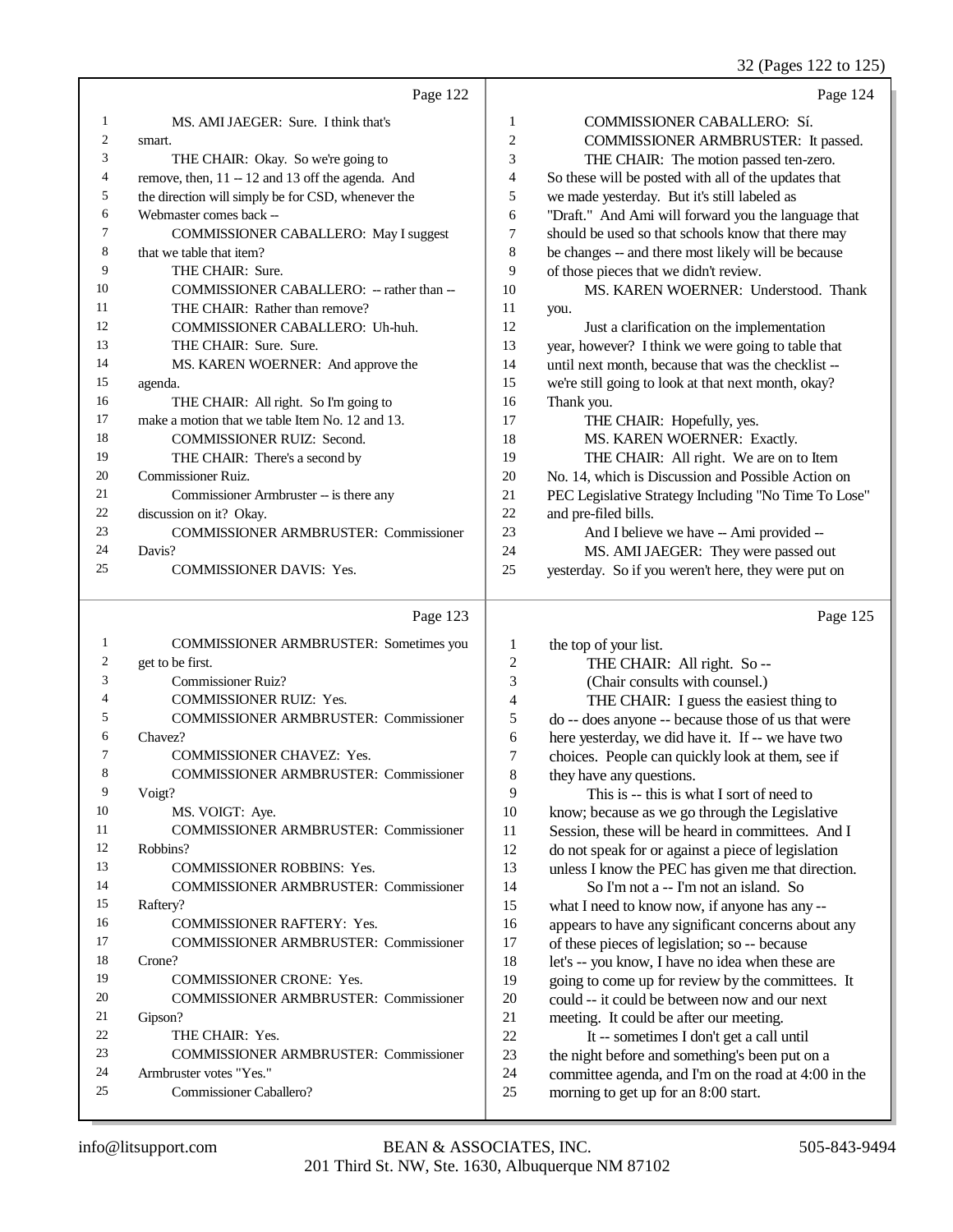|    | Page 126                                            |                | Page 128                                             |
|----|-----------------------------------------------------|----------------|------------------------------------------------------|
| 1  | So we don't have -- it's one of those               | $\mathbf{1}$   | A cut to the Small School Size Adjustment.           |
| 2  | things where we don't have a lot of time to look at | $\overline{2}$ | THE CHAIR: Yes. Yes.                                 |
| 3  | this before we have to make decisions about it      | 3              | MS. VOIGT: Okay. Thank you. And as a                 |
| 4  | because people are prefiling through today.         | 4              | Commission, do we take consensus from each other on  |
| 5  | Commissioner Voigt?                                 | 5              | how we are going to represent -- how you're going to |
| 6  | MS. VOIGT: So are you the only                      | 6              | represent the Commission towards these bills as      |
| 7  | Commissioner that attends any of the legislative -- | 7              | they're presented?                                   |
| 8  | THE CHAIR: No. They're public. They're              | 8              | THE CHAIR: Well, that's what I just said.            |
| 9  | public.                                             | 9              | MS. VOIGT: That's what this is for?                  |
| 10 | MS. VOIGT: To speak on behalf of the PEC,           | 10             | THE CHAIR: Yeah. That I need a sense of              |
| 11 | are you the only one?                               | 11             | is this a yay or a nay --                            |
| 12 | THE CHAIR: Yeah. I speak --                         | 12             | MS. VOIGT: Okay.                                     |
| 13 | Commissioners can speak for themselves.             | 13             | THE CHAIR: -- for that. But absolutely,              |
| 14 | MS. VOIGT: Right. Got you.                          | 14             | Small -- we -- we speak unanimously on no cuts in    |
| 15 | THE CHAIR: But in terms of the PEC, I               | 15             | Small School Size Adjustment and in favor of         |
| 16 | speak for the PEC.                                  | 16             | anything that allows for greater funding for any     |
| 17 | MS. VOIGT: That's good to know.                     | 17             | kind of capital outlay for building, no cuts in, you |
| 18 | <b>COMMISSIONER ARMBRUSTER:</b> Or you can speak    | 18             | know, the funding for lease reimbursement.           |
| 19 | for just yourself.                                  | 19             | MS. VOIGT: Right.                                    |
| 20 | THE CHAIR: And I'll be honest with you,             | 20             | THE CHAIR: Things like that. That's just             |
| 21 | because I've struggled with this. Because I am the  | 21             | kind of a general yay.                               |
| 22 | Chair, people don't recognize me as an individual.  | 22             | MS. VOIGT: So I have one. On House                   |
| 23 | MS. VOIGT: You've lost your identity.               | 23             | Bill 45, it sounds like it's more addressed to the   |
| 24 | THE CHAIR: So I do not speak as an                  | 24             | instructional materials definition.                  |
| 25 | individual at these committee meetings, because I   | 25             | But in the very last paragraph, where it             |
|    |                                                     |                |                                                      |

#### Page 127

|                | Page 127                                             |                | Page 129                                             |
|----------------|------------------------------------------------------|----------------|------------------------------------------------------|
| 1              | never feel like -- I tru- -- they don't see that.    | 1              | says, "Delete State charter schools from inclusion   |
| $\overline{2}$ | So I'm uncomfortable with doing that.                | 2              | in the definition of a school district? -- because   |
| 3              | MS. VOIGT: Yeah.                                     | 3              | State charter schools are LEAs. So they are, in      |
| 4              | THE CHAIR: Other Commissioners certainly             | $\overline{4}$ | essence, their own school district. And when you     |
| 5              | can do that. But there's no -- you know, there's an  | 5              | look at how they manage their finances, how they're  |
| 6              | identity loss with that. And I'm -- and I'm okay     | 6              | responsible for their utilities and their facilities |
| 7              | with -- most of the time, I'm okay with that. So     | 7              | and everything else, they are indeed a school        |
| 8              | I -- that's just my preference, not to speak on my   | 8              | district. So I would disagree with that last         |
| 9              | own because -- because of that.                      | 9              | paragraph of that House Bill.                        |
| 10             | MS. VOIGT: Okay. And this just leads me              | 10             | THE CHAIR: Yeah. I absolutely agree. I               |
| 11             | to just another question just about the general      | 11             | don't know if that was a mistake that got in there.  |
| 12             | conduct of the PEC.                                  | 12             | But how do you delete charter schools from           |
| 13             | Are we going to be assigning each other,             | 13             | instructional materials?                             |
| 14             | or volunteering to be on different committees later? | 14             | <b>COMMISSIONER CABALLERO:</b> Which one is          |
| 15             | THE CHAIR: Yes.                                      | 15             | that?                                                |
| 16             | MS. VOIGT: We can talk about that later?             | 16             | COMMISSIONER ROBBINS: The one I heard                |
| 17             | Thanks. Okay. So regarding these bills --            | 17             | from three, four months ago, this was an attempt --  |
| 18             | THE CHAIR: Yes.                                      | 18             | this is the beginning of an attempt to strangle      |
| 19             | MS. VOIGT: -- we know, because every                 | 19             | charter schools. This isn't an attempt to start      |
| 20             | year, the Small School Size Adjustment will come up. | 20             | strangling them. This is one of the steps. Small     |
| 21             | And that's something that we are opposed to;         | 21             | School Size was another thing which they've delayed  |
| 22             | correct?                                             | 22             | for a year, but that's going to come up again every  |
| 23             | THE CHAIR: A cut in the Small School Size            | 23             | year. But, you know, that definitely is the first    |
| 24             | Adjustment.                                          | 24             | thing.                                               |
| 25             | MS. VOIGT: A cut to the adjustment, yes.             | 25             | On 92, HB 92, I just had a question,                 |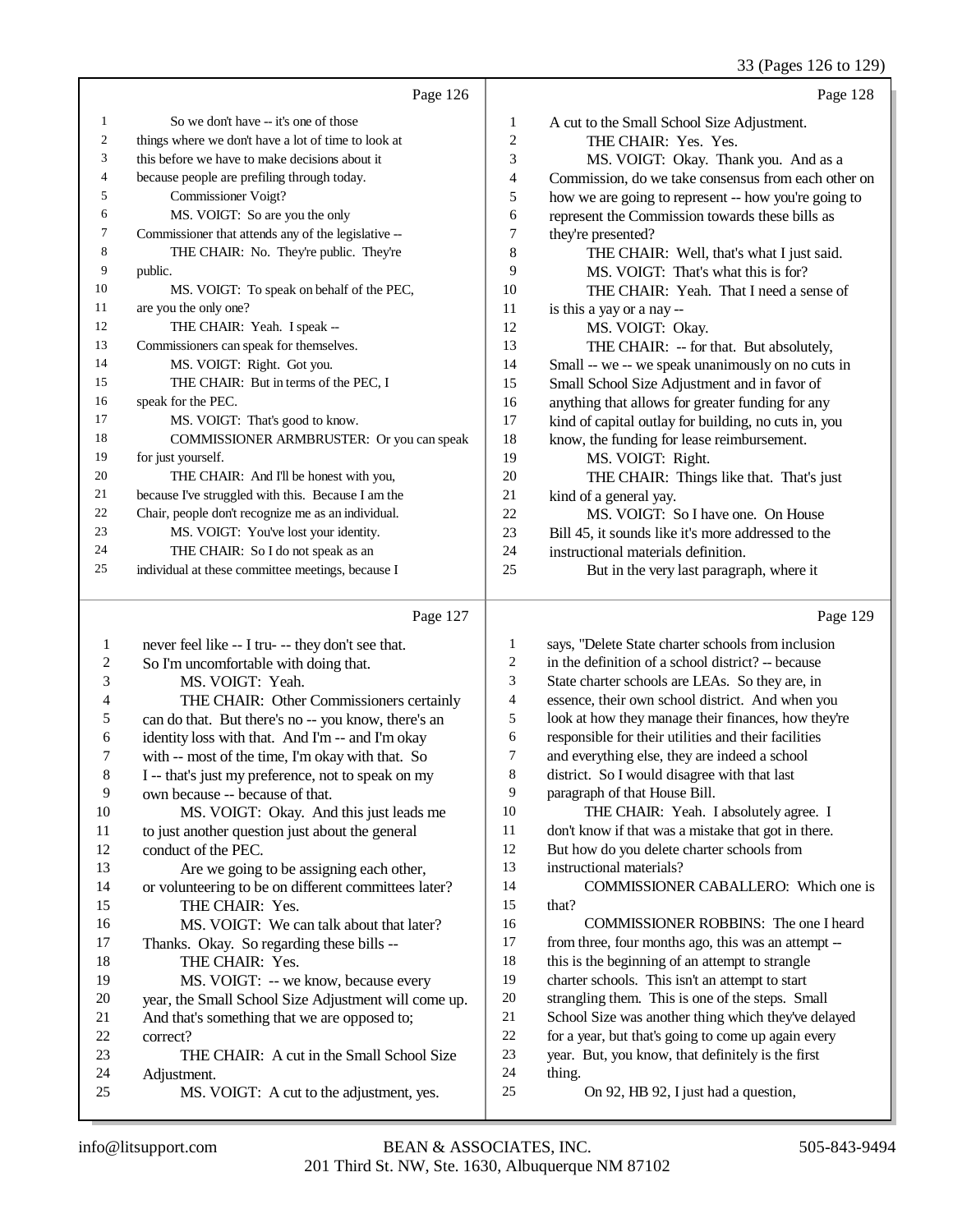## 34 (Pages 130 to 133)

|                  | Page 130                                                                                       |                             | Page 132                                                                                                |
|------------------|------------------------------------------------------------------------------------------------|-----------------------------|---------------------------------------------------------------------------------------------------------|
| 1                | because we don't have the clarity, and I don't see                                             | 1                           | thing where schools are becoming more than just                                                         |
| $\boldsymbol{2}$ | the language or anything. But limiting testing to                                              | $\sqrt{2}$                  | schools; and in a way, they have. But in a way, if                                                      |
| 3                | 24 hours, that's less than an hour a week. And does                                            | $\ensuremath{\mathfrak{Z}}$ | you're going to require the nursing, the counseling,                                                    |
| $\overline{4}$   | that exclude -- is that only State-required testing?                                           | 4                           | behavioral health services as part of sufficient                                                        |
| 5                | Is it district testing? Is it teacher pop tests and                                            | 5                           | education, are they requiring school districts and                                                      |
| 6                | regular quizzes?                                                                               | 6                           | individual schools to provide that? Or are they                                                         |
| 7                | Because if that language is too                                                                | 7                           | going to just count that as part of sufficient                                                          |
| $\,$ 8 $\,$      | restrictive -- if it's only State-administered                                                 | 8                           | education and then mandate the other State agencies,                                                    |
| 9                | that's one thing. But part of the problems that --                                             | 9                           | such as CYFD, HSD, and DOH, to provide those to the                                                     |
| $10\,$           | APS had this issue. APS administered three or four                                             | 10                          | school?                                                                                                 |
| 11               | of their own tests each year, and that compounded.                                             | 11                          | Because you get into a very -- you know,                                                                |
| 12               | So when you throw in the PARCC on top of it or other                                           | 12                          | who's responsible? And then you can say that this                                                       |
| 13               | State-required testing, then, yes, everyone was                                                | 13                          | is basic education. But you get small charters,                                                         |
| 14               | saying, "Yes, there's too much testing."                                                       | 14                          | okay, they have 60, 70, 80. Well, if they have to                                                       |
| 15               | Well, it wasn't State-mandated testing,                                                        | 15                          | have a counselor; they have to have a nurse, all of                                                     |
| 16               | because over the years, State-mandated testing has                                             | 16                          | a sudden, the SEG isn't going to cover all of that.                                                     |
| 17               | actually decreased. It's district-mandated testing.                                            | 17                          | I mean, for large schools and large school                                                              |
| 18               | So is this going to be restricted to only                                                      | 18                          | districts, they can probably absorb this. But for a                                                     |
| 19               | State, or is it school- and district-required? Or                                              | 19<br>$20\,$                | lot of charters, this will be a huge issue if it's                                                      |
| 20<br>21         | is it all?                                                                                     | 21                          | not -- if it's not just counting it as basic<br>education. But if they're requiring the district to     |
| $22\,$           | I mean, that -- it -- the way you word<br>this and the way that language actually comes out    | 22                          | provide those services, that becomes an issue, I                                                        |
| 23               | could be so restrictive that basically you can't                                               | 23                          | think.                                                                                                  |
| 24               | test students.                                                                                 | 24                          | MS. VOIGT: Yeah. Madam Chair and                                                                        |
| 25               | THE CHAIR: Right. Right.                                                                       | 25                          | Commissioner Robbins. I see what you're saying,                                                         |
|                  |                                                                                                |                             |                                                                                                         |
|                  |                                                                                                |                             |                                                                                                         |
|                  | Page 131                                                                                       |                             | Page 133                                                                                                |
| 1                | Commissioner Ruiz?                                                                             | 1                           | even the smaller charter schools, what they                                                             |
| 2                | COMMISSIONER RUIZ: Madam Chair, I think                                                        | $\boldsymbol{2}$            | typically do is they consult with a nurse once or                                                       |
| 3                | that -- I see what you're saying about the verbiage                                            | 3                           | twice a week and they share those services with                                                         |
| 4                | on there. But I really do believe that this is in                                              | $\overline{\mathbf{4}}$     | other charter schools.                                                                                  |
| 5                | regards to State-mandated testing. Because they're                                             | 5                           | Every charter school that I know has at                                                                 |
| 6                | not going to limit when you give pop quizzes or your                                           | 6                           | least a quarter-time social worker, one nurse once a                                                    |
| 7                | weekly review or an end-of-a-lesson quiz that you                                              | $\boldsymbol{7}$            | week. And they provide those -- those basic                                                             |
| 8                | might give.                                                                                    | $\,8\,$                     | sufficient education support services. They do.                                                         |
| 9                | And then we also know that the Governor                                                        | 9                           | And they can afford it. Even if they contract for                                                       |
| $10\,$           | and the Lieutenant Governor just unnrolled yesterday                                           | 10                          | that minimum amount of time, one day a week for a                                                       |
| 11               | the plan that's going to specifically cut, besides                                             | 11                          | school nurse, which is what Media Arts Collaborative                                                    |
| 12               | the new test, a minimum of an hour and a half of                                               | 12                          | Charter School does, and they are still providing                                                       |
| 13<br>14         | State testing time.                                                                            | 13                          | that type of behavioral support, I can see how you                                                      |
| 15               | So we do need to get it clarified in the                                                       | 14                          | get the burdensome --                                                                                   |
| 16               | wording. But I do really believe that that's just                                              | 15<br>16                    | THE CHAIR: But I think the question                                                                     |
| 17               | intended for State-mandated testing.<br>THE CHAIR: And I agree with you.                       | 17                          | becomes, what is going to be the definition of                                                          |
| 18               | MS. AMI JAEGER: It is in the language.                                                         | 18                          | "sufficient"? So that whether that would end up                                                         |
| 19               | THE CHAIR: So it is in the language that                                                       | 19                          | being sufficient enough, that beco- -- there's not<br>enough clarity in this. So it's, like, yes, would |
| 20               | it's just statewide testing.                                                                   | $20\,$                      | it -- because it's also putting the onus on PED now                                                     |
| 21               | MS. AMI JAEGER: It says "statewide                                                             | 21                          | to monitor those plans; so, therefore, in that                                                          |
| 22               | assessment and accountability." So it's a statewide                                            | $22\,$                      | evaluative tool is what is -- what is the hallmark                                                      |
| 23               | student assessment program for statewide testing.                                              | 23                          | for "sufficient"?                                                                                       |
| 24<br>25         | COMMISSIONER ROBBINS: Does HB 121, Social<br>Services -- because again, we're getting into the | 24<br>25                    | MS. VOIGT: It could be different for<br>every school.                                                   |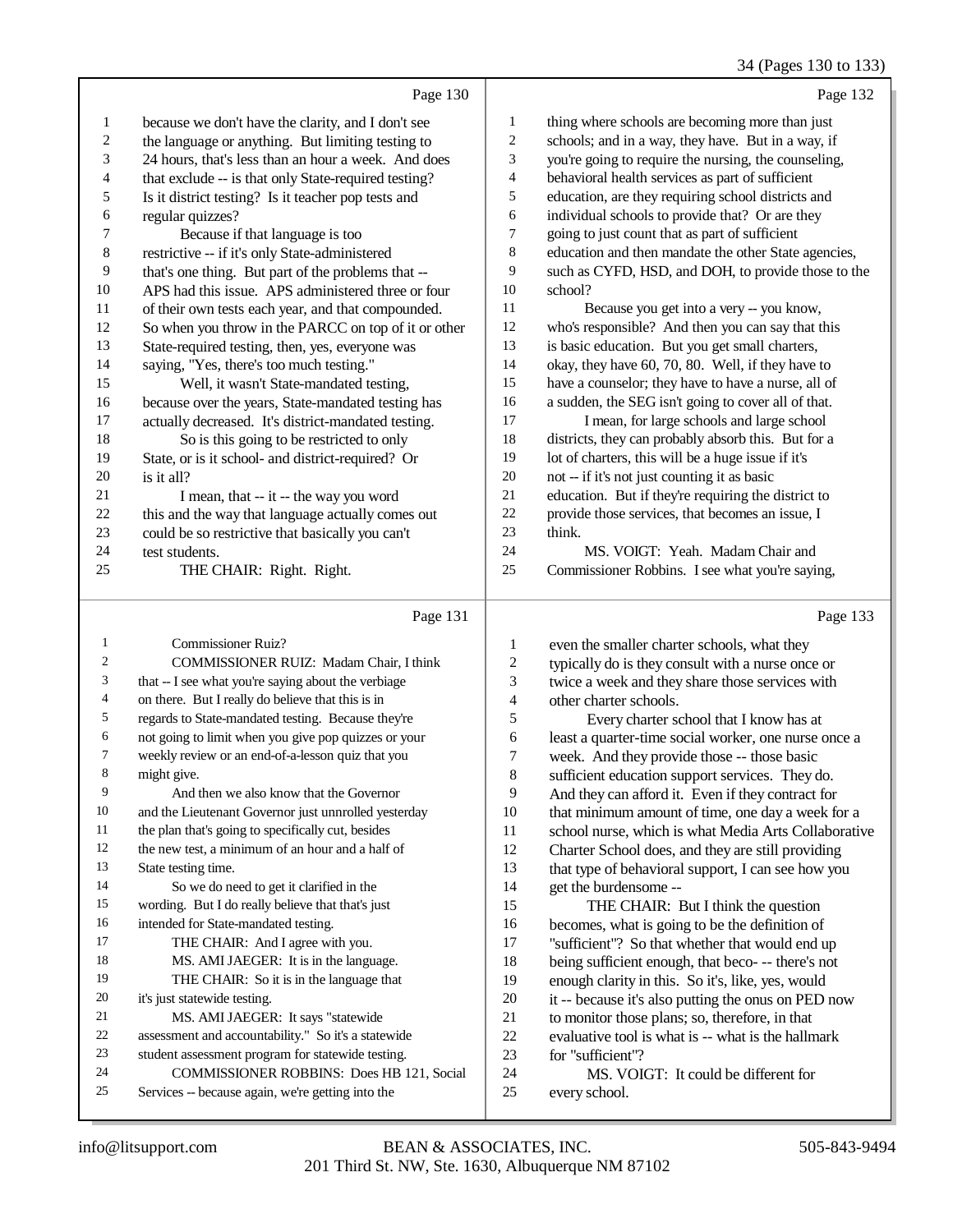|                         |                                                                                                           |                   | 33 (Pages 134 to 137)                                                                              |
|-------------------------|-----------------------------------------------------------------------------------------------------------|-------------------|----------------------------------------------------------------------------------------------------|
|                         | Page 134                                                                                                  |                   | Page 136                                                                                           |
| $\mathbf{1}$            | THE CHAIR: We don't know that. Without                                                                    | $\mathbf{1}$      | those are. So I don't know how they're going to do                                                 |
| $\overline{\mathbf{c}}$ | this rollout and being able to see what it really                                                         | $\boldsymbol{2}$  | that and make that.                                                                                |
| 3                       | means, we don't know what a sufficient plan looks                                                         | 3                 | And I don't know with charter schools,                                                             |
| 4                       | like. So, you know, that -- you know, that really                                                         | 4                 | because they do tend to be smaller, as well as rural                                               |
| 5                       | small contract with -- with behavioral health                                                             | 5                 | schools are -- you know, there may be one nurse for                                                |
| 6                       | services, or, you know, half-day a week with a nurse                                                      | 6                 | three schools, and he or she is on call. You know,                                                 |
| 7                       | may not fall under that "sufficient" category. Who                                                        | 7                 | maybe you're at one school one day, the other school                                               |
| 8                       | knows?                                                                                                    | 8                 | the other; however, but you're always on call so                                                   |
| 9                       | <b>Commissioner Ruiz?</b>                                                                                 | $\overline{9}$    | you're close enough to be able to get there.                                                       |
| 10                      | COMMISSIONER RUIZ: Madam Chair, I know                                                                    | 10                | MS. VOIGT: Most schools have a health                                                              |
| 11                      | that -- and I don't even know if that's been                                                              | 11                | assistant as well.                                                                                 |
| 12                      | unveiled. But part of the plan for that is we were                                                        | 12                | COMMISSIONER ARMBRUSTER: So there's a lot                                                          |
| 13                      | going to have funding available for those extra                                                           | 13                | of things. So it's hard to say, "Am I for this or                                                  |
| 14                      | services that are being required of the traditional                                                       | 14                | against it?"                                                                                       |
| 15                      | public schools, and -- we know charter schools are                                                        | 15                | MS. VOIGT: If you read further -- just to                                                          |
| 16                      | public schools, right? But for all educational                                                            | 16                | point out, if you read further in the verbiage of                                                  |
| 17                      | entities.                                                                                                 | 17                | this summary, "Annual social service plans."                                                       |
| 18                      | And I know that that was absolutely in the                                                                | 18                | So a school can create their annual plan                                                           |
| 19                      | plan. I haven't looked to see if that's already                                                           | 19                | based on how their demographics might shift each                                                   |
| 20                      | been made public. But I do know that that was part                                                        | 20                | year, you know. Because they might have a spike in                                                 |
| 21                      | of that, to include funding for that.                                                                     | 21                | kids with CP and a decrease in kids that are                                                       |
| 22                      | So it goes back to what is your -- you                                                                    | $22\,$            | auditorily challenged. Whatever. So each plan,                                                     |
| 23                      | know, your question of the definition of                                                                  | 23                | it'll fluctuate each year based on the student                                                     |
| 24                      | "sufficient." My hope is that when we determine                                                           | 24                | demographics.                                                                                      |
| 25                      | that, that the funding will be there, across the                                                          | 25                | I like the flexibility that this offers                                                            |
|                         |                                                                                                           |                   |                                                                                                    |
|                         | Page 135                                                                                                  |                   | Page 137                                                                                           |
|                         |                                                                                                           |                   |                                                                                                    |
| $\mathbf{1}$<br>2       | board, for charters and other schools.                                                                    | $\mathbf{1}$<br>2 | for schools to have this annual social service plan,                                               |
| 3                       | THE CHAIR: Right. And I know the                                                                          | 3                 | just like they would have a five-year technology                                                   |
| 4                       | Governor did roll out her ed budget yesterday. But<br>honestly, I have not looked at it, and I don't know | 4                 | plan that's going to shift every five years based on<br>AI and AR. You know what I mean? So --     |
| 5                       | how detailed it is. So I don't know if there is --                                                        | 5                 | COMMISSIONER CABALLERO: Go ahead.                                                                  |
| 6                       | if that money is -- you know, how much of that money                                                      | 6                 | Finish.                                                                                            |
| 7                       | is available and so on.                                                                                   | 7                 | MS. VOIGT: I was going to bring up                                                                 |
| 8                       | But that is -- there is an -- the budget                                                                  | 8                 | another bill.                                                                                      |
| 9                       | was rolled out. So there is the ed budget. But I                                                          | 9                 | THE CHAIR: Is this on this bill?                                                                   |
| 10                      | don't think it was detailed yet, so you can't see                                                         | 10                | COMMISSIONER CABALLERO: No.                                                                        |
| 11                      | who's getting what money out of it. So --                                                                 | 11                | THE CHAIR: Okay. Okay.                                                                             |
| 12                      | Commissioner Armbruster?                                                                                  | 12                | MS. VOIGT: Go ahead.                                                                               |
| 13                      | COMMISSIONER ARMBRUSTER: I think -- I'm                                                                   | 13                | COMMISSIONER CABALLERO: My concern on                                                              |
| 14                      | not sure how to -- what I advise you to do, because                                                       | 14                | SB 14, I know that the intent -- it's at the very                                                  |
| 15                      | that's sort of what you're asking, in that I don't                                                        | 15                | top of the next staple.                                                                            |
| 16                      | know what "sufficient" means, and I don't know.                                                           | 16                | My concern with that bill is that the                                                              |
| 17                      | Would a school that has a high homeless population                                                        | 17                | retirement fund is -- in this area is pretty much                                                  |
| 18                      | be more needy than a school that has a high suicidal                                                      | 18                | depleted to the point that it's going to need an                                                   |
| 19                      | rate? I can't compare those two. They're very                                                             | 19                | infusion, either more contribution or State funding.                                               |
| 20                      | different.                                                                                                | 20                | And either way we look at it, it's going to be hard                                                |
| 21                      | And as well, I don't know whether you need                                                                | 21                | to come up with a solution.                                                                        |
| 22                      | one social worker per 100 students as opposed to one                                                      | $22\,$            | I don't know if we want to get into this                                                           |
| 23                      | social worker for the school that has 25 children.                                                        | $23\,$            | one or just sit and wait. I think the unions are                                                   |
| 24<br>25                | That seems an overkill to me. But there may be -- I<br>don't know. Because I don't know what 25 children  | 24<br>$25\,$      | going to be very active in this one, the teachers<br>unions. And the retirement groups are already |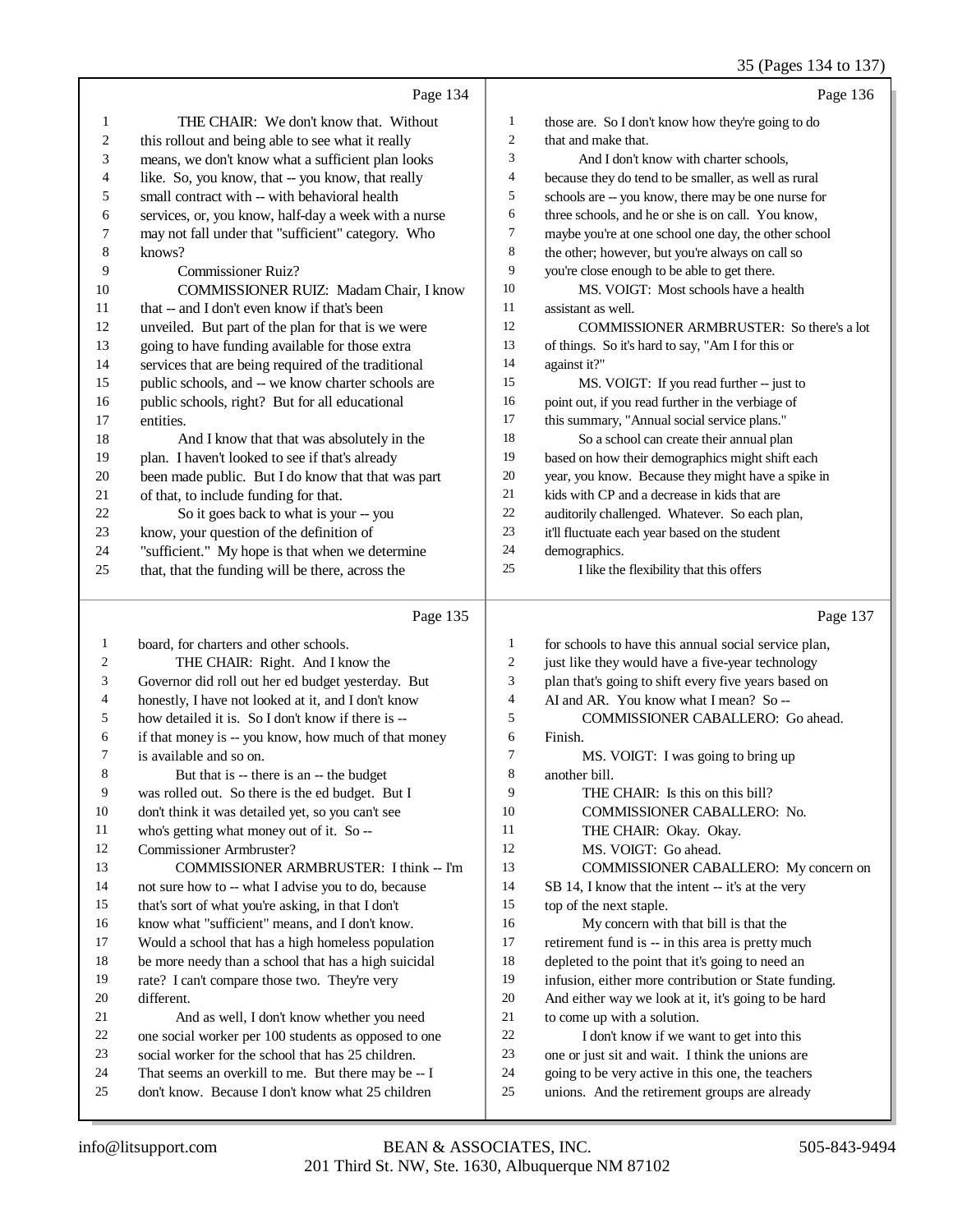|                |                                                                                                    |                          | $50(1450)$ 150 to 1 11                                                                          |
|----------------|----------------------------------------------------------------------------------------------------|--------------------------|-------------------------------------------------------------------------------------------------|
|                | Page 138                                                                                           |                          | Page 140                                                                                        |
| 1              | eyeing out that they're -- they should not be                                                      | 1                        | bill only applies to the contributions that are                                                 |
| 2              | affected.                                                                                          | $\overline{c}$           | going in.                                                                                       |
| 3              | And it's usually -- to appease everybody,                                                          | 3                        | COMMISSIONER CABALLERO: The staff that's                                                        |
| 4              | they take it from the retirees. And that can't be a                                                | 4                        | controlling the money, everything's on the table.                                               |
| 5              | good thing, either; because teachers get very, very                                                | 5                        | They're going to try and come to -- they're going to                                            |
| 6              | nervous, also. "Okay. Once I retire, then my                                                       | 6                        | put everything on the table so that the legislators                                             |
| 7              | retirement is always going to be in danger."                                                       | 7                        | can pick and choose, and, I guess depending on the                                              |
| 8              | But I think for us as a group, we need to                                                          | 8                        | pressure from the outside and the inside, come up                                               |
| 9              | kind of be vigilant and be on top of it and see                                                    | 9                        | with a solution.                                                                                |
| 10             | where it's going. But either way, it's going to be                                                 | 10                       | But everything is on the table. The age                                                         |
| 11             | tough. A solution has to be reached very, very                                                     | 11                       | of retirement, how many years, the teacher                                                      |
| 12             | soon. And what was proposed years ago, that wasn't                                                 | 12                       | contribution, the school contribution, any which                                                |
| 13             | adhered to. And no changes were made, no infusion                                                  | 13                       | way -- I believe any which way they see it, the                                                 |
| 14             | was had by the administration. And so now it's in                                                  | 14                       | State is going to have to put in some money.                                                    |
| 15             | worse shape.                                                                                       | 15                       | Because the State caused it, to some extent. I know                                             |
| 16             | And this session, they've got to have a                                                            | 16                       | that the dumping, the decline in the Wall Street                                                |
| 17             | solution this session; otherwise, it gets -- it's                                                  | 17                       | caused it. But internally, we were spending a lot                                               |
| 18             | already critical.                                                                                  | 18                       | of money for professionals doing their work -- they                                             |
| 19             | MS. AMI JAEGER: I think this is                                                                    | 19                       | were charging high, high fees. And we didn't stay                                               |
| 20             | IPOC-endorsed, which is the interim pension                                                        | $20\,$                   | on top of that.                                                                                 |
| 21             | committee.                                                                                         | 21                       | <b>COMMISSIONER ROBBINS:</b> Another thing                                                      |
| 22             | COMMISSIONER CABALLERO: Uh-huh.                                                                    | 22                       | that's going to happen is whether teacher pay is                                                |
| 23             | COMMISSIONER ARMBRUSTER: Didn't they                                                               | $23\,$                   | increased by \$5,000, \$6,000, \$8,000. That's going                                            |
| 24             | already decide for future folks that you have to be                                                | 24                       | to impact the solvency of the retirement funds also,                                            |
| 25             | a certain age in order to get into the retirement                                                  | 25                       | dramatically. So just to say if they go in with a                                               |
|                |                                                                                                    |                          |                                                                                                 |
|                |                                                                                                    |                          |                                                                                                 |
|                | Page 139                                                                                           |                          | Page 141                                                                                        |
| 1              |                                                                                                    | 1                        |                                                                                                 |
| $\overline{c}$ | medical plan or you can't start getting it?                                                        | $\boldsymbol{2}$         | 10 percent increase; because some of the things are                                             |
| 3              | COMMISSIONER CABALLERO: That may be                                                                | 3                        | as much as 20 percent. If they go in with a                                                     |
| 4              | subject to change.<br>COMMISSIONER ARMBRUSTER: Or they were                                        | $\overline{\mathcal{L}}$ | 10 percent increase, that automatically underfunds                                              |
| 5              |                                                                                                    | 5                        | the existing pension by another billion dollars. It                                             |
| 6              | thinking about changing -- they upped the age that                                                 | 6                        | automatically adds a billion dollars to the unfunded                                            |
| 7              | you have to be, right, to -- to get the benefit from<br>the retir- -- didn't we already pass that? | 7                        | liability. That's going to hurt the State's bond                                                |
| 8              |                                                                                                    |                          | rating.                                                                                         |
| 9              | THE CHAIR: They did.                                                                               | $\,$ 8 $\,$<br>9         | So these things have to be balanced out,                                                        |
| $10\,$         | COMMISSIONER ROBBINS: They increased the<br>number of years of service before you can be 100       | 10                       | because if the State has a downgrade in their bond                                              |
| 11             |                                                                                                    | 11                       | rating, they're going to pay more in debt, which                                                |
| 12             | percent vested in the retiree health plan. If you                                                  | 12                       | means the cost of government is going to go up.                                                 |
| 13             | have less than 25 years, then you can still                                                        |                          | So these things have to be balanced. I                                                          |
| 14             | participate; but you're going to have to contribute                                                | 13                       | think it's best to maybe, for the Commission, on                                                |
| 15             | a larger portion than you would --                                                                 | 14                       | these things to take a wait-and-see. Let the                                                    |
| 16             | COMMISSIONER ARMBRUSTER: We already had                                                            | 15                       | experts put in those recommendations and everything                                             |
| 17             | that. Because I didn't have 25 years. But you                                                      | 16                       | to balance the State's fiscal interests with bond                                               |
| 18             | could not retire at a certain age.                                                                 | 17                       | ratings and things like that.                                                                   |
| 19             | THE CHAIR: I think that's one of the                                                               | 18                       | It's great to give everybody these things;                                                      |
| 20             | proposals. It's not this one. That is a proposal,                                                  | 19                       | but there's these balancing things that I think the                                             |
| 21             | increasing -- before you can start receiving<br>retirement benefits.                               | 20<br>21                 | legislative committees are going to be best                                                     |
| 22             |                                                                                                    |                          | positioned to do that balancing without a lot of                                                |
| 23             | COMMISSIONER ARMBRUSTER: Right,                                                                    | 22                       | outside pressure.                                                                               |
| 24             | particularly the health benefits, because they're                                                  | 23                       | THE CHAIR: I tend to agree. I think                                                             |
| 25             | going --<br>COMMISSIONER ROBBINS: This particular                                                  | 24<br>25                 | there should be an issue that we -- and this<br>generally isn't as broad an issue as we usually |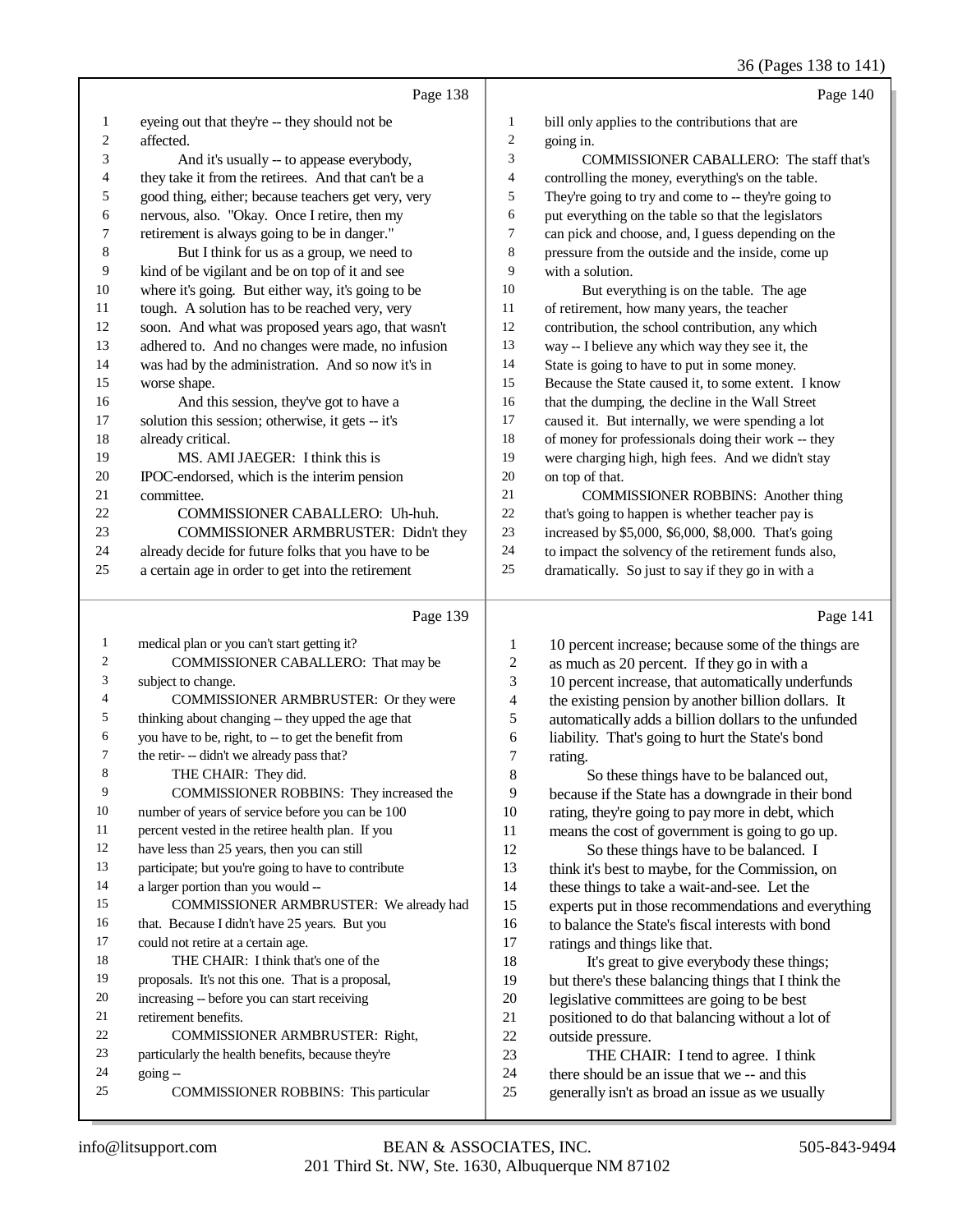37 (Pages 142 to 145)

|        | Page 142                                             |                | Page 144                                            |
|--------|------------------------------------------------------|----------------|-----------------------------------------------------|
| 1      | weigh in on. Obviously, this will impact teachers    | 1              | But that's one of the things. If Deming             |
| 2      | in charter schools.                                  | $\mathfrak{2}$ | School District, for instance, had that policy,     |
| 3      | COMMISSIONER CABALLERO: Yes, we have to              | 3              | where everyone was paid the same amount, but the -- |
| 4      | stay on top of that.                                 | 4              | but it was only their policy, then the charter      |
| 5      | THE CHAIR: But generally, the issues that            | 5              | school in Deming -- I'm making this up -- might not |
| 6      | we weigh in on have a more direct impact on the      | 6              | be doing that.                                      |
| $\tau$ | operations of a charter school. So I think this is   | 7              | So if we're involved in that, I think               |
| 8      | something that we simply let all the big dogs play   | 8              | that's something that we would want to be involved  |
| 9      | this one out and see what happens. And if something  | 9              | in.                                                 |
| 10     | comes up around February and it's still not settled, | 10             | Does that make sense?                               |
| 11     | we can revisit it.                                   | 11             | THE CHAIR: It does. It does.                        |
| 12     | But I don't think this is something we               | 12             | MS. VOIGT: A different bill, No. 128,               |
| 13     | want to, you know, take the charge on.               | 13             | reads that I could do my doctorate for under \$50.  |
| 14     | Commissioner Armbruster?                             | 14             | Doesn't it read like that? House Bill 128. \$5.00   |
| 15     | COMMISSIONER ARMBRUSTER: I'm not sure I              | 15             | per credit hour for senior citizens.                |
| 16     | saw this; but I may have. There was a big issue --   | 16             | THE CHAIR: Wow.                                     |
| 17     | and this occurred in 2002 or -3, somewhere around    | 17             | MS. VOIGT: Doesn't it read like that?               |
| 18     | then when we started that three-tier system; do you  | 18             | COMMISSIONER ROBBINS: To help the                   |
| 19     | all remember? Because what it did was it gave those  | 19             | declining enrollment in our colleges.               |
| 20     | tiers only to classroom teachers, because, you know, | 20             | MS. STEWART: Allows seniors.                        |
| 21     | speech-and-language don't work with children; or     | 21             | MS. VOIGT: It says "senior citizens."               |
| 22     | nurses, they don't work with children. So they then  | 22             | Isn't that funny?                                   |
| 23     | did not get those raises in many school districts.   | 23             | MS. AMI JAEGER: That's what it is. But              |
| 24     | My district, because I was a bulldog,                | 24             | many times, you can't take those credits for a      |
| 25     | pitbull, we put everybody on the same pay scale.     | 25             | degree.                                             |
|        |                                                      |                |                                                     |

Page 143 And that was one of those issues, because you had to do those dossiers and blah-blah-blah. And I said, "Suck it up," you know, because speech-and-language have to take classes and pay for them every year, as do -- I think nurses do. So we just had them pay scale, the one set of pay scales. 8 But the reason I'm bringing it up is I think it's extremely important to our charter schools, because it's hard to find somebody who wants to do that, as a nurse, because they can get paid a lot more not being at the schools, and then they're getting less pay than a teacher with the same amount. 15 I mean, if a nurse -- some nurses have MAs, and some do not. But all counselors have an MA. All speech-and-language have an MA. To be one, you have to have one. So they would be on the Tier 3. But I don't know how we can -- if that comes up, I think it's important that we fight for 22 it, because then they're more -- at least equally likely to do a charter school as to do a -- I don't know what TPS's -- I don't know what Albuquerque or Deming, I don't know what their policy is. Page 145 MS. VOIGT: Oh. You have to take basket-weaving? MS. AMI JAEGER: You can take the credit, 4 but they're not going to award you a degree.<br>5 THE CHAIR: You're kind of like and THE CHAIR: You're kind of like auditing. 6 MS. AMI JAEGER: You're very much<br>7 auditing. 7 auditing.<br>8 M MS. VOIGT: I'm sure the full bill has those details in them. 10 THE CHAIR: Or I'm going back to school. MS. AMI JAEGER: It's for people above -- 60 and older. Is that what you mean? 13 MS. VOIGT: I know I don't look it; but --<br>14 MS. AMI JAEGER: It wasn't a high school MS. AMI JAEGER: It wasn't a high school senior. COMMISSIONER VOIGT: Oh. MS. VOIGT: Right. Right. It does say "senior citizens." COMMISSIONER ARMBRUSTER: I've done that at UNM-LA. I've taken a class. There was someone 21 doing a class between two candidates, two different<br>22 candidates that I needed to be involved in You 22 candidates that I needed to be involved in. You<br>23 have to wait until the enrollment of that class is have to wait until the enrollment of that class is set. And then you go and -- you know, I'm a senior. They say, "Can I see your ID? Of course they had to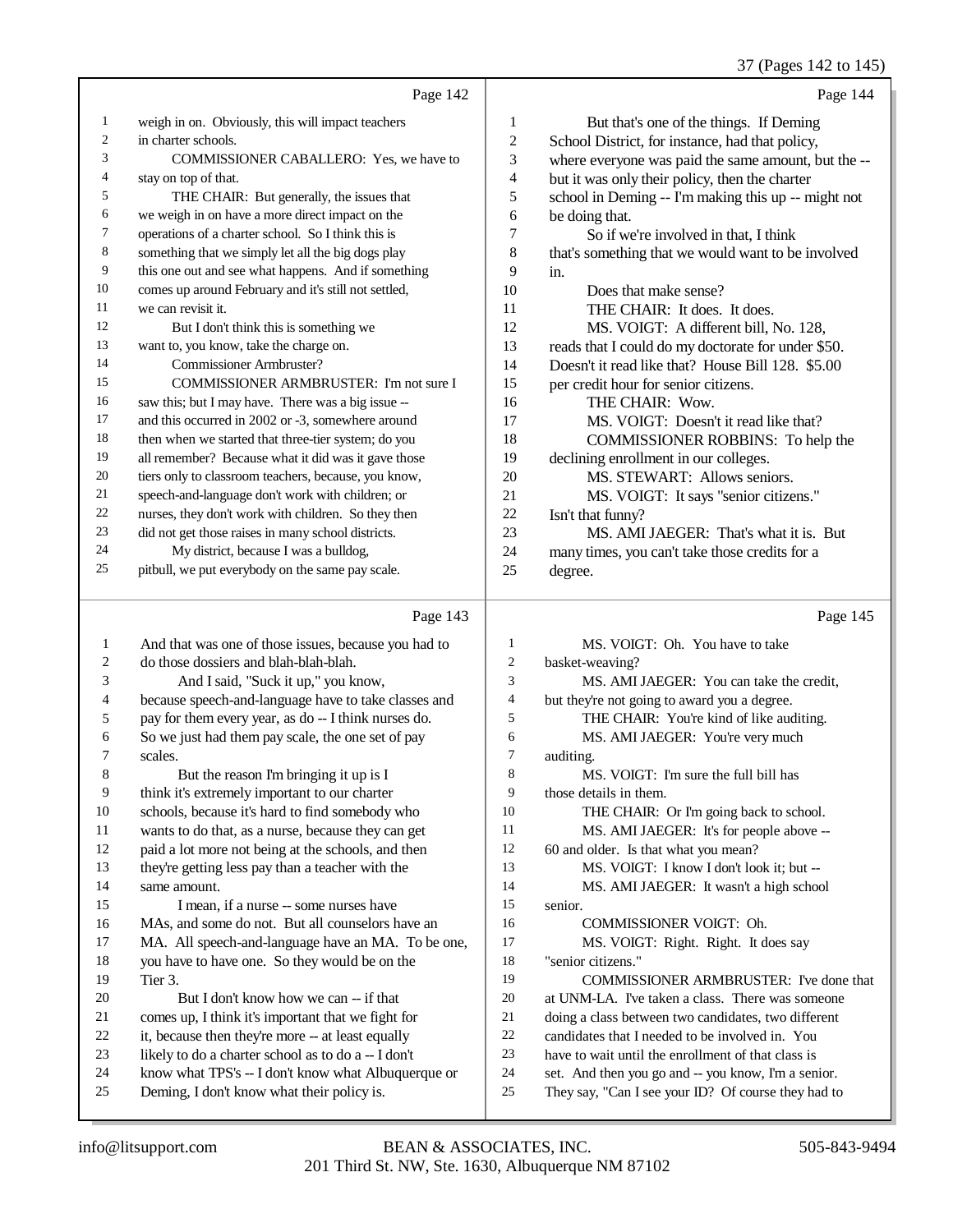|              |                                                                                                         |                         | 38 (Pages 146 to 149)                                                                                     |
|--------------|---------------------------------------------------------------------------------------------------------|-------------------------|-----------------------------------------------------------------------------------------------------------|
|              | Page 146                                                                                                |                         | Page 148                                                                                                  |
| 1            | ask for mine.                                                                                           | 1                       | COMMISSIONER ROBBINS: But as a separate                                                                   |
| 2            | They said, "Yes."                                                                                       | $\boldsymbol{2}$        | department, you can have very conflicting conflicts                                                       |
| 3            | So it was like \$5.00 or \$10.00 to take the                                                            | 3                       | between departments. That's what I'm saying. From                                                         |
| 4            | classes. And oftentimes they'll have ones on                                                            | 4                       | our standpoint, as an initial -- I think it would                                                         |
| 5            | computers, something that you want to take. So I                                                        | 5                       | compound our working with all of our charters and                                                         |
| 6            | know they do that UNM-LA. I assume that's in other                                                      | 6                       | the charters reporting and having to deal with two                                                        |
| 7            | places, too; but apparently not.                                                                        | 7                       | different departments instead of only one.                                                                |
| 8            | THE CHAIR: Oh.                                                                                          | 8                       | COMMISSIONER CABALLERO: PED and this                                                                      |
| 9            | MS. VOIGT: Anyway, I thought that was                                                                   | 9                       | new -- because it says it intends to transfer                                                             |
| 10           | interesting.                                                                                            | 10                      | various functions from other State agencies to this                                                       |
| 11           | THE CHAIR: If I have the opportunity,                                                                   | 11                      | new department, which is --                                                                               |
| 12           | I'll chime in on that.                                                                                  | 12                      | THE CHAIR: That means we're dealing with                                                                  |
| 13           | COMMISSIONER ROBBINS: SB 22, I think                                                                    | 13                      | two separate departments in terms of we've got                                                            |
| 14           | could have a big impact on the Commission. If an                                                        | 14                      | schools that have that -- as Commissioner Robbins                                                         |
| 15           | Early Childhood Education & CARE Department is set                                                      | 15                      | said, that K program. So now it's not coming out                                                          |
| 16           | up, every charter that has a K would be impacted,                                                       | 16                      | PED, and it's coming out of --                                                                            |
| 17           | and it would impact our dealing with not only PED,                                                      | 17                      | COMMISSIONER ROBBINS: It just adds to the                                                                 |
| 18           | but now dealing with this new department.                                                               | 18                      | complexity, when you have two different departments.                                                      |
| 19           | It's going to increase dramatically the                                                                 | 19                      | And they're saying, okay, they're going to take                                                           |
| 20           | work of this Commission, it could, for any charter                                                      | 20                      | things and bring them here.                                                                               |
| 21           | that we have with a K, because now we're dealing                                                        | 21                      | They can do that. But you still have this                                                                 |
| 22           | with two different departments instead of one.                                                          | 22                      | problem of K -- pre-K and K being one department,                                                         |
| 23           | THE CHAIR: Right. And I think it creates                                                                | 23                      | and first-grade on up being in the second                                                                 |
| 24           | a challenge, obviously, as -- you know, monitoring.                                                     | 24                      | department. But you don't have pre-K and                                                                  |
| 25           | So now, you've got two -- potentially, two                                                              | 25                      | kindergarten as a separate school. Kindergarteners                                                        |
|              | Page 147                                                                                                |                         | Page 149                                                                                                  |
| $\mathbf{1}$ | monitoring entities to go in. So do we have to                                                          | $\mathbf{1}$            | are in with your elementary schools now.                                                                  |
| 2            | alter our -- once again, our performance framework,                                                     | $\overline{\mathbf{c}}$ | And that was done several years ago,                                                                      |
| 3            | the contracts, because there's another entity?                                                          | 3                       | trying to -- it's kind of like trying to unscramble                                                       |
| 4            | COMMISSIONER ROBBINS: Yeah. I understand                                                                | 4                       | the egg to say, "We're going to take functions                                                            |
| 5            | the concept. But it really, from a monitoring --                                                        | 5                       | and" -- you can do that. But you're going to have                                                         |
| 6            | and who has -- you know, if you have a K-through-5,                                                     | 6                       | inherent conflicts, because you can't unscramble the                                                      |
|              | you know, and now they say, "Well, K is going to be                                                     | 7                       | schools.                                                                                                  |
| 8            | handled by one entity, first through fifth is a                                                         | $\,8\,$                 | THE CHAIR: Right. Because even those                                                                      |
| 9            | different entity," wait a minute. It's one school.                                                      | 9                       | pre-K programs, they're talking about the fact that                                                       |
| 10           | Now you have two masters that can dictate what you                                                      | 10                      | they want the -- the kindergarten teacher to be the                                                       |
| 11           | do.                                                                                                     | 11                      | same person that's done that pre-K program with --                                                        |
| 12           | It could create a lot of problems. Maybe                                                                | 12                      | so that it's -- you know, it's a steady transition.                                                       |
| 13           | setting this up within a special division within PED                                                    | 13                      | So you're right. There's two different                                                                    |
| 14           | may be a better way than setting it up as a separate                                                    | 14                      | masters that people will be having to deal with.                                                          |
| 15           | department.                                                                                             | 15                      | And it could significantly increase concerns that                                                         |
| 16           | COMMISSIONER CABALLERO: The confidence                                                                  | 16                      | are brought to us, because we've got those two                                                            |
| 17<br>18     | level on that is not very high in terms of PED. And                                                     | 17                      | separate entities that we're dealing with. So that                                                        |
|              | the discussions back and forth is exactly what you                                                      | 18                      | will be something that we'll need to take a closer                                                        |
| 19<br>20     | mentioned. And so I hear that the intent by Senator                                                     | 19                      | look at as it gets rolled out and certainly address.                                                      |
| 21           | Padilla was not to prevent that from happening. And                                                     | 20<br>21                | COMMISSIONER ARMBRUSTER: I think in                                                                       |
| 22           | so this department would swallow up other agencies'<br>authority and put it under this one. But I'm not | $22\,$                  | addition, we have schools who just have, now, room                                                        |
| 23           | sure if that's truly what the intent is. And we may                                                     | 23                      | right now, for the students they have in the school,<br>there will be several issues. One is if they even |
| 24           | face that.                                                                                              | 24                      | have the room to put pre-K in, then they're going                                                         |
| 25           | But we won't know until --                                                                              | $25\,$                  | to -- everybody's going to have to come back to us                                                        |
|              |                                                                                                         |                         |                                                                                                           |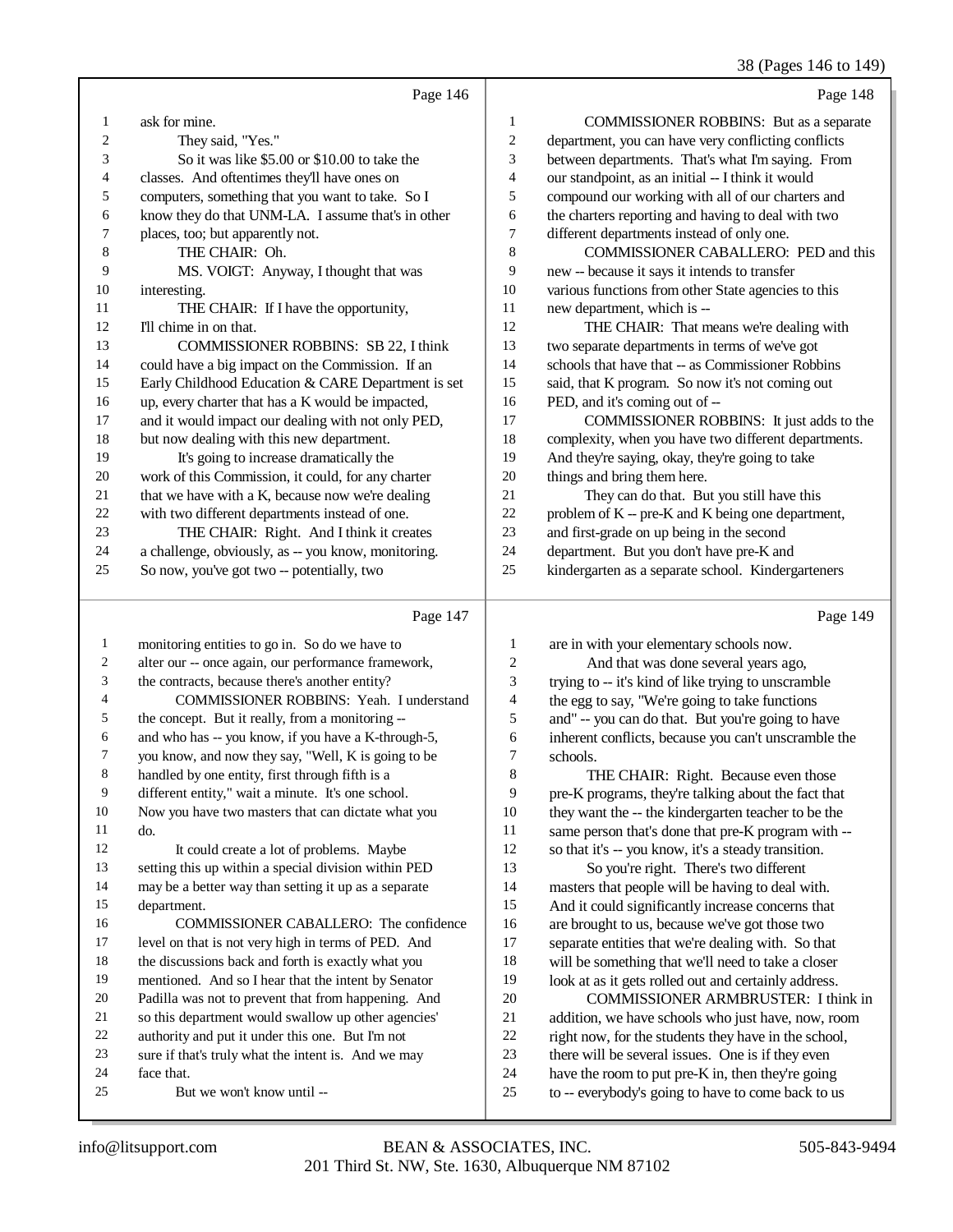## 39 (Pages 150 to 153)

|              |                                                      |                | 39 (Pages 150 to 153)                                |
|--------------|------------------------------------------------------|----------------|------------------------------------------------------|
|              | Page 150                                             |                | Page 152                                             |
| $\mathbf{1}$ | because they may need to increase their cap, right?  | $\mathbf{1}$   | But they're not looking at creating little           |
| 2            | And they're adding a grade, aren't I right?          | $\overline{c}$ | miniature classrooms. They truly are looking more    |
| 3            | So we are impacted in that, in the same              | 3              | at allowing a child to be a child and developing     |
| 4            | sense, plus everything that David has been saying.   | $\overline{4}$ | their creativity and so on. But they feel that       |
| 5            | THE CHAIR: And it has also been                      | 5              | there is -- you know, there has to be a consistency, |
| 6            | communicated to me that our schools that do have     | 6              | and there has to be some quality and some insurance  |
| 7            | those pre-K programs, pre-K children aren't          | $\tau$         | to parents that their children are safe in these     |
| 8            | identified legally as a student; so, therefore, they | 8              | programs.                                            |
| 9            | don't fall under our performance framework, and we   | 9              | That's also part of it is the safety                 |
| 10           | don't look at the pre-K program.                     | 10             | factor as well. And I think that's also the idea of  |
| 11           | But if this new department rolls out, does           | 11             | CARE, because I think they're also trying to         |
| 12           | that potentially redefine a student? So, therefore,  | 12             | incorporate, like, behavioral health, more of a      |
| 13           | those pre-K programs now fall under our --           | 13             | community-school type of piece to these pre-K        |
| 14           | through -- that are in our schools; so now we have   | 14             | programs.                                            |
| 15           | to look at them because now they are students;       | 15             | COMMISSIONER RAFTERY: Okay. All right.               |
| 16           | whereas, now we can't look at them.                  | 16             | Thank you.                                           |
| 17           | And it's frustrating sometimes because               | 17             | THE CHAIR: So it's more of a -- it also,             |
| 18           | what's going on may not be good. But we don't have   | 18             | I think, includes the wraparound services that would |
| 19           | authority over non-students. But that I would        | 19             | go with that -- with that program. So it's broader   |
| 20           | imagine that the definition of "student" is going to | 20             | than --                                              |
| 21           | be redefined.                                        | 21             | COMMISSIONER ARMBRUSTER: I wonder if the             |
| 22           | COMMISSIONER CABALLERO: That's required a            | 22             | 3Y4Y comes with this. That's more CARE-ish. I        |
| 23           | lot of --                                            | 23             | don't know. Just asking.                             |
| 24           | THE CHAIR: Yeah. There's a lot of --                 | 24             | THE CHAIR: And that's going to be part of            |
| 25           | COMMISSIONER RAFTERY: To me, I don't                 | 25             | the discussion as well. And one of the challenges    |
|              | Page 151                                             |                | Page 153                                             |
| $\mathbf{1}$ | understand the difference between Early Childhood    | 1              | is, you know, that early program that's there,       |
| 2            | Education and Care Department. On 22.                | $\sqrt{2}$     | the -- it was supposed to be that if you enrolled    |
| 3            | COMMISSIONER CABALLERO: The title of the             | 3              | your child in that July, going in three weeks early  |
| 4            | bill.                                                | $\overline{4}$ | or whatever it is, that that was going to be your    |
| 5            | COMMISSIONER RAFTERY: Okay. So what does             | 5              | kindergarten teacher that was going to be that       |
| 6            | that mean?                                           | 6              | person that was teaching that.                       |
| 7            | MS. KAREN WOERNER: I think it's they're              | $\overline{7}$ | And that hasn't -- it hasn't been the                |
| 8            | trying to alleviate the problem of the pre-K         | $\,8\,$        | case, because many of those kindergarten teachers    |
| 9            | situation with CYFD and Early Childhood here, or --  | 9              | just have chosen, "I don't want to work those three  |
| $10\,$       | wherever programs there are out there. So they're    | 10             | weeks"; so -- and you -- right.                      |
| 11           | trying to have a department over all the pre-K       | 11             | Or, "I have a summer job," or, "I've got             |
| 12           | programs.                                            | 12             | plans," or whatever. Or, "I chose not to teach       |
| 13           | COMMISSIONER RAFTERY: Is it like Head                | 13             | because you're a brand new teacher, so I want you to |
| 14           | Start and all that, or -- I'm thinking out of the    | 14             | get the extra money because you're on the lower end  |
| 15           | box. I don't understand the --                       | 15             | of the pay scale. So I'm not going to teach that     |
| 16           | THE CHAIR: I think what they're trying to            | 16             | program. I'm going to let you do it, because I know  |
| 17           | do is to, yes, to standardize -- for want of a       | 17             | you need the money."                                 |
| 18           | better word, standardize what those pre-K programs   | 18             | But that's not how the program was set up.           |
| 19           | look like, because, you know, they vary. And the     | 19             | So they're trying to make, also, those assurances    |
| 20           | LESC has spent a lot of time even looking at what    | $20\,$         | that it is the same person that's following through. |
| 21           | should be included in a pre-K program. So that       | 21             | What hasn't been prefiled to my knowledge,           |
| 22           | they're looking at the licensing of the staff for    | $22\,$         | is legislation that I know they're supporting which  |

- is legislation that I know they're supporting which extends the school year.
	- COMMISSIONER ARMBRUSTER: It's on --
	- COMMISSIONER CABALLERO: Which one?

doing.

those, establishing standards and policies for

program -- ed programs, you know, that they would be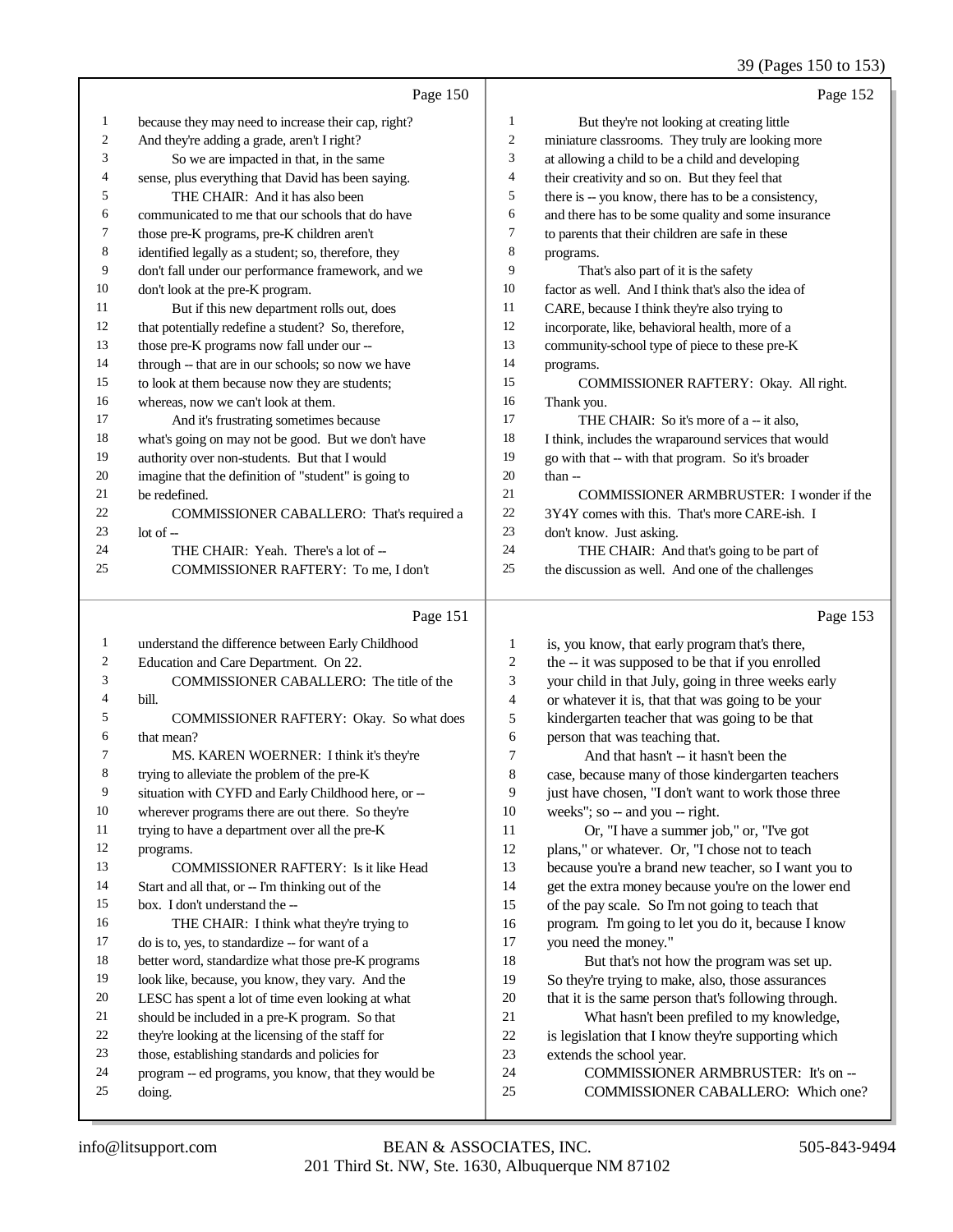40 (Pages 154 to 157)

|                |                                                      |                | $10 \text{ (1450)}$ 10 10 10 1                                 |
|----------------|------------------------------------------------------|----------------|----------------------------------------------------------------|
|                | Page 154                                             |                | Page 156                                                       |
| 1              | MS. AMI JAEGER: But that's for                       | 1              | because I hadn't heard that they were going to take            |
| 2              | professional development.                            | $\overline{c}$ | away the option for schools to have a four-day week;           |
| 3              | COMMISSIONER ARMBRUSTER: That's just for             | 3              | because that's when many high schools -- that's when           |
| 4              | teachers, not for kids.                              | 4              | their students go out and do internships.                      |
| 5              | MS. AMI JAEGER: For teachers, that they              | 5              | Can I introduce another topic for a bill?                      |
| 6              | get paid for that --                                 | $\sqrt{6}$     | Are we finished?                                               |
| 7              | COMMISSIONER ROBBINS: I had heard there's            | 7              | So I was just looking at Senate Bill 26.                       |
| 8              | one where they add three days to the school year.    | $\,$ 8 $\,$    | So in the summary, I presumed that this was going to           |
| 9              | THE CHAIR: Actually, they have a rollout             | 9              | be about transgender students and having the option            |
| 10             | over three or five years; so that they're looking at | 10             | for a single-gender bathroom. But I just pulled up             |
| 11             | that saying -- so school districts can deal with it  | 11             | the bill, the Senate bill. And it was about taking             |
| 12             | in pieces. And they're -- I know there's another     | 12             | away restroom breaks for punitive measures.                    |
| 13             | proposal for all-year-round school.                  | 13             | But I think that the transgender restroom                      |
| 14             | COMMISSIONER CABALLERO: Yeah.                        | 14             | and locker room -- I don't know if that was                    |
| 15             | THE CHAIR: And that proposal is                      | 15             | addressed in last year's session. Probably not. It             |
| 16             | all-year-round, no more than three weeks off at a    | 16             | was a lame duck session, or the session before that.           |
| 17             | given time, and you have to be in school at least -- | 17             | But that should be included in this. And I'm sure              |
| 18             | yeah, at least three weeks before you can have a     | 18             | Michael Padilla would be willing to write that in,             |
| 19             | break; so                                            | 19             | or SB 26 to include -- if they're going to                     |
| 20             | MS. KAREN WOERNER: And that would be                 | 20             | standardize bathroom policies, they need to talk               |
| 21             | statewide.                                           | 21             | about transgender students, or students who identify           |
| 22             | THE CHAIR: That would be statewide, yes.             | 22             | as "they" or "them." So that would be really great             |
| 23             | COMMISSIONER CABALLERO: It's a lot of                | 23             | if we could plug that.                                         |
| 24             | money. But a state that is at the very bottom of     | 24             | THE CHAIR: And you're right. I thought                         |
| 25             | the 50 states has no other choice but to go          | 25             | that's what this was --                                        |
|                | Page 155                                             |                | Page 157                                                       |
| 1              | year-round. I'm sorry; but --                        | $\mathbf{1}$   | MS. VOIGT: No. It's about --                                   |
| $\overline{c}$ | THE CHAIR: It obviously has economic                 | $\overline{c}$ | THE CHAIR: But it's -- what? Not                               |
| 3              | impact for families, for -- it has to go along with  | 3              | allowing to you use bathrooms as a --                          |
| $\overline{4}$ | pay increases, obviously, because there's a lot of   | $\overline{4}$ | MS. VOIGT: As punishment, as a punitive                        |
| 5              | faculty that work jobs through the summer break, in  | 5              | measure, because of student aides, special aides.              |
| 6              | particular, to be able to make good money so that    | 6              | The language is, "Respect for the dignity and                  |
| $\sqrt{ }$     | they can afford to teach during the school year. I   | 7              | autonomy of the student require public and charter             |
| 8              | mean, we've all worked with those folks.             | $\,$ 8 $\,$    | schools to adhere to the student bathroom,"                    |
| $\Omega$       | Contractor and these are considerations              | $\Omega$       | let also beliefs. It is an approximate that they are more that |

| $\perp$    | year-round. I'm sorry; but --                       | л. | $M.S. VULTI$ : $NO. IIS ADOUI$ --                  |
|------------|-----------------------------------------------------|----|----------------------------------------------------|
| $\sqrt{2}$ | THE CHAIR: It obviously has economic                | 2  | THE CHAIR: But it's -- what? Not                   |
| 3          | impact for families, for -- it has to go along with | 3  | allowing to you use bathrooms as a --              |
| 4          | pay increases, obviously, because there's a lot of  | 4  | MS. VOIGT: As punishment, as a punitive            |
| 5          | faculty that work jobs through the summer break, in | 5  | measure, because of student aides, special aides.  |
| 6          | particular, to be able to make good money so that   | 6  | The language is, "Respect for the dignity and      |
| 7          | they can afford to teach during the school year. I  | 7  | autonomy of the student require public and charter |
| $\,8\,$    | mean, we've all worked with those folks.            | 8  | schools to adhere to the student bathroom,"        |
| 9          | So those are -- those are considerations.           | 9  | blah-blah, "recommended by parent."                |
| $10\,$     | And they're also looking at not allowing schools to | 10 | But it's talking more about, "Prohibit             |
| 11         | do a four-day week. That's going to be huge. I      | 11 | withdrawal or withholding of bathrooms for any     |
| 12         | don't know -- I don't know how much traction that's | 12 | reason such as for punitive measures."             |
| 13         | going to get, simply because a lot of the rural     | 13 | And they're also talking about withholding         |
| 14         | areas, that's when -- especially in the high-school | 14 | food. Like, schools do that?                       |
| 15         | level, that's when their sports teams travel on     | 15 | MS. KAREN WOERNER: So does that mean               |
| 16         | Friday, so that they don't have to miss a lot of    | 16 | schools are not letting kids go to the bathroom or |
| 17         | school, so that it has a lot of impact that way.    | 17 | not have food?                                     |
| 18         | And I know there's been -- there was more           | 18 | THE CHAIR: As a means of punishment.               |
| 19         | pushback on that one in the discussion than the     | 19 | MS. VOIGT: Right. Withhold it. Right,              |
| $20\,$     | others. And I'm surprised it wasn't -- they haven't | 20 | right. So if you pull up Senate Bill 26, that's    |
| 21         | been prefiled. You know, that's interesting;        | 21 | what it reads as.                                  |
| 22         | because I know they got -- I believe so. Not --     | 22 | COMMISSIONER RAFTERY: Where are you                |
| 23         | some of them, not unanimously. The four-day didn't  | 23 | reading that?                                      |
| 24         | get so unanimous.                                   | 24 | MS. VOIGT: I'm looking at the bill, on             |
| 25         | MS. VOIGT: Yeah. So just on that --                 | 25 | the legislative -- "Bathroom policies. Prohibiting |
|            |                                                     |    |                                                    |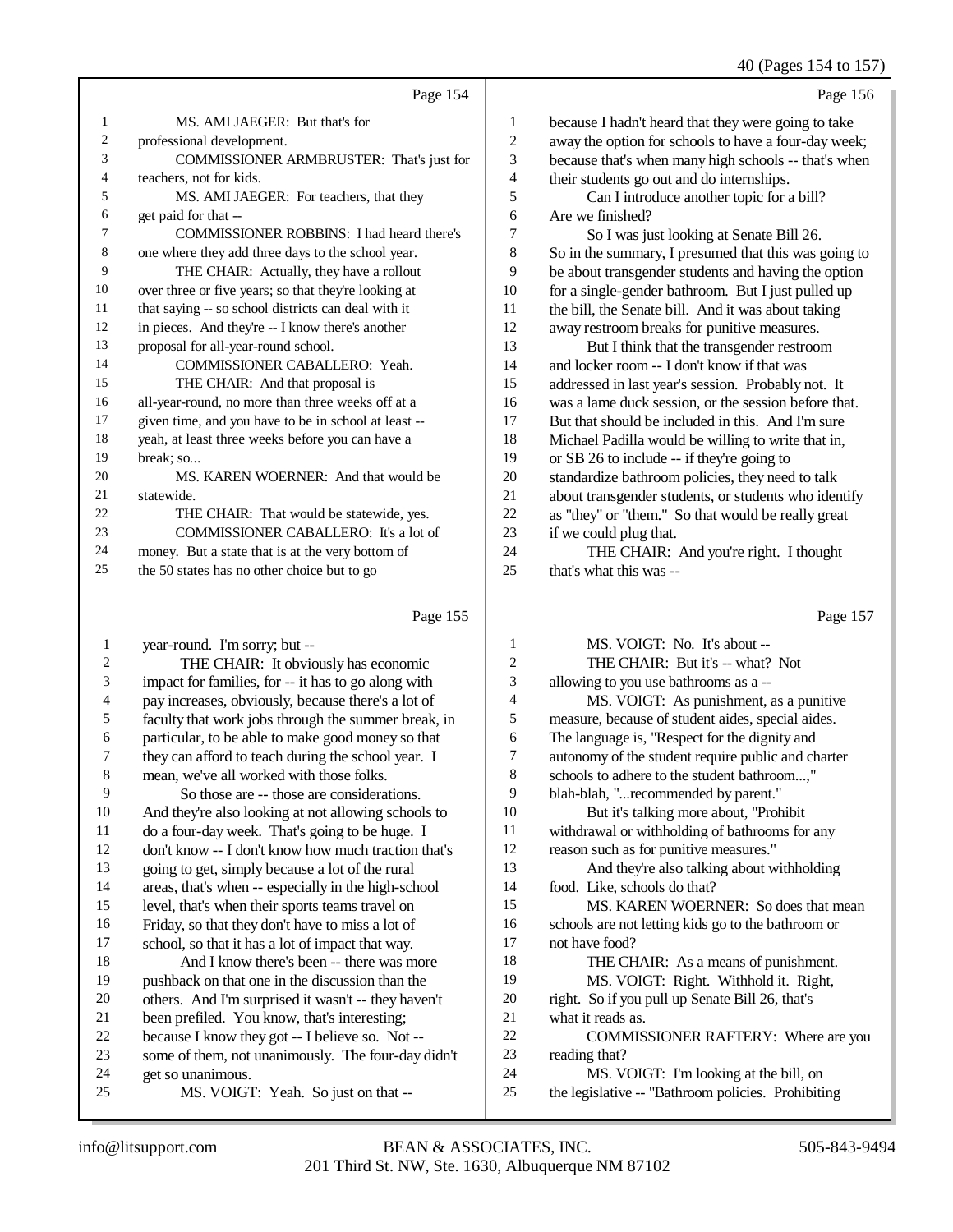|                |                                                      |                         | 41 (Pages 158 to 161)                                |
|----------------|------------------------------------------------------|-------------------------|------------------------------------------------------|
|                | Page 158                                             |                         | Page 160                                             |
| 1              | withdrawal of bathroom privileges as a form of       | 1                       | MS. AMI JAEGER: But it's -- there is a               |
| $\overline{c}$ | discipline." So --                                   | $\overline{c}$          | simple solution, which is every stall has a door,    |
| 3              | THE CHAIR: This says "policy."                       | 3                       | and there aren't urinals. All bathrooms are the      |
| 4              | MS. VOIGT: "Standardized policy." But I              | 4                       | same, then, and they're open to all genders, and     |
| 5              | think we should also --                              | 5                       | there's a door on them.                              |
| 6              | THE CHAIR: Oh, PED rule.                             | 6                       | MS. VOIGT: As far as bathroom policies               |
| 7              | MS. VOIGT: We should also advocate to                | 7                       | go, if there's going to be standardized restroom     |
| 8              | have restrooms for transgender students as part of   | 8                       | policies, and it says, "including charter schools,"  |
| 9              | that policy.                                         | 9                       | then we should bring in that other discussion as a   |
| 10             | MS. AMI JAEGER: That is already required             | 10                      | proactive advocate.                                  |
| 11             | by law.                                              | 11                      | THE CHAIR: And I think, by and large, our            |
| 12             | MS. VOIGT: But is it a bathroom policy?              | 12                      | position is that if it's -- if this is something     |
| 13             | If he's talking about bathroom policies for charter  | 13                      | that affects public schools, I wish we could get     |
| 14             | schools, then to just encompass that whole bathroom  | 14                      | away with the -- always having to say "public        |
| 15             | policy stuff, everything that has to do with         | 15                      | schools and charters," that it should just be        |
| 16             | bathrooms and policies.                              | 16                      | "public schools." Because there's an understood      |
| 17             | THE CHAIR: Okay. Interesting. Because                | 17                      | that -- so when you're looking at -- so when you're  |
| 18             | it would also be interesting as well, not knowing    | 18                      | looking at textbooks and instructional materials,    |
| 19             | all of the facets that charters have, depending on   | 19                      | why can you pull out charters, because we're public  |
| $20\,$         | what that policy ended up being, would it require    | 20                      | schools?                                             |
| 21             | some construction, you know, that --                 | 21                      | So that the verbiage should not be there,            |
| 22             | MS. VOIGT: For transgender students?                 | 22                      | "public schools and charters," because there are no  |
| 23             | THE CHAIR: Right.                                    | 23                      | private charters in New Mexico. It's not allowed.    |
| 24             | MS. VOIGT: What Media Arts did is we just            | 24                      | We're all public. So everything should just be       |
| 25             | put the both-gender symbol on two bathrooms that     | 25                      | written for public schools, and it's understood that |
|                |                                                      |                         |                                                      |
|                | Page 159                                             |                         | Page 161                                             |
| 1              | were private. Faculty can use it. Anyone can use     | 1                       | every one of our charters has to comply with public  |
| 2              | this bathroom, because it's a single-use, locking    | $\overline{c}$          | school rules.                                        |
| 3              | door. And that solved that.                          | $\mathfrak{Z}$          | MS. VOIGT: Because it further mystifies              |
| 4              | THE CHAIR: Right. If you've got one of               | $\overline{\mathbf{4}}$ | the public when you do that.                         |
| 5              | those available, yes. But if you don't, then it      | 5                       | THE CHAIR: Yes. Yes.                                 |
| 6              | becomes, you know, with -- some of our smaller       | 6                       | MS. AMI JAEGER: What do you think about              |
| Τ              | charters are in a little strip mall store, for want  | $\overline{7}$          | what Matt said, where he made the distinction,       |
| 8              | of anything else, that it becomes -- it could become | 8                       | instead of "traditional schools" and "charter        |
| 9              | a challenge. So it will be interesting to see.       | 9                       | schools," he said "district schools" and "charter    |
| 10             | MS. VOIGT: Also, APS has dealt with this,            | 10                      | schools," all of which are public.                   |
| 11             | too. There were students that were born female but   | 11                      | COMMISSIONER CABALLERO: But the charter              |
| 12             | identify male that want to use the male bathroom.    | 12                      | schools are miniature district schools.              |
| 13             | So there's accommodations that can be made with EAs  | 13                      | MS. VOIGT: State charters are.                       |
| 14             | accompanying them, something like that.              | 14                      | MS. AMI JAEGER: But they function also as            |
| 15             | MS. AMI JAEGER: You can't do an EA on an             | 15                      | a district.                                          |
| 16             | older student. And also, students that may identify  | 16                      | THE CHAIR: But most legislation doesn't              |
| 17             | as a particular gender don't want to be stigmatized  | 17                      | address districts. Almost all legislation simply     |
| 18             | by going to the unisex. So allow them to go to the   | 18                      | addresses and uses the term "public schools." So     |
| 19             | bathroom they identify with. Not a separate.         | 19                      | why do we always have to say, "Public schools. Oh,   |
| $20\,$         | MS. VOIGT: That's what I just said. If               | 20                      | yeah, and also charters," because it's -- you know,  |

- MS. VOIGT: That's what I just said. If they want to use -- if a person was born with female genitalia that wants to use the -- identifies or is 21 not only are we a stepchild all the time, but it<br>  $22$  shouldn't be: because it just -- you're right. It 22 shouldn't be; because it just -- you're right. It<br>23 continues to create that mystique that. "Oh, ve
- transitioning to male and wants to use the male
- restroom, the big -- the all-male restroom, you have
- to allow it.
- 201 Third St. NW, Ste. 1630, Albuquerque NM 87102 info@litsupport.com BEAN & ASSOCIATES, INC. 505-843-9494

continues to create that mystique that, "Oh, yeah,

COMMISSIONER CABALLERO: I do know that

24 they're really not entirely public, you know?"<br>25 COMMISSIONER CABALLERO: I do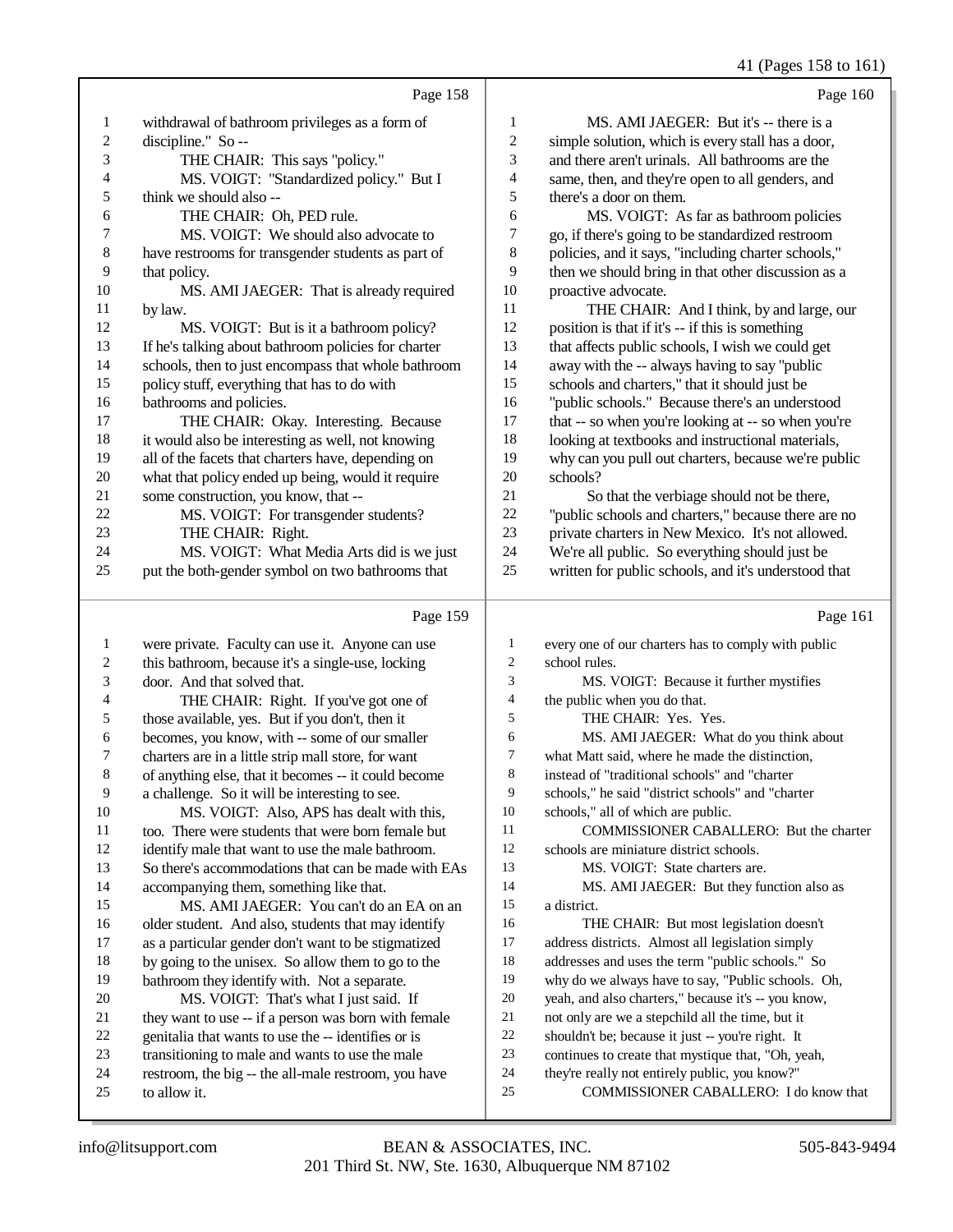|              | Page 162                                                                                                 |                  | Page 164                                                                                        |
|--------------|----------------------------------------------------------------------------------------------------------|------------------|-------------------------------------------------------------------------------------------------|
| 1            | when legislators talk about public schools, they                                                         | 1                | clean, that the school can have the preference                                                  |
| 2            | always ask, "Does that include charter schools?"                                                         | $\boldsymbol{2}$ | lottery.                                                                                        |
| 3            | And I said, "Yes."                                                                                       | 3                | Because it does violate statute. The MOU                                                        |
| 4            | "Well, can you please clarify?"                                                                          | 4                | that they made with Santa Fe -- Turquoise Trail and                                             |
| 5            | And they all want clarity. And so unless                                                                 | 5                | Santa Fe School District, that MOU does violate                                                 |
| 6            | you begin to change the mindset --                                                                       | 6                | statute with allowing Turquoise Trail to have the                                               |
| 7            | THE CHAIR: Right.                                                                                        | $\tau$           | preference enrollment. And --                                                                   |
| 8            | COMMISSIONER CABALLERO: But those that                                                                   | 8                | COMMISSIONER ARMBRUSTER: Between a rock                                                         |
| 9            | have not been teachers or are not teachers, they                                                         | 9                | and a hard place.                                                                               |
| 10           | insist on that clarification. "Is this charters                                                          | 10               | THE CHAIR: Well, you know, it creates an                                                        |
| 11           | also?"                                                                                                   | 11               | issue. Because the idea is that there's only one                                                |
| 12           | THE CHAIR: But if we insist on getting                                                                   | 12               | conversion school in New Mexico. And that's                                                     |
| 13           | rid of the "and charter," it helps to -- it helps                                                        | 13               | Turquoise Trail. So, therefore, it doesn't affect                                               |
| 14           | them out, hopefully. I don't know. I don't know.                                                         | 14               | any other school, so, really, what's the big deal?                                              |
| 15           | MS. VOIGT: I like what Karen just brought                                                                | 15               | But there's no guarantee that there won't                                                       |
| 16           | up. Traditional and charter. Traditional and                                                             | 16               | be any other conversion school ever. There's only                                               |
| 17           | charter.                                                                                                 | 17               | one now. But when the -- when you go into the --                                                |
| 18           | THE CHAIR: I just want to get rid of that                                                                | 18               | the possibilities for when a school is -- there's                                               |
| 19           | "and charter," and just use "public schools."                                                            | 19               | intervention by the Secretary of Education, one of                                              |
| 20           | MS. VOIGT: We are one.                                                                                   | 20               | the options always is for that school to become a                                               |
| 21           | THE CHAIR: Yeah. So do we have any                                                                       | 21               | conversion charter school.                                                                      |
| $22\,$       | other-                                                                                                   | 22               | So it doesn't mean that Turquoise Trail                                                         |
| 23           | COMMISSIONER ARMBRUSTER: So we don't --                                                                  | 23               | will always be the only conversion school. There is                                             |
| 24           | at this point, am I correct? We don't have any                                                           | 24               | always the possibility that there could be another                                              |
| 25           | particular ones of these that we are taking a PEC                                                        | 25               | conversion school; so                                                                           |
|              |                                                                                                          |                  |                                                                                                 |
|              | Page 163                                                                                                 |                  | Page 165                                                                                        |
| $\mathbf{1}$ | position on? Other than the bathroom, we talked                                                          | $\mathbf{1}$     | COMMISSIONER ARMBRUSTER: I didn't realize                                                       |
| 2            | about, sort of. But --                                                                                   | $\overline{c}$   | they could still do that.                                                                       |
| 3            | THE CHAIR: Well, no. The instructional                                                                   | 3                | MS. AMI JAEGER: They still do that.                                                             |
| 4            | materials, we are.                                                                                       | 4                | THE CHAIR: So Hawthorn as an example;                                                           |
| 5            | <b>COMMISSIONER ARMBRUSTER: And</b>                                                                      | 5                | Dulce is another example. That is one of the                                                    |
| 6            | instructional materials.                                                                                 | 6                | options when they're looking at, "Well, what are you                                            |
| 7            | THE CHAIR: The instructional materials,                                                                  | 7                | going to do? What's your improvement plan," is that                                             |
| 8            | we are. And I think we have to look at the --                                                            | 8                | always is an option, that they could be a conversion                                            |
| 9            | <b>COMMISSIONER ROBBINS: The Early Childhood</b>                                                         | 9                | charter school.                                                                                 |
| 10           | Education.                                                                                               | 10               | COMMISSIONER ARMBRUSTER: And would that                                                         |
| 11           | (Reporter cautions.)                                                                                     | 11               | be a State charter, though?                                                                     |
| 12           | (A discussion was held off the record.)                                                                  | 12               | MS. VOIGT: It could be a State or                                                               |
| 13           | THE CHAIR: I do think we need to look at                                                                 | 13               | district.                                                                                       |
| 14           | House Bill 181. And I can't take a vote. So if we                                                        | 14               | MS. AMI JAEGER: PEC is supposed to be                                                           |
| 15           | look at House Bill 181 -- yeah. You know,                                                                | 15               | involved in that decision-making with PED.                                                      |
| 16           | there's --                                                                                               | 16               | THE CHAIR: That's not identified. They                                                          |
| 17           | (Chair consults with counsel.)                                                                           | 17               | could. So that's not clear. But the idea is that                                                |
| 18           | COMMISSIONER ARMBRUSTER: Didn't we just                                                                  | 18               | this would allow -- at any time, if there was                                                   |
| 19           | talk about 181?                                                                                          | 19               | another conversion school, it could happen. So this                                             |
| 20           | MS. AMI JAEGER: I brought it up. We                                                                      | 20               | isn't just that that narrow, that, "Well, this is                                               |
| 21           | should see what the sense of the Commission is.                                                          | 21<br>22         | the only one, so let's let them do that."                                                       |
| 22           | THE CHAIR: 181 was included in -- 181 is                                                                 | 23               | MS. VOIGT: If you look at like a pro-con                                                        |
| 23<br>24     | actually to try to remedy the problem that has been                                                      | 24               | for this HB 181, the only pro would be they would be                                            |
| 25           | created by that MOU that has been established. So<br>Representative Trujillo has proposed 181 to make it | 25               | guaranteed enrollment, you know, to have their<br>students enroll in their post-conversion as a |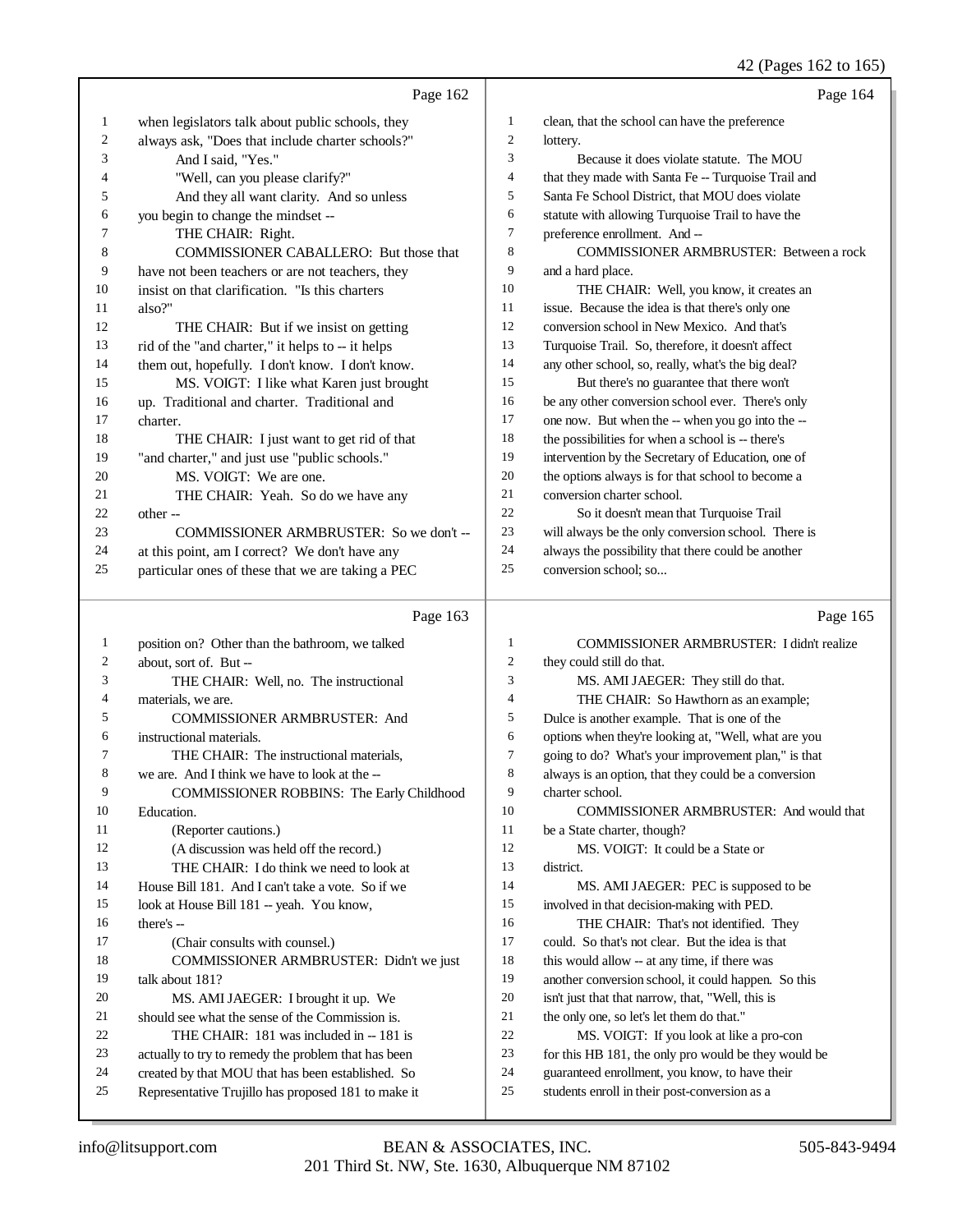### 43 (Pages 166 to 169)

|                | Page 166                                            |    | Page 168                                             |
|----------------|-----------------------------------------------------|----|------------------------------------------------------|
| 1              | charter, you know. So is there a controversy around | 1  | to allow everyone in," and then support something    |
| $\overline{c}$ | this as far as how the PEC would stand relative to  | 2  | that says, "We don't have to allow everyone in."     |
| 3              | enrollment?                                         | 3  | And I think this opens Pandora's Box.                |
| 4              | THE CHAIR: It does. It goes to Ami's                | 4  | This looks very benign. And I even said that to      |
| 5              | briefing with relation to the issues of the school. | 5  | Representative Trujillo when she asked me about      |
| 6              | The school does have enrollment. The problem is     | 6  | this. When I said, "On the surface, it seems fairly  |
| 7              | that enrollment came from outside -- the enrollment | 7  | benign. But without being able to look at it and     |
| $\,$ 8 $\,$    | comes from outside the sending area. And the school | 8  | really think about it, you know, I don't" -- and     |
| 9              | district doesn't want to have to build another      | 9  | when you really think about it and look at it, it    |
| 10             | school to answer the needs of that area. But the    | 10 | can have potentially far-reaching ramifications, and |
| 11             | only way they can fix that is allow -- is creating  | 11 | you don't know who else is going to come along and   |
| 12             | this preference lottery for it.                     | 12 | say, "Hey, I want these kids to be going to the      |
| 13             | MS. VOIGT: So it creates a burden on the            | 13 | charter in my district; so, therefore, I want -- if  |
| 14             | district.                                           | 14 | you're going to allow them to have a preference      |
| 15             | THE CHAIR: It's trying to take a --                 | 15 | lottery, my school can have a preference lottery."   |
| 16             | MS. VOIGT: Take a burden away from the              | 16 | And that's -- we spend more time fighting            |
| 17             | district.                                           | 17 | preferences, because we are public schools, and you  |
| 18             | MS. AMI JAEGER: Otherwise, the district             | 18 | can't say no to that child. And now we're -- this    |
| 19             | is going to take over their building, knock off the | 19 | is saying you have the right to say no.              |
| 20             | lease, and say, "We're taking you over. Go find     | 20 | And, granted, it's not a -- it's not a               |
| 21             | someplace else."                                    | 21 | specific class of child. So -- but it could be, it   |
| 22             | MS. VOIGT: I don't see the benefit of               | 22 | could be.                                            |
| 23             | converting.                                         | 23 | MS. VOIGT: Yeah. I see that.                         |
| 24             | THE CHAIR: No, no, no. They've already              | 24 | <b>COMMISSIONER ROBBINS:</b> The larger              |
| 25             | converted.                                          | 25 | districts, Santa Fe, Las Cruces, Albuquerque,        |
|                | Page 167                                            |    | Page 169                                             |
| 1              | MS. VOIGT: I don't have -- I'm saying               | 1  | especially, with the change in demographics and      |

 MS. VOIGT: I don't have -- I'm saying 2 just for this conversation, is because the only<br>3 benefit that a small school -- like, there are benefit that a small school -- like, there are several small schools in the APS district. Like 5 Garfield, the only reason they haven't converted is<br>6 they reidentify as a magnet. It would be a burden 6 they reidentify as a magnet. It would be a burden<br>
7 to convert because then you have to find a board a 7 to convert because then you have to find a board and<br>8 all those other burdens. But I was understanding all those other burdens. But I was understanding 9 the scope of that House Bill 181.<br>10 THE CHAIR: I think, to m THE CHAIR: I think, to me, the bigger issue is the overarching concept of allowing a preference; because if you're allowing it here with this bill, what stops someone else from saying, "Hey, I want these particular kinds of students to be going to my school in my -- the charter school 16 that sits in my district; so, therefore, I'm going<br>17 to create a bill that allows a preference lottery to create a bill that allows a preference lottery 18 for these kids."<br>19 MS KA MS. KAREN WOERNER: Staff children. 20 THE CHAIR: Staff children, yeah. Or, you<br>21 know, whatever. And we're public schools. And I 21 know, whatever. And we're public schools. And I --<br>22 vou know, we've -- we can't look at things two 22 you know, we've -- we can't look at things two<br>23 completely separate ways. We can't look at so completely separate ways. We can't look at some 24 schools and say, "You're trying to discriminate and<br>25 not allow these kinds of students in, and you have not allow these kinds of students in, and you have especially, with the change in demographics and moving, and you have older areas of the city, their student population is decreasing. They have a lot of schools that are, you know, marginal if you keep them open or not. You could have a lot more charter schools in a place like Albuquerque than you currently have. 8 Santa Fe has one -- you could have -- I could see, in the next five to ten years, you could have half-a-dozen conversion schools in Albuquerque, easily. So this will affect -- more than likely, will affect other schools. COMMISSIONER CABALLERO: I do believe that 14 the discussion on this one is going to trend towards the Legislature, school districts, and other people in education to look at the number of charters, lines; because the creation of charter schools in some areas are drawing down population in the public schools. And I sent my son to a magnet school. I had the means to take him there. But the very poor -- and his best friend was a lot smarter than my son. Their parents couldn't take him. And so it becomes those that have and those that don't have. And I visited an elementary school whose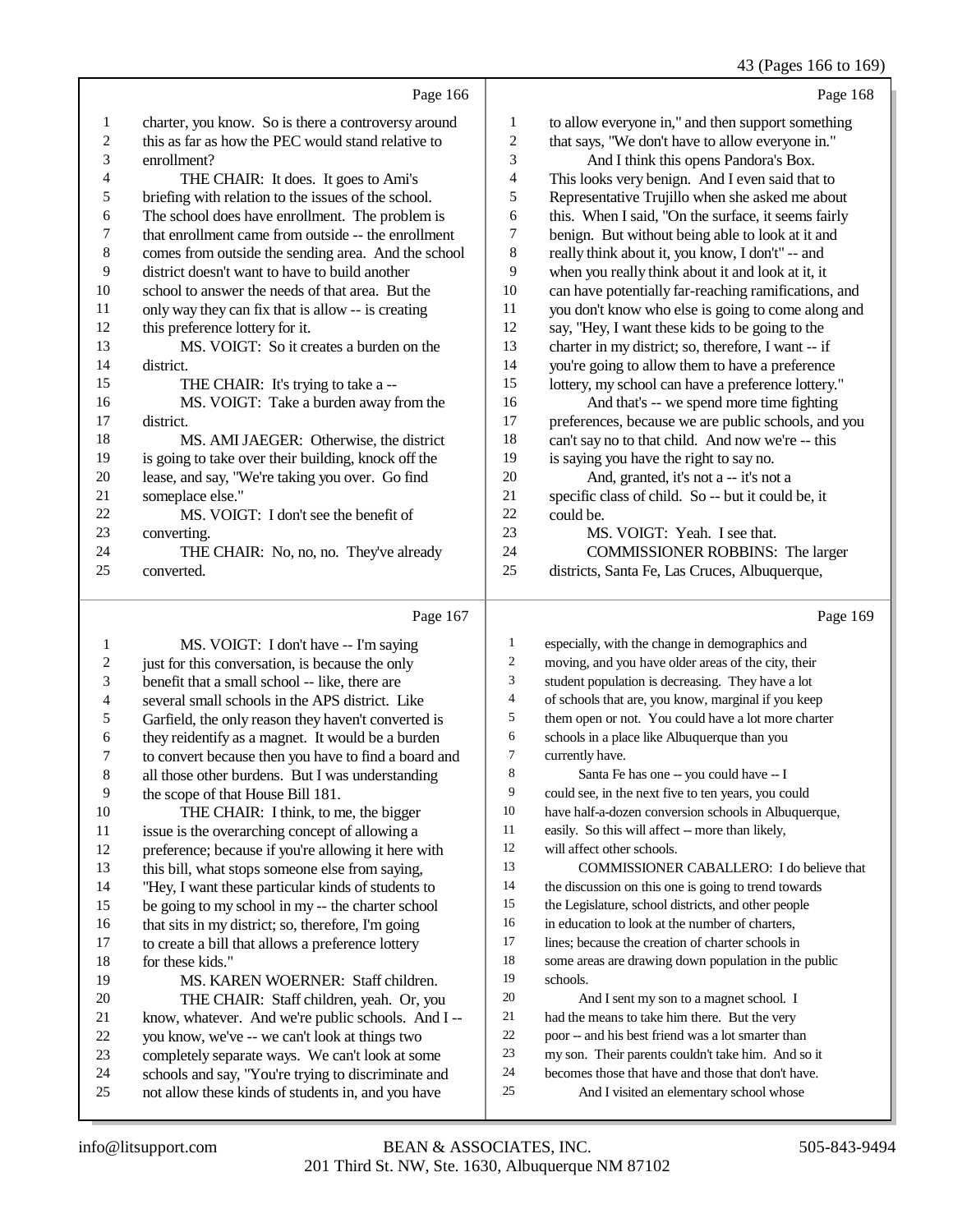### 44 (Pages 170 to 173)

|    | Page 170                                             |                | Page 172                                             |
|----|------------------------------------------------------|----------------|------------------------------------------------------|
| 1  | enrollment has dropped because of charter schools    | 1              | where they can pick him up and take him, all of a    |
| 2  | within the vicinity. And, of course, those parents,  | $\overline{c}$ | sudden, you don't need the preference.               |
| 3  | even if they're not close to the charter school, but | 3              | THE CHAIR: Actually, this is not a case              |
| 4  | they were sending their child to that elementary     | $\overline{4}$ | where a charter drained down an area. The problem    |
| 5  | school, and it wasn't -- it wasn't going down, it    | 5              | is the charter was doing so well that folks -- and   |
| 6  | wasn't cratering, it wasn't having bad grades; but   | 6              | then the population increased in that area; so then  |
| 7  | they choose a charter school because they believed   | 7              | the school that they had closed and gave to the      |
| 8  | that was better for their children.                  | 8              | charter, all of a sudden they needed back.           |
| 9  | And so their enrollment dropped, and that            | 9              | Because now, they have -- demographics               |
| 10 | school started faltering to the point it was being   | 10             | changed; so the surrounding area became younger, had |
| 11 | taken over by the state.                             | 11             | the new crop of kids, and, "Oh, now we need that     |
| 12 | THE CHAIR: By the state?                             | 12             | school, so we want to take that school back."        |
| 13 | COMMISSIONER CABALLERO: So the                       | 13             | COMMISSIONER CABALLERO: So it's a                    |
| 14 | legislators see that. There's a discussion. They     | 14             | win-win.                                             |
| 15 | ask me.                                              | 15             | THE CHAIR: It's not -- because there's               |
| 16 | And so it's going to get to the point of             | 16             | already students that are there. And why should --   |
| 17 | we need to provide -- and with the lawsuit, we need  | 17             | here's my take on it. If the statute is that you --  |
| 18 | to provide every child the opportunity to learn.     | 18             | that we're public schools, and we have to take       |
| 19 | And if there are children that are very, very poor   | 19             | everyone, then if you allow -- if we have -- if the  |
| 20 | and have to stay in an elementary school versus a    | 20             | statute is changed, and public schools don't have to |
| 21 | charter school, the State has to do something.       | 21             | take everyone, and a public school is allowed to     |
| 22 | So I predict that we will visit districts,           | 22             | establish some kind of preference policy, then we    |
| 23 | preferences, and all kinds of stuff to balance it    | 23             | have to abide by that, because the statute changed.  |
| 24 | out. Otherwise, the federal judge can come in        | 24             | But right now, the statute is we're public           |
| 25 | and -- to start dictating or putting together an     | 25             | schools, our charters are obligated to have that     |
|    |                                                      |                |                                                      |
|    | Page 171                                             |                | Page 173                                             |

| $\mathbf{1}$   | open enrollment policy. And if we allow people to    |
|----------------|------------------------------------------------------|
| $\overline{c}$ | chip away at that and say, "Not in my district, not  |
| 3              | in my district, not in my district," we are          |
| $\overline{4}$ | potentially opening the door to allow ourselves to   |
| 5              | do what a lot of schools think charters already do,  |
| 6              | and that's segregate.                                |
| 7              | MS. VOIGT: Yes. Yes.                                 |
| 8              | THE CHAIR: That's the bottom line. And               |
| 9              | that's an argument that -- and that's what we -- not |
| 10             | only do we face that, "Oh, you're not really a       |
| 11             | public school," but we -- we are up against the wall |
| 12             | time and time again with, "Charters segregate."      |
| 13             | This opens the door to segregate, not                |
| 14             | necessarily by a class of people. But it opens the   |
| 15             | door to allow it, and it allows someone else to      |
| 16             | propose another bill that could absolutely segregate |
| 17             | a class of people.                                   |
| 18             | MS. VOIGT: This is definitely a can of               |
| 19             | worms. Because even the two words side by side,      |
| 20             | "enrollment" "preference," I mean, that is like      |
| 21             | blaring red, you know, ding-ding-ding-ding. There's  |
| 22             | something wrong with those.                          |
| 23             | <b>COMMISSIONER ARMBRUSTER: I think what</b>         |
| 24             | Santa Fe said to Turquoise Trail is, "We want your   |
| 25             | school, because that area in south Santa Fe is       |
|                |                                                      |

24 him over there."<br>  $\frac{25}{15}$  If you give

agency that's going to run public education, and you

 But, eventually, we will see more of too 4 many charter schools or whatever -- I know El Paso<br>5 is having to consolidate elementary schools, maybe is having to consolidate elementary schools, maybe

6 one high school, teachers having to leave because<br>
7 they cannot sustain.

 education. And I can't say charter schools are at fault, because a lot of those charter schools are 11 excellent; I mean, excellent. And so they can't,<br>12 either, other than to deal with the money. How

we balance it? Are we going to consolidate this?

16 rather than providing a preference, which I think<br>17 that creates other issues, is what Matt Pahl was that creates other issues, is what Matt Pahl was

18 saying earlier today, is to provide charters with<br>19 increased transportation funding to pay: because increased transportation funding to pay; because that solves this problem that you mentioned. That 21 way, if that local school -- rather than giving him<br>22 preference. If they say, you know. "I'd like to 22 preference. If they say, you know, "I'd like to<br>23 send my kid over there, but I can't afford to dr

So it's a balancing act of money, better

either, other than to deal with the money. How do

COMMISSIONER ROBBINS: One of the things,

send my kid over there, but I can't afford to drive

If you give the charter school the funding

don't want that.

7 they cannot sustain.<br>8 So it's a balar

14 And we may have to face that.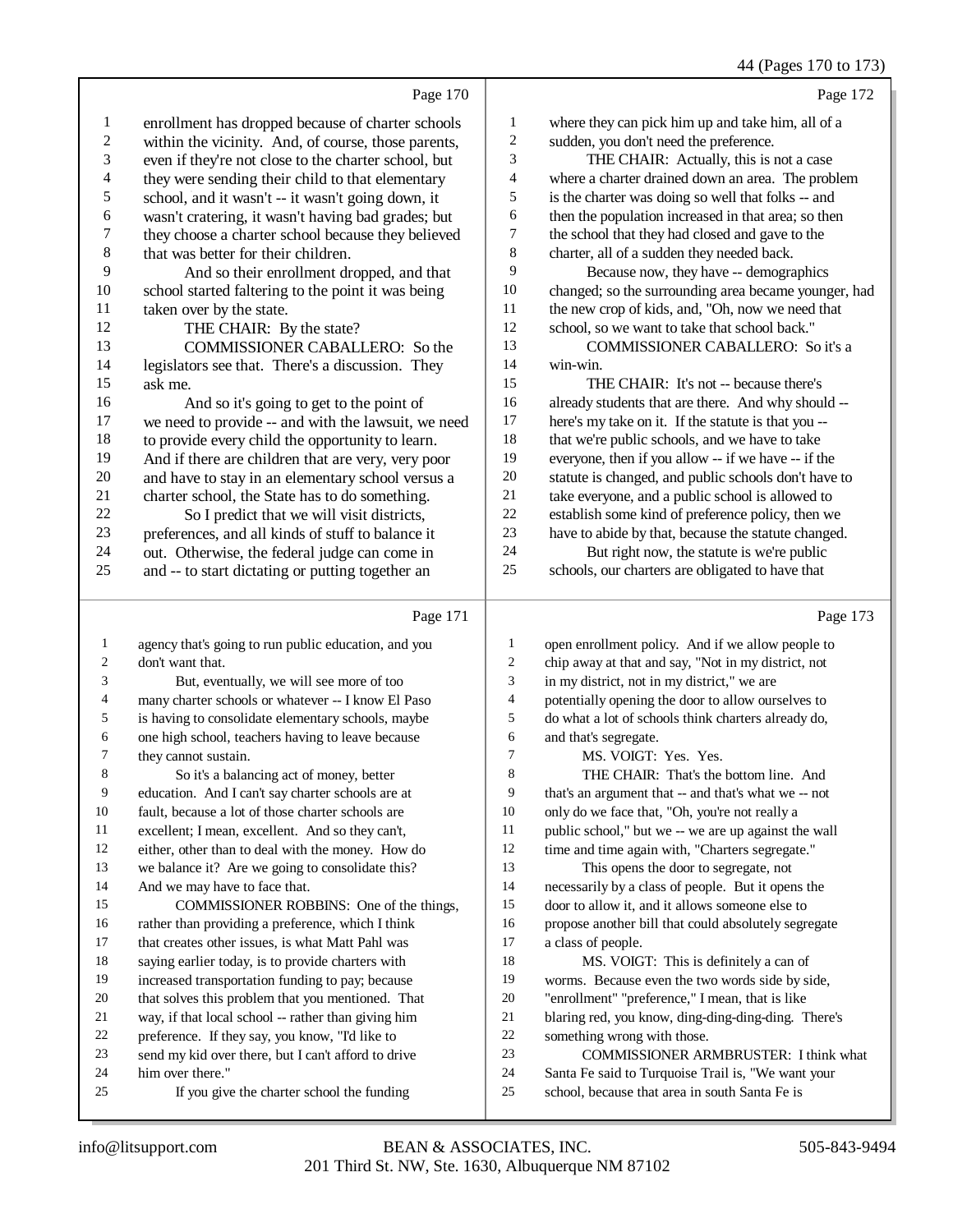45 (Pages 174 to 177)

|    | Page 174                                             |    | Page 176                                             |
|----|------------------------------------------------------|----|------------------------------------------------------|
| 1  | growing. And so we will give you a school that's     | 1  | THE CHAIR: So we'll -- we'll see.                    |
| 2  | more -- could be empty" -- let's just put it that    | 2  | Okay. Is there anything else that piques             |
| 3  | way; or is empty -- "in the middle of Santa Fe."     | 3  | anyone's interest, curiosity? And if you're not      |
| 4  | MS. AMI JAEGER: In the Railyard.                     | 4  | familiar with the process, these items often get put |
| 5  | COMMISSIONER ARMBRUSTER: By the Railyard,            | 5  | on a committee's agenda late. They get --            |
| 6  | where there are not so many young children who would | 6  | oftentimes, the agenda gets changed in the morning,  |
| 7  | be going to an elementary school. And then they      | 7  | and the -- you know, the bills get -- for whatever   |
| 8  | would have to get the kids who have chosen to go to  | 8  | reason, you know, they get pulled off.               |
| 9  | Turquoise Trail but don't walk there, those kids,    | 9  | So that it becomes a challenge to know               |
| 10 | would go to that school there, and then they would   | 10 | that you got there on time on the right day and that |
| 11 | have their -- it's really mind-boggling.             | 11 | everything fell in place and it's being heard when   |
| 12 | THE CHAIR: And not have transportation               | 12 | you thought it was being heard. You know, someone    |
| 13 | funding.                                             | 13 | has offered an amendment that creates an issue and   |
| 14 | <b>COMMISSIONER ARMBRUSTER: Exactly.</b>             | 14 | then it gets pulled. So it does become challenging   |
| 15 | THE CHAIR: So your kids who live all the             | 15 | to keep track of all of these.                       |
| 16 | way down there who go to that school, now you have   | 16 | MS. VOIGT: There's 437 prefiled bills.               |
| 17 | to come up to here, and they're going to have to     | 17 | THE CHAIR: And that's only the tip of the            |
| 18 | find their own way.                                  | 18 | iceberg.                                             |
| 19 | COMMISSIONER VOIGT: I think this is a                | 19 | COMMISSIONER CABALLERO: That's three days            |
| 20 | huge can of worms. If we have any influence in --    | 20 | ago.                                                 |
| 21 | COMMISSIONER ARMBRUSTER: And they didn't             | 21 | THE CHAIR: Today is the last --                      |
| 22 | offer to give them transportation -- Santa Fe could  | 22 | COMMISSIONER CABALLERO: Today was the                |
| 23 | have -- they chose not to. But they could have       | 23 | last day.                                            |
| 24 | said, "Because kids have been going to your school   | 24 | MS. VOIGT: I'm looking at the website                |
| 25 | for a number of years at Turquoise Trail, we will    | 25 | now. It's updated January 10th.                      |
|    | Page 175                                             |    | Page 177                                             |

 provide you with the transportation money for those students who are currently at Turquoise Trail, where it's located, to go to Turquoise Trail by the Railyard." They could have sweetened the deal. THE CHAIR: And they have them boxed into 6 the corner by saying, "Or we're going to take your building." building." What's the -- oh, you know, what alternative do I really have here, but to agree with 10 this? Otherwise, we literally have no school; so... 11 COMMISSIONER CABALLERO: I don't think we<br>12 have seen the end of that discussion at The have seen the end of that discussion at The Roundhouse. It's going to continue. 14 THE CHAIR: Honestly, this is the only piece that has ever been presented in the four years that I've been on the Commission to ask for a preference. Because we're always facing the, "You allow preference, and we don't want you to." This is the first time as a proposal by a legislator that says, "I want you to do what we've 21 been fighting against you for, because this is what<br>22 we thought you always do, but now we want you to 22 we thought you always do, but now we want you to do<br>
23 it." you know? So that's -- you know, that's what's it," you know? So that's -- you know, that's what's kind of surprising. MS. VOIGT: Yeah. THE CHAIR: So they have until this afternoon, close of business day? COMMISSIONER CABALLERO: 5:00, uh-huh. 4 THE CHAIR: So -- and that's not -- that doesn't just end it. COMMISSIONER CABALLERO: No, no. There's a bunch of bills; but the legislator couldn't get there in time to sign. COMMISSIONER ARMBRUSTER: Right. Sure. Or the new people didn't get to put any in. COMMISSIONER CABALLERO: That's right, until they get sworn in. THE CHAIR: Yeah. So there's still going to be a lot on the plate. So it's going to be an interesting ride these next 60 days. So we will 16 just see, and keep you posted as best we can. COMMISSIONER ARMBRUSTER: I don't -- but you're really quite on top of it, Pattie; so maybe if you get word that "X" bill is being heard tomorrow -- THE CHAIR: I can send a note to Beverly as best I can. COMMISSIONER ARMBRUSTER: It's not like, "If you're here, fine; if you're not here, that's" --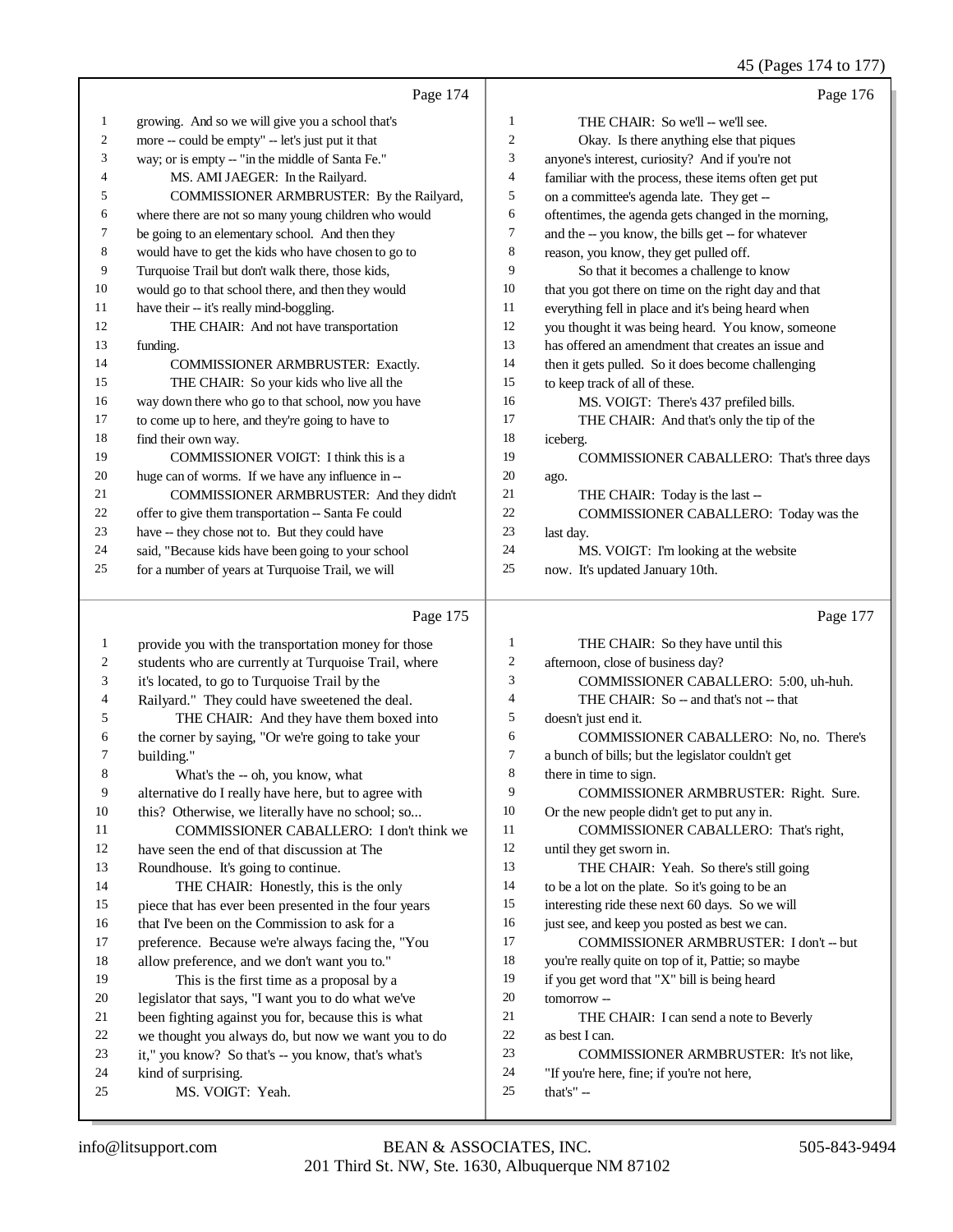46 (Pages 178 to 181)

|                |                                                     |                  | 46 (Pages 178 to 181)                                |
|----------------|-----------------------------------------------------|------------------|------------------------------------------------------|
|                | Page 178                                            |                  | Page 180                                             |
| 1              | MS. VOIGT: What are the expectations of             | 1                | MS. AMI JAEGER: I made five. Hold on.                |
| $\overline{c}$ | having an established quorum in a Senate Education  | 2                | I've got $-$                                         |
| 3              | room or something?                                  | 3                | THE CHAIR: Here. Well, it came from Bev,             |
| 4              | THE CHAIR: It's highly unlikely there               | $\overline{4}$   | the -- yeah.                                         |
| 5              | will be a quorum of us there.                       | 5                | MS. FRIEDMAN: Yeah.                                  |
| 6              | MS. VOIGT: Okay.                                    | 6                | THE CHAIR: I read through it. So do you              |
| 7              | COMMISSIONER ARMBRUSTER: It's highly                | 7                | need another one?                                    |
| 8              | unlikely. I'm not saying that's a great answer.     | 8                | COMMISSIONER CABALLERO: I gave mine away             |
| 9              | Sometimes you know, and --                          | 9                | twice.                                               |
| 10             | THE CHAIR: You're right. Sometimes I get            | 10               | THE CHAIR: And Ami mentioned there really            |
| 11             | a text late that something's been thrown on, and I  | 11               | wasn't substantive change to it. She did             |
| 12             | don't -- but I will try to keep people posted as    | 12               | incorporate the comments that were provided.         |
| 13             | best I can.                                         | 13               | COMMISSIONER ARMBRUSTER: A lot of them               |
| 14             | MS. VOIGT: I have a question.                       | 14               | were typos.                                          |
| 15             | THE CHAIR: And it also depends also on              | 15               | THE CHAIR: Yeah, yeah. So if I could ask             |
| 16             | the committee.                                      | 16               | Commissioners to quickly peruse through this. I      |
| 17             | MS. VOIGT: Real quick. So what -- I know            | 17               | know you didn't have a lot of time to look at e-mail |
| 18             | last year, there was a bill for a portion of the    | 18               | today; but, you know, the changes that were made     |
| 19             | 2 percent to come towards PEC for -- for budgetary  | 19               | were good. But it doesn't really change the tenor    |
| 20             | stuff. Is that going to be in this session as well? | 20               | or the tone of it. And I think it accurately         |
| 21             | THE CHAIR: No. My only response --                  | 21               | reflects -- I just had one -- no, it's a spelling,   |
| 22             | because we have requested to be in the budget.      | 22               | or -- the word "contract" was used, and I think it   |
| 23             | MS. VOIGT: Okay. Good.                              | 23               | should have been "contrast" in here.                 |
| 24             | THE CHAIR: So that's hopefully where --             | 24               | It wasn't -- it could have been fixed in             |
| 25             | where it'll be addressed. So it won't just be a     | 25               | the e-mail. I don't know. Because I had the paper    |
|                | Page 179                                            |                  | Page 181                                             |
| $\mathbf{1}$   | portion. We created a budget for that that deals    | $\mathbf{1}$     | copy from -- no, I read the e-mail; because that's   |
| $\overline{c}$ | with that. So -- and I will keep you posted on      | $\boldsymbol{2}$ | the way I would have had the -- no.                  |
| 3              | where that sits, you know, whether it gets actually | 3                | COMMISSIONER ARMBRUSTER: I saw that                  |
| 4              | in legislation or not, you know.                    | $\overline{4}$   | someplace else.                                      |
| 5              | Okay. So the year-end report. So we're              | 5                | THE CHAIR: I read it on the e-mail. And              |
| 6              | on to Item No. 15, which is Discussion and Possible | 6                | the word "contract" is used instead of "contrast."   |
| 7              | Action on the Year-End Report.                      | 7                | COMMISSIONER CABALLERO: I see here that              |
| 8              | MS. AMI JAEGER: And the report was                  | 8                | charter schools are public schools.                  |
| 9              | presented in December. And I did get comments from  | 9                | COMMISSIONER ARMBRUSTER: I think Glenna              |
| 10             | Commissioners. And I have prepared a revised draft  | 10               | found it. I read right over it.                      |
| 11             | that incorporated the comments and edits from the   | 11               | THE CHAIR: I circled it last night when I            |
| 12             | Commissioners that provided comments.               | 12               | was reading it. But then my -- my change didn't      |
| 13             | Bev sent it around this morning. And I do           | 13               | save; so then I lost where it was. But I am sure     |
| 14             | have a few printed copies. There are not a lot of   | 14               | you can find it. That's the only change that I saw.  |
| 15             | substantive changes.                                | 15               | Was that --                                          |
| 16             | THE CHAIR: Yeah, we got it through the              | 16               | MS. AMI JAEGER: It should be "contrast"?             |
| 17             | e-mail this morning.                                | 17               | THE CHAIR: It should be "contrast," yeah.            |

you have it.

an extra.

one.

MS. AMI JAEGER: Do you want me to pass

COMMISSIONER ARMBRUSTER: I'd like one, if

COMMISSIONER RUIZ: Me, too, if you have

THE CHAIR: And Commissioner Ruiz wants

19 the copies out that I have?

think.

 MS. AMI JAEGER: And it says "con-" -- THE CHAIR: "Contract," or "contracts." COMMISSIONER RUIZ: It's "contracts," I

 MS. AMI JAEGER: Yeah. It's under Mission, on Page -- well, there is a "contracts"

here, but that should be "contracts."

COMMISSIONER ARMBRUSTER: Did you find it?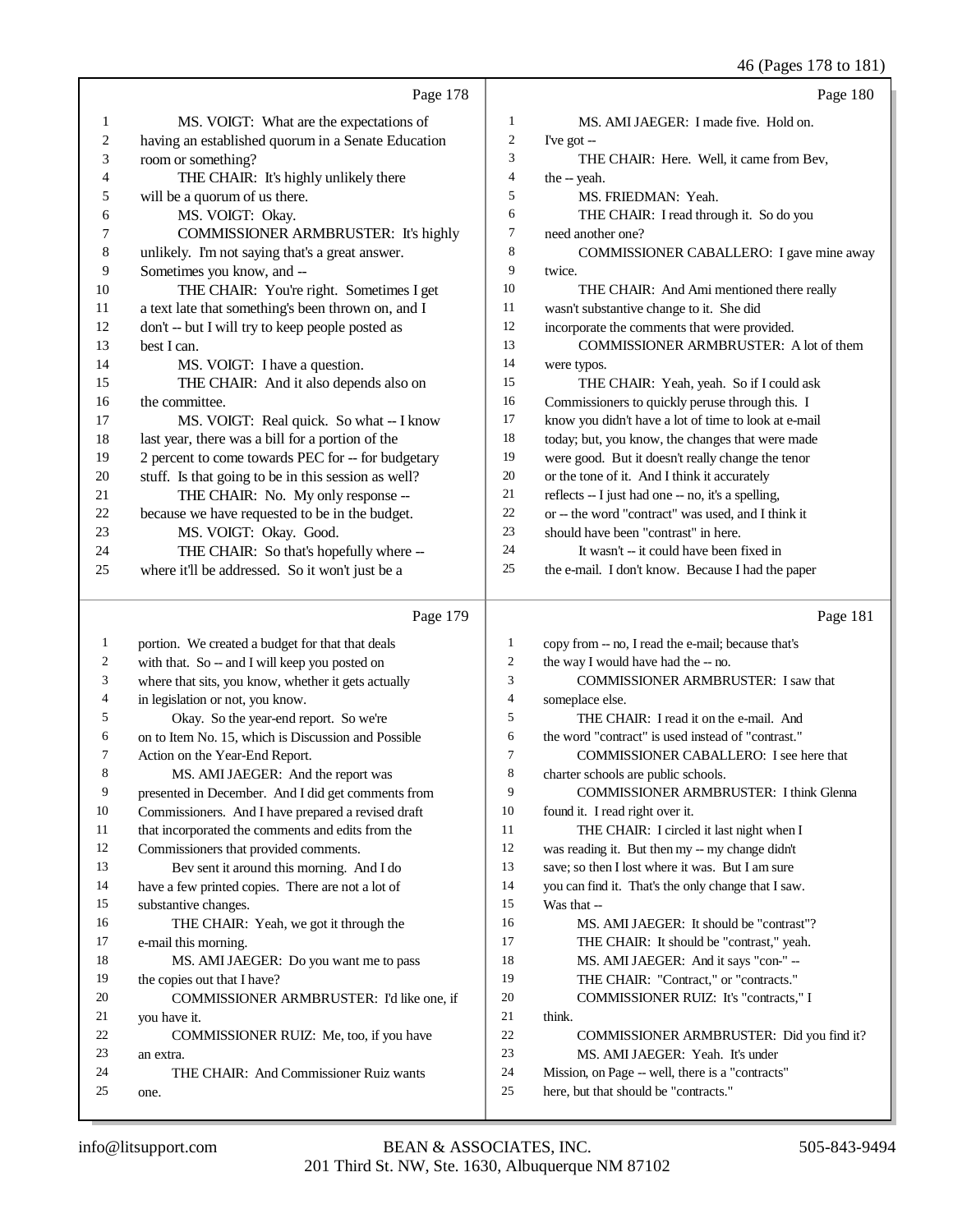### 47 (Pages 182 to 185)

|    | Page 182                                             |                | Page 184                                            |
|----|------------------------------------------------------|----------------|-----------------------------------------------------|
| 1  | THE CHAIR: And I know it was on the                  | 1              | <b>COMMISSIONER ARMBRUSTER: Commissioner</b>        |
| 2  | e-mail that I had last night; because I read it last | 2              | Raftery?                                            |
| 3  | night. All right.                                    | 3              | COMMISSIONER RAFTERY: Yes. Just say                 |
| 4  | COMMISSIONER ARMBRUSTER: Here's the other            | $\overline{4}$ | "Raftery," like a "raft" in a "tree."               |
| 5  | "contract," which is right under -- Page 3, second   | 5              | COMMISSIONER ARMBRUSTER: Better than I              |
| 6  | paragraph. But that should be "contract," under,     | 6              | use.                                                |
| 7  | "The newest charter contract sets the" --            | 7              | <b>Commissioner Robbins?</b>                        |
| 8  | THE CHAIR: Well, if it's --                          | 8              | <b>COMMISSIONER ROBBINS: Yes.</b>                   |
| 9  | MS. AMI JAEGER: I'll proofread it again              | 9              | <b>COMMISSIONER ARMBRUSTER: Commissioner</b>        |
| 10 | carefully.                                           | 10             | Armbruster votes "Yes."                             |
| 11 | THE CHAIR: Otherwise, that was the only              | 11             | Commissioner Ruiz?                                  |
| 12 | change that I saw that needed to be done. And it's   | 12             | <b>COMMISSIONER RUIZ: Yes.</b>                      |
| 13 | a grammatical one. So I'm -- so are we okay with a   | 13             | <b>COMMISSIONER ARMBRUSTER: Ten-to-zero</b>         |
| 14 | motion to adopt this?                                | 14             | vote.                                               |
| 15 | <b>COMMISSIONER RUIZ: Yes.</b>                       | 15             | THE CHAIR: Motion passes ten-zero. Thank            |
| 16 | MS. VOIGT: I'll make a motion --                     | 16             | you. And thank a for all your work on that, because |
| 17 | THE CHAIR: Okay.                                     | 17             | it's work that needed to be done and hasn't been    |
| 18 | MS. VOIGT: -- to adopt the Year-End                  | 18             | done most recently; so                              |
| 19 | Report.                                              | 19             | MS. AMI JAEGER: So do you want to just              |
| 20 | <b>COMMISSIONER RUIZ: Second.</b>                    | 20             | post it on the PEC website, or do you want copies   |
| 21 | THE CHAIR: Whatever it is, she's                     | 21             | actually delivered to LESC and LFC, and then --     |
| 22 | seconding it. Okay.                                  | 22             | because that -- we are -- and PED. We're directed   |
| 23 | MS. VOIGT: I'll make the motion to adopt             | 23             | to do that. So how would you like that handled?     |
| 24 | the 2018 Year-End Report.                            | 24             | THE CHAIR: I think it should be the                 |
| 25 | <b>COMMISSIONER RUIZ: Second.</b>                    | 25             | direct delivery --                                  |
|    |                                                      |                |                                                     |

### Page 183

 THE CHAIR: There's a motion by Commissioner Voigt. There's a second by Commissioner Ruiz. Any further discussion? (No response.) THE CHAIR: If not, roll-call vote, please. COMMISSIONER ARMBRUSTER: Commissioner Voigt. 10 MS. VOIGT: Aye. COMMISSIONER ARMBRUSTER: Commissioner Chavez? COMMISSIONER CHAVEZ: Yes. COMMISSIONER ARMBRUSTER: Commissioner Caballero? COMMISSIONER CABALLERO: Yes. COMMISSIONER ARMBRUSTER: Commissioner Crone? COMMISSIONER CRONE: Yes. COMMISSIONER ARMBRUSTER: Commissioner Davis? COMMISSIONER DAVIS: Yes. COMMISSIONER ARMBRUSTER: Commissioner Gipson? THE CHAIR: Yes. Page 185 COMMISSIONER ARMBRUSTER: I think it's nice to have it on the website, as well, but not instead of. THE CHAIR: Right. I think all of the above has to be done. Okay. We are on to Item No. 16, which is my report. And I'm going to leave the discussion about Liaison List to a later date, because we've got new people on. People need to think about this. So we'll hold that off until probably February, with the exception that I have asked Commissioner Robbins, because there's a meeting next week, to take Commissioner Peralta's spot on the PSCOC. So I will -- I will send notification to them to contact you. But Commissioner Peralta did indicate -- oh, I'm sorry. It's probably in the 20s, maybe around the 21st or so. But I'll get that date for you. COMMISSIONER ROBBINS: In two weeks. THE CHAIR: Yeah. I think it is in two weeks; but it was important that that position be filled right away. I attend the LESC. I am most likely not going to go to the LESC on Monday, simply because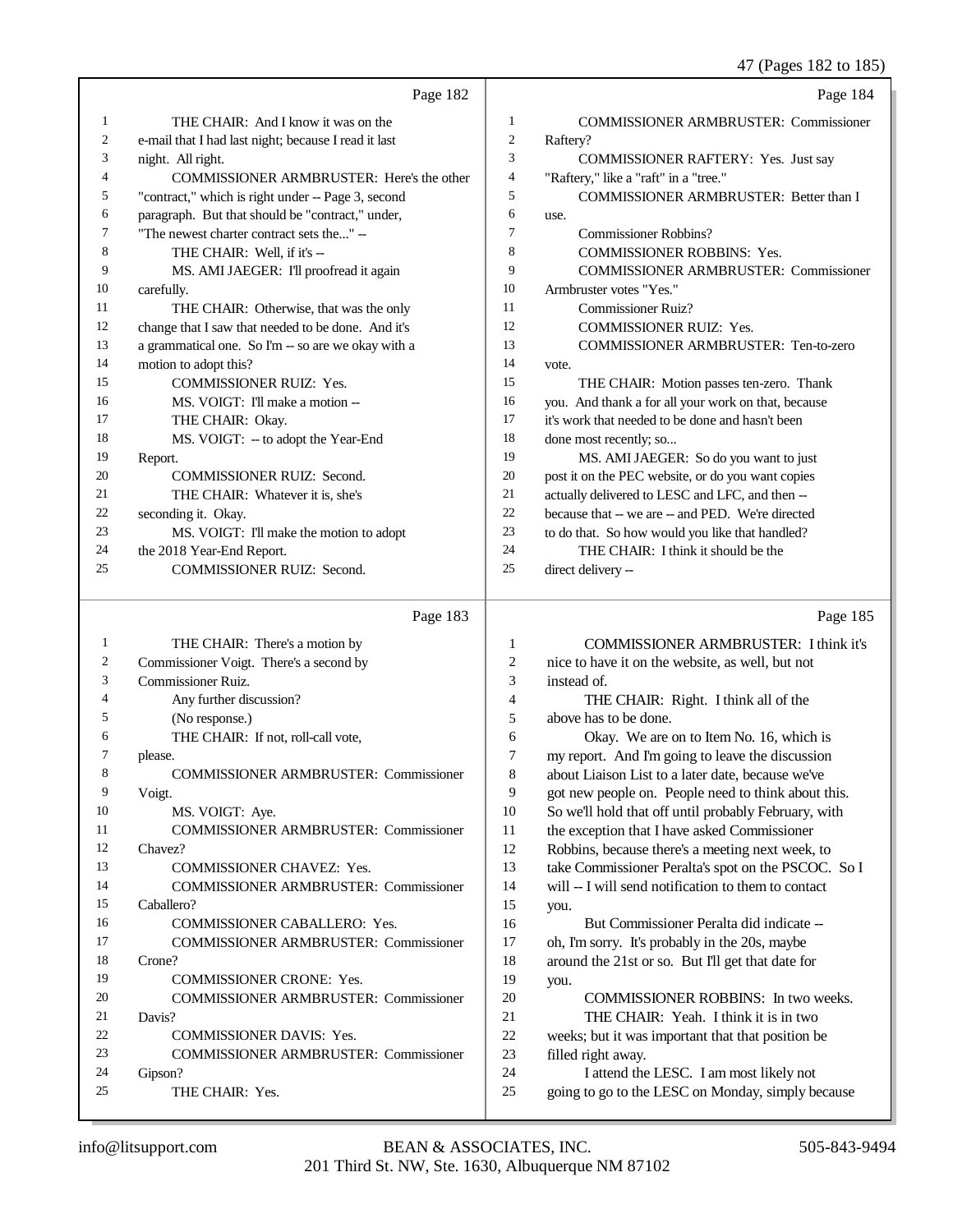|    | Page 186                                             |    | Page 188                                             |
|----|------------------------------------------------------|----|------------------------------------------------------|
| 1  | there's really not much on the agenda, and the       | 1  | So that we feel we are obviously on firm ground      |
| 2  | legislation that they've been looking at supporting, | 2  | because we have the new appointment made.            |
| 3  | they already rolled out before, and we've got all    | 3  | So we are more than glad that that has --            |
| 4  | this here. And there's not -- they've pulled         | 4  | that that was able to take place. It created just a  |
| 5  | everything else off of the agenda besides that.      | 5  | little bit of paperwork to -- to get this done. And  |
| 6  | I will be up next week anyway for a                  | 6  | I just -- and I brought with me -- just so the       |
| 7  | variety of reasons. I'm meeting with some -- I have  | 7  | Commissioners know, the four Commissioners that      |
| 8  | a meeting set with Tim Hand, who's doing general     | 8  | terms expired -- I have a copy of it somewhere -- I  |
| 9  | operations at PED. That'll happen sometime next      | 9  | sent a letter to each of those Commissioners         |
| 10 | week, not exactly sure when.                         | 10 | thanking them for their service, identifying the     |
| 11 | I thought I was going to be reporting to             | 11 | dates of their service. And then I went and I had    |
| 12 | you on an interesting training that I was invited to | 12 | that letter laminated so that they've got -- and I   |
| 13 | do. I was invited to attend Secret Service training  | 13 | brought -- there's a copy of the template that I     |
| 14 | on identifying potential threats to schools. And I   | 14 | used that I do have here so that if you want to take |
| 15 | was really excited on going. But there's a           | 15 | a look at it, you can take a look at it.             |
| 16 | government shutdown.                                 | 16 | Challenging trying to -- sorry. I'm                  |
| 17 | COMMISSIONER CABALLERO: They're not                  | 17 | challenged by trying to have to put something on     |
| 18 | paying you.                                          | 18 | that template with everyone's -- it -- you know.     |
| 19 | THE CHAIR: It was supposed to be this                | 19 | MS. AMI JAEGER: I feel your pain.                    |
| 20 | past Tuesday. And they waited until Friday at 5:00,  | 20 | MS. KAREN WOERNER: It was -- I kept                  |
| 21 | and they finally -- I was going -- I was going in an | 21 | sitting there saying, "I should be able to do this a |
| 22 | armored car with our sheriff. So they called, and    | 22 | whole lot easier than I am." And everyone's name     |
| 23 | they said, "We're sorry, but we have to cancel."     | 23 | would just continually get thrown someplace else     |
| 24 | But they are intending on doing it again.            | 24 | just when I thought I had it right.                  |
| 25 | So, hopefully, I'll have -- it's an                  | 25 | And I was, "Oh, no, it's not there."                 |
|    |                                                      |    |                                                      |

## Page 187 |

|    | Page 187                                             |                | Page 189                                             |
|----|------------------------------------------------------|----------------|------------------------------------------------------|
| 1  | unfortunate conversation that we have to have that   | 1              | So it required more work than it should              |
| 2  | we're in this stage. But it is also important. And   | $\overline{c}$ | have. But I was more than happy to do that.          |
| 3  | that is also another piece of legislation that's out | 3              | And I didn't realize that Beverly allowed            |
| 4  | there is to reduce the number of fire drills and     | 4              | them to keep their nameplates. So that was -- that   |
| 5  | increase the number of active shooter drills;        | 5              | was nice. So they have their nameplate, and they     |
| 6  | because, fortunately, we've never, you know, lost a  | 6              | have a letter, and they have \$10. They can get on a |
| 7  | child since -- before 1900 in a fire.                | 7              | subway.                                              |
| 8  | But, unfortunately, we have not -- we                | 8              | So I appreciate that. I want to welcome              |
| 9  | can't say the same thing about an active shooter.    | 9              | everyone, and everyone's going to have an            |
| 10 | So we have to move with the times and change that.   | 10             | opportunity to say something, if they so choose.     |
| 11 | So it's -- once again, that's unfortunate times that | 11             | And we're just strapping our boots on and getting    |
| 12 | we're dealing with with these conversations.         | 12             | ready for the Session. So we'll keep you all posted  |
| 13 | We did have, I guess, about two or three             | 13             | with that.                                           |
| 14 | weeks of -- some of you that were here last month    | 14             | And I want to thank everyone for all the             |
| 15 | were made aware of the fact that there had been an   | 15             | work that you do do and the support that you offer.  |
| 16 | appointment made to the vacant position. We had a    | 16             | So thank you, all.                                   |
| 17 | concern involving the date of that -- of that        | 17             | And now we are on to -- well, of course,             |
| 18 | appointment, because the dates extended to           | 18             | the New Mexico School Boards Association is not      |
| 19 | December 31st of 2020.                               | 19             | here. So -- and I have spoken to Joe about this,     |
| 20 | So we've been actively engaged with the              | 20             | and even saying, "If you want something that folks   |
| 21 | Attorney General's Office, the Secretary of State's  | 21             | need to know, you don't have to come here. Just      |
| 22 | Office. I wrote a letter to the Attorney General's   | 22             | send me something, and I'll keep folks updated."     |
| 23 | Office asking for an official opinion for it. I had  | 23             | So he appreciated that. So I'll keep                 |
| 24 | been actively in conversation with the transition    | 24             | touching base with him when I do see him. So,        |
| 25 | team and, later on, the Governor's Office with it.   | 25             | hopefully, you know, we can move forward on some     |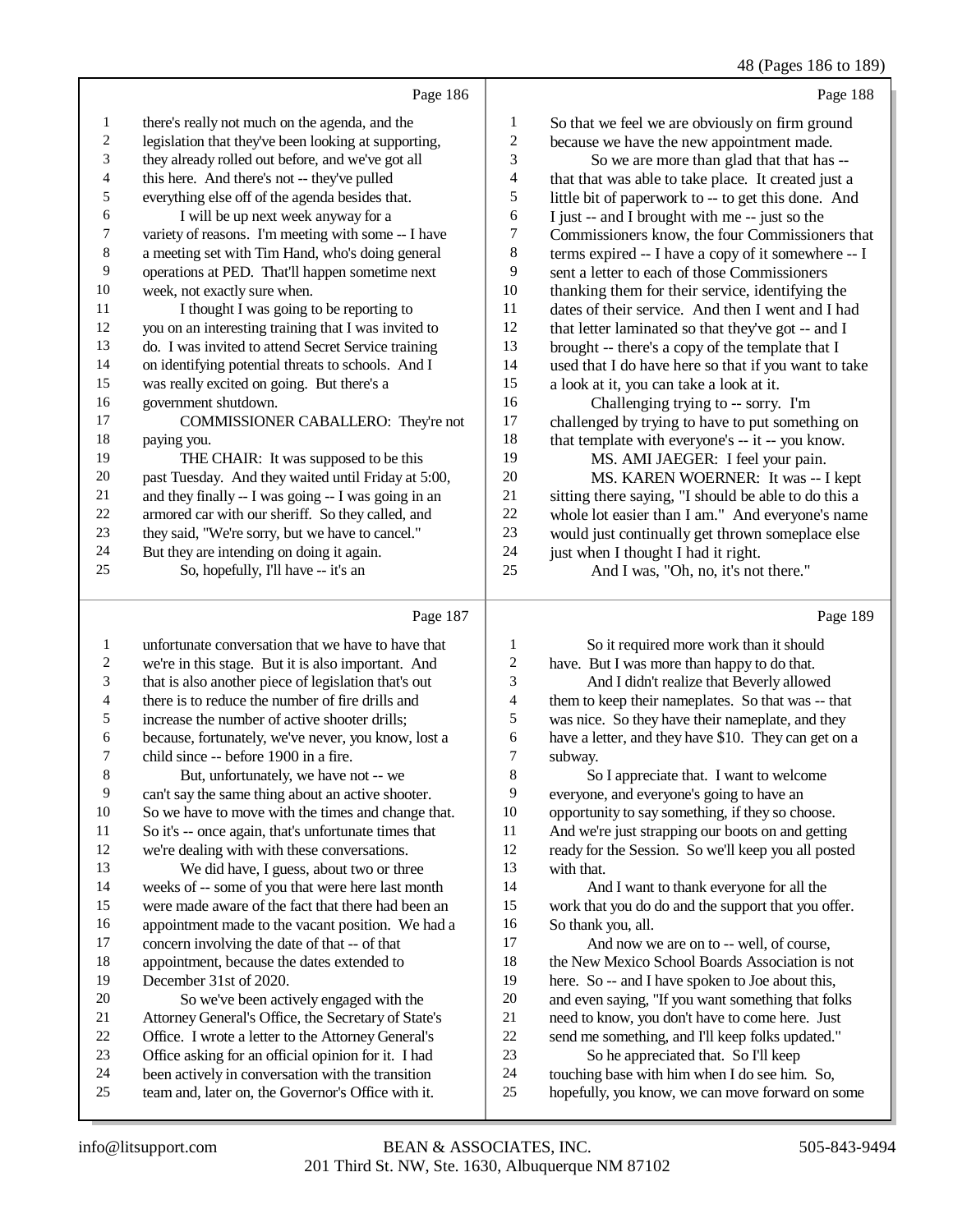|    | Page 190                                             |                | Page 192                                             |
|----|------------------------------------------------------|----------------|------------------------------------------------------|
| 1  | joint efforts, especially with training with them,   | 1              | it's actually talking about sort of the Watergate    |
| 2  | because I think that'll -- that's important.         | $\overline{2}$ | and Spiro Agnew.                                     |
| 3  | Okay. We're on to PEC Comments. So if I              | 3              | I'm just going to leave it at that. I'm              |
| 4  | look either way, I put a new Commissioner on the     | $\overline{4}$ | going to leave it at that. It's not dull in any      |
| 5  | spot. As we go around the room. So I'll -- take      | 5              | way. And the things that were brought out, which     |
| 6  | our longest-serving, newest Commissioner and say,    | 6              | is, like, what, 50 years later, by the original      |
| 7  | Commissioner Chavez, is there anything you wish to   | 7              | young -- at that time, 30-year-old attorneys, they   |
| 8  | say?                                                 | 8              | didn't even know about until she showed it to them.  |
| 9  | COMMISSIONER CHAVEZ: No, just wow. I'm               | 9              | Because then, you know, we didn't have all           |
| 10 | just -- just wow. That's a lot -- there's a lot.     | 10             | these computers and things and people could Google.  |
| 11 | There's a lot to this, and a lot more than I think   | 11             | So it's very good. There are seven                   |
| 12 | the PEC is given credit for. And I'm starting to     | 12             | episodes, and it's free, and you can download them.  |
| 13 | see a whole new world.                               | 13             | They range from about 25 minutes to maybe 45.        |
| 14 | But I'm grateful and thankful to be here             | 14             | THE CHAIR: I don't think there's one even            |
| 15 | and just looking forward to serving in the upcoming  | 15             | that long. The first one's the longest.              |
| 16 | years.                                               | 16             | COMMISSIONER ARMBRUSTER: So, again, it's             |
| 17 | THE CHAIR: Thank you. Thank you. We                  | 17             | "Bag Man," and you can get it on Podcast, or you can |
| 18 | appreciate it, and welcome, once again.              | 18             | do it on YouTube. And it's just -- it's not a        |
| 19 | Commissioner Voigt?                                  | 19             | visual thing; it's just auditory. That's where I     |
| 20 | MS. VOIGT: I'm happy to be here, looking             | 20             | saw the first one.                                   |
| 21 | forward to digging in and hopefully helping create   | 21             | So I highly recommend it. It's totally               |
| 22 | some constructive growth.                            | 22             | entertaining, particularly if you're driving long    |
| 23 | THE CHAIR: Thank you.                                | 23             | distances.                                           |
| 24 | <b>Commissioner Robbins?</b>                         | 24             | THE CHAIR: Yeah. It made my trip up here             |
| 25 | <b>COMMISSIONER ROBBINS:</b> Just want to            | 25             | go really, really quickly. And as a history          |
|    | Page 191                                             |                | Page 193                                             |
| 1  | welcome the new Commissioners. A year and a half     | 1              | teacher, it was fascinating what people didn't know  |
| 2  | ago, I was in your position. So I know what it       | 2              | about Spiro Agnew. You know, it's like, wow. Yeah.   |
| 3  | feels like. But welcome, and look forward to         | 3              | COMMISSIONER ARMBRUSTER: It's not just               |
| 4  | working with all of you.                             | $\overline{4}$ | about him. It's pertinent to now and ten years from  |
| 5  | THE CHAIR: Commissioner Ruiz?                        | 5              | now and then ten years --                            |
| 6  | COMMISSIONER RUIZ: And I just want to                | 6              | COMMISSIONER CABALLERO: It's pertinent to            |
| 7  | welcome every one of you here and let you know that  | $\overline{7}$ | "Trompa."                                            |
| 8  | it's been two years for me. And the first six        | 8              | THE CHAIR: It is, because if you close               |
| 9  | months, I was just, like, "What" every time I left.  | 9              | your eyes, you think you're --                       |
| 10 | So we're glad you're here.                           | 10             | COMMISSIONER CRONE: Déjà vu all over                 |
| 11 | And then to a comment that Commissioner              | 11             | again.                                               |
| 12 | Chavez said, that the PEC is often not -- you know,  | 12             | THE CHAIR: Commissioner Crone?                       |
| 13 | they don't really understand a lot of that. I think  | 13             | COMMISSIONER CRONE: Well, I was once                 |
| 14 | that will change based on the conversations I've had | 14             | labeled a "nattering nabob." And I still resent      |
| 15 | with the new -- some of the new administration, and  | 15             | them.                                                |
| 16 | I hope that we are going to get some recognition.    | 16             | I would -- welcome to all of you new                 |
| 17 | But welcome.                                         | 17             | Commissioners. She's going to work the hell out of   |
| 18 | THE CHAIR: Thank you.                                | 18             | you; so just                                         |
| 19 | Commissioner Armbruster?                             | 19             | MS. VOIGT: No doubt. I feel it already.              |

- Commissioner Armbruster?
- COMMISSIONER ARMBRUSTER: Also welcome to everyone. And I wanted to -- I hope Pattie agrees
- with me -- to recommend a podcast that I found
- really fascinating. You would never think this.
- It's actually called "Bag Man," two words, when you
- look it up on Podcast. It's by Rachel Maddow. And
- watch.<br>23 THE CHAIR: I think that's in the budget.

 COMMISSIONER CRONE: I will accept a 21 letter and my nameplate; but I'd also like a gold<br>22 watch.

24 Is it not?<br>25 M MS. KAREN WOERNER: Yes.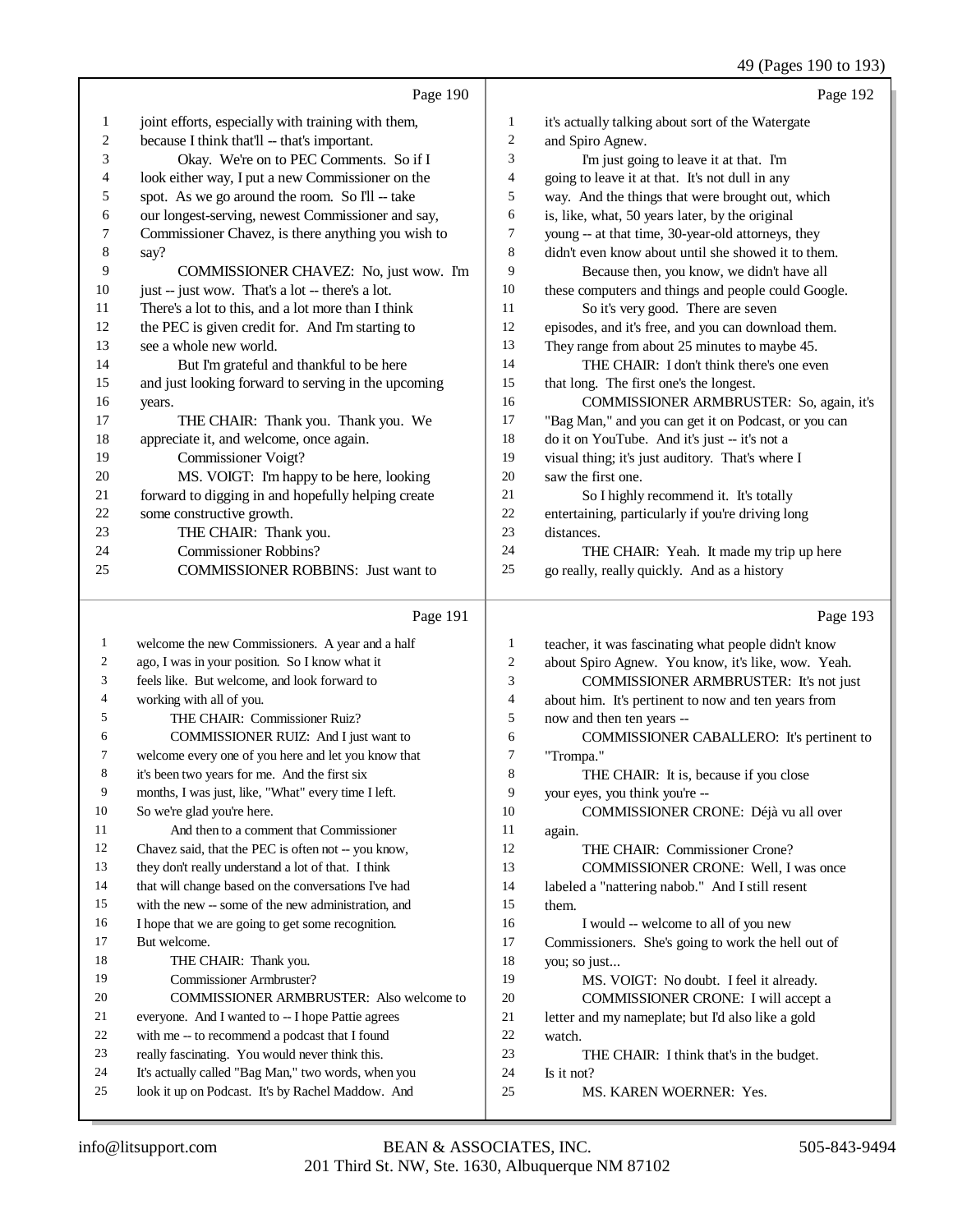50 (Pages 194 to 197)

|                |                                                                                              |                  | $50(1450)$ 12 1 to 127,                                                 |
|----------------|----------------------------------------------------------------------------------------------|------------------|-------------------------------------------------------------------------|
|                | Page 194                                                                                     |                  | Page 196                                                                |
| 1              | THE CHAIR: Commissioner Caballero?                                                           | 1                | And so what happened was this happened.                                 |
| $\mathfrak{2}$ | COMMISSIONER CABALLERO: Yes. And, again,                                                     | $\boldsymbol{2}$ | And I'm just, you know, so happy. I'm looking                           |
| 3              | to the new Commissioners, nice to have you around.                                           | 3                | forward to working with Michelle and Howie. I think                     |
| 4              | I've talked to most of you. And I hope you have                                              | 4                | they're going to make a big difference. I think                         |
| 5              | staying power, because that's what it's going to                                             | 5                | it's going to be wonderful.                                             |
| 6              | take, and a lot to learn.                                                                    | 6                | I'm so happy to hear that PARCC is out. A                               |
| 7              | I -- when I first got in, it was a lot to                                                    | 7                | lot of teachers called me up -- we all call each                        |
| 8              | learn. And still -- and still. And the one thing I                                           | 8                | other. We have breakfast every Friday.                                  |
| 9              | can say is this Commission offers you an opportunity                                         | 9                | So I'm willing, able to learn. There's a                                |
| 10             | to learn from others a lot more than what you think                                          | 10               | lot of things that I did already know, like the                         |
| 11             | you know. And so it is very refreshing. I never                                              | 11               | acronyms. If I know the acronyms . So I'm just                          |
| 12             | leave without going, "Wow, is that true?" And then                                           | 12               | delighted, excited, and happy. And thank you,                           |
| 13             | you start thinking about it, and you do a little                                             | 13               | Trish, and thank you, everybody who moved that --                       |
| 14             | research and -- oh, wow -- learn something new.                                              | 14               | what is it? -- wheel and got it done.                                   |
| 15             | And then I have to ask again, "Is this                                                       | 15               | Because this morning -- last night was a                                |
| 16             | right?"                                                                                      | 16               | whirlwind. I found out about 9:00 last night. On                        |
| 17             | And so I hope you have as much fun                                                           | 17               | to Albuquerque I went, and here I am this morning.                      |
| 18             | learning as much as I have, even though it's been                                            | 18               | I got sworn in. It doesn't seem real. I hope we                         |
| 19             | several years. And I hope to do a lot of things                                              | 19               | have an enjoyable conversation and friendship.                          |
| 20             | this coming year. I'm very hopeful that we can get                                           | 20               | Thanks.                                                                 |
| 21<br>22       | a lot of things done.                                                                        | 21               | MS. FRIEDMAN: Madam Chair?                                              |
| 23             | THE CHAIR: Commissioner Davis?                                                               | 22               | THE CHAIR: Thank you, and welcome                                       |
| 24             | COMMISSIONER DAVIS: Well, I'm happy to be<br>here. I was grateful that I was invited to come | 23<br>24         | everyone once again, and thank everyone else for                        |
| 25             | November and December. That was really interesting,                                          | 25               | coming back.                                                            |
|                |                                                                                              |                  | MS. FRIEDMAN: Madam Chair, can I make a                                 |
|                | Page 195                                                                                     |                  | Page 197                                                                |
| $\mathbf{1}$   | and it helped me to understand what I was to expect.                                         | 1                | comment?                                                                |
| $\overline{c}$ | And everyone has been just very welcoming                                                    | 2                | THE CHAIR: Sure.                                                        |
| 3              | and friendly. So I really appreciate that.                                                   | 3                | MS. FRIEDMAN: I'd like to just let the                                  |
| 4              | And I look forward to working with all of                                                    | 4                | new Commissioners know that at the end of the                           |
| 5              | you and making education in New Mexico better.                                               | 5                | meeting, if you do not want any of the paper inside                     |
| 6              | THE CHAIR: It's a double-edged sword                                                         | 6                | of your notebook, to take those out, and you can put                    |
| 7              | sometimes inviting people to come to our November                                            | $\tau$           | them in the blue recycle bin. You may save the                          |
| 8              | and December meetings, because you don't want to                                             | 8                | tabs. You can save whatever papers you would like.                      |
| 9              | scare people off.                                                                            | 9                | But if you don't want any of the rest of them, I                        |
| 10             | COMMISSIONER CABALLERO: By then, it's too                                                    | 10               | recycle them.                                                           |
| 11             | late. You're done --                                                                         | 11               | COMMISSIONER RAFTERY: So we can take them                               |
| 12             | COMMISSIONER CRONE: You'd have to resign.                                                    | 12               | if we want to, or we can throw them away?                               |
| 13             | COMMISSIONER CABALLERO: Before you start.                                                    | 13               | COMMISSIONER DAVIS: So you don't want the                               |
| 14             | THE CHAIR: Commissioner Raftery?                                                             | 14               | tabs?                                                                   |
| 15             | COMMISSIONER RAFTERY: I just want to tell                                                    | 15               | MS. FRIEDMAN: You can either pull the                                   |
| 16             | you I am so honored to be here. I have wanted to                                             | 16               | tabs out, or you can use them and recycle them.                         |
| 17             | run for this PEC when it came open back in -- two or                                         | 17               | COMMISSIONER DAVIS: But you don't use                                   |
| 18             | three years ago --                                                                           | 18               | them.                                                                   |
| 19             | THE CHAIR: Three or four years.                                                              | 19               | MS. FRIEDMAN: No. And don't forget your                                 |
| 20             | <b>COMMISSIONER RAFTERY: And our Democratic</b>                                              | $20\,$<br>21     | orange folders. I need these.                                           |
| 21<br>22       | Party said, "We already have a Democrat. Let's go                                            | $22\,$           | MS. VOIGT: I motion to adjourn?                                         |
| 23             | with her."<br>So I said, "Fine, okay."                                                       | 23               | COMMISSIONER RUIZ: Second.<br>THE CHAIR: Everyone is getting up and     |
|                |                                                                                              |                  |                                                                         |
|                |                                                                                              |                  |                                                                         |
| 24<br>25       | So she didn't win. She didn't win. But<br>that's okay.                                       | 24<br>25         | leaving, and we haven't adjourned?<br>COMMISSIONER CABALLERO: Motion to |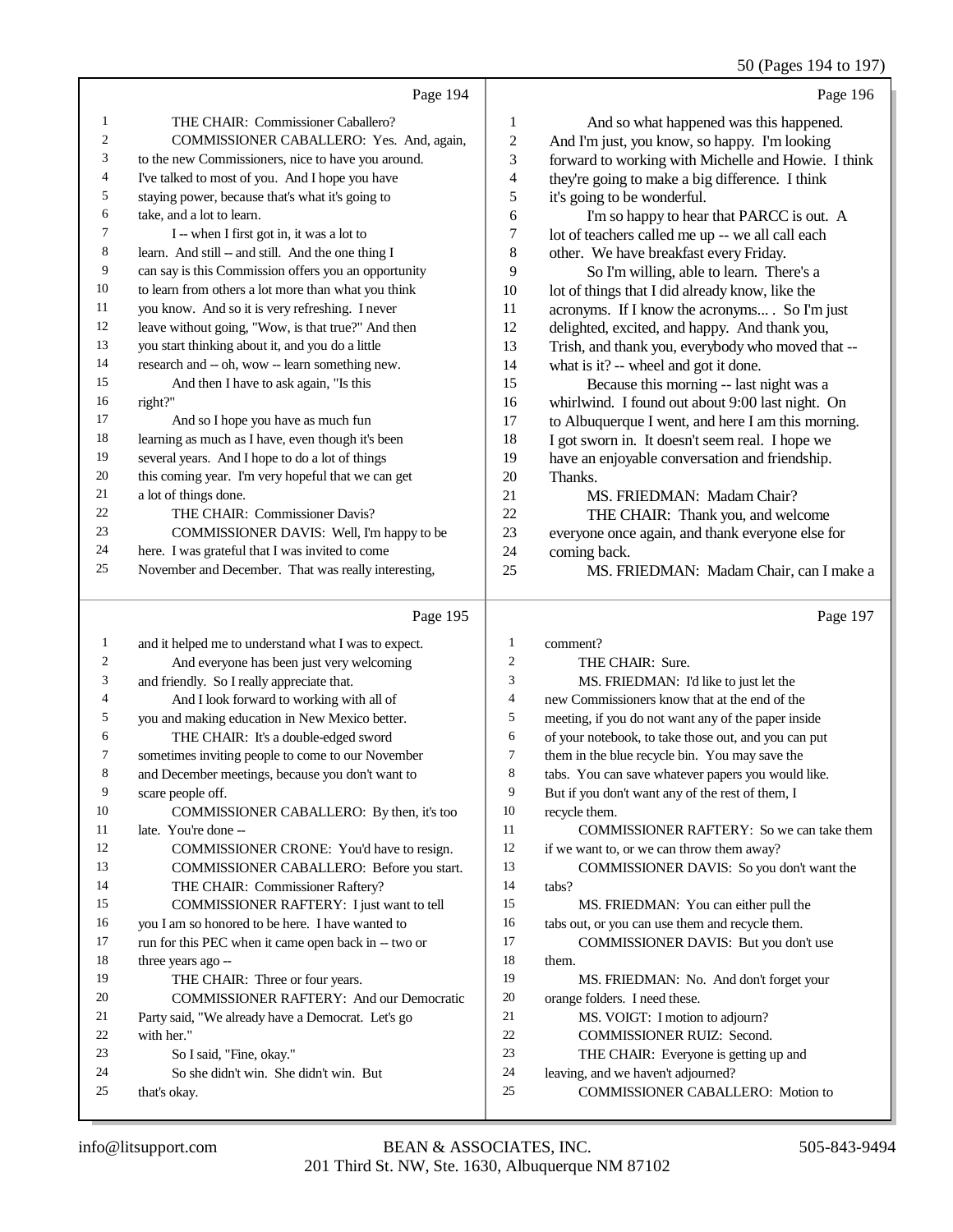# 51 (Pages 198 to 200)

|                   | Page 198                                                                                               | Page 200                                                            |
|-------------------|--------------------------------------------------------------------------------------------------------|---------------------------------------------------------------------|
| 1                 | adjourn.                                                                                               | <b>RECEIPT</b><br>1                                                 |
| 2                 | <b>COMMISSIONER RUIZ: Second.</b>                                                                      | JOB NUMBER: 1607N CC Date: 1/11/19<br>$\overline{c}$                |
| 3                 | THE CHAIR: All in favor?                                                                               | 3<br>PROCEEDINGS: OPEN PUBLIC MEETING                               |
| 4                 | (Commissioners so indicate.)                                                                           | $\overline{4}$<br>CASE CAPTION: In re: Public Meeting of the Public |
| 5                 | THE CHAIR: Hearing no opposition, we have                                                              | 5<br><b>Education Commission</b>                                    |
| 6                 | adjourned.                                                                                             | *************************<br>6                                      |
| 7                 | (Proceedings adjourned at 3:54 p.m.)                                                                   | $\tau$<br>ATTORNEY: MS. BEVERLY FRIEDMAN - PED                      |
| 8                 |                                                                                                        | 8<br>DOCUMENT: Transcript / Exhibits / Disks / Other                |
| 9                 |                                                                                                        | 9<br>DATE DELIVERED: _______________ DEL'D BY: _________            |
| 10                |                                                                                                        | 10                                                                  |
| 11                |                                                                                                        | **************************<br>11                                    |
| 12                |                                                                                                        | 12<br>ATTORNEY:                                                     |
| 13                |                                                                                                        | DOCUMENT: Transcript / Exhibits / Disks / Other<br>13               |
| 14                |                                                                                                        | DATE DELIVERED: _______________DEL'D BY: __________<br>14           |
| 15                |                                                                                                        | 15                                                                  |
| 16                |                                                                                                        | *************************<br>16                                     |
| 17                |                                                                                                        | ATTORNEY:<br>17                                                     |
| 18                |                                                                                                        | DOCUMENT: Transcript / Exhibits / Disks / Other<br>18               |
| 19                |                                                                                                        | DATE DELIVERED: _______________DEL'D BY: __________<br>19           |
| 20                |                                                                                                        | REC'D BY: TIME:<br>20                                               |
| 21                |                                                                                                        | ***************************<br>21                                   |
| 22                |                                                                                                        | ATTORNEY:<br>22                                                     |
| 23                |                                                                                                        | 23<br>DOCUMENT: Transcript / Exhibits / Disks / Other               |
| 24                |                                                                                                        | DATE DELIVERED: _______________DEL'D BY: __________<br>24           |
| 25                |                                                                                                        | 25                                                                  |
|                   |                                                                                                        |                                                                     |
|                   |                                                                                                        |                                                                     |
|                   | Page 199                                                                                               |                                                                     |
|                   |                                                                                                        |                                                                     |
| $\mathbf{1}$<br>2 | BEFORE THE PUBLIC EDUCATION COMMISSION                                                                 |                                                                     |
| 3                 | <b>STATE OF NEW MEXICO</b>                                                                             |                                                                     |
| 4                 |                                                                                                        |                                                                     |
| 5                 |                                                                                                        |                                                                     |
| 6                 |                                                                                                        |                                                                     |
| 7                 | REPORTER'S CERTIFICATE                                                                                 |                                                                     |
| 8                 | I, Cynthia C. Chapman, RMR, CCR #219, Certified                                                        |                                                                     |
| 9                 | Court Reporter in the State of New Mexico, do hereby                                                   |                                                                     |
| 10                | certify that the foregoing pages constitute a true                                                     |                                                                     |
| 11<br>12          | transcript of proceedings had before the said                                                          |                                                                     |
| 13                | NEW MEXICO PUBLIC EDUCATION COMMISSION, held in the<br>State of New Mexico, County of Santa Fe, in the |                                                                     |
| 14                | matter therein stated.                                                                                 |                                                                     |
| 15                | In testimony whereof, I have hereunto set my                                                           |                                                                     |
| 16                | hand on January 22, 2019.                                                                              |                                                                     |
| 17                |                                                                                                        |                                                                     |
| 18                |                                                                                                        |                                                                     |
| 19                |                                                                                                        |                                                                     |
|                   | Cynthia C. Chapman, RMR-CRR, NM CCR #219                                                               |                                                                     |
| 20                | BEAN & ASSOCIATES, INC.                                                                                |                                                                     |
| 21                | 201 Third Street, NW, Suite 1630<br>Albuquerque, New Mexico 87102                                      |                                                                     |
| 22                |                                                                                                        |                                                                     |
| 23                |                                                                                                        |                                                                     |
| 24                |                                                                                                        |                                                                     |
| 25                | Job No.: 1607N (CC)                                                                                    |                                                                     |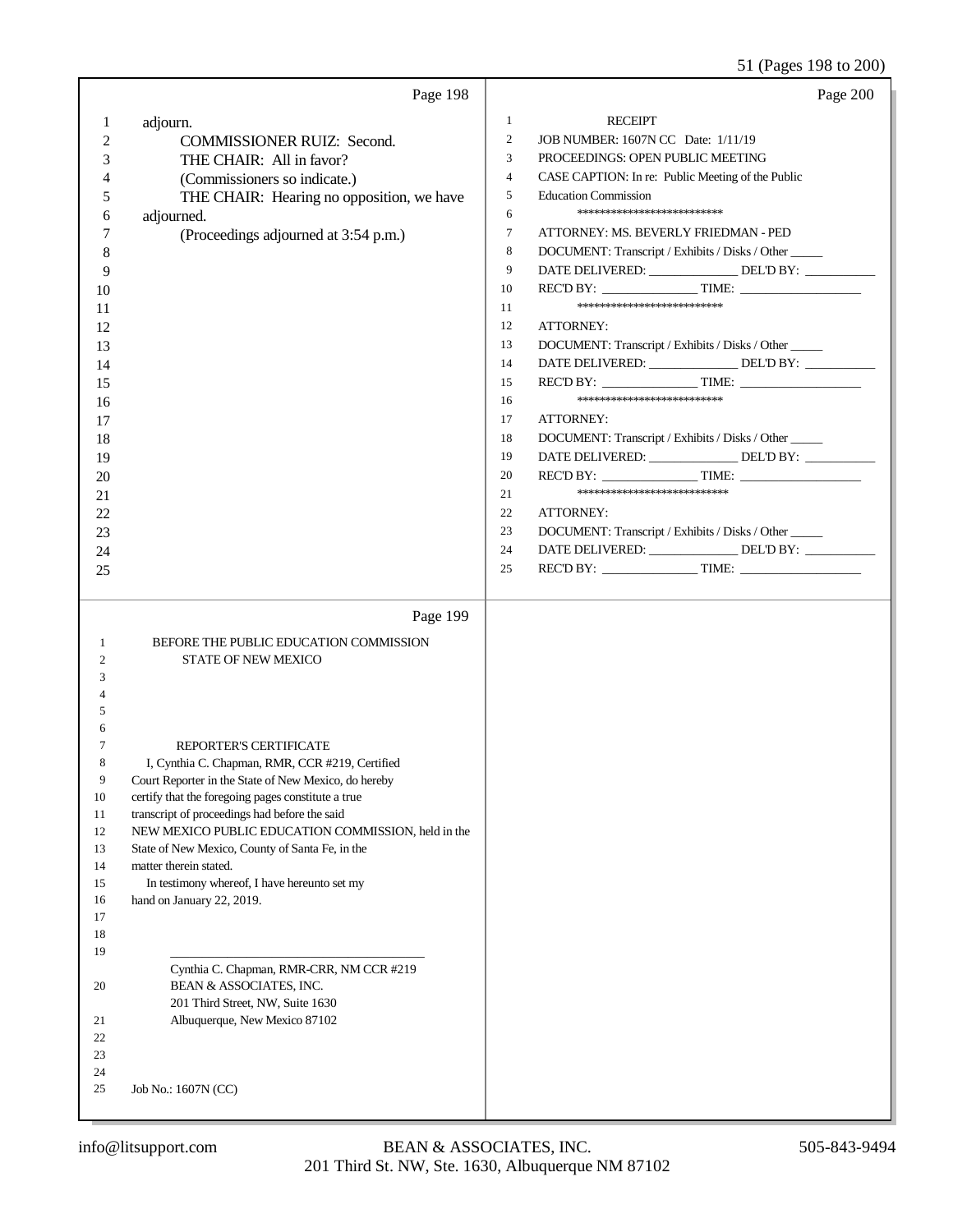| 111:18<br>a.m 1:11 6:5 80:1<br>activity 14:18<br>abide 172:23<br>actual 26:5 115:3<br>ability 41:17 100:3<br>add 20:18 68:25 107:21 154:8<br>able 14:14 15:17 22:14 30:13<br>adding $150:2$<br>38:23 40:10,11 45:15 46:20<br>addition 29:15 30:1 33:4 92:8<br>47:1 49:12 52:10,11 53:5 67:8<br>149:21<br>67:10 91:13 93:17 99:9,18<br>additional 21:3,14 53:2 56:7<br>103:13 105:14 106:8,11 112:18<br>57:11 111:25<br>118:13 121:23 134:2 136:9<br>address 40:22 48:3 71:5 74:20<br>155:6 168:7 188:4,21 196:9<br>103:13 149:19 161:17<br>absolutely 53:18 54:24 86:20<br>addressed 70:14 128:23 156:15<br>111:19 121:16 128:13 129:10<br>178:25<br>134:18 173:16<br>addresses 161:18<br>absorb 132:18<br>adds 141:5 148:17<br><b>Academia 93:20 94:6</b><br><b>adhere</b> 157:8<br>academic 17:6 44:9,12,17,18,24<br>adhered 138:13<br>45:1<br>adjourn 4:7 197:21 198:1<br>accept 10:16 11:12 12:9 13:2<br>adjourned 197:24 198:6,7<br>102:20 193:20<br>adjustment 98:24 127:20,24,25<br>access 62:25 72:1,22 75:20,22<br>128:1,15<br>92:20 99:24<br>admin 81:19<br>accidentally 95:16<br>administer 6:17 76:4<br>acclimation 10:14,17 12:11<br><b>administered 5:14 7:1 130:10</b><br>accommodation 25:22<br>administering 105:4<br>accommodations 159:13<br>administers 104:18<br>accompanying 159:14<br>administration 138:14 191:15<br>accountability 26:5 82:4 131:22<br>administrative 82:2<br>accounting 58:16<br>administrator 25:3 62:20 82:19<br>accredited 110:13<br>89:3 95:24<br>accurately 180:20<br>administrators 83:8<br>achieve 117:23<br>admirable 18:15<br>acknowledged 118:19<br>adopt 119:23 120:18 121:7,10<br>acquire 106:9<br>182:14,18,23<br>acronym 87:11 93:2<br>advance 67:13<br>acronyms 87:18 196:11,11<br>advanced 67:1<br>act 171:8<br><b>advise</b> 135:14<br>acting $2:9\ 10:2,2$<br><b>advised</b> 75:16 90:6<br>action 3:11, 12, 13, 14, 16, 17, 20, 21<br><b>advisory</b> 63:4 64:19<br>3:23 4:3 19:13,14 21:8,11 22:9<br>advocate 158:7 160:10<br>25:16 40:21 41:6 42:23 52:4<br>advocating 30:25<br>55:21,22 56:4 57:10 60:20<br>affect 164:13 169:11,12<br>63:17 65:7 66:7 76:16,23,25<br>afford 133:9 155:7 171:23<br>102:15 104:2,25 117:12 124:20<br>after-school 59:6 110:6,25<br>179:7<br>111:18 |                             | activities 110:5,6,8,25 111:4,17 |
|--------------------------------------------------------------------------------------------------------------------------------------------------------------------------------------------------------------------------------------------------------------------------------------------------------------------------------------------------------------------------------------------------------------------------------------------------------------------------------------------------------------------------------------------------------------------------------------------------------------------------------------------------------------------------------------------------------------------------------------------------------------------------------------------------------------------------------------------------------------------------------------------------------------------------------------------------------------------------------------------------------------------------------------------------------------------------------------------------------------------------------------------------------------------------------------------------------------------------------------------------------------------------------------------------------------------------------------------------------------------------------------------------------------------------------------------------------------------------------------------------------------------------------------------------------------------------------------------------------------------------------------------------------------------------------------------------------------------------------------------------------------------------------------------------------------------------------------------------------------------------------------------------------------------------------------------------------------------------------------------------------------------------------------------------------------------------------------------------------------------------------------------------------------------------------------------------------------------------------------------------|-----------------------------|----------------------------------|
|                                                                                                                                                                                                                                                                                                                                                                                                                                                                                                                                                                                                                                                                                                                                                                                                                                                                                                                                                                                                                                                                                                                                                                                                                                                                                                                                                                                                                                                                                                                                                                                                                                                                                                                                                                                                                                                                                                                                                                                                                                                                                                                                                                                                                                                  | A                           |                                  |
|                                                                                                                                                                                                                                                                                                                                                                                                                                                                                                                                                                                                                                                                                                                                                                                                                                                                                                                                                                                                                                                                                                                                                                                                                                                                                                                                                                                                                                                                                                                                                                                                                                                                                                                                                                                                                                                                                                                                                                                                                                                                                                                                                                                                                                                  |                             |                                  |
|                                                                                                                                                                                                                                                                                                                                                                                                                                                                                                                                                                                                                                                                                                                                                                                                                                                                                                                                                                                                                                                                                                                                                                                                                                                                                                                                                                                                                                                                                                                                                                                                                                                                                                                                                                                                                                                                                                                                                                                                                                                                                                                                                                                                                                                  |                             |                                  |
|                                                                                                                                                                                                                                                                                                                                                                                                                                                                                                                                                                                                                                                                                                                                                                                                                                                                                                                                                                                                                                                                                                                                                                                                                                                                                                                                                                                                                                                                                                                                                                                                                                                                                                                                                                                                                                                                                                                                                                                                                                                                                                                                                                                                                                                  |                             |                                  |
|                                                                                                                                                                                                                                                                                                                                                                                                                                                                                                                                                                                                                                                                                                                                                                                                                                                                                                                                                                                                                                                                                                                                                                                                                                                                                                                                                                                                                                                                                                                                                                                                                                                                                                                                                                                                                                                                                                                                                                                                                                                                                                                                                                                                                                                  |                             |                                  |
|                                                                                                                                                                                                                                                                                                                                                                                                                                                                                                                                                                                                                                                                                                                                                                                                                                                                                                                                                                                                                                                                                                                                                                                                                                                                                                                                                                                                                                                                                                                                                                                                                                                                                                                                                                                                                                                                                                                                                                                                                                                                                                                                                                                                                                                  |                             |                                  |
|                                                                                                                                                                                                                                                                                                                                                                                                                                                                                                                                                                                                                                                                                                                                                                                                                                                                                                                                                                                                                                                                                                                                                                                                                                                                                                                                                                                                                                                                                                                                                                                                                                                                                                                                                                                                                                                                                                                                                                                                                                                                                                                                                                                                                                                  |                             |                                  |
|                                                                                                                                                                                                                                                                                                                                                                                                                                                                                                                                                                                                                                                                                                                                                                                                                                                                                                                                                                                                                                                                                                                                                                                                                                                                                                                                                                                                                                                                                                                                                                                                                                                                                                                                                                                                                                                                                                                                                                                                                                                                                                                                                                                                                                                  |                             |                                  |
|                                                                                                                                                                                                                                                                                                                                                                                                                                                                                                                                                                                                                                                                                                                                                                                                                                                                                                                                                                                                                                                                                                                                                                                                                                                                                                                                                                                                                                                                                                                                                                                                                                                                                                                                                                                                                                                                                                                                                                                                                                                                                                                                                                                                                                                  |                             |                                  |
|                                                                                                                                                                                                                                                                                                                                                                                                                                                                                                                                                                                                                                                                                                                                                                                                                                                                                                                                                                                                                                                                                                                                                                                                                                                                                                                                                                                                                                                                                                                                                                                                                                                                                                                                                                                                                                                                                                                                                                                                                                                                                                                                                                                                                                                  |                             |                                  |
|                                                                                                                                                                                                                                                                                                                                                                                                                                                                                                                                                                                                                                                                                                                                                                                                                                                                                                                                                                                                                                                                                                                                                                                                                                                                                                                                                                                                                                                                                                                                                                                                                                                                                                                                                                                                                                                                                                                                                                                                                                                                                                                                                                                                                                                  |                             |                                  |
|                                                                                                                                                                                                                                                                                                                                                                                                                                                                                                                                                                                                                                                                                                                                                                                                                                                                                                                                                                                                                                                                                                                                                                                                                                                                                                                                                                                                                                                                                                                                                                                                                                                                                                                                                                                                                                                                                                                                                                                                                                                                                                                                                                                                                                                  |                             |                                  |
|                                                                                                                                                                                                                                                                                                                                                                                                                                                                                                                                                                                                                                                                                                                                                                                                                                                                                                                                                                                                                                                                                                                                                                                                                                                                                                                                                                                                                                                                                                                                                                                                                                                                                                                                                                                                                                                                                                                                                                                                                                                                                                                                                                                                                                                  |                             |                                  |
|                                                                                                                                                                                                                                                                                                                                                                                                                                                                                                                                                                                                                                                                                                                                                                                                                                                                                                                                                                                                                                                                                                                                                                                                                                                                                                                                                                                                                                                                                                                                                                                                                                                                                                                                                                                                                                                                                                                                                                                                                                                                                                                                                                                                                                                  |                             |                                  |
|                                                                                                                                                                                                                                                                                                                                                                                                                                                                                                                                                                                                                                                                                                                                                                                                                                                                                                                                                                                                                                                                                                                                                                                                                                                                                                                                                                                                                                                                                                                                                                                                                                                                                                                                                                                                                                                                                                                                                                                                                                                                                                                                                                                                                                                  |                             |                                  |
|                                                                                                                                                                                                                                                                                                                                                                                                                                                                                                                                                                                                                                                                                                                                                                                                                                                                                                                                                                                                                                                                                                                                                                                                                                                                                                                                                                                                                                                                                                                                                                                                                                                                                                                                                                                                                                                                                                                                                                                                                                                                                                                                                                                                                                                  |                             |                                  |
|                                                                                                                                                                                                                                                                                                                                                                                                                                                                                                                                                                                                                                                                                                                                                                                                                                                                                                                                                                                                                                                                                                                                                                                                                                                                                                                                                                                                                                                                                                                                                                                                                                                                                                                                                                                                                                                                                                                                                                                                                                                                                                                                                                                                                                                  |                             |                                  |
|                                                                                                                                                                                                                                                                                                                                                                                                                                                                                                                                                                                                                                                                                                                                                                                                                                                                                                                                                                                                                                                                                                                                                                                                                                                                                                                                                                                                                                                                                                                                                                                                                                                                                                                                                                                                                                                                                                                                                                                                                                                                                                                                                                                                                                                  |                             |                                  |
|                                                                                                                                                                                                                                                                                                                                                                                                                                                                                                                                                                                                                                                                                                                                                                                                                                                                                                                                                                                                                                                                                                                                                                                                                                                                                                                                                                                                                                                                                                                                                                                                                                                                                                                                                                                                                                                                                                                                                                                                                                                                                                                                                                                                                                                  |                             |                                  |
|                                                                                                                                                                                                                                                                                                                                                                                                                                                                                                                                                                                                                                                                                                                                                                                                                                                                                                                                                                                                                                                                                                                                                                                                                                                                                                                                                                                                                                                                                                                                                                                                                                                                                                                                                                                                                                                                                                                                                                                                                                                                                                                                                                                                                                                  |                             |                                  |
|                                                                                                                                                                                                                                                                                                                                                                                                                                                                                                                                                                                                                                                                                                                                                                                                                                                                                                                                                                                                                                                                                                                                                                                                                                                                                                                                                                                                                                                                                                                                                                                                                                                                                                                                                                                                                                                                                                                                                                                                                                                                                                                                                                                                                                                  |                             |                                  |
|                                                                                                                                                                                                                                                                                                                                                                                                                                                                                                                                                                                                                                                                                                                                                                                                                                                                                                                                                                                                                                                                                                                                                                                                                                                                                                                                                                                                                                                                                                                                                                                                                                                                                                                                                                                                                                                                                                                                                                                                                                                                                                                                                                                                                                                  |                             |                                  |
|                                                                                                                                                                                                                                                                                                                                                                                                                                                                                                                                                                                                                                                                                                                                                                                                                                                                                                                                                                                                                                                                                                                                                                                                                                                                                                                                                                                                                                                                                                                                                                                                                                                                                                                                                                                                                                                                                                                                                                                                                                                                                                                                                                                                                                                  |                             |                                  |
|                                                                                                                                                                                                                                                                                                                                                                                                                                                                                                                                                                                                                                                                                                                                                                                                                                                                                                                                                                                                                                                                                                                                                                                                                                                                                                                                                                                                                                                                                                                                                                                                                                                                                                                                                                                                                                                                                                                                                                                                                                                                                                                                                                                                                                                  |                             |                                  |
|                                                                                                                                                                                                                                                                                                                                                                                                                                                                                                                                                                                                                                                                                                                                                                                                                                                                                                                                                                                                                                                                                                                                                                                                                                                                                                                                                                                                                                                                                                                                                                                                                                                                                                                                                                                                                                                                                                                                                                                                                                                                                                                                                                                                                                                  |                             |                                  |
|                                                                                                                                                                                                                                                                                                                                                                                                                                                                                                                                                                                                                                                                                                                                                                                                                                                                                                                                                                                                                                                                                                                                                                                                                                                                                                                                                                                                                                                                                                                                                                                                                                                                                                                                                                                                                                                                                                                                                                                                                                                                                                                                                                                                                                                  |                             |                                  |
|                                                                                                                                                                                                                                                                                                                                                                                                                                                                                                                                                                                                                                                                                                                                                                                                                                                                                                                                                                                                                                                                                                                                                                                                                                                                                                                                                                                                                                                                                                                                                                                                                                                                                                                                                                                                                                                                                                                                                                                                                                                                                                                                                                                                                                                  |                             |                                  |
|                                                                                                                                                                                                                                                                                                                                                                                                                                                                                                                                                                                                                                                                                                                                                                                                                                                                                                                                                                                                                                                                                                                                                                                                                                                                                                                                                                                                                                                                                                                                                                                                                                                                                                                                                                                                                                                                                                                                                                                                                                                                                                                                                                                                                                                  |                             |                                  |
|                                                                                                                                                                                                                                                                                                                                                                                                                                                                                                                                                                                                                                                                                                                                                                                                                                                                                                                                                                                                                                                                                                                                                                                                                                                                                                                                                                                                                                                                                                                                                                                                                                                                                                                                                                                                                                                                                                                                                                                                                                                                                                                                                                                                                                                  |                             |                                  |
|                                                                                                                                                                                                                                                                                                                                                                                                                                                                                                                                                                                                                                                                                                                                                                                                                                                                                                                                                                                                                                                                                                                                                                                                                                                                                                                                                                                                                                                                                                                                                                                                                                                                                                                                                                                                                                                                                                                                                                                                                                                                                                                                                                                                                                                  |                             |                                  |
|                                                                                                                                                                                                                                                                                                                                                                                                                                                                                                                                                                                                                                                                                                                                                                                                                                                                                                                                                                                                                                                                                                                                                                                                                                                                                                                                                                                                                                                                                                                                                                                                                                                                                                                                                                                                                                                                                                                                                                                                                                                                                                                                                                                                                                                  |                             |                                  |
|                                                                                                                                                                                                                                                                                                                                                                                                                                                                                                                                                                                                                                                                                                                                                                                                                                                                                                                                                                                                                                                                                                                                                                                                                                                                                                                                                                                                                                                                                                                                                                                                                                                                                                                                                                                                                                                                                                                                                                                                                                                                                                                                                                                                                                                  |                             |                                  |
|                                                                                                                                                                                                                                                                                                                                                                                                                                                                                                                                                                                                                                                                                                                                                                                                                                                                                                                                                                                                                                                                                                                                                                                                                                                                                                                                                                                                                                                                                                                                                                                                                                                                                                                                                                                                                                                                                                                                                                                                                                                                                                                                                                                                                                                  |                             |                                  |
|                                                                                                                                                                                                                                                                                                                                                                                                                                                                                                                                                                                                                                                                                                                                                                                                                                                                                                                                                                                                                                                                                                                                                                                                                                                                                                                                                                                                                                                                                                                                                                                                                                                                                                                                                                                                                                                                                                                                                                                                                                                                                                                                                                                                                                                  |                             |                                  |
|                                                                                                                                                                                                                                                                                                                                                                                                                                                                                                                                                                                                                                                                                                                                                                                                                                                                                                                                                                                                                                                                                                                                                                                                                                                                                                                                                                                                                                                                                                                                                                                                                                                                                                                                                                                                                                                                                                                                                                                                                                                                                                                                                                                                                                                  |                             |                                  |
|                                                                                                                                                                                                                                                                                                                                                                                                                                                                                                                                                                                                                                                                                                                                                                                                                                                                                                                                                                                                                                                                                                                                                                                                                                                                                                                                                                                                                                                                                                                                                                                                                                                                                                                                                                                                                                                                                                                                                                                                                                                                                                                                                                                                                                                  |                             |                                  |
|                                                                                                                                                                                                                                                                                                                                                                                                                                                                                                                                                                                                                                                                                                                                                                                                                                                                                                                                                                                                                                                                                                                                                                                                                                                                                                                                                                                                                                                                                                                                                                                                                                                                                                                                                                                                                                                                                                                                                                                                                                                                                                                                                                                                                                                  |                             |                                  |
|                                                                                                                                                                                                                                                                                                                                                                                                                                                                                                                                                                                                                                                                                                                                                                                                                                                                                                                                                                                                                                                                                                                                                                                                                                                                                                                                                                                                                                                                                                                                                                                                                                                                                                                                                                                                                                                                                                                                                                                                                                                                                                                                                                                                                                                  |                             |                                  |
|                                                                                                                                                                                                                                                                                                                                                                                                                                                                                                                                                                                                                                                                                                                                                                                                                                                                                                                                                                                                                                                                                                                                                                                                                                                                                                                                                                                                                                                                                                                                                                                                                                                                                                                                                                                                                                                                                                                                                                                                                                                                                                                                                                                                                                                  |                             |                                  |
|                                                                                                                                                                                                                                                                                                                                                                                                                                                                                                                                                                                                                                                                                                                                                                                                                                                                                                                                                                                                                                                                                                                                                                                                                                                                                                                                                                                                                                                                                                                                                                                                                                                                                                                                                                                                                                                                                                                                                                                                                                                                                                                                                                                                                                                  |                             |                                  |
|                                                                                                                                                                                                                                                                                                                                                                                                                                                                                                                                                                                                                                                                                                                                                                                                                                                                                                                                                                                                                                                                                                                                                                                                                                                                                                                                                                                                                                                                                                                                                                                                                                                                                                                                                                                                                                                                                                                                                                                                                                                                                                                                                                                                                                                  |                             |                                  |
|                                                                                                                                                                                                                                                                                                                                                                                                                                                                                                                                                                                                                                                                                                                                                                                                                                                                                                                                                                                                                                                                                                                                                                                                                                                                                                                                                                                                                                                                                                                                                                                                                                                                                                                                                                                                                                                                                                                                                                                                                                                                                                                                                                                                                                                  |                             |                                  |
|                                                                                                                                                                                                                                                                                                                                                                                                                                                                                                                                                                                                                                                                                                                                                                                                                                                                                                                                                                                                                                                                                                                                                                                                                                                                                                                                                                                                                                                                                                                                                                                                                                                                                                                                                                                                                                                                                                                                                                                                                                                                                                                                                                                                                                                  |                             |                                  |
|                                                                                                                                                                                                                                                                                                                                                                                                                                                                                                                                                                                                                                                                                                                                                                                                                                                                                                                                                                                                                                                                                                                                                                                                                                                                                                                                                                                                                                                                                                                                                                                                                                                                                                                                                                                                                                                                                                                                                                                                                                                                                                                                                                                                                                                  |                             |                                  |
|                                                                                                                                                                                                                                                                                                                                                                                                                                                                                                                                                                                                                                                                                                                                                                                                                                                                                                                                                                                                                                                                                                                                                                                                                                                                                                                                                                                                                                                                                                                                                                                                                                                                                                                                                                                                                                                                                                                                                                                                                                                                                                                                                                                                                                                  | active 72:18 137:24 187:5,9 |                                  |
| afternoon 177:2<br>actively 64:10 187:20,24                                                                                                                                                                                                                                                                                                                                                                                                                                                                                                                                                                                                                                                                                                                                                                                                                                                                                                                                                                                                                                                                                                                                                                                                                                                                                                                                                                                                                                                                                                                                                                                                                                                                                                                                                                                                                                                                                                                                                                                                                                                                                                                                                                                                      |                             |                                  |

age 138:25 139:5,17 140:10 agencies 132:8 148:10 agencies' 147:21 agency  $171:1$ agenda 3:5,8 8:16 9:3,4 12:24,25 13:3, 14, 20 55:7 80:3, 14, 17 95:2 122:4,15 125:24 176:5,6 186:1 186:5 agendas 86:8 Agnew 192:2 193:2 ago 107:25 114:24 129:17 138:12 149:2 176:20 191:2 195:18 agree 52:2 108:2 129:10 131:17 141:23 175:9 **agrees** 191:21 ahead 56:3 137:5,12 **Ahner** 36:25 AI 137:4 aide 24:10 aides 157:5,5 **Alamos** 50:23 **Albuquerque** 1:21 3:9 14:5,24 16:22 47:10 105:15 110:10 143:24 168:25 169:6,10 196:17 199:21 **Algebra 59:14 69:2,3 all-male** 159:24 All-righty  $14:19$ all-time 114:5 all-year-round  $154:13,16$ **Allegiance** 3:3 8:21,25 alleviate 151:8 allow 57:23 106:8 119:15 159:18 159:25 165:18 166:11 167:25 168:1,2,14 172:19 173:1,4,15  $175:18$ allowed 160:23 172:21 189:3 **allowing** 152:3 155:10 157:3 164:6 167:11,12 allows 128:16 144:20 167:17 173:15 Alma 3:11 19:13,22 22:4,14 23:14 24:17 42:17 44:3 49:4 75:13 76:24 **alter** 147:2 alternative 175:9 amazing 58:24,24,25 59:3,9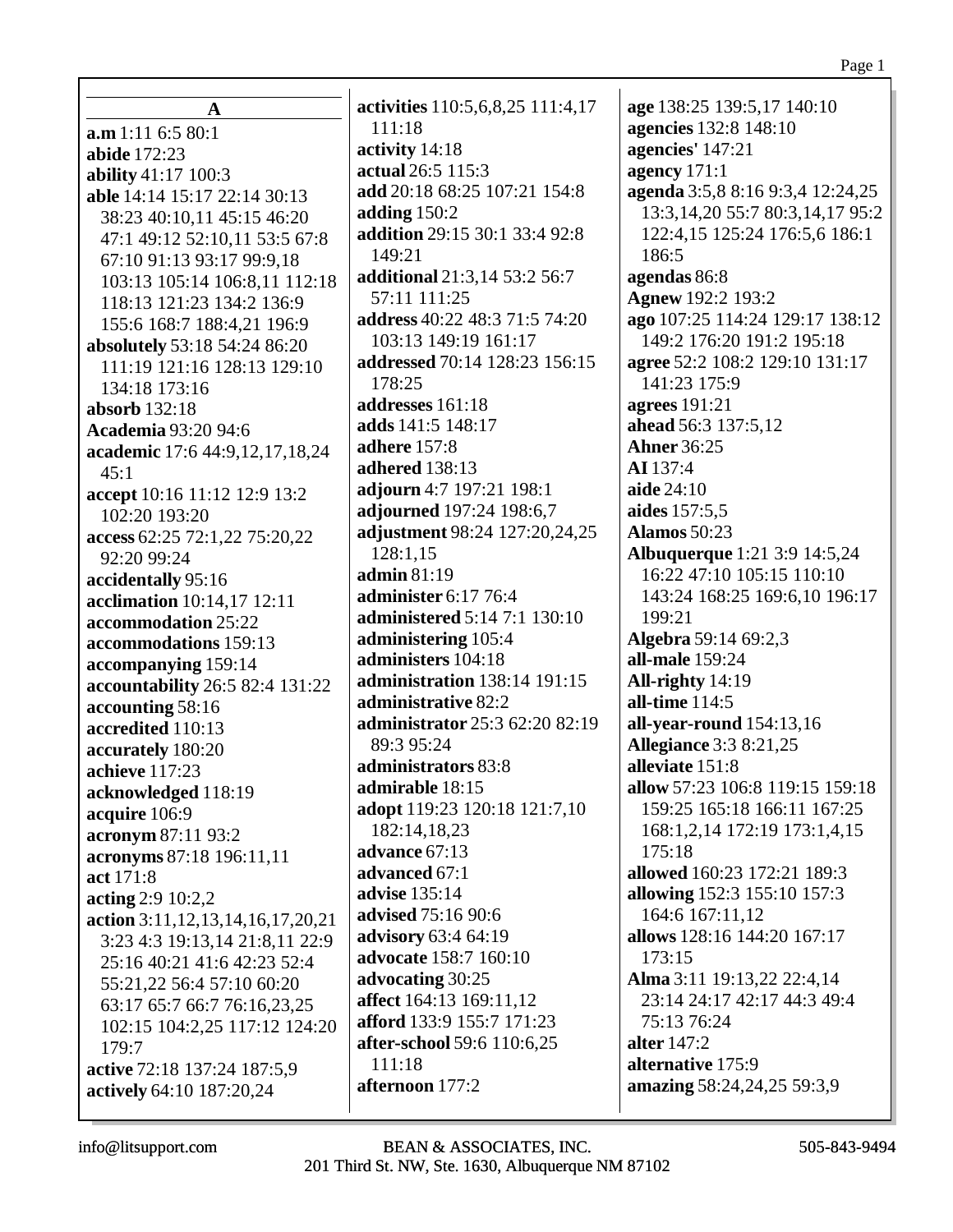amendment 176:13 Ami 2:13 96:7,14,18 97:2,9,14 116:24 117:1,21 118:25 120:2 120:11 121:12,21 122:1 124:6 124:23,24 131:18,21 138:19 144:23 145:3,6,11,14 154:1,5 158:10 159:15 160:1 161:6.14 163:20 165:3,14 166:18 174:4 179:8,18 180:1,10 181:16,18,23 182:9 184:19 188:19 **Ami's** 166:4 **amount** 48:13,17 50:17 52:13 53:5 65:16 80:10 91:23 107:22 133:10 143:14 144:3 **ample 69:22** analysis 64:3 119:7 analyst 83:6 ancillary  $25:1,5$ animal 99:18 Ann 2:4 12:4 announce 102:3 announcements 97:18,23 annual 72:23 73:11.13 136:17.18  $137:1$ annually 104:22 answer 20:4 21:19 27:20 47:3 73:17 115:19 166:10 178:8 answered 103:19 111:22 112:4 115:17 116:7,10 **Anthony** 89:15 90:13,24 91:13 91:20 96:9,16,17 anybody 16:10 20:12 31:6 70:23 86:2 104:3 **anymore** 107:24,25 anyone's 176:3 anytime 19:7 anyway 26:23 91:18 146:9 186:6 Apodaca 1:12 apologize 5:20 apparently 146:7 appeal 93:25 94:4 appearing 93:22 appears  $125:16$ appease 138:3 **Applause** 19:11 applicant  $84:1$   $88:5$ applicants 84:8

**application** 3:20 107:3,5 109:2 119:20 120:14 applications 84:8 89:5 applies  $140:1$ apply 36:7 107:18 119:16 appointed 5:15 appointment 5:6 187:16,18 188:2 appreciate 5:2,4,9,16,17,22 7:5 14:8 19:3,9 21:3 40:9 45:6 49:20 58:22 59:11.21 61:15 62:10 78:19 79:25 80:9 102:8 189:8 190:18 195:3 appreciated 189:23 approached 55:20 appropriate 14:13 37:15 96:8,25 appropriately 48:19 approval 3:5 8:16 9:3 56:25 86:10 89:18 90:1.3.21 approvals  $90:11$ **approve** 12:10 76:16,23 103:22 104:25 115:23 122:14 **approved** 85:6 95:2 APS 130:10,10 159:10 167:4 **AR** 137:4 Archuleta 81:18 area 31:17 62:21 63:24,25 64:7 65:15 137:17 166:8,10 172:4,6 172:10 173:25 areas 117:11 155:14 169:2,18 argument 173:9 arising  $39:3$  $arm 113:22$ Armbruster 2:4 6:6,8,12 7:6,8,11 7:14,15,18,21,24 8:2,5,8,11,21 9:23,25 10:10,13,19,24 11:9 12:4,11,22 26:18,19 28:1,4 29:3 29:9,13,21,25 30:19,25 31:4,9 31:15 33:24,25 34:1,5,10,21 35:8 41:1 42:7,24 43:4,11,15 44:8,13,20 50:20,21 51:12 77:7 77:8,11,14,17,20,21,24 78:2,5,8 78:11 80:8 83:19,20 96:6,17 109:11.14 116:16 117:19 122:21,23 123:1,5,8,11,14,17 123:20,23,24 124:2 126:18 135:12,13 136:12 138:23 139:4

139:15.22 142:14.15 145:19 149:20 152:21 153:24 154:3 162:23 163:5,18 164:8 165:1,10 173:23 174:5,14,21 177:9,17,23 178:7 179:20 180:13 181:3,9,22 182:4 183:8,11,14,17,20,23 184:1,5,9,10,13 185:1 191:19 191:20 192:16 193:3 armored 186:22 arrangement 106:15 arrived  $62:18$ arts 68:8 133:11 158:24 asked 5:3 60:19 66:18 67:15 74:19 81:4 83:18 89:15 90:17 93:12 97:17 99:13 102:18,24 103:3,4,17 109:11 116:23 117:1 168:5 185:11 asking 33:8 41:4 53:9 61:23 67:10 74:3 89:20 96:11.14 121:6 135:15 152:23 187:23 asks 27:20 67:20 **assessment** 82:4 131:22,23 assigned  $37:15$ assigning  $127:13$ assignments 30:7 assist  $27:9$ **assistance** 81:22 82:14 88:1 assistant 81:19 136:11 associated 111:14 **Associates** 1:20 199:20 **Association 111:4 189:18** assume  $146:6$ **assurances** 3:18 153:19 **Athlete 89:16 92:23** athletics 110:6 **ATTACHMENTS 4:10** attempt 129:17,18,19 attend 89:6 185:24 186:13 attendance 44:11 attended 88:16 attending 57:12 88:17 110:16 attends  $126:7$ attention 26:10 85:15 103:21 **Attorney** 187:21,22 200:7,12,17 200:22 attorneys 192:7 audience 101:21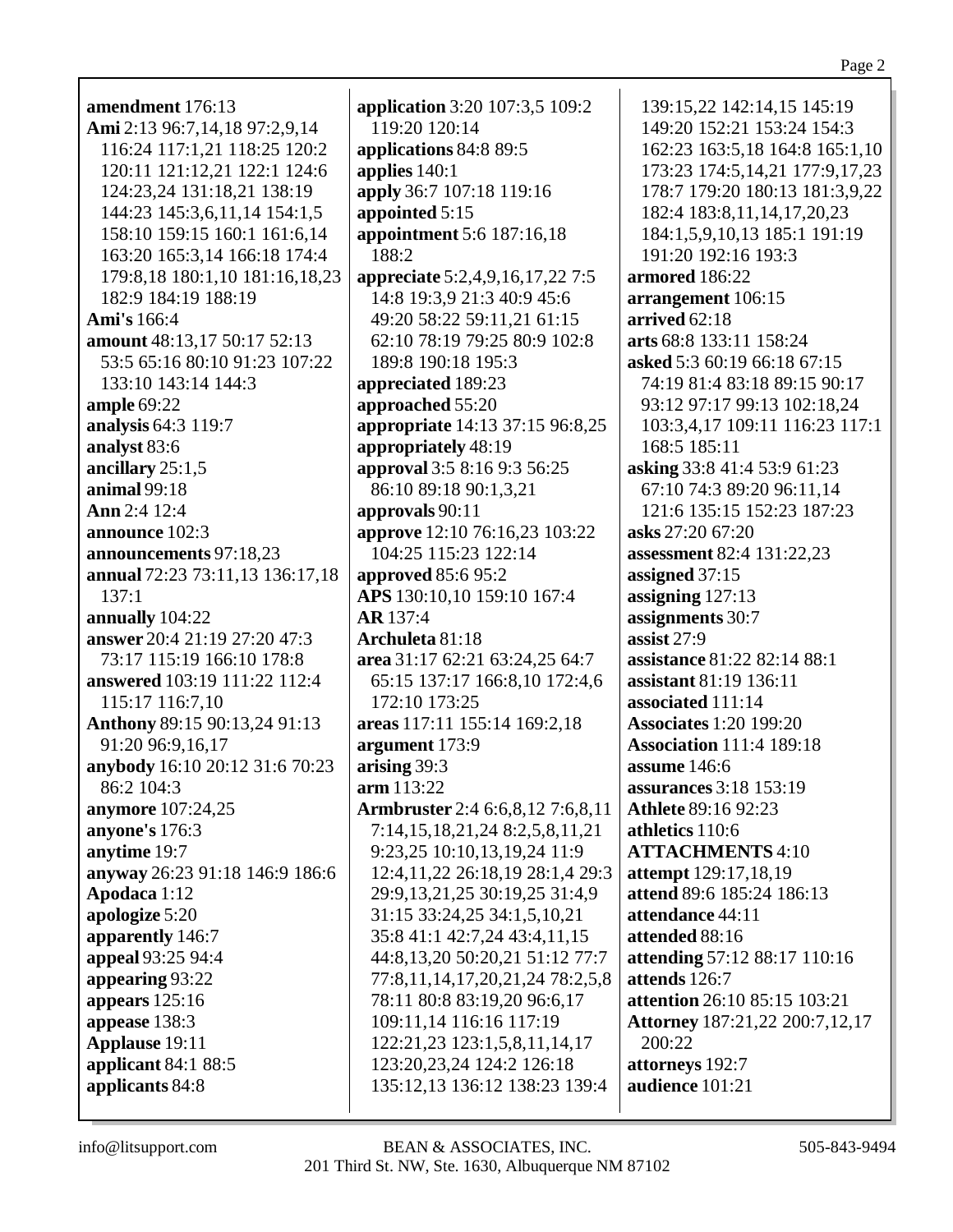| audit $64:12$                    |
|----------------------------------|
| audited 64:4                     |
| auditing $145:5,7$               |
| auditorily 136:22                |
| auditory 192:19                  |
| August 55:18 56:6 58:1,5,6 93:14 |
| authority 147:22 150:19          |
| authorizing 82:10,11 83:8,16     |
| automatically 141:3,5            |
| automaticity 28:13               |
| autonomy 157:7                   |
| available 60:7 90:14,19 97:19    |
| 103:3 107:10 134:13 135:7        |
| 159:5                            |
| avenue 82:13                     |
| awaiting 92:17                   |
| <b>award</b> 145:4               |
| aware 22:19 97:5 187:15          |
| awry 61:24                       |
| <b>Ave</b> 123:10 183:10         |
|                                  |

B

back 19:6,7 21:18 22:8 38:10,23 42:18 44:5 47:8 52:20,21,23,25 55:14 58:1 61:25 64:12 67:22 67:23 81:6 84:12 89:20 92:7 93:4 99:7 122:6 134:22 145:10 147:18 149:25 172:8,12 195:17 196:24 background 21:24 58:15 100:4  $117:2$ backup  $60:5,11$ bad 5:17 51:14 62:5 93:3 170:6 Bag 191:24 192:17 **balance** 100:12 141:16 170:23  $171:13$ **balanced** 141:8,12 **balancing** 141:19,21 171:8 **ballots**  $11:13$ **band** 110:11 barrier  $106:21$ **Barten** 16:6 **base** 189:24 based 21:15 90:16 136:19.23 137:3 191:14 basic 93:23 132:13,20 133:7 **basically** 92:18 130:23

basket-weaving 145:2 bathroom 156:10,20 157:8,16,25 158:1, 12, 13, 14 159:2, 12, 19 160:6 163:1 **bathrooms** 157:3,11 158:16,25 160:3 **battle**  $90:4$ **Baylor's 83:9 BBC** 108:16 **Bean** 1:20 199:20 bear  $27:4$ beat  $47:15$ **Becky** 20:1 65:24 beco-133:18 becoming  $132:1$ began  $68:15$ **beginning** 16:15 129:18 begun  $89:4$ **behalf** 97:5 126:10 **behavioral** 132:4 133:13 134:5  $152:12$ **Beidler** 20:1,1 21:22 23:7,12 24:5 24:13.24 25:12.18 26:7.16 27:7 28:3,18 29:4,10,17,24 30:5,20 31:3,7,14 32:13 33:7,15,21 34:3 34:7,18,22 35:9,18 42:6,20 43:2 43:6, 10, 13 44:6, 9, 14 45:3 48:22 50:8,10 67:25 70:5 73:15,23  $74:10$ **belief** 114:3 **believe** 16:8,14 18:20 29:18 44:16 55:8 72:10 109:3 124:23 131:4,15 140:13 155:22 169:13 **believed** 170:7 **benefit** 139:6 166:22 167:3 **benefits** 139:21,23 **benign** 168:4,7 best 30:22 45:16 58:21 61:11 79:20 113:15 118:7 119:10,15 120:18 121:6,18 141:13,20 169:22 177:16,22 178:13 better 58:14,20 79:20 99:24 106:4 147:14 151:18 170:8 171:8 184:5 195:5 **Bev** 101:9 179:13 180:3 **Beverly** 2:11 9:18 103:11 114:20 115:19 177:21 189:3 200:7

**beyond**  $55:25\,70:21$ big 21:17 40:3 51:19 100:5 142:8 142:16 146:14 159:24 164:14  $196:4$ bigger  $167:10$ biggy  $41:24$ **bilingual** 59:2 64:1 65:11,18,21 65:24 66:12,23 67:4 68:1 69:4  $72:6$ bilingual-endorsed 69:4 bilingualism  $70:16$ biliteracy 70:16 **biliterate** 65:10 66:11 bill 99:8,12 119:13 128:23 129:9 137:8,9,16 140:1 144:12,14 145:8 151:4 156:5,7,11,11 157:20.24 163:14.15 167:9.13 167:17 173:16 177:19 178:18 billion  $141:4.5$ bills 3:24 119:12 124:22 127:17 128:6 176:7,16 177:7  $\mathbf{bin} 197:7$ binder  $85:7$ **bit** 5:10,12 11:23 24:8 40:13,16 65:14 79:10 188:5 **bite 97:20** blah-blah  $157:9$ blah-blah-blah 143:2 blaring  $173:21$ blatantly 56:12 **block** 17:24 blog  $101:25$ **blue** 197:7 **board**  $68:1982:2288:794:22$ 95:8,20 135:1 167:7 **boards** 95:9 189:18 **bolted** 92:1,2 **bond** 141:6,9,16 **boot** 99:15 **boots** 189:11 **born** 159:11,21 both-gender 158:25 **bottom 37:17 98:10 154:24 173:8** boundary 118:1  $box 64:9 151:15 168:3$ hoxed  $175:5$ brand  $153:13$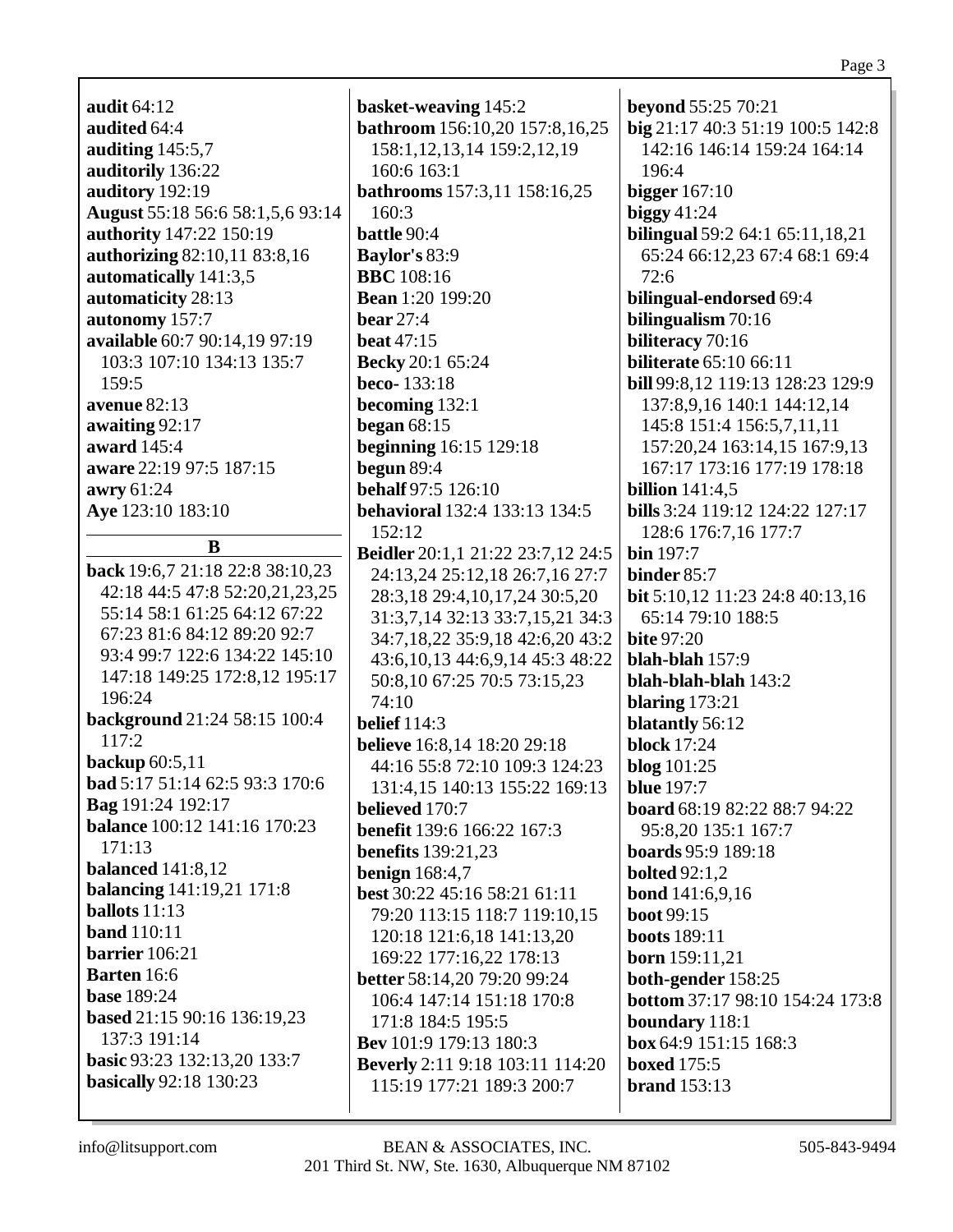# Page 4

| <b>break</b> 27:22,24 30:22 68:16      | 78:1 80:5,7,19 87:3 92:22,25    | casting 69:15                                  |
|----------------------------------------|---------------------------------|------------------------------------------------|
| 78:20 80:4,7,23 84:24 97:16,19         | 99:21,23 108:24 112:1,5 114:2   | catch 31:21                                    |
| 106:21 154:19 155:5                    | 115:1 122:7,10,12 123:25 124:1  | category 134:7                                 |
| breakfast 196:8                        | 129:14 137:5,10,13 138:22       | caught 29:7                                    |
| <b>breaking 27:10 30:7</b>             | 139:2 140:3 142:3 147:16 148:8  | caused 140:15,17                               |
| breaks $156:12$                        | 150:22 151:3 153:25 154:14,23   | cautions 163:11                                |
| <b>Breathe 43:12,12</b>                | 161:11,25 162:8 169:13 170:13   | CC 1:24 199:25 200:2                           |
| <b>brief</b> 116:24                    | 172:13 175:11 176:19,22 177:3   | CCR 1:19 199:8,19                              |
| briefing 3:18 116:22 166:5             | 177:6,11 180:8 181:7 183:15,16  | ceremonies 15:19                               |
| briefly 9:22 104:5 116:25              | 186:17 193:6 194:1,2 195:10,13  | certain 105:1 138:25 139:17                    |
| bring 15:2 32:2 49:12 72:11            | 197:25                          | certainly 23:12 42:20 48:25 49:5               |
| 78:24 85:15 86:17 107:17 137:7         | calendar 49:7 52:16             | 49:14,15 61:17 104:5,16 106:22                 |
| 148:20 160:9                           | California 18:9                 | 108:2,7,9 127:4 149:19                         |
| bringing $143:8$                       | call 3:3,3 5:23,25 6:3,7 49:25  | <b>CERTIFICATE 4:8 199:7</b>                   |
| <b>broad</b> 141:25                    | 74:16 125:22 136:6,8 196:7      | certification 57:23                            |
| broader 101:20 152:19                  | called 15:7 21:25 49:23 75:7    | certified 71:25 199:8                          |
| brought 103:20 149:16 162:15           | 78:13 186:22 191:24 196:7       | certify 72:16 199:10                           |
| 163:20 188:6,13 192:5                  | calling $95:13$                 | cetera 85:4                                    |
| <b>Brown 82:18</b>                     | camp 99:15                      | <b>CHAIKEN</b> 2:14                            |
| <b>budget</b> 53:11 100:25 135:3,8,9   | campus 24:16 30:13 36:1 49:22   | chair 2:3,3 4:5 5:1 6:11,17 7:4,23             |
| 178:22 179:1 193:23                    | cancel 186:23                   | 8:13,15,20 9:2,6,10,14,16,21                   |
| budgetary 178:19                       | candidate 11:17                 | $10:1, 1, 2, 3, 6, 9, 22, 25$ $11:3, 4, 7, 13$ |
| build 16:3 118:10 166:9                | candidates 145:21,22            | 11:15,18 12:5,8,14,18,20,23                    |
| <b>building</b> 1:12 15:10 58:17,19    | cap 37:20 38:3 52:1 54:3 55:5   | 13:5,8,12,16,19,24 14:4 16:4,7                 |
| 59:4,9 63:21 65:16 66:4 67:15          | 62:12 65:9 71:2,4 74:20,24      | 16:11,19 17:21 18:20,24 19:3                   |
| 67:17 72:17 92:21 114:12               | 150:1                           | 19:12 20:7,10,15,21 21:5,21                    |
| 118:14,14 128:17 166:19 175:7          | capital 128:17                  | 22:23 23:3 25:14,19 26:14,17                   |
| <b>bulk</b> 38:22                      | <b>CAPTION 200:4</b>            | 32:9,17 33:19,22,25 38:8 39:7                  |
| <b>bulldog</b> 142:24                  | capture 46:3 47:12              | 39:11,18,24 40:9,19,25 43:8                    |
| bumping 102:8                          | car 79:9 186:22                 | 45:4,5 46:7 47:14 49:17,18                     |
| bunch 114:7 177:7                      | care 35:22 146:15 151:2 152:11  | 50:20 51:22 52:2,18,22 53:15                   |
| <b>burden</b> 166:13,16 167:6          | <b>CARE-ish 152:22</b>          | 53:20 54:1,5,9,19 55:1,13 58:22                |
| burdens 167:8                          | career 65:1 104:17 105:24 106:5 | 59:11,20 60:13 61:3,14 62:15                   |
| burdensome 133:14                      | 114:5                           | 66:13,17,21 68:24 69:5,11,13                   |
| <b>Bureau</b> 35:14 37:22 38:5 54:3,11 | career-and-technical 114:11     | 70:11 75:1 76:8,12,14 77:2,6                   |
| 54:13 62:23 75:16 116:15               | career-focused 105:23           | 78:10,15 79:8,18,24 80:2,6,10                  |
| bureaus 21:13 37:21 87:22 88:18        | career-technical 104:8 116:15   | 80:13,21 84:11,18,20 85:24                     |
| bus $59:7$                             | careers 113:13                  | 86:5,19 90:22 91:4,9 92:8,12                   |
| business 20:2 55:10,17,19 56:2         | carefully 182:10                | 94:1, 10, 14, 17 96:3, 16 97:15                |
| 56:22 57:8,15,20 79:22 177:2           | Carl 104:10 109:1               | 101:9,13,15 102:7,9,14 104:4                   |
| <b>busy 84:25</b>                      | Carlos 2:4 11:11                | 104:13 105:20,25 107:20 108:2                  |
|                                        | Carolyn 79:1                    | 108:6,18 109:3,8,16 110:2,4,17                 |
| $\mathbf C$                            | case 50:6 52:11 80:14 85:16     | 111:7,12 114:1,8 115:4,10,24                   |
| C 1:19 2:1 3:1 4:1 199:8,19            |                                 |                                                |
| Caballero 2:4 8:9, 10, 19 11:11, 12    | 153:8 172:3 200:4               | 116:4, 14, 18, 20 118: 24 119: 18              |
| 11:18 13:25 40:14,15,23 52:18          | cases 81:13 101:1               | 120:4, 17 121:4, 16, 24 122:3, 9               |
| 66:18,20 68:23 76:13 77:25             | cash 100:11                     | 122:11,13,16,19 123:22 124:3                   |
|                                        | cast 64:14                      | 124:17,19 125:2,3,4 126:8,12                   |
|                                        |                                 |                                                |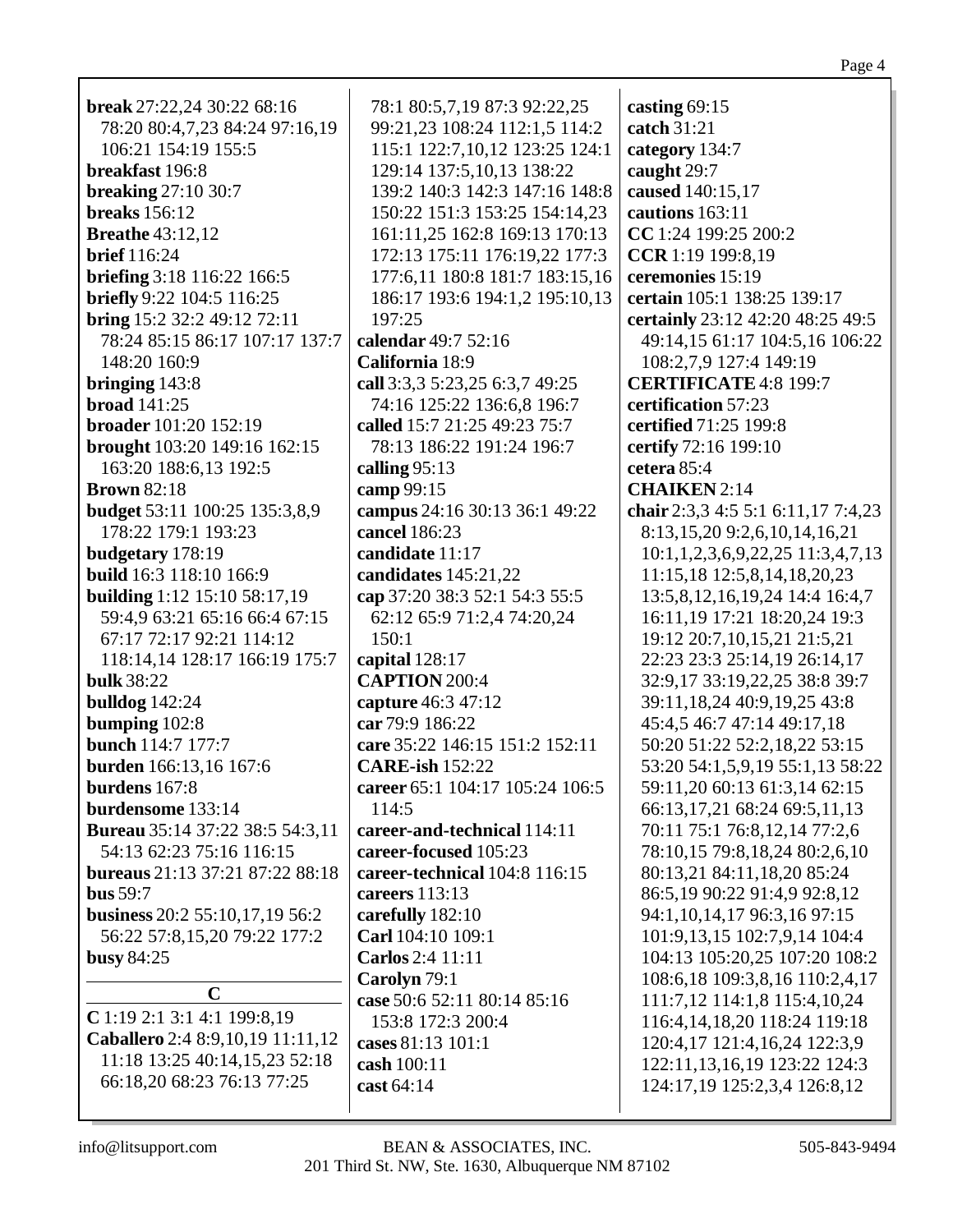| 126:15,20,22,24 127:4,15,18,23    | chart 81:8 98:10,19              | clarification 124:12 162:10       |
|-----------------------------------|----------------------------------|-----------------------------------|
| 128:2,8,10,13,20 129:10 130:25    | charted 22:15                    | clarified 131:14                  |
| 131:2,17,19 132:24 133:15         | charter 2:10 3:11,15,20 19:14,22 | clarify 69:14 162:4               |
| 134:1,10 135:2 137:9,11 139:8     | 20:17 30:16 34:12 75:12 84:7     | clarity 130:1 133:19 162:5        |
| 139:18 141:23 142:5 144:11,16     | 90:14,15 98:11,13,14,18,22,24    | class 23:21 26:25 28:23 51:8      |
|                                   |                                  |                                   |
| 145:5,10 146:8,11,23 148:12       | 99:3,13,15,16 100:3,13 101:10    | 64:18,19 71:11 145:20,21,23       |
| 149:8 150:5,24 151:16 152:17      | 101:17,18 105:6,7,22 106:7       | 168:21 173:14,17                  |
| 152:24 154:9,15,22 155:2          | 107:15,15,17,23 108:15,22        | classes 23:20,22 27:17 51:4 68:10 |
| 156:24 157:2,18 158:3,6,17,23     | 110:6,7,16,24 118:21 129:1,3     | 111:13 143:4 146:4                |
| 159:4 160:11 161:5,16 162:7,12    | 129:12,19 133:1,4,5,12 134:15    | classroom 27:6 28:20 29:16        |
| 162:18,21 163:3,7,13,17,22        | 136:3 142:2,7 143:9,23 144:4     | 32:23,24,25 33:4 68:19,22         |
| 164:10 165:4,16 166:4,15,24       | 146:16,20 157:7 158:13 160:8     | 142:20                            |
| 167:10,20 170:12 172:3,15         | 161:8,9,11 162:2,13,16,17,19     | classrooms 35:7 68:6 152:2        |
| 173:8 174:12,15 175:5,14 176:1    | 164:21 165:9,11 166:1 167:15     | clean 164:1                       |
| 176:17,21 177:1,4,13,21 178:4     | 168:13 169:5,17 170:1,3,7,21     | clear 25:25 75:9 76:20 91:16 94:1 |
| 178:10,15,21,24 179:16,24         | 171:4,9,10,25 172:4,5,8 181:8    | 121:22 165:17                     |
| 180:3,6,10,15 181:5,11,17,19      | 182:7                            | clearer 65:7                      |
| 182:1,8,11,17,21 183:1,6,25       | charters 99:25 106:10 107:10     | clearly 27:25                     |
|                                   |                                  | close 39:4 105:16 136:9 170:3     |
| 184:15,24 185:4,21 186:19         | 109:17 132:13,19 135:1 148:5,6   |                                   |
| 190:17,23 191:5,18 192:14,24      | 158:19 159:7 160:15,19,22,23     | 177:2 193:8                       |
| 193:8, 12, 23 194:1, 22 195:6, 14 | 161:1,13,20 162:10 169:16        | closed 172:7                      |
| 195:19 196:21,22,25 197:2,23      | 171:18 172:25 173:5,12           | closely 64:6                      |
| 198:3,5                           | Chavez 2:5 7:19,20 39:18 77:22   | closer 149:18                     |
| <b>Chairman</b> 19:21 59:19       | 77:23 111:1,9 123:6,7 183:12     | closing $37:5$                    |
| Chairwoman 10:6,16 38:1 51:23     | 183:13 190:7,9 191:12            | closure 89:24 93:12,16,23 96:20   |
| 53:25 60:24 78:21 81:1 89:14      | check 32:5 64:8,20 105:3         | 97:8,10                           |
| 89:17                             | checking 6:1                     | closures 89:14                    |
| Chairwoman's 90:16                | checklist 3:22 89:11 94:1,6,11   | co-sponsor 99:12                  |
| challenge 105:12 111:17 146:24    | 119:21 124:14                    | co-teacher 27:23                  |
| 159:9 176:9                       | chief 57:18,19                   | $co-teaching 23:19,20$            |
| challenged 136:22 188:17          | child 42:8,10 44:21,22 152:3,3   | coaching 99:19                    |
| challenges 15:24 110:21 152:25    | 153:3 168:18,21 170:4,18 187:7   | <b>Coast 18:10</b>                |
|                                   |                                  |                                   |
| challenging 110:19 176:14         | Childhood 146:15 151:1,9 163:9   | code 60:4,11                      |
| 188:16                            | children 32:11,25 113:12,19      | coded 64:7                        |
| chance 15:23 106:25               | 135:23,25 142:21,22 150:7        | cognates $68:9,16$                |
| change 44:1 73:1 119:14 139:3     | 152:7 167:19,20 170:8,19 174:6   | cohort 105:8,17                   |
| 162:6 169:1 180:11,19 181:12      | chime 146:12                     | cold 16:21                        |
| 181:14 182:12 187:10 191:14       | chip 173:2                       | <b>Collaborative 133:11</b>       |
| changed 24:12,14 25:11 121:17     | choice 113:7 154:25              | college 18:12,22                  |
| 172:10,20,23 176:6                | choices 125:7                    | colleges 18:7,9,10 144:19         |
| changes 9:4 71:2 78:24 95:16,20   | choose 140:7 170:7 189:10        | Collegiate 93:8                   |
| 119:25 120:7,23 121:6,10,11       | chose 153:12 174:23              | color $61:15$                     |
| 124:8 138:13 179:15 180:18        | chosen 153:9 174:8               | colored 61:6,16 85:13 86:7        |
| changing 139:5                    | chunks $68:20$                   | column 84:5                       |
| <b>Chapman</b> 1:19 199:8,19      | circled 181:11                   | come 19:6,7,15 20:16 22:1 33:12   |
| charge 35:1 142:13                | citizens 144:15,21 145:18        | 35:21 42:18 51:4 52:20,21,23      |
| charging $140:19$                 | city 17:8 90:13 96:16 169:2      | 53:22 61:25 81:6 86:15 98:17      |
|                                   |                                  |                                   |
|                                   |                                  |                                   |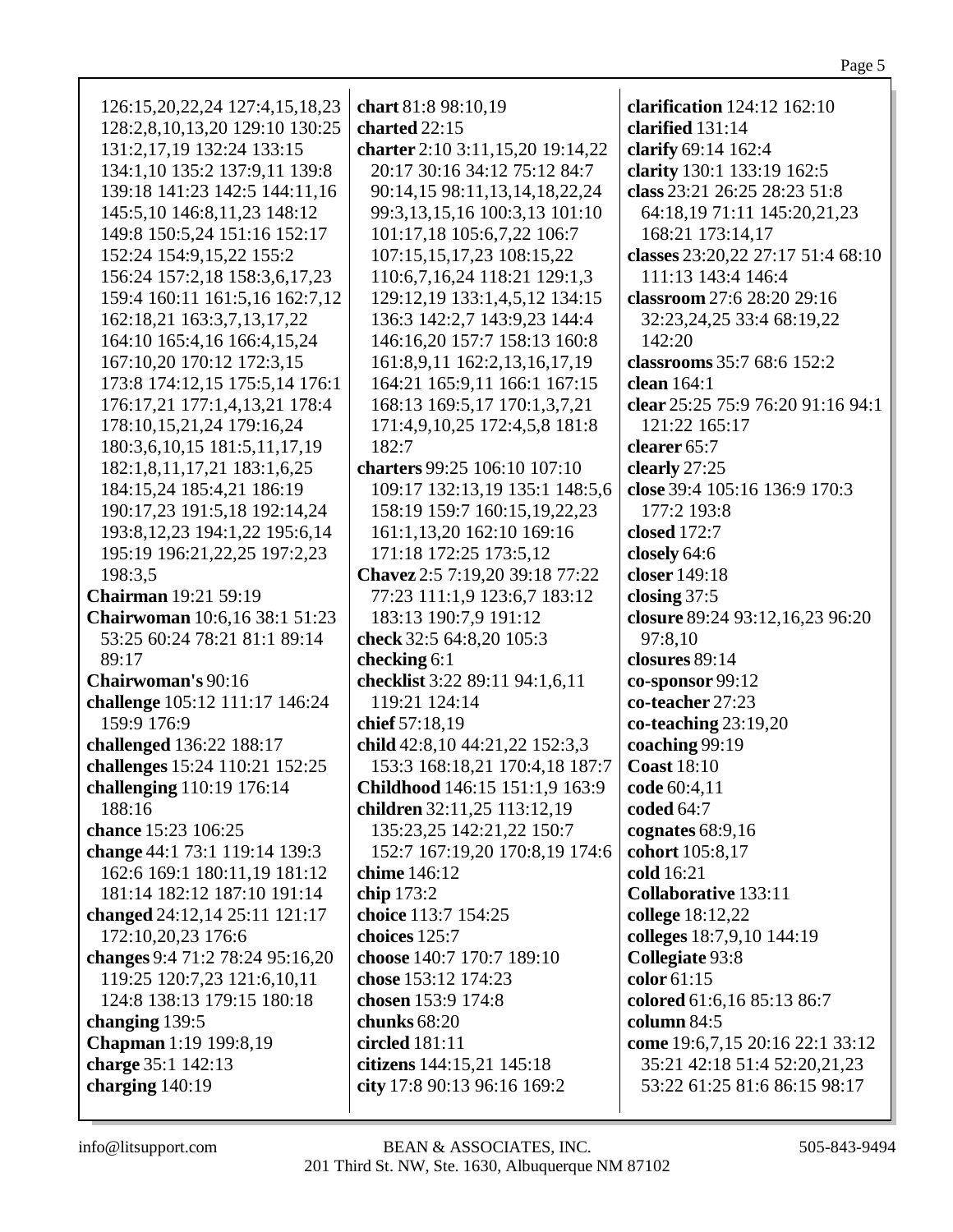| 106:17 116:6 125:19 127:20<br>129:22 137:21 140:5,8 149:25<br>168:11 170:24 174:17 178:19 | 103:25 104:12 105:18,21<br>108:11,21,24 109:6,11,14,22<br>110:3 111:1,9 112:1,5 114:2 | communicate 101:19,20 102:5<br>communicated 38:17 39:25<br>89:16 150:6 |
|-------------------------------------------------------------------------------------------|---------------------------------------------------------------------------------------|------------------------------------------------------------------------|
| 189:21 194:24 195:7                                                                       | 115:1,22 116:2,12,16,19 117:19                                                        | communicating $101:12,22,23$                                           |
| comes 46:14,15 56:5 65:22 68:3                                                            | 122:7, 10, 12, 18, 20, 21, 23, 23, 25                                                 | communication 92:10 101:16                                             |
| 82:23 84:12 104:9 115:20 122:6                                                            | 123:1,3,4,5,5,7,8,8,11,11,13,14                                                       | community-school 152:13                                                |
| 130:22 142:10 143:21 152:22                                                               | 123:14, 16, 17, 17, 19, 20, 20, 23, 23                                                | comp 81:14,15                                                          |
| 166:8                                                                                     | 123:25 124:1,2 126:5,7,18                                                             | company $57:7,9$                                                       |
| coming 14:15 19:4,9,16 39:8                                                               | 129:14,16 131:1,2,24 132:25                                                           | compare 135:19                                                         |
| 53:13 99:17 102:4 106:3 113:12                                                            | 134:9,10 135:12,13 136:12                                                             | compartmentalize 20:8                                                  |
| 148:15,16 194:20 196:24                                                                   | 137:5, 10, 13 138: 22, 23 139: 2, 4                                                   | compensate 45:7,15                                                     |
| commas 28:24                                                                              | 139:9, 15, 22, 25 140: 3, 21 142: 3                                                   | compensatory 35:18 36:3,14                                             |
| commended 18:17                                                                           | 142:14,15 144:18 145:16,19                                                            | 46:4,9,11 47:6,18 48:24,25                                             |
| comment 191:11 197:1                                                                      | 146:13 147:4,16 148:1,8,14,17                                                         | 51:25 52:6                                                             |
| comments 4:6 20:13,16 179:9,11                                                            | 149:20 150:22,25 151:3,5,13                                                           | compete 15:6,11                                                        |
| 179:12 180:12 190:3                                                                       | 152:15,21 153:24,25 154:3,7,14                                                        | competition 15:5,7,7 17:12 18:2                                        |
| <b>Commission</b> 1:1 6:4 12:12 19:20                                                     | 154:23 157:22 161:11,25 162:8                                                         | competitions 111:10                                                    |
| 53:1 76:16,23 78:22 79:15                                                                 | 162:23 163:5,9,18 164:8 165:1                                                         | complaint 43:3 92:15                                                   |
| 86:13 92:14 95:5 98:3,5 112:18                                                            | 165:10 168:24 169:13 170:13                                                           | complete 15:10 16:1 61:2,12                                            |
| 117:12 120:13 121:23 128:4,6                                                              | 171:15 172:13 173:23 174:5,14                                                         | 93:16 94:25 119:22                                                     |
| 141:13 146:14,20 163:21                                                                   | 174:19,21 175:11 176:19,22                                                            | completed 93:6 99:8                                                    |
| 175:16 194:9 199:1,12 200:5                                                               | 177:3,6,9,11,17,23 178:7                                                              | completely 67:12 91:11 121:24                                          |
| <b>Commission's 38:5</b>                                                                  | 179:20,22,24 180:8,13 181:3,7                                                         | 167:23                                                                 |
| <b>Commissioner</b> 5:15 6:6,8,12 7:2                                                     | 181:9,20,22 182:4,15,20,25                                                            |                                                                        |
|                                                                                           |                                                                                       | completing 95:21                                                       |
| 7:6,8,9,10,11,11,13,14,14,16,17                                                           | 183:2,3,8,8,11,11,13,14,14,16                                                         | complexity 148:18                                                      |
| 7:18, 19, 20, 21, 21, 24, 24 8:1, 2, 2                                                    | 183:17, 17, 19, 20, 20, 22, 23, 23                                                    | compliance 22:5,6,14,20 24:20                                          |
| 8:4,5,5,7,8,8,10,11,14,19,20,22                                                           | 184:1,1,3,5,7,8,9,9,11,12,13                                                          | 42:8                                                                   |
| 8:23 9:8, 9, 11, 11, 23, 25 10:10, 13                                                     | 185:1,11,13,16,20 186:17 190:4                                                        | comply $161:1$                                                         |
| 10:15, 18, 19, 24 11:4, 5, 6, 9, 10, 12                                                   | 190:6,7,9,19,24,25 191:5,6,11                                                         | component 18:25 25:17 55:8                                             |
| 11:18,19 12:2,3,10,13,15,22                                                               | 191:19,20 192:16 193:3,6,10,12                                                        | compound 148:5                                                         |
| 13:4,6,7,11,13,13,15,23,25 14:2                                                           | 193:13,20 194:1,2,22,23 195:10                                                        | compounded 130:11                                                      |
| 17:3, 19, 21, 22 18: 23 26: 18, 19                                                        | 195:12, 13, 14, 15, 20 197:11, 13                                                     | comprehensive 56:15 87:13,19                                           |
| 28:1,4 29:3,9,13,21,25 30:19,25                                                           | 197:17,22,25 198:2                                                                    | computer $25:23$                                                       |
| 31:4,9,15 32:7,9,10,15,17,19                                                              | <b>Commissioners</b> 2:2 9:13 10:21                                                   | computers 91:23 146:5 192:10                                           |
| 33:14,18,24,25 34:1,5,10,21                                                               | 11:16 12:17 13:1,18 19:1 22:25                                                        | con-181:18                                                             |
| 35:8 39:18 40:14,15,20,23 41:1                                                            | 51:24 66:16 71:1 80:3 81:1,3                                                          | concept 49:25 147:5 167:11                                             |
| 42:7,24 43:4,11,15 44:8,13,20                                                             | 98:1 103:5,7 112:10,20 117:4                                                          | concern 25:15 38:17,19 46:10                                           |
| 45:4,5,6,20 46:6 49:17,19,20                                                              | 126:13 127:4 179:10,12 180:16                                                         | 57:17 60:20 66:24 70:20 91:1                                           |
| 50:9,11,20,21,22 51:10,11,12                                                              | 188:7,7,9 191:1 193:17 194:3                                                          | 91:13 103:20,24 112:20 116:5                                           |
| 52:18 59:19,20,21 62:14 66:18                                                             | 197:4 198:4                                                                           | 137:13,16 187:17                                                       |
| 66:20 68:23 69:11,12,25 70:10                                                             | commitment 97:17                                                                      | concerned 17:1 31:10 70:18                                             |
| 75:1,2,3 76:1,11,13 77:1,3,6,8,8                                                          | commitments 46:21                                                                     | 90:24 100:21                                                           |
| 77:10,11,11,13,14,14,16,17,17                                                             | committee 125:24 126:25 138:21                                                        | concerning 26:1                                                        |
| 77:19,20,20,22,23,24,24 78:1,2                                                            | 178:16                                                                                | concerns 53:2 76:17,25 94:22                                           |
| 78:2,4,5,5,7,8,8,11 80:5,7,8,19                                                           | committee's 176:5                                                                     | 95:3,4,13 125:16 149:15                                                |
| 83:19,20 87:3,6,7,10,15 92:22                                                             | committees 125:11,19 127:14                                                           | conclusion 66:1                                                        |
| 92:25 93:4,10 96:6,17 99:21,22                                                            | 141:20                                                                                | conduct 127:12                                                         |
|                                                                                           |                                                                                       |                                                                        |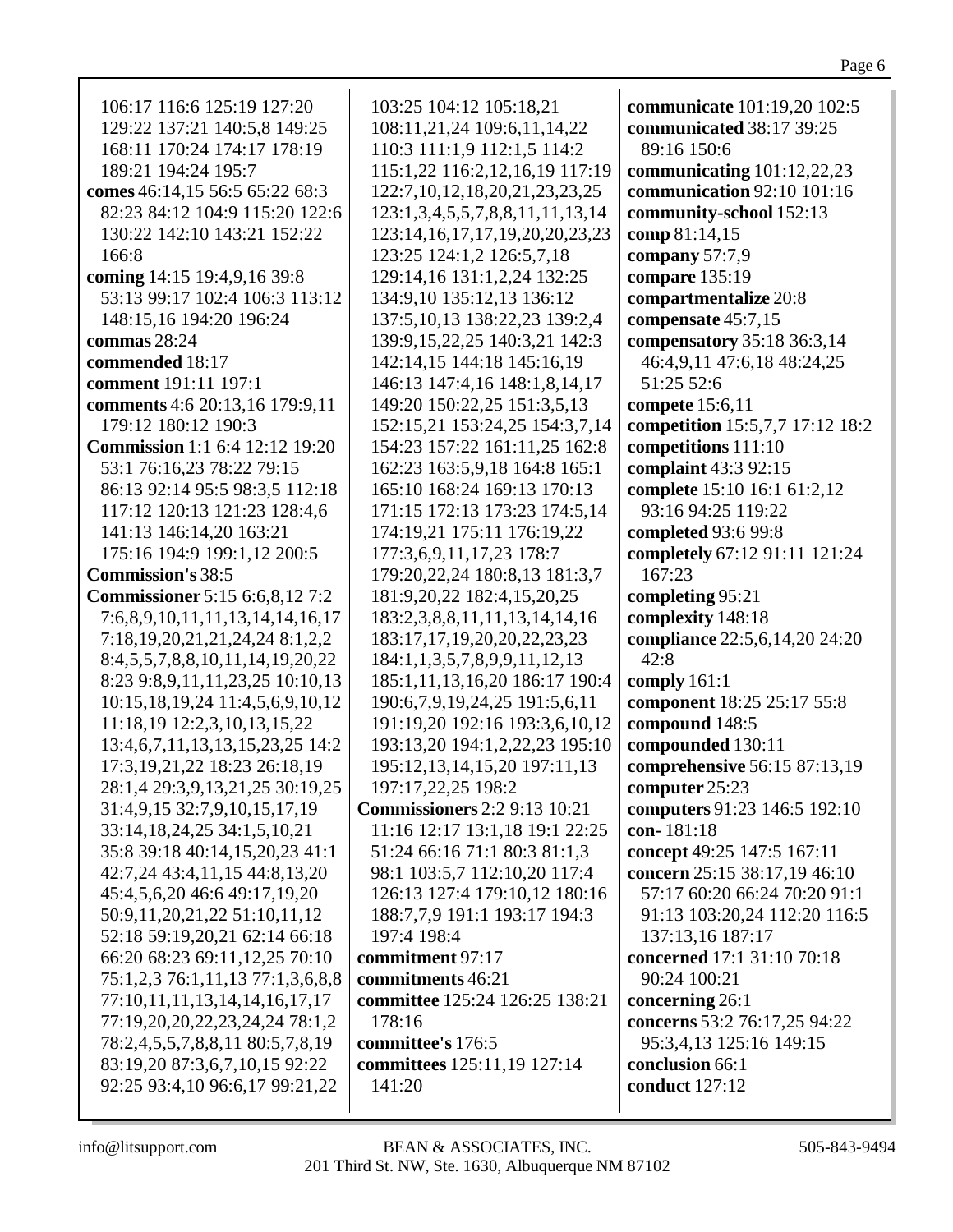**conducted** 9:1 44:7 **conference** 89:1,2 **conferences** 88:23 **confidence** 147:16 **confirm** 25:10 74:9 **conflate** 47:6 **conflating** 46:8 **conflict** 58:4 **conflicting** 148:2 **conflicts** 148:2 149:6 **confused** 46:8 **congratulations** 7:3 10:24 12:21 14:1 17:20 **consensus** 128:4 **consent** 3:8 12:24,25 13:2,14,20 80:14,17 95:2 **consider** 50:18 78:23 103:9 **considerable** 50:17 **consideration** 56:25 78:23 **considerations** 79:15 155:9 **considering** 49:21 **consistency** 152:5 **consolidate** 171:5,13 **constitute** 199:10 **construction** 158:21 **constructive** 190:22 **consult** 133:2 **consults** 125:3 163:17 **contact** 185:14 **content** 65:15 **continually** 109:13 112:1 188:23 **continue** 10:17 79:19 175:13 **Continued** 4:1 **continues** 161:23 **continuing** 70:2 88:9 98:5 119:6 **contract** 36:9 45:25 56:17 93:12 93:13,15 108:8,8 133:9 134:5 180:22 181:6,19 182:5,6,7 **contractor** 57:7,22,24 **contracts** 56:18 147:3 181:19,20 181:24,25 **contrast** 180:23 181:6,16,17 **contribute** 139:13 **contribution** 37:4 137:19 140:12 140:12 **contributions** 140:1 **control** 29:7 41:22 61:13 62:9

**controlling** 140:4 **controversy** 166:1 **convenient** 49:3 **conversation** 38:15 54:20 107:8 116:24 167:2 187:1,24 196:19 **conversations** 187:12 191:14 **conversion** 118:24,25 119:1,5,14 164:12,16,21,23,25 165:8,19 169:10 **convert** 167:7 **converted** 166:25 167:5 **converting** 166:23 **convince** 113:20 **convinced** 113:2 **cooperative** 99:23 106:14 **coordinate** 96:19 **coordinator** 19:25 34:25 65:3 81:23 **copies** 85:17,18 179:14,19 184:20 **copy** 38:2 90:18 97:3,10 103:6 112:7 181:1 188:8,13 **core** 63:25 **corner** 175:6 **correct** 23:7 24:6 57:5 76:5 85:25 86:1 96:22 105:20 127:22 162:24 **corrected** 38:4 56:14,20 **correction** 39:2 **corrections** 39:1 **corrective** 3:11 19:14 21:8,11 22:9 25:16 40:21 41:6 42:23 52:4 55:20 56:4 57:10 60:20 63:16 65:6 66:6 76:16,23,24 104:25 **correctly** 11:8 **cost** 141:11 **costs** 100:21 **council** 19:22 53:13,16 57:1,14 60:22 79:2 **councils** 61:25 **counsel** 2:12,13,14 89:22 96:15 97:11 116:23 117:16,17 125:3 163:17 **Counsel's** 90:6 **counseling** 132:3 **counselor** 132:15 **counselors** 143:16

**count** 37:13 80:6 132:7 **counting** 11:23 132:20 **countries** 15:11,13 **country** 15:16 17:18 18:8 **County** 199:13 **couple** 24:16 38:16 54:7 70:13 114:24 **course** 25:1,4 27:1,20 30:14 35:5 42:6 68:13 74:2 145:25 170:2 189:17 **courses** 110:15 **court** 1:20 6:21 92:15,21 199:9 **courtesies** 79:16 **cover** 18:14 52:19 57:2 132:16 **covered** 18:13 **CP** 136:21 **CPO** 58:11 59:23 60:1 **CPSOs** 111:2 **Craig** 39:8 **cratering** 170:6 **create** 15:25 68:7 105:16 111:17 136:18 147:12 161:23 167:17 190:21 **created** 163:24 179:1 188:4 **creates** 146:23 164:10 166:13 171:17 176:13 **creating** 68:5 152:1 166:11 **creation** 169:17 **creativity** 152:4 **credit** 45:23 46:1,8 47:6,17,25 48:23 59:16 144:15 145:3 190:12 **credits** 46:3 47:12,22 144:24 **critical** 138:18 **criticism** 112:13 **criticizing** 112:7 **Crone** 2:5 8:3,4,22,23 77:9,10 123:18,19 183:18,19 193:10,12 193:13,20 195:12 **crop** 172:11 **Cruces** 22:7 34:23 35:2,3 66:9 79:13 114:10 168:25 **CSD** 88:17 93:13 121:7 122:5 **CSI** 87:11,18 **culinary** 114:12 **culture** 15:18 75:15 **cultures** 15:14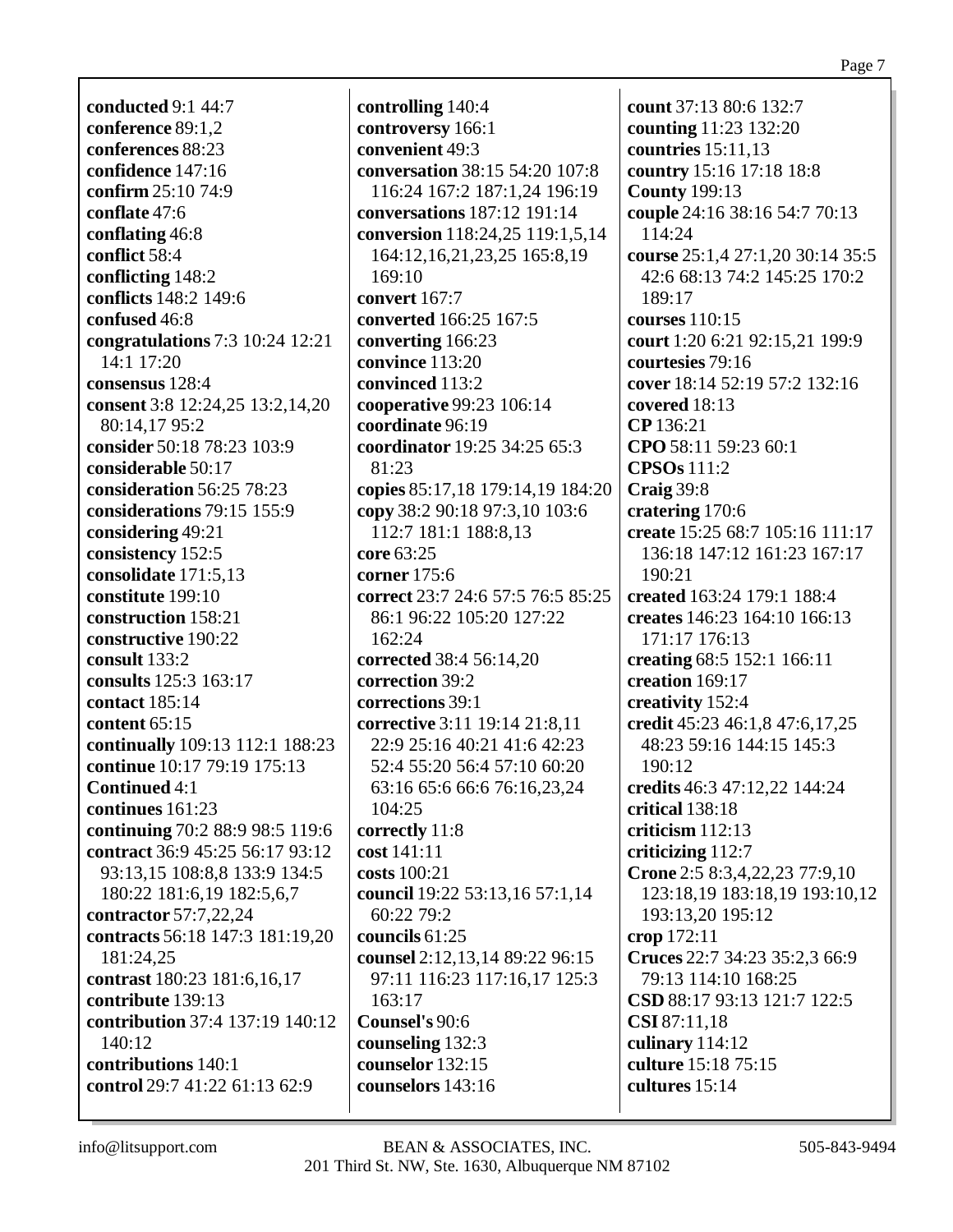cume 75:5,10 cumulative 64:12 curiosity 176:3 current 121:17 currently 20:24,25 70:2 73:1 88:14 93:7 118:4 169:7 175:2 curve  $5:10$ Custodian 2:11 cut 127:23,25 128:1 131:11 cuts 128:14,17 CYFD 132:9 151:9 **Cynthia** 1:19 199:8,19

## D

 $D$  3:1,1 4:1,1 49:23,24 **d'Arte** 3:11 19:14,22 22:4,14 23:14 24:17 75:13 76:24 daily  $64:19$ damage 16:12,18,19 17:2,15 19:4 danger  $138:7$ **DASH** 3:13 63:23 65:17 80:15 data 36:18,23 37:1,2,6,10 44:15 64:3 83:6 date 52:17 88:17,22 121:10,14 185:8,18 187:17 200:2,9,14,19 200:24 dates 121:17 187:18 188:11 **David** 2:7 150:4 Davis 2:6 7:16,17 11:6,10 78:3,4 103:25 104:12 115:22 116:2,12 116:19 122:24,25 183:21,22 194:22,23 197:13,17 day 29:8,11 133:10 136:7 176:10 176:23 177:2 days 36:18 49:8,9,10 50:7,16 54:7,8 86:15 154:8 176:19  $177:15$ de 93:20 dead 47:15 deadline 53:19 83:24 88:21 deal 78:17 148:6 149:14 154:11 164:14 171:12 175:4 dealing 42:12 146:17,18,21 148:12 149:17 187:12 deals  $179:1$ **dealt** 159:10 Debbie  $82:2$ 

debt  $141:10$ DECA 108:14,16,18 109:1,5,18 109:25 110:13,15 111:2,5,8 decades 109:5 **December** 14:13 92:16,16 102:21 102:23.25 103:18 116:8 179:9 187:19 194:25 195:8 decide 112:23 138:24 decipher 68:22 decision 54:17 58:5 113:9,10 decision-making 165:15 decisions 126:3 decline 140:16 declining  $144:19$ decrease 100:25 136:21 decreased 130:17 decreasing 169:3 definitely 16:1 24:13 30:19 48:22 68:14 129:23 173:18 definition 128:24 129:2 133:16 134:23 150:20 degree 59:1 144:25 145:4 **Déjà** 193:10  $del$  93:9 DEL'D 200:9,14,19,24 delay  $16:15$ delayed 14:11 129:21 delete 129:1.12 delighted 196:12 delineate 73:12 delivered 184:21 200:9,14,19,24 delivery 184:25 **Deming** 114:9 143:25 144:1,5 Democrat 195:21 **Democratic 195:20** demographics 136:19,24 169:1  $172:9$ demonstrating 17:5 demoralized 67:12 department 90:9 115:2 146:15 146:18 147:15,21 148:2,11,22 148:24 150:11 151:2,11 departments 146:22 148:3,7,13  $148:18$ depending 140:7 158:19 depends  $178:15$ depleted 137:18

depth  $104:6$ **Deputy** 51:22 66:13 70:11 derived 68:14 description 117:22 designated 74:6,7 despite 86:25 detail  $61:6$ detailed 40:16 135:5,10 details 96:21 145:9 determine 73:5 134:24 developed  $60:17$ developing 152:3 development 68:6,10,18 70:19 99:14 114:5 154:2 devoted 113:18 DFA 89:19,20 90:7 dictate  $147:10$ dictating  $170:25$ **difference** 151:1 196:4 **different** 15:8,11,13,14,16,17 18:9 31:24 32:21,22 33:3 42:14 43:20,22 44:19,21 47:24 68:17 81:21 87:21 91:11 99:18 110:20 127:14 133:24 135:20 144:12 145:21 146:22 147:9 148:7,18 149:13 differently 32:22 difficult 27:13 75:13 95:10 digging  $190:21$ dignity  $157:6$ diligent 86:24  $\dim$ *g*-ding-ding-ding 173:21 direct 31:14,16 69:1 72:18 115:6 121:7 142:6 184:25 directed 63:8 71:15 184:22 **direction** 122:5 125:13 directives 63:9 director 2:9 17:25 39:8 51:22 66:13 70:11 104:18 disabilities  $27:14$  34:9 disability 70:6 disabled  $35:5.10$ disagree 129:8 discipline 158:2 disclosure 26:20 disconcerting 47:2  $discoveries 21:10$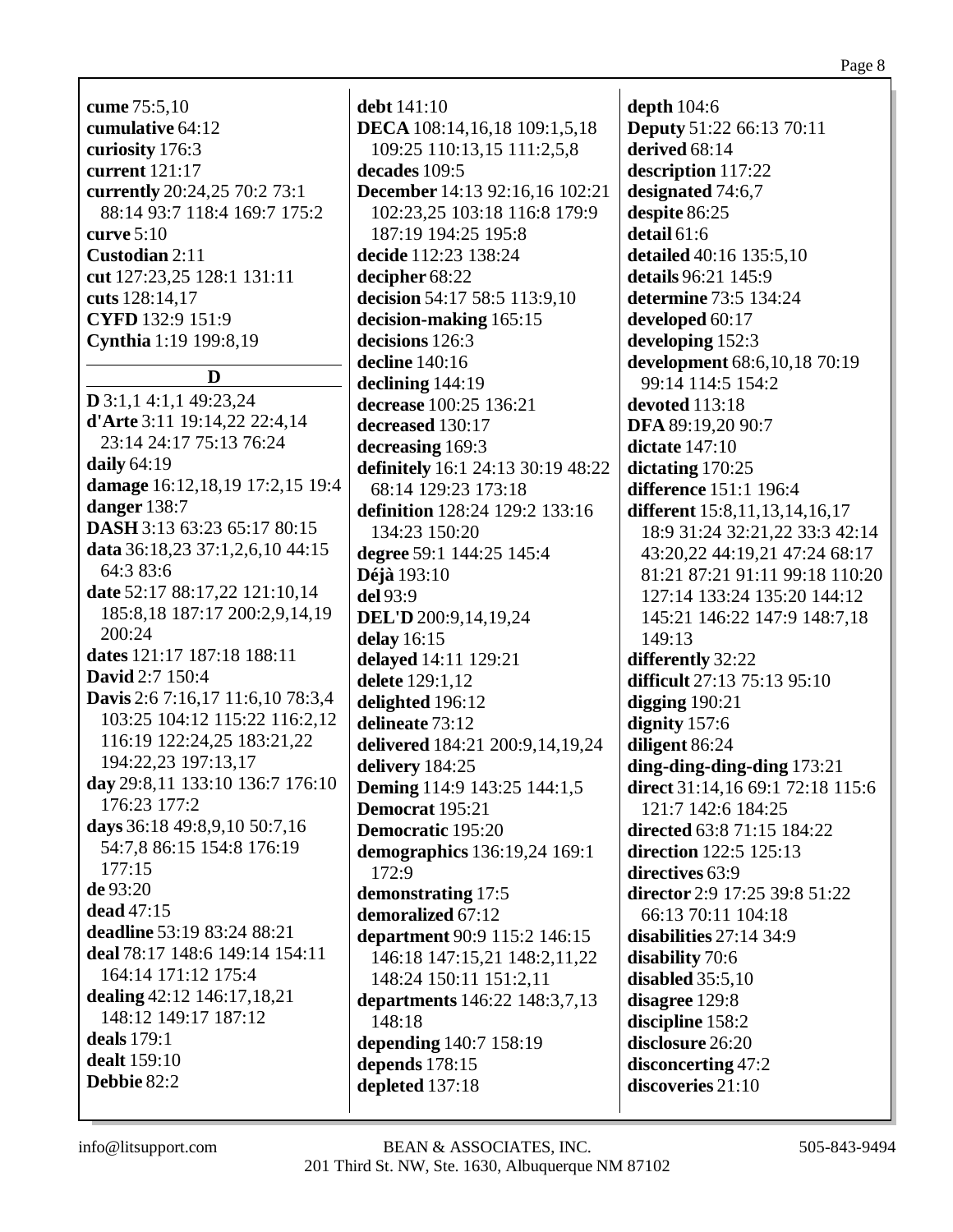**discriminate** 27:16,19 167:24 **discussed** 71:6 **discussion** 3:11,13,13,15,17,20 3:21,23 4:3 6:19 14:3 19:13 77:4 80:12 102:11,15 115:8 122:22 124:20 152:25 155:19 160:9 163:12 169:14 170:14 175:12 179:6 183:4 185:7 **discussions** 53:12 56:6 147:18 **Disks** 200:8,13,18,23 **disorder** 34:6 **dispersal** 91:21 **disposed** 90:5 **disposition** 89:19 **disservice** 48:8 **distances** 192:23 **distinction** 40:2 47:16 48:23 161:7 **distributing** 100:17 **distribution** 101:5 **district** 17:23 37:7 39:20 40:3 50:22 65:3 75:15 76:3 99:3,17 109:9 110:9,25 117:9 118:1,12 129:2,4,8 130:5 132:21 142:24 144:2 161:9,12,15 164:5 165:13 166:9,14,17,18 167:4,16 168:13 173:2,3,3 **district-mandated** 130:17 **district-required** 130:19 **districts** 40:4 100:14 101:7 110:22 117:10 132:5,18 142:23 154:11 161:17 168:25 169:15 170:22 **divided** 117:10 **division** 2:10 3:15 20:18 147:13 **doctorate** 144:13 **doctors** 113:2,4 **document** 121:19 200:8,13,18,23 **documentation** 26:4 56:16 **documents** 120:1,8,24 121:1,11 **dogs** 142:8 **DOH** 132:9 **doing** 6:14 25:23 26:25 31:18 33:3,9 40:17,20 41:7,8,10 46:13 48:8,11 51:21 55:11,18 64:11 80:18 81:23 82:16 84:23 86:24 88:1 95:6,12 98:15 108:25

127:2 140:18 144:6 145:21 151:25 172:5 186:8,24 **Dolbow** 82:2 **dollars** 16:17 141:4,5 **Dolores** 81:7,18,20,20 82:24 83:17 92:10 93:20 **donation** 90:14 **door** 159:3 160:2,5 173:4,13,15 **dossiers** 143:2 **double-edged** 195:6 **doubt** 193:19 **downgrade** 141:9 **download** 192:12 **Dr** 19:25 20:3 21:6,25 36:25 37:18,23 45:19 47:5 53:18 54:24 58:9,23 59:12 62:16 67:14 68:4,25 69:7,14,23 70:4 72:3,21 73:8,18 74:12 79:21 102:18 103:2,11 104:5,18 106:18 109:13 114:21 115:19 116:13 **draft** 86:8 99:10 120:22 121:8,14 121:17 124:6 179:10 **drafts** 119:23 120:20 **drained** 172:4 **dramatically** 140:25 146:19 **draw** 68:7 **drawing** 169:18 **drawn** 22:13 **drills** 187:4,5 **Dripping** 79:10 **drive** 44:15 171:23 **drives** 44:17 **driving** 192:22 **dropped** 170:1,9 **drove** 79:4,10 **dual** 66:7 **duck** 156:16 **due** 14:25 22:17 37:24 84:8 86:14 89:23 120:22 121:9 **Dulce** 165:5 **dull** 192:4 **dumping** 140:16 **duties** 82:5 **duty** 112:15 **Dylan** 82:8,9,9

**E E** 2:1,1 3:1,1,1 4:1,1,1 **e-mail** 90:7 99:10 101:19 179:17 180:17,25 181:1,5 182:2 **EA** 159:15 **earlier** 55:10 66:19 85:6,12 171:18 **early** 79:3 112:22 115:11 146:15 151:1,9 153:1,3 163:9 **earning** 81:16 **EAs** 159:13 **easier** 20:10 40:13 96:2 113:24 188:22 **easiest** 20:7 125:4 **easily** 169:11 **East** 15:6 18:10 **easy** 53:19 **economic** 100:4 155:2 **ed** 24:3,11 27:16,16,17,18,20 29:1,2,15 30:4 31:6 32:15 34:8 35:13 38:4 54:3,10,12 76:19 135:3,9 151:24 **Edgenuity** 46:1 **edits** 179:11 **educated** 28:9 60:18 **educating** 61:19 **education** 1:1,12 6:4 12:12 17:8 18:18 20:1 21:8,16,24 22:12 23:22 25:2,3 26:20,24 30:1,15 30:16 34:13,25 35:4 37:22 42:12 44:3 45:1 64:5 65:24 76:15,23 104:8,17 106:1,3,5 116:15 121:22 132:5,8,13,21 133:8 146:15 151:2 163:10 164:19 169:16 171:1,9 178:2 195:5 199:1,12 200:5 **educational** 58:12 99:23 134:16 **educator** 24:16 36:1,7 **effect** 57:3 **effective** 108:13 **effort** 63:6 78:18 107:1 **efforts** 190:1 **egg** 149:4 **eight** 29:11 **either** 11:18 31:11 93:22 95:16 96:7 137:19,20 138:5,10 171:12 190:4 197:15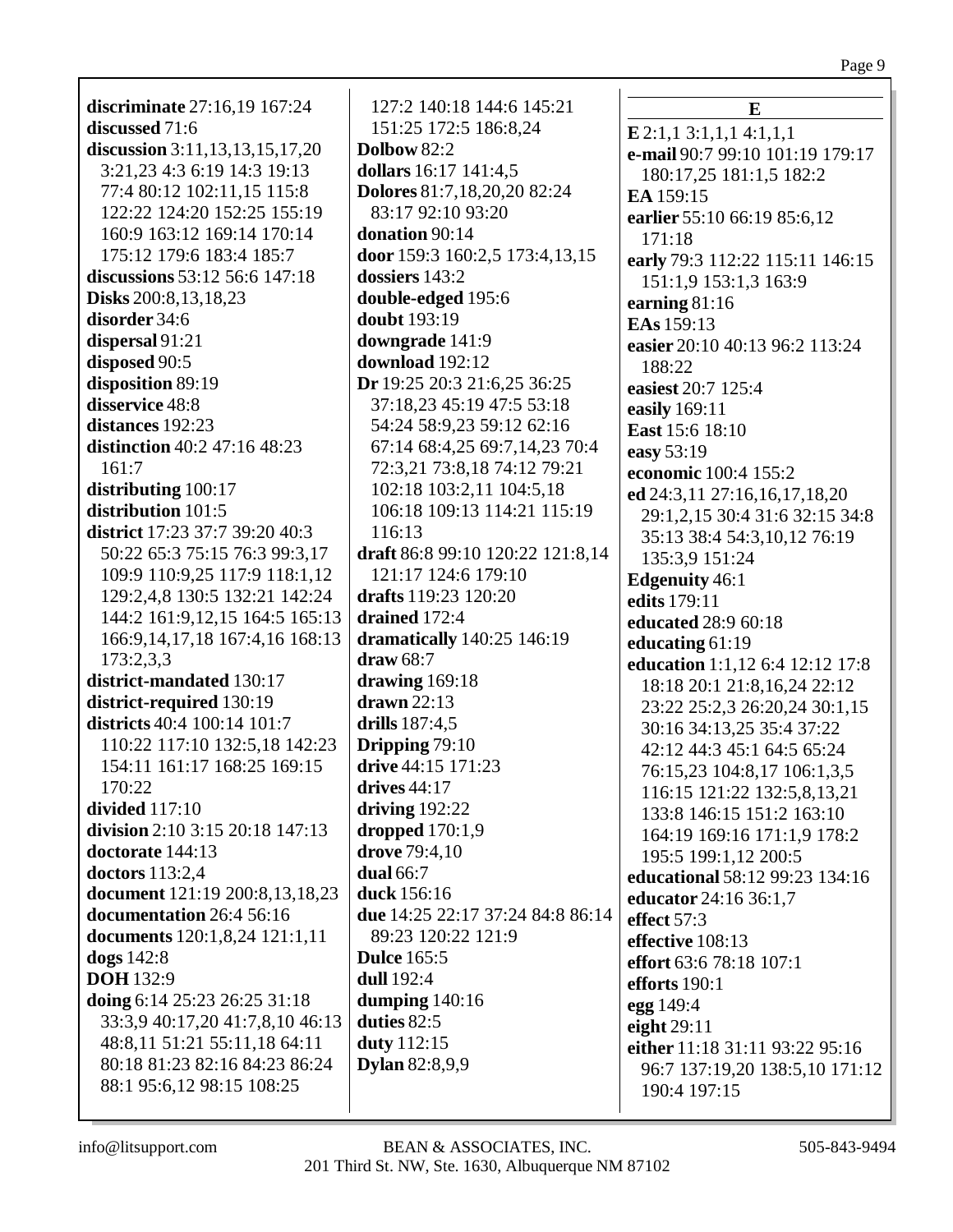**El** 62:17,19 72:24,24 73:5 75:19 76:18,20 171:4 **EL-supported** 64:8 **elbow-to-elbow** 65:6 **Eldorado** 110:11,15 **elected** 10:3 **electing** 10:1 **Election** 3:7 9:24 **electronic** 5:12 **elementary** 34:14 149:1 169:25 170:4,20 171:5 174:7 **ELL** 62:14,15 69:17 70:2 **Elliott** 19:19,21 20:9,12,19 53:14 55:9 60:24 61:4 78:21 79:14,19 **ELLs** 74:7 **emanates** 51:17 **employee** 57:25 **empty** 174:2,3 **encompass** 158:14 **encouraged** 67:21 **encouraging** 101:15 **end-of-a-lesson** 131:7 **ended** 88:25 158:20 **endorsements** 59:2 **engage** 116:24 **engaged** 187:20 **English** 21:9,19 23:19 28:23 40:17 59:13 63:15 67:4,17,18 67:23 68:10 69:16 70:18 74:2 **enjoyable** 196:19 **enroll** 165:25 **enrolled** 110:14,18 118:4 153:2 **enrollment** 3:19 111:15 117:5,7 118:2 119:8,15 144:19 145:23 164:7 165:24 166:3,6,7,7 170:1 170:9 173:1,20 **ensure** 89:25 99:1,5 **entertain** 9:7 12:8 13:2 **entertaining** 192:22 **entire** 22:19,19 29:12 50:9 **entirely** 36:5 161:24 **entities** 47:24 134:17 147:1 149:17 **entity** 107:17 147:3,8,9 **entry** 65:23 **environment** 61:20 **episodes** 192:12

**equally** 143:22 **equipment** 17:2 91:22 92:1 106:10 **equity** 98:22 100:2 **Eric** 36:25 38:14,15 **especially** 27:11 105:14 155:14 169:1 190:1 **essence** 129:4 **establish** 172:22 **established** 110:1 163:24 178:2 **establishing** 151:23 **et** 85:4 **evaluated** 23:13 **evaluation** 114:23 **evaluations** 23:6 **evaluative** 133:22 **evening** 50:2 88:10 **evenings** 45:11,17 49:1 50:13 88:8 **eventually** 95:7 96:2 171:3 **everybody** 100:18 115:12 138:3 141:18 142:25 196:13 **everybody's** 149:25 **everyone's** 188:18,22 189:9 **everything's** 140:4 **exact** 118:23 **exactly** 28:19 49:2 50:11 124:18 147:18 174:14 186:10 **example** 66:24 165:4,5 **excellence** 3:9 14:6,24 17:23 18:18 **excellent** 18:1 37:3 63:9 171:11 171:11 **exception** 33:10 185:11 **excited** 100:9 186:15 196:12 **exciting** 18:24 98:2,4 100:7 **exclude** 130:4 **excuse** 21:23 85:9 88:9 **executive** 81:19,23 **Exhibits** 200:8,13,18,23 **existence** 118:21 **existing** 141:4 **exited** 75:25 **expect** 28:15 31:25 36:23 195:1 **expectations** 178:1 **expected** 43:17 **expecting** 90:9

**expedite** 8:17 91:21 **expenses** 46:24 **expensive** 106:9 **experience** 15:22 17:14 31:10 41:13 56:21 75:11 **expert** 60:3 63:5,18 **expertise** 62:21 **experts** 141:15 **expired** 188:8 **explaining** 104:7 **explanation** 40:16 70:15 **explicit** 61:6 **explore** 111:20 **extended** 47:11 48:1 84:24 187:18 **extends** 153:23 **extensive** 21:24 36:12 **extent** 140:15 **extra** 50:6 134:13 153:14 179:23 **extremely** 143:9 **eyeing** 138:1 **eyes** 53:20 54:11 62:6 193:9 **F face** 101:7 147:24 171:14 173:10

**Facebook** 101:11 **facets** 158:19 **facilities** 99:7 129:6 **facility** 118:10,17 **facing** 175:17 **fact** 5:4,17 27:17 35:20 45:6 48:4 49:13 74:6 76:6 81:25 94:23 98:15 103:23 113:3 119:21 149:9 187:15 **factor** 152:10 **faculty** 66:23 67:8 155:5 159:1 **FAFSA** 59:5 **fair** 52:9,13 53:4,17 80:10 91:23 **fairly** 110:23 168:6 **fall** 24:9 45:24 111:3 134:7 150:9 150:13 **falls** 111:8,10 **faltering** 170:10 **familiar** 22:10 34:11 56:23 109:18 176:4 **families** 101:16 155:3 **families'** 46:24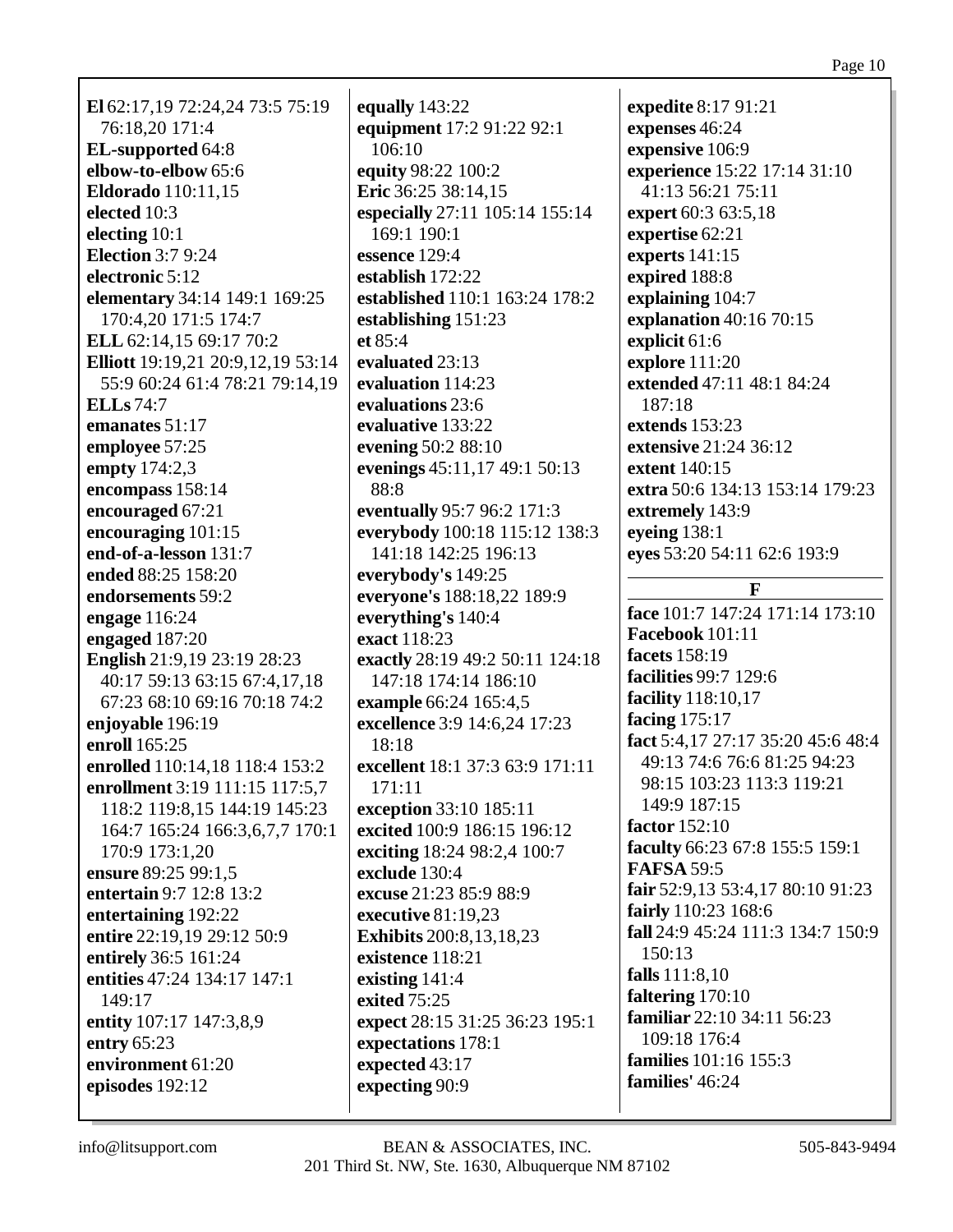**far** 17:1 53:9 104:5 110:5,14 160:6 166:2 far-reaching  $168:10$ fascinating 191:23 193:1 faster  $28:11$ father 113:14 fault  $60:15$   $101:3$   $171:10$ favor 9:12 10:20 12:16 13:17 128:15 198:3 Fe 1:12 117:17,25 118:8,9,11,16 164:4,5 168:25 169:8 173:24,25 174:3.22 199:13 **February** 52:4,17 53:8 89:7 115:21 142:10 185:10 February-something 94:16 federal 22:20 24:20 41:24 104:9 104:10.23.24 107:3 112:7.13 114:23 170:24 feedback 21:13,15 35:14 37:21 37:24 38:3 54:15,15 65:2,7 feel 36:3,13 42:8 56:19 83:21 127:1 152:4 188:1,19 193:19 **feels** 191:3 fees  $140:19$ feet 86:13 95:25 fell 176:11 felt 52:12 118:7,18 female 159:11.21 **fewer** 84:23 field  $41:2$ fields 17:6 75:18 fifth  $147:8$ fight  $143:21$ **fighting**  $168:16$  175:21 figure 52:8 53:11 63:19 70:9 file  $56:15,1775:5,10$ filed 92:15 102:21,22 files  $23:556:1964:5$  $fill 83:13$ filled 81:14,24 83:10 185:23 filling  $85:3$ final  $86:9.10$  99:10 finalized 121:25 **finally** 186:21 **finances** 61:2 129:5 financial 21:9,18 39:9 55:8 56:2 58:16 60:17,22 61:5,9 62:2,12

76:17,21,25 83:6 financially 58:21 find  $6:14$  30:10 41:16 49:2,5 62:25 63:6.9 64:15 74:14 79:21 92:4 143:10 166:20 167:7 174:18 181:14.22 find  $-40:8$ finding  $31:17$ fine 21:21 38:8 55:4 59:23 84:20 97:1 177:24 195:23 **Finish**  $137:6$ **finished** 37:13 156:6 finishing  $59:1$   $85:1$ fire 16:21 86:13 96:1 187:4,7 firm  $188:1$ **first** 6:13 16:11 20:19,20 21:17 39:10 56:9 62:22 63:1 66:18 67:14 81:2 88:21,22,25 97:25 100:1 119:5 123:2 129:23 147:8 175:19 191:8 192:15,20 194:7 first-grade 148:23 first-vear  $99:15$ fiscal  $141:16$ fishbowl  $30:14$ five 24:25 69:19,21,21 70:1 72:9 98:16 137:3 154:10 169:9 180:1 five-vear  $137:2$  $fix 40:10.11 166:11$ fixed 39:3 180:24 **Flag**  $3:48:249:1$ flexibility 136:25 flooding  $15:1\ 16:13$ floor 10:5 14:16,19 15:21 16:6,8 16:14, 17, 20 17:1, 10 19:10 fluctuate 136:23 focus 106:2 114:18 fog  $79:5,5,7,11,13$ folder  $64:12$ **folders** 197:20 folks 47:20 81:5,9 83:1 92:10 138:24 155:8 172:5 189:20,22 follow  $86:990:10101:15$ followed 21:17 following 15:9 64:24 94:8 153:20 follows  $102:13$ food 157:14.17 **fooled** 84:24

**football** 113:4,5 foregoing  $199:10$ forget 78:14 197:19 form 45:11 46:4 158:1 former  $83:9.9$ formerly 75:7 formula 31:16,18 98:25 99:4 100:16.17 formulas  $31:17$ forth 147:18 **fortunate** 65:3 117:15 fortunately 187:6 **Forum 3:6 9:19** forward 14:10 46:5 73:22 88:19 98:4 103:10 106:3 115:18 124:6 189:25 190:15,21 191:3 195:4 196:3 **found**  $21:12$   $23:15$   $63:7,10$   $64:5,9$ 181:10 191:22 196:16 four 35:1 45:23 59:2 129:17 130:10 175:15 188:7 195:19 **four-day**  $155:11,23$   $156:2$ **frame** 29:4.7 52:24 54:23 framework  $147:2 150:9$ free 102:9 192:12 **Friday** 6:5 155:16 186:20 196:8 FRIEDMAN 2:11 9:20 115:6 180:5 196:21,25 197:3,15,19  $200:7$ **friend** 169:22 friendly 195:3 friends  $113:1$ friendship 196:19 frustrating 150:17 **frustration** 105:12 112:2 full 19:8 26:19 29:11 32:12,13,23 33:8 34:24 61:12 145:8 **full-time** 24:17 35:12 fully 100:11 fun 44:8 194:17 function 161:14 functional 44:17 **functions** 148:10 149:4 fund 137:17 funded 83:2 100:11 109:7 funding  $98:22.25$   $99:25$   $100:18$ 100:24 128:16,18 134:13,21,25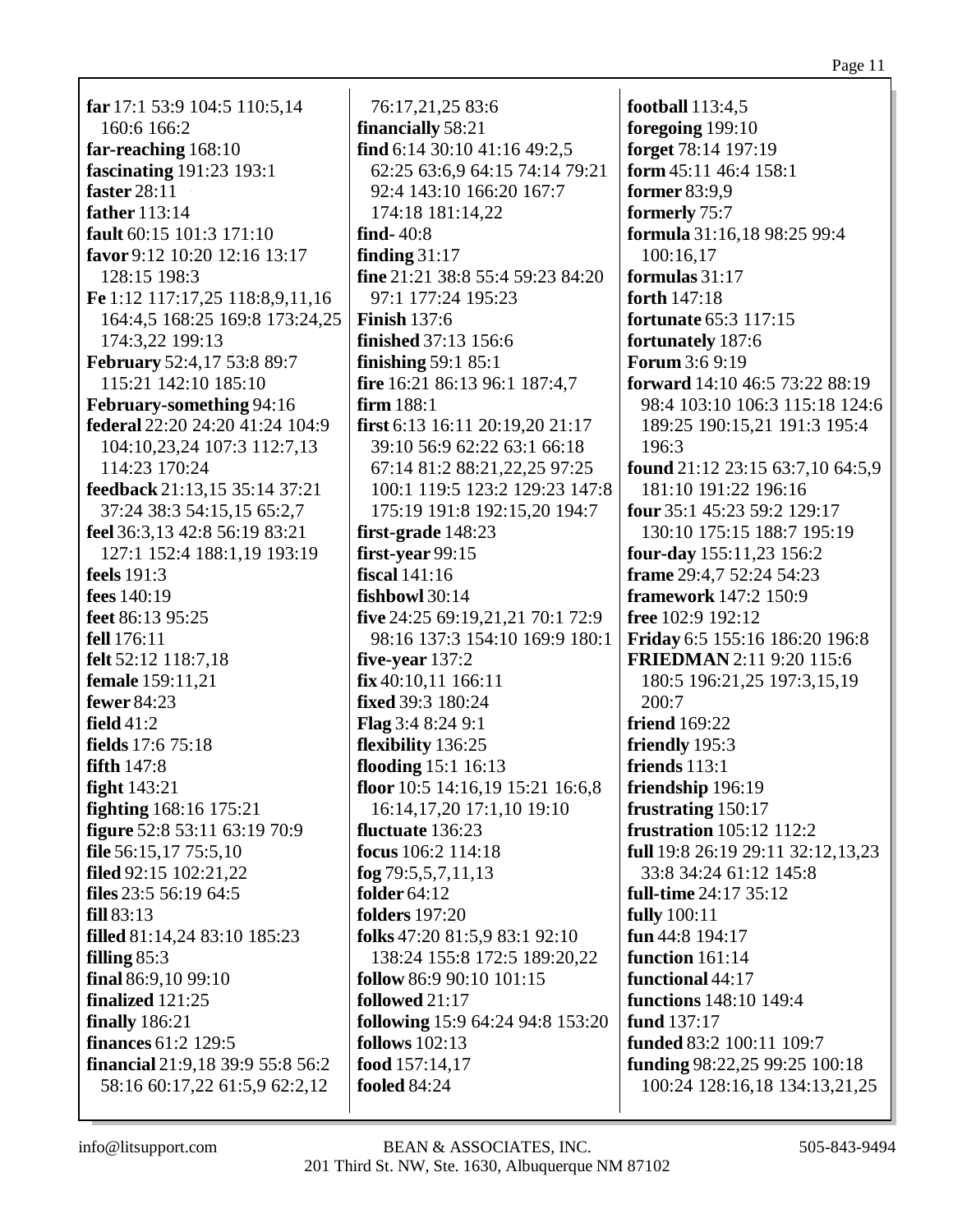| 137:19 171:19,25 174:13             | gives 15:12 50:15 54:10,12                                   | 185:7,25 186:11,15,21,21 189:9               |
|-------------------------------------|--------------------------------------------------------------|----------------------------------------------|
| fundraising 18:14 59:4              | giving 48:19 52:9,10 71:10 72:7                              | 191:16 192:3,4 193:17 194:5,12               |
| funds 99:13 140:24                  | 72:14 171:21                                                 | 196:4,5                                      |
| funny 70:5 144:22                   | glad 19:5 188:3 191:10                                       | gold 193:21                                  |
| further 27:11 30:7 45:24 54:20      | Glenna 2:7 181:9                                             | good 5:1 18:19 19:19 21:6 46:19              |
| 136:15,16 161:3 183:4               | go 7:18 15:5,12,17 16:24 17:13                               | 46:23 55:12,14 58:18 60:2,3,12               |
| <b>future</b> 16:3 64:16 65:10 73:3 | 18:7,9 22:4 26:8 28:19,25                                    | 64:2 74:10 76:12,13 79:17                    |
| 84:25 138:24                        | 32:23 38:23 44:5 57:3 61:24                                  | 80:21 107:8 108:10 109:15                    |
|                                     | 62:23 70:9 85:17 88:18 91:15                                 | 110:4 113:8 115:8,10 120:2                   |
| G                                   | 91:20 92:5 94:11 95:18 98:8,12                               | 126:17 138:5 150:18 155:6                    |
| $G$ 3:1 4:1                         | 99:2 104:5 108:6 109:25 110:5                                | 178:23 180:19 192:11                         |
| gain $57:12$                        | 111:24 113:3,5 114:6 125:10                                  | <b>Google 192:10</b>                         |
| game 48:18,18                       | 137:5,12 140:25 141:2,11                                     | gosh 58:23                                   |
| garbage 112:12                      | 145:24 147:1 152:19 154:25                                   | gotten $48:15$                               |
| Garfield 167:5                      | 155:3 156:4 157:16 159:18                                    | governance 19:22 53:13,16 57:1               |
| <b>GEAR 59:3</b>                    | 160:7 164:17 166:20 174:8,10                                 | 57:14 60:22 61:25                            |
| gender 159:17                       | 174:16 175:3 185:25 190:5                                    | governing 79:2 82:22 88:6,7                  |
| genders 160:4                       | 192:25 195:21                                                | 94:22 95:8,9,20                              |
| Gene 19:19,21 20:9,12,19 53:14      | goal 43:23 113:11                                            | government 104:9,24,24 112:14                |
| 55:9,15,16 60:24 61:4 78:21         | goals 18:21 42:14 43:18,20 44:10                             | 114:24 141:11 186:16                         |
| 79:14,19                            | 44:10,12,18,24 56:1                                          | Governor 131:9,10 135:3                      |
| general 25:3 27:16,17,19 29:1       | goes 61:7 104:11 134:22 166:4                                | Governor's 5:8 187:25                        |
| 78:12 90:6,9 115:17 127:11          | going 5:23 6:3,6,17 8:20 9:22                                | grade 51:5 73:2 150:2                        |
| 128:21 186:8                        | 10:2,4,5 11:2,3,15,25 16:24                                  | grade-level 32:2                             |
| <b>General's 187:21,22</b>          | 20:5, 19, 20 23:19 25:19, 21, 22                             | grades 18:7 64:20 86:15 112:25               |
| generally 141:25 142:5              | 26:2,5 33:4 36:24 38:12 40:19                                | 113:3,8,24 170:6                             |
| generous 53:19                      | 41:25 44:3 45:7 46:11,17,19,25                               | graduate 47:12                               |
| genitalia 159:22                    | 48:7,17 51:3,13 60:10 64:12                                  | graduation 114:6                             |
| gentlemen 19:20                     | 68:22 72:11,15,17 73:1,10                                    | grammar 28:24                                |
| geometry 59:13 69:2                 | 76:15 80:3 81:9 84:4 85:2                                    | grammatical 182:13                           |
| <b>GEORGINA 2:6</b>                 | 90:24 93:19 97:3 100:7,9,20                                  | grant 3:17 83:1,2 102:16,19,21               |
| getting 19:5 29:16 34:14 39:16      | 102:16 103:7 105:5 107:1,9,20                                | 102:22 103:22 104:1,8,10,10,21               |
| 47:22 51:8 61:19 62:2 67:24,24      | 108:19 109:20 116:24 119:19                                  | 105:4,9 106:8,12 107:2,18                    |
| 86:16 89:21 92:5 93:18 107:19       | 120:13 122:3,16 124:13,15                                    | 108:13,19 115:16                             |
| 131:25 135:11 139:1 143:13          | 125:19 127:13 128:5,5 129:22                                 | grant-writing 108:4                          |
| 162:12 189:11 197:23                | 130:18 131:6,11 132:3,7,16                                   | granted 168:20                               |
| gifted $33:17$                      | 133:16 134:13 136:1 137:3,7,18                               | grants 59:3 106:24                           |
| Gipson 2:3 7:22 10:6,8,16 78:9      | 137:20,24 138:7,10,10 139:13                                 | graphs $61:6,15$                             |
| 89:15,17 123:21 183:24              | 139:24 140:2,5,5,14,22,23                                    | grasp 37:12                                  |
| give 14:12 15:3 16:4 23:25 29:11    | 141:6, 10, 11, 20 145: 4, 10 146: 19                         | grateful 190:14 194:24                       |
| 40:16 46:24 47:8 51:6 52:13         | 147:7 148:19 149:4,5,24,25                                   | great 17:15 50:12 65:16 97:23                |
| 53:4 54:6 55:22 71:15,19 72:1       |                                                              |                                              |
| 72:1 102:19 108:12 131:6,8          | 150:18,20 152:24 153:3,4,5,15<br>153:16 155:11,13 156:1,8,19 | 101:14 107:6 114:8,13 141:18<br>156:22 178:8 |
| 141:18 171:25 174:1,22              | 159:18 160:7 165:7 166:19                                    |                                              |
| given 27:9 30:7 35:14 39:21         | 167:15,16 168:11,12,14 169:14                                | greater 53:9 65:13 128:16<br>ground $188:1$  |
| 47:21 71:22 72:23 109:1 112:11      | 170:5,16 171:1,13 174:7,17,24                                | group 23:16,17 28:20,21 41:2                 |
| 125:13 154:17 190:12                | 175:6,13 177:13,14 178:20                                    | 51:7,15 67:6 81:8 82:15,17,19                |
|                                     |                                                              |                                              |
|                                     |                                                              |                                              |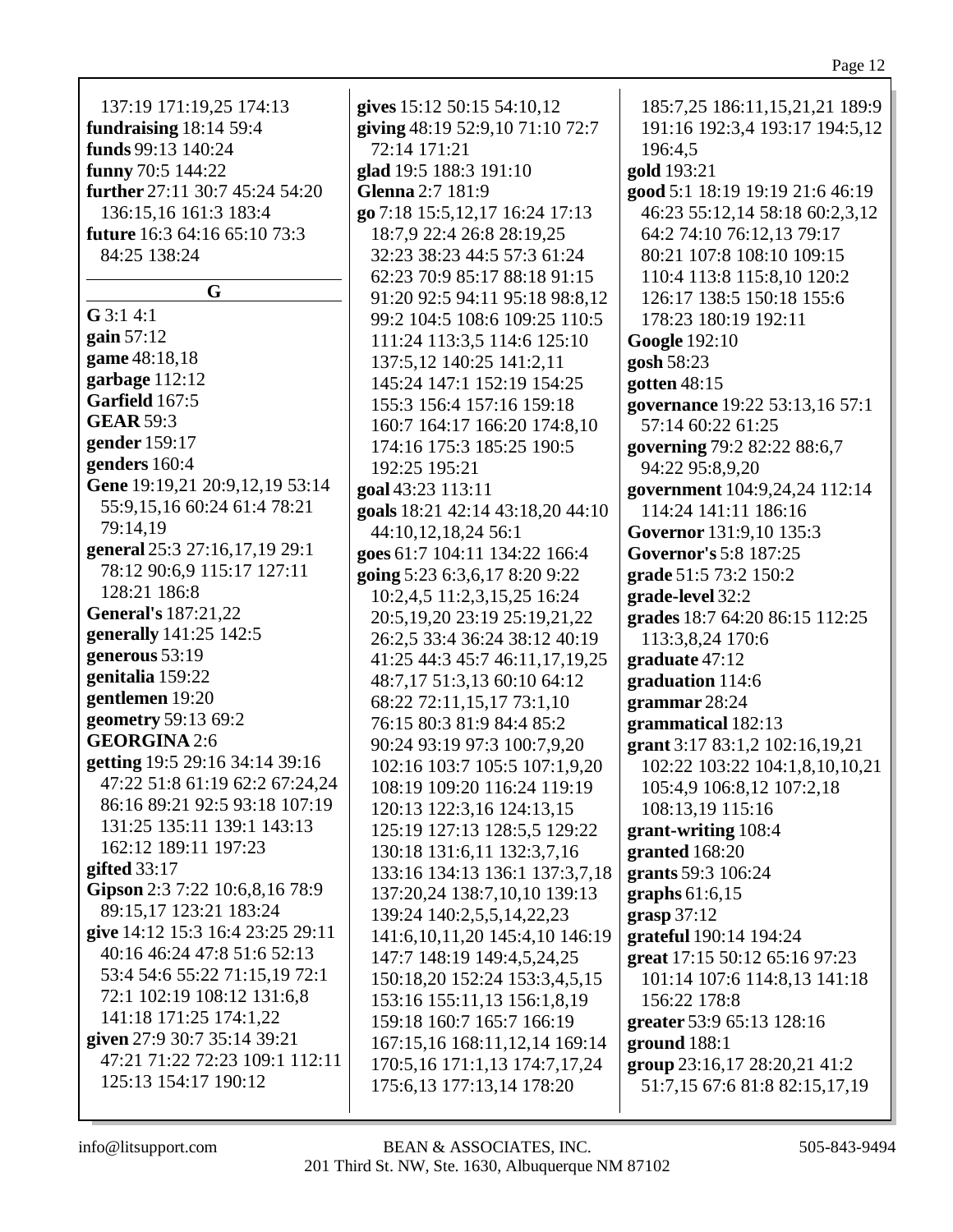101:23 106:11 138:8 groups  $137:25$ grow 112:24 growing  $174:1$ growth 32:3 73:3 98:14,14 118:11 190:22  $GSD 90:9$ guarantee 164:15 guaranteed 165:24 guess 16:11 24:15 28:9 37:16 45:9 46:7.9 51:18 58:5 65:14 70:14 82:9 92:18 125:4 140:7  $187:13$ guide  $67:8$ **guy 84:12** guys 14:20 18:1

# $H$

half 65:18 86:16 131:12 191:1 half-a-dozen  $169:10$ half-day  $134:6$ half-time  $110:14$ hall 1:12 49:23.24 116:18 hallmark 133:22 hallmarks 105:2 hand 6:24 72:18 101:8 186:8  $199:16$ **handed** 83:17 98:20 handle  $97:9$ **handled** 147:8 184:23 handles 36:22 37:1 57:8 97:8 handling  $37:1$ handout 87:4 **handy** 116:3 happen 6:22 50:23 90:23 100:7 114:7 140:22 165:19 186:9 happened 5:5 40:1 41:21 196:1,1 **happening 94:20 97:5 147:20** happens 5:21 96:10 115:23 142:9 happy 20:4 85:20 96:18 102:5 189:2 190:20 194:23 196:2,6,12 hard 22:5 24:18 35:3 41:1 44:15 78:23 83:13 87:17 95:19 100:14 136:13 137:20 143:10 164:9 hash  $53:15$ hate  $29:14$ Hawthorn 165:4

**HB** 129:25 131:24 165:23 head 60:2 89:3 95:23 116:14  $151:13$ **Headquarters 89:16 92:24** health 132:4 134:5 136:10 139:11.23 152:12 healthy 98:18 hear 19:5 23:4 39:10 67:20 147:19 196:6 heard 80:15 82:21 120:16 125:11 129:16 154:7 156:1 176:11.12  $177:19$ hearing 9:16 12:20 13:20 198:5 heavy  $79:5$ Heights  $110:10$ held 6:19 14:3 58:3 80:12 102:11 163:12 199:12 **hell**  $193:17$ **Hello** 32:20 help 15:25 22:1,2,9 23:24,24 24:1 27:20 28:22 29:2 33:13 36:9 39:15 46:23 48:14,15 50:15 74:14 87:22 89:7 93:17 94:8 95:6.7 107:13 121:15 144:18 **helped** 195:1 helpful 95:14 96:8,19 helping  $27:2$  190:21 helps 61:16 68:21 114:17 162:13  $162:13$ hereunto 199:15 Hey 54:19 167:14 168:12 high 15:17 18:7,16 19:23 22:10 22:11 28:2 34:13 35:1 65:1 67:5 71:17,24 92:4 110:2 112:22 114:5 135:17,18 140:19 140:19 145:14 147:17 156:3  $171:6$ high-school 155:14 higher  $51:5$ highly 18:3 178:4,7 192:21 hire  $108:7$ hired 22:7 36:7 67:15 89:3 Hiroshima 17:13 history 17:14 72:6 192:25 hold 48:7 67:22 180:1 185:10 holding 86:13 95:25 holidays 83:12

Holly 19:24,25 21:6,7 36:25 37:18,23 45:19 47:5 53:18 54:24 57:14 58:2,9,23 59:12 62:16 67:14 68:25 69:7,23 70:4 72:3 73:8,18 74:12 home 62:24 63:2,3 67:20 70:7 71:9,15,18,21,22 74:16 75:4,8 76:4 79:25 98:10 homeless  $135:17$ honest 58:21 74:13 126:20 **honestly** 34:11 109:12 111:7 135:4 175:14 **honored** 195:16 hope 79:16 134:24 191:16,21 194:4,17,19 196:18 hopeful  $194:20$ hopefully 19:7 40:6 54:10 62:8 78:16 111:22 115:11 124:17 162:14 178:24 186:25 189:25  $190:21$ hoping 99:8 107:7 horse  $47:15$ hour 130:3 131:12 144:15 hours  $29:11$   $48:13,17$   $53:11$  $130:3$ house 82:10 106:12 128:22 129:9 144:14 163:14,15 167:9 **Howie** 196:3 HR 81:25 83:7 **HSD** 132:9 **Huerta** 92:10 93:20 huge 17:5,8 132:19 155:11  $174:20$ hurdle  $106:20$ hurdles  $106:19$ hurt 30:3 141:6  $\mathbf{I}$ **iceberg** 176:18 **ID**  $145:25$ idea 26:21 48:14 80:18 108:10,16 115:8,10 120:3 125:18 152:10 164:11 165:17 **ideal** 106:16 **identification** 70:3 **identified** 56:1,7 57:19 60:21

63:13 70:1 72:24 75:19,21,23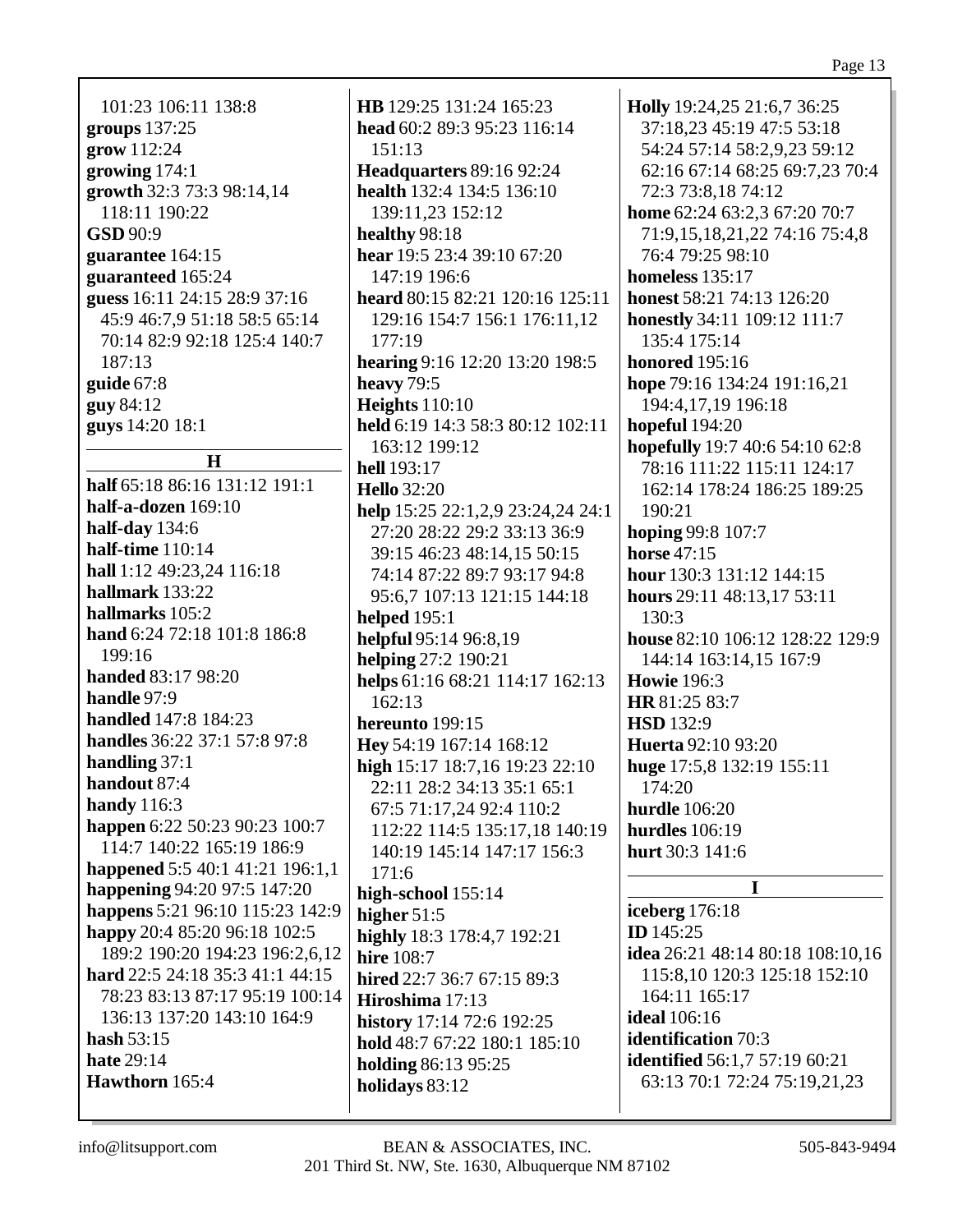87:17 150:8 165:16 **identifies** 159:22 **identify** 19:17 58:1 62:24 63:10 69:16 156:21 159:12,16,19 **identifying** 70:21 186:14 188:10 **identity** 126:23 127:6 **IDs** 72:10 **IEP** 24:22,23 25:20 26:6 33:3 42:5 43:18 44:18 **IEPs** 22:15 23:17 32:21 33:16 34:1,16,19 42:1 44:7,10,16 **ignores** 98:15 **II** 17:16 **imagine** 150:20 **immersion** 66:8 **immigrant** 113:11 **impact** 140:24 142:1,6 146:14,17 155:3,17 **impacted** 146:16 150:3 **imperfect** 101:5 **implementation** 3:22 85:3 88:2,4 88:13,15 89:11 93:5,6,8 119:20 124:12 **important** 18:25 48:12 65:25 67:19 90:2 143:9,21 185:22 187:2 190:2 **improve** 56:1 112:24 **improved** 45:21 **improvement** 85:6,9,18,22 86:12 87:11 112:16 165:7 **Improvement/NM** 3:13 **in-depth** 30:3,4 98:8 107:8 **incident** 90:2,3 **include** 52:5 93:19 107:14 134:21 156:19 162:2 **included** 44:18 52:1 56:3 74:23 151:21 156:17 163:22 **includes** 98:23 152:18 **including** 3:23 5:11 33:16 88:22 96:21 124:21 160:8 **inclusion** 27:1,6 31:21,22 32:12 32:14,23 33:10 34:17,24 35:4 41:8,10 129:1 **inclusive** 57:15 **incorporate** 30:10 114:17 152:12 180:12 **incorporated** 179:11

**incorrect** 60:25 **incorrectly** 56:12,13 **increase** 141:1,3 146:19 149:15 150:1 187:5 **increased** 139:9 140:23 171:19 172:6 **increases** 100:6,12,15,23,25 155:4 **increasing** 139:20 **indicate** 9:13 10:21 12:17 13:18 185:16 198:4 **indication** 75:21 **Indicator** 22:9 **individual** 23:15,17 33:11 43:9 59:25 60:7 126:22,25 132:6 **individualized** 23:24 24:1 **individually** 27:8 33:11 102:6 **indulge** 5:3 **indulgence** 5:3 **indulging** 14:9 **influence** 174:20 **information** 55:21 85:20 95:18 108:12 113:23 117:2 **infusion** 137:19 138:13 **inherent** 149:6 **initial** 148:4 **initially** 71:5 73:13 **input** 37:10 38:21 **inside** 140:8 197:5 **insist** 162:10,12 **installed** 92:3 **instance** 144:2 **instruction** 27:9 28:15 29:15 31:12 33:12 64:1 **instructional** 128:24 129:13 160:18 163:3,6,7 **insurance** 152:6 **integrate** 68:8 108:22 **integrated** 37:25 **intended** 131:16 **intending** 186:24 **intends** 148:9 **intent** 83:18 137:14 147:19,23 **interact** 15:13,18,25 **interchangeably** 75:9 **interest** 176:3 **interested** 84:1,1

**interesting** 15:22 146:10 155:21 158:17,18 159:9 177:15 186:12 194:25 **interests** 118:7 141:16 **interim** 138:20 **internal** 57:9 **internally** 140:17 **international** 15:6 17:7 **internships** 105:24 156:4 **interpretation** 119:3 **interrupt** 84:11 105:22 **intervention** 87:14,19 164:19 **interviewing** 83:3,5 **interviews** 83:14 **introduce** 81:4,9,17 156:5 **introducing** 79:1 **introductory** 88:9 **inventory** 90:14,18 91:1,7,12 93:18 **invitation** 17:25 19:6 **invited** 186:12,13 194:24 **inviting** 195:7 **involve** 15:9 **involved** 21:14 61:20 144:7,8 145:22 165:15 **involves** 15:8 **involving** 187:17 **IPOC-endorsed** 138:20 **ironic** 105:11 **island** 125:14 **issue** 56:9 100:2 103:21 116:1 130:10 132:19,22 141:24,25 142:16 164:11 167:11 176:13 **issues** 21:12 22:20 39:16 60:17 142:5 143:1 149:23 166:5 171:17 **it'll** 38:10 136:23 178:25 **item** 8:15 9:2,23 12:24 14:4 19:12 116:21 122:8,17 124:19 179:6 185:6 **items** 12:25 20:5 80:11 90:19 97:25 98:21 176:4 **Ivy** 18:10 **J Jackie** 43:1

**JAEGER** 2:13 96:14,18 97:2,9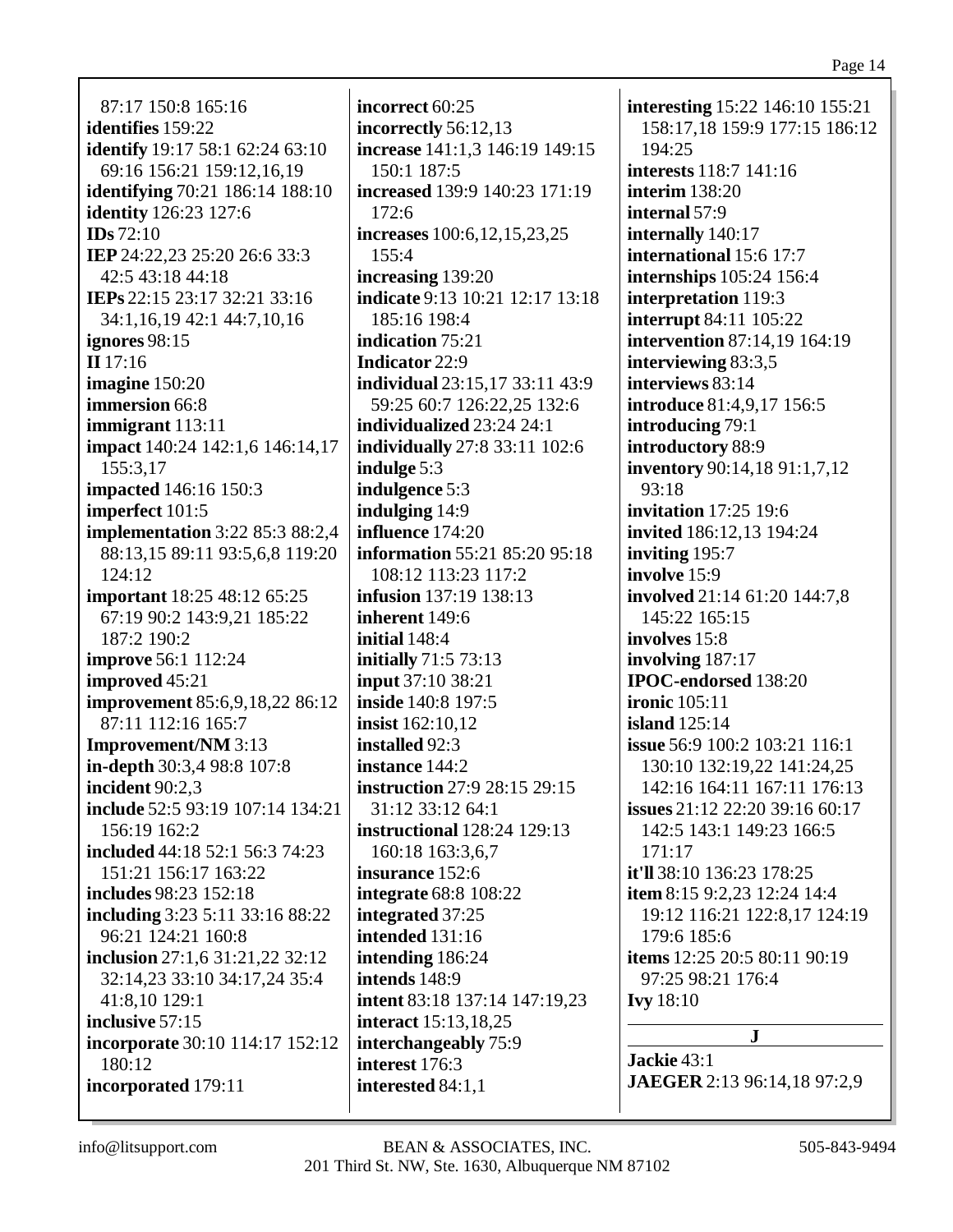|--|--|

| 97:14 117:1,21 118:25 120:2,11       | Karyl 2:4 12:4                  | 100:21 102:2 103:23 104:15            |
|--------------------------------------|---------------------------------|---------------------------------------|
| 121:12,21 122:1 124:24 131:18        | Kate 20:2 55:10,12,14,15,16     | 105:23 106:6, 19, 20 107:2, 11, 12    |
| 131:21 138:19 144:23 145:3,6         | 79:23                           | 107:13,14,18 108:12,17 109:10         |
| 145:11,14 154:1,5 158:10             | keep 18:19 118:13 169:4 176:15  | 109:10,12 110:9,13,16 112:1,2         |
| 159:15 160:1 161:6,14 163:20         | 177:16 178:12 179:2 189:4,12    | 112:8 114:13,19,24 117:13             |
|                                      |                                 |                                       |
| 165:3,14 166:18 174:4 179:8,18       | 189:22,23                       | 118:21 120:17 121:15,18 124:7         |
| 180:1 181:16,18,23 182:9             | keeping 37:9                    | 125:10, 13, 15, 18 126: 17 127: 5     |
| 184:19 188:19                        | <b>Kelly</b> 82:25              | 127:19 128:18 129:11,23 131:9         |
| <b>January</b> 1:11 6:5 14:12 53:17  | <b>Kennedy</b> 117:17           | 132:11 133:5 134:1,3,4,4,6,10         |
| 57:1 88:6,7 89:7 92:9 176:25         | Keovilay 14:22                  | 134:11,15,18,20,23 135:2,4,5,6        |
| 199:16                               | <b>kept</b> 188:20              | 135:16, 16, 21, 25, 25 136:1, 3, 5, 6 |
| Japan 3:10 14:6 15:6,15,21 17:9      | kicked 113:5                    | 136:20 137:4,14,22 140:15             |
| 17:10,18                             | kid 171:23                      | 142:13,20 143:3,20,24,24,25           |
| <b>Jerry</b> 1:12                    | kids 27:2 28:14 29:15 31:11     | 145:13,24 146:6,24 147:6,7,25         |
| job 1:24 18:1 37:3 51:19 55:11       | 42:16 46:16 47:17,17 48:19      | 149:12 151:19,24 152:5,23             |
| 81:24 98:16 106:4 153:11             |                                 |                                       |
|                                      | 50:3,4,5,16 51:7 79:9 99:2,2    | 153:1,16,22 154:12 155:12,12          |
| 199:25 200:2                         | 106:14 108:15 109:25 112:21     | 155:18,21,22 156:14 158:21            |
| jobs 81:13 155:5                     | 113:10,20 114:13 136:21,21      | 159:6 161:20,24,25 162:14,14          |
| <b>Joe</b> 189:19                    | 154:4 157:16 167:18 168:12      | 163:15 164:10 165:24 166:1            |
| <b>John</b> 117:17                   | 172:11 174:8,9,15,24            | 167:21,22 168:8,11 169:4 171:4        |
| joined 81:21                         | kind 40:7 44:23 48:21 70:14     | 171:22 173:21 175:8,23,23             |
| joint 190:1                          | 101:17,25 105:11 107:25         | 176:7,8,9,12 178:9,17 179:3,4         |
| jousting 15:9                        | 108:12 117:1,2,13 128:17,21     | 180:17,18,25 182:1 187:6 188:7        |
| judge 170:24                         | 138:9 145:5 149:3 172:22        | 188:18 189:21,25 191:2,7,12           |
| July 58:4 153:3                      | 175:24                          | 192:8,9 193:1,2 194:11 196:2          |
| <b>jump</b> 72:14,15                 | kindergarten 148:25 149:10      | 196:10,11 197:4                       |
| juncture 112:9                       | 153:5,8                         |                                       |
|                                      |                                 | knowing 80:9 158:18                   |
| <b>June 84:9</b>                     | Kindergarteners 148:25          | knowledge 57:13 60:2,3 119:16         |
| justify 105:18                       | kinds 15:8 167:14,25 170:23     | 153:21                                |
| K                                    | Kirsi 65:5 70:22                | knows 73:1 134:8                      |
|                                      | kitchen 92:1                    |                                       |
| K 146:16,21 147:7 148:15,22,22       | knock 166:19                    | L                                     |
| <b>K-through-5 147:6</b>             | know 11:7 14:7 17:4,6,24 20:22  | La 93:20 94:6                         |
| <b>Kaga</b> 17:11                    | 20:24,25 21:23 22:15,16,21,22   | lab 25:17,19 26:2,8,8,10,11,13,15     |
| <b>Karen</b> 2:9 20:21, 22, 23 21:13 | 28:16,25 31:1 32:11,19 35:2     | 27:1 63:18 66:8                       |
| 22:23,25 23:4,8 24:2,7,21 25:7       | 36:19,20 37:10 39:6,13,14,18    | labeled 124:5 193:14                  |
| 25:13 35:11 36:16 37:14,19           | 40:3 41:2,12 42:10,12,15,19     | labels $63:12$                        |
| 38:1 39:5,9 40:8 51:23 53:24         |                                 |                                       |
| 54:2,6,18 63:8 66:15 70:12           |                                 | labs $91:24$                          |
|                                      | 43:7,22 46:2,4,13,22,22 47:3,16 |                                       |
|                                      | 48:13,21 51:1,3,12,16,19 53:12  | lack 57:17 86:25                      |
| 72:20 73:11 74:8,18 75:6 76:6        | 53:21 54:7,19 57:2,13 58:10,18  | lacking 48:5                          |
| 76:9 80:25 83:22 84:14,19,21         | 59:6,8 61:24 62:3,20 63:1 64:7  | ladies 19:19 73:7,9                   |
| 86:1,6,23 87:5,8,9,13,16 91:3,6      | 65:13 66:12,25 67:11 68:13      | Laine 65:5 70:23 74:14                |
| 92:2,11,13,23 93:2,7,11 94:5,13      | 70:24,24 72:16,25 73:15,21,23   | lame 156:16                           |
| 94:15,18 96:4,20,23 97:7,12          | 73:24 74:14,15,16 79:12 81:15   | laminated 188:12                      |
| 120:9,12 121:2 122:14 124:10         | 81:19 84:3,5,9,16,17 85:19      | language 21:9,19 32:4 40:17           |
| 124:18 151:7 154:20 157:15           | 90:23 91:9,10,23 93:20,21 94:7  | 62:24 63:2,16,17,18 66:8,10           |
| 162:15 167:19 188:20 193:25          | 94:18 96:11,12 97:3,4,7,21      | 67:21 68:5,9,17,18 69:16 70:7         |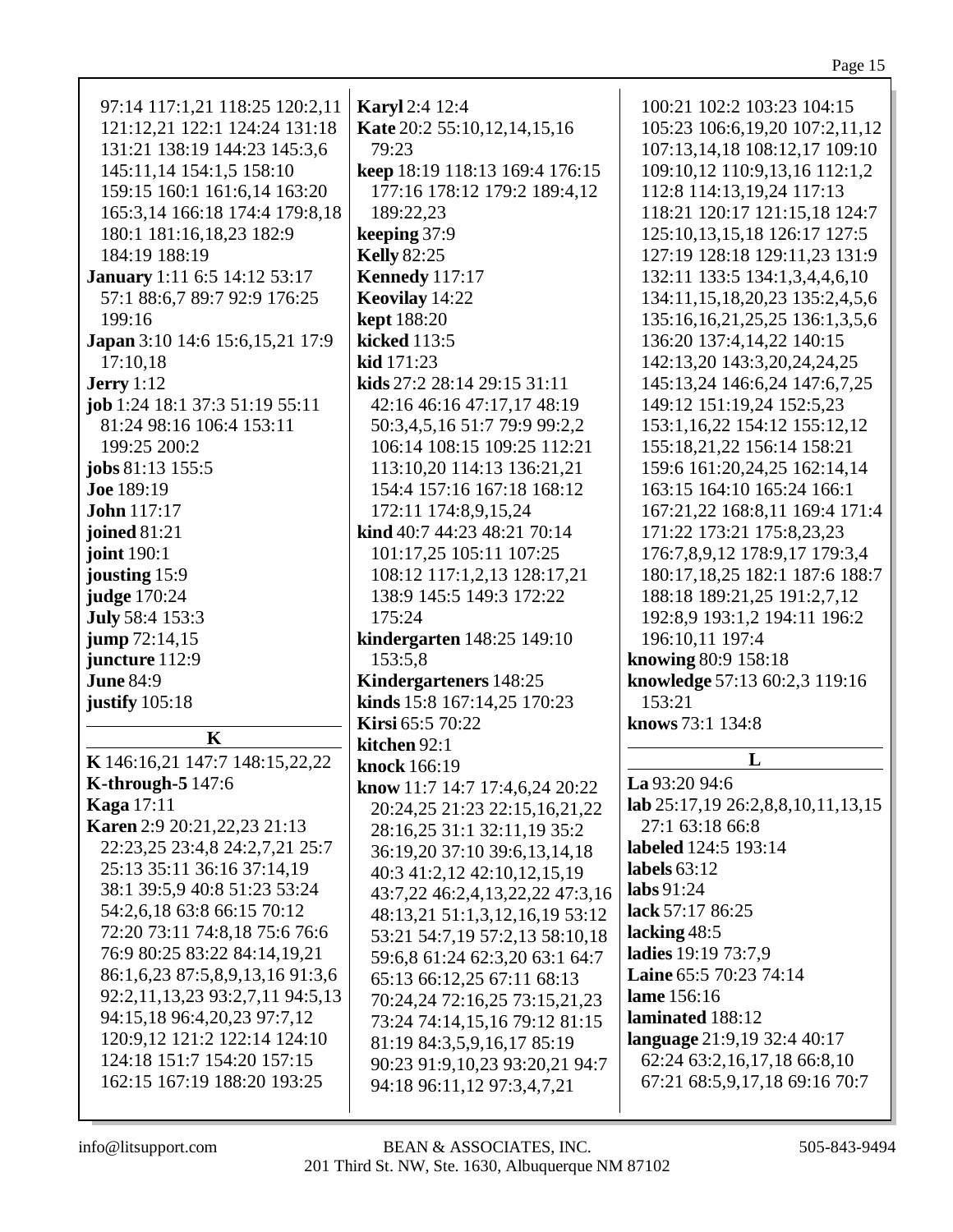| 70:19 71:9,15,19,22 74:16 75:4      | legislator 175:20 177:7                 | locking 159:2                     |
|-------------------------------------|-----------------------------------------|-----------------------------------|
| 75:7,8,15 76:5 124:6 130:2,7,22     | legislators 140:6 162:1 170:14          | long 38:9,11 92:1 118:15 192:15   |
| 131:18,19 157:6                     | <b>Legislature</b> 4:3 169:15           | 192:22                            |
| large 89:8 105:8,17 132:17,17       | LESC 4:4 114:10,16 151:20               | longer 5:13 38:24 80:9            |
| 160:11                              | 184:21 185:24,25                        | <b>longest</b> 192:15             |
| larger 109:9 139:14 168:24          | <b>Leslie</b> 82:25                     | longest-serving 190:6             |
| Las 22:7 34:23 35:2,3 66:9 79:13    | let's 42:1 63:14 78:20 80:21,22         | look 45:22 52:7,11,16 53:1 54:12  |
| 168:25                              | 100:23 125:18 165:21 174:2              | 54:16 57:11,12 62:21,23 64:6      |
| lastly 100:6 101:8,10               | 195:21                                  | 68:15 74:22 75:16,19 76:19        |
| late 5:6 6:16 59:7 62:10 94:24      | letter 94:11 96:8,15 97:3 187:22        | 86:7 92:7 103:5,8 108:10          |
| 176:5 178:11 195:11                 | 188:9,12 189:6 193:21                   | 112:15,19 115:14 118:22 121:5     |
| <b>Latin</b> $68:12,13,14,15$       | letters 36:2,12 49:15 97:11             | 124:15 125:7 126:2 129:5          |
| Laurel 82:20,20,22 95:8             | letting $157:16$                        | 137:20 145:13 149:19 150:10       |
| law 119:14 158:11                   | level 28:17 37:25 61:21 147:17          | 150:15,16 151:19 163:8,13,15      |
| lawsuit 42:11,22,25 43:5,9          | 155:15                                  | 165:22 167:22,23 168:7,9          |
| 170:17                              | levels $44:16$                          | 169:16 180:17 188:15,15 190:4     |
| lawyer $6:13$                       | LFC 184:21                              | 191:3,25 195:4                    |
| <b>LCPS</b> 66:3                    | liability 141:6                         | looked 26:2 42:1 79:12 117:5      |
| <b>lead</b> 96:20                   | <b>Liaison</b> 2:11 185:8               | 134:19 135:4                      |
| leader 99:14,15,17                  | licensing $151:22$                      | looking 14:10 42:3 48:16 49:7     |
| leaders 79:21 101:18                | Lieutenant 131:10                       | 50:13 52:3,24 57:6 61:9,17,22     |
| leadership 58:12,19 88:15,20        | life $5:21$ 42:11 113:18                | 64:17 80:17 89:11 98:4 105:15     |
| 89:6                                | <b>liked</b> 101:13                     | 106:2,4 110:20 151:20,22 152:1    |
| leads 92:18 127:10                  | likelihood 46:18                        | 152:2 154:10 155:10 156:7         |
| League $18:10$                      | Lillian $14:22$                         | 157:24 160:17,18 165:6 176:24     |
| learn 15:14,18 31:25 32:1,1         | <b>limit</b> 131:6                      | 186:2 190:15,20 196:2             |
| 170:18 194:6,8,10,14 196:9          | limiting 130:2                          | looks 53:1 134:3 168:4            |
| learned $71:11$                     | line 15:8 37:17 65:12 173:8             | $\text{Los } 50:23$               |
| <b>Learners</b> 21:9,19 40:18 63:15 | lines 169:17                            | lose 3:24 35:24 50:17 124:21      |
| 69:16                               | list 83:7,18,24 84:16,18 85:15          | loss 48:21 50:3 127:6             |
| learning 5:10 34:9 63:18 66:8       | 86:2 89:13 90:19 92:3,4 95:3            | lost 25:9 36:11 45:8,10,15 47:7   |
| 114:18 194:18                       | 125:1 185:8                             | 67:12 126:23 181:13 187:6         |
| <b>LEAs</b> 129:3                   | listed 94:23 95:3 120:22                | lot 16:2 18:5 37:10 41:4,20 45:13 |
| lease 118:16 128:18 166:20          | listened 117:21                         | 50:7,8 55:18,19 57:9 61:16        |
| leave 98:17 171:6 185:7 192:3,4     | listening $14:17,21$                    | 63:22,23 68:11 69:9 71:2 79:13    |
| 194:12                              | literally 175:10                        | 81:10,11,11 82:21,23 85:2 98:3    |
| leaving $197:24$                    | <b>litigation</b> 119:25 120:7,23 121:9 | 98:13 107:2,15 111:2 113:1,10     |
| <b>left</b> 84:5 95:1 191:9         | little 5:10 11:23 15:3 24:8 27:10       | 113:17,23 118:11 126:2 132:19     |
| legal 90:4 92:15 116:23 117:12      | 29:6 40:12,16 46:7 48:20 65:14          | 136:12 140:17 141:21 143:12       |
| 119:22                              | 71:11 79:10 114:4 152:1 159:7           | 147:12 150:23,24 151:20           |
| legally $150:8$                     | 188:5 194:13                            | 154:23 155:4, 13, 16, 17 169:3, 5 |
| <b>legislation</b> 106:3 125:12,17  | live 17:24 50:23 110:9 174:15           | 169:22 171:10 173:5 177:14        |
| 153:22 161:16,17 179:4 186:2        | living $117:8,25$                       | 179:14 180:13,17 188:22           |
| 187:3                               | local 84:4 110:2 171:21                 | 190:10,10,11,11 191:13 194:6,7    |
| legislative 3:23,24 98:6 106:2      | located 117:9 175:3                     | 194:10,19,21 196:7,10             |
| 124:21 125:10 126:7 141:20          | location 17:13                          | lottery 164:2 166:12 167:17       |
| 157:25                              | locker 156:14                           | 168:15,15                         |
|                                     |                                         |                                   |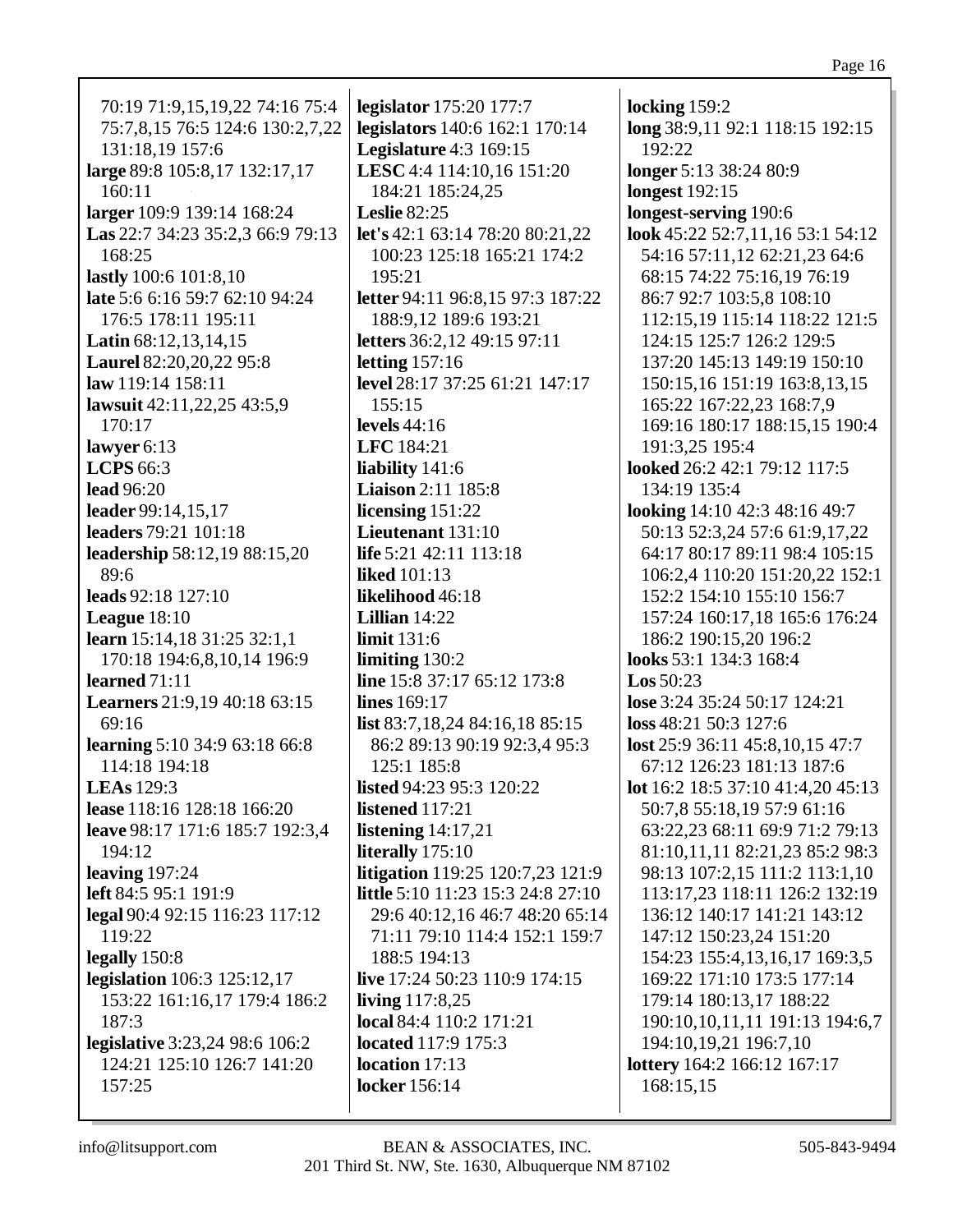| <b>lower</b> 153:14             | <b>Mayor's 90:13</b>           | mindset 162:6                    |
|---------------------------------|--------------------------------|----------------------------------|
| lucky 58:25                     | <b>MBA 58:12</b>               | mine 146:1 180:8                 |
| lunch 80:4,7,23 97:16,22        | mean 18:2 30:15 31:11 32:14    | miniature 152:2 161:12           |
|                                 | 43:21,21 66:7 69:20 83:21      | minimum 24:25 109:10 131:12      |
| M                               | 117:11 130:21 132:17 137:4     | 133:10                           |
| MA 143:17,17                    | 143:15 145:12 151:6 155:8      | minute 43:13 147:9               |
| Mabry $1:12$                    | 157:15 164:22 171:11 173:20    | minutes 86:8,10 192:13           |
| Madam 11:7 19:20 39:18 45:4     | meaning 68:21 71:20 99:21      | Miranda 94:6                     |
| 49:17 52:18 59:19 60:24 66:21   | means 134:3 135:16 141:11      | misconception 61:1               |
| 68:24 69:13 78:21 101:15 102:7  | 148:12 157:18 169:21           | missed 50:6 51:5 59:7 64:13 87:1 |
| 131:2 132:24 134:10 196:21,25   | measure 157:5                  | missing 81:5 85:20               |
| <b>Maddow</b> 191:25            | measures 156:12 157:12         | <b>Mission 181:24</b>            |
| <b>MAGGIE 2:15</b>              | mechanism 100:17 101:5         | mission-specific 18:21           |
| magnet 167:6 169:20             | Media 133:11 158:24            | mistake 129:11                   |
| main 66:24 70:20 101:16 113:11  | medical 139:1                  | model 23:18 45:21 47:10          |
| maintaining 98:21,23            | meet 15:13,16 117:15           | mom 74:1                         |
| makeup 59:6                     | meeting 1:10 5:23,25 6:3 9:22  | moment 23:20 24:15 29:17 30:9    |
| making 6:2 35:16 43:17,18 48:10 | 14:13 21:1 42:5 52:5,20 53:7   | 30:21 39:14 47:3 48:6 52:3       |
| 68:3 96:21 144:5 195:5          | 53:13,16 57:1 89:14 93:12      | 76:14,21 103:2 107:21 121:19     |
| male 159:12, 12, 23, 23         | 95:18 97:22 98:8 103:8,11      | moments 69:8                     |
| mall 159:7                      | 111:23 115:7 116:23 118:6      | momentum 98:3                    |
| man 113:23 191:24 192:17        | 125:21,21 185:12 186:7,8 197:5 | <b>Monday</b> 16:23 185:25       |
| manage 129:5                    | 200:3,4                        | money 31:1 61:13 100:16,19       |
| management 56:2 57:15 58:16     | meetings 24:23 126:25 195:8    | 101:4 104:9,10,10 105:4,9        |
| manager 20:2 55:10,17 56:22     | <b>Megan 82:6 89:1</b>         | 107:8 108:19 109:21 135:6,6,11   |
| 57:20 79:22 83:1                | Melissa 82:18,19 89:1          | 140:4,14,18 153:14,17 154:24     |
| mandate 132:8                   | <b>Member</b> 2:4,5,5,6,6,7,7  | 155:6 171:8,12 175:1             |
| manpower 108:3                  | members 19:20 24:25 87:20,21   | monies 106:22                    |
| manual 57:5                     | 88:10 95:9 98:4                | monitor 32:25 46:2 64:16,24      |
| March 89:8                      | mention 70:22 92:14,25         | 87:22 133:21                     |
| marching 110:11                 | mentioned 35:15 66:22 69:15    | monitored 75:25                  |
| marginal 169:4                  | 73:7 82:24 98:7 111:2 147:19   | monitoring 64:3,11,21 146:24     |
| <b>MARK</b> 2:14                | 171:20 180:10                  | 147:1,5                          |
| <b>MAs</b> 143:16               | mentioning 38:13               | monolingual $64:1$               |
| masters 147:10 149:14           | met 70:25 82:25 88:21 105:1    | month 76:19 78:17 83:12 84:22    |
| match 56:18                     | Mexico 1:2,12,21 2:15 3:4 8:24 | 89:12 103:3 107:7 124:14,15      |
| material 27:10,22,24,25 32:2    | 9:1 18:8 60:4 67:1 71:20 74:5  | 187:14                           |
| materials 91:18 128:24 129:13   | 101:11 104:16 111:4 160:23     | month's 89:14                    |
| 160:18 163:4,6,7                | 164:12 189:18 195:5 199:2,9,12 | monthly 60:21 61:1,12 97:6       |
| math 23:19 28:8 31:17 32:4      | 199:13,21                      | months 24:17 129:17 191:9        |
| 58:15,24 59:22 66:25 67:1,5,15  | <b>Michael 2:5 156:18</b>      | morning 5:1 19:19,23 21:6 55:12  |
| 67:16,18 72:6                   | Michelle 196:3                 | 79:3,7 85:11 109:24 125:25       |
| mathematics 27:12               | microphone 32:18               | 176:6 179:13,17 196:15,17        |
| Matt 97:17,21 99:22 101:14      | middle 83:13 112:22 113:22     | mother 6:21                      |
| 161:7 171:17                    | 174:3                          | motion 9:7,10,17 10:15 12:9,21   |
| matter 98:25 99:1 107:19 199:14 | million 16:17 100:22           | 13:2,5,14 76:15,22 78:15 94:3    |
|                                 |                                |                                  |
|                                 |                                |                                  |

**Matthews** 117:16 **Mayor's** 90:13

**mind-boggling** 174:11

**love** 61:15 68:11 109:14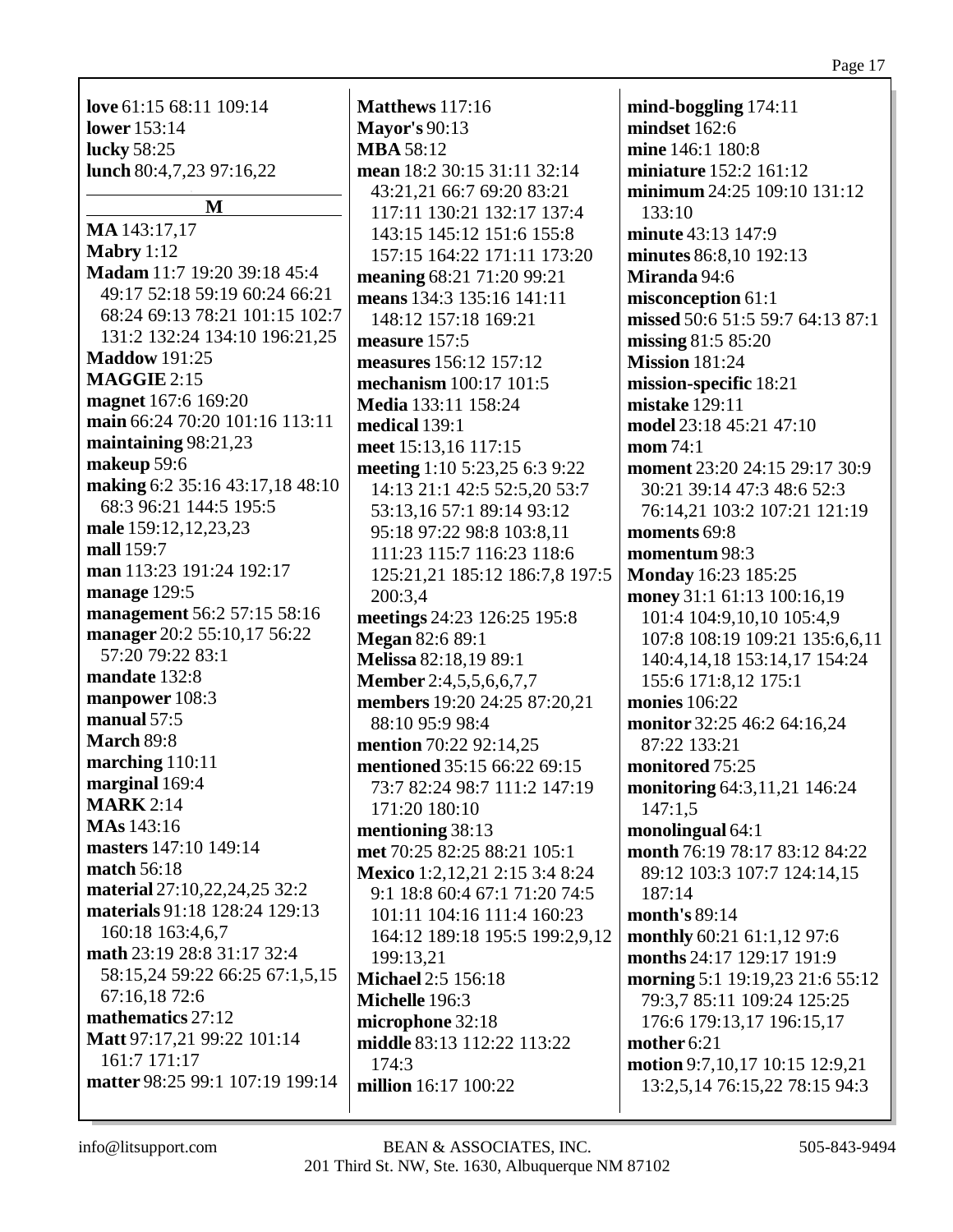| 122:17 124:3 182:14,16,23<br>183:1 184:15 197:21,25<br>motions 120:19<br><b>motivated 59:8 114:3</b><br>motivation 69:9 | 137:18 138:8 149:18 150:1<br>153:17 156:20 163:13 170:17<br>170:17 172:2,11 180:7 185:9<br>189:21 197:20<br>needed 5:7,13 32:1 38:4,22 47:9 | non-students 150:19<br>nonrenewal 93:21<br>normally 84:12<br><b>Northeast 110:10</b><br>notation 119:24 120:20,22 121:9 |
|-------------------------------------------------------------------------------------------------------------------------|---------------------------------------------------------------------------------------------------------------------------------------------|-------------------------------------------------------------------------------------------------------------------------|
| MOU 117:3,22 163:24 164:3,5<br>mountain 106:23                                                                          | 52:12 53:22 71:3 145:22 172:8<br>182:12 184:17                                                                                              | note 6:20 39:5 86:17 100:10<br>177:21                                                                                   |
| mountains 105:19                                                                                                        | needs 23:11 31:12 35:23 42:9,10                                                                                                             | notebook 197:6                                                                                                          |
| move 5:18 9:8 10:14 11:21,22                                                                                            | 45:1 46:13 73:16 103:12 166:10                                                                                                              | <b>noted</b> 118:1                                                                                                      |
| 12:9,23 13:4 46:5 48:20 54:14                                                                                           | needy 135:18                                                                                                                                | notes 98:11 118:22                                                                                                      |
| 55:5 62:13 73:21 80:2,14 82:17                                                                                          | negative 51:9                                                                                                                               | notice 52:14 81:10 83:18 86:7                                                                                           |
| 86:2 187:10 189:25                                                                                                      | neighbor 79:9                                                                                                                               | notification 185:14                                                                                                     |
| moved 13:1 196:13                                                                                                       | nervous 138:6                                                                                                                               | notified 93:21                                                                                                          |
| moving 37:11 57:16 83:16 86:11                                                                                          | net 64:15 69:15                                                                                                                             | notion 112:21                                                                                                           |
| 87:25 92:9 169:2                                                                                                        | never 79:11 116:7 127:1 187:6                                                                                                               | November 24:18 44:7 194:25                                                                                              |
| <b>MRI</b> 87:18                                                                                                        | 191:23 194:11                                                                                                                               | 195:7                                                                                                                   |
| multiple 26:14 40:3 56:22 81:13                                                                                         | nevertheless 94:25                                                                                                                          | number 33:20 39:12 46:19,23                                                                                             |
| multiply 35:10                                                                                                          | new 1:2,12,21 2:15 3:4,20 8:24                                                                                                              | 53:10 74:13 100:13 105:7                                                                                                |
| mystifies 161:3                                                                                                         | 9:1 10:7 13:8 18:8 19:24 32:10                                                                                                              | 109:10,11,17 139:10 169:16                                                                                              |
| mystique 161:23                                                                                                         | 37:7,11 49:25 55:10,16 60:4                                                                                                                 | 174:25 187:4,5 200:2                                                                                                    |
| N                                                                                                                       | 62:19 71:19,20 73:19 74:5                                                                                                                   | numbers 61:6                                                                                                            |
| $N$ 2:1 3:1,1 4:1,1                                                                                                     | 75:17 76:2,4,20 78:11 79:22                                                                                                                 | nurse 132:15 133:2,6,11 134:6                                                                                           |
| nabob 193:14                                                                                                            | 81:3 84:7 88:5 98:1,3 99:16,16                                                                                                              | 136:5 143:11,15                                                                                                         |
| nagging 95:7                                                                                                            | 101:11 104:16 111:4 112:9,17                                                                                                                | nurses 142:22 143:5,15                                                                                                  |
| name 11:17 14:22 16:5 19:21                                                                                             | 117:4 118:10 120:14 131:12                                                                                                                  | nursing 132:3<br>NW 1:21 199:20                                                                                         |
| 55:15 188:22                                                                                                            | 146:18 148:9,11 150:11 153:13<br>160:23 164:12 172:11 177:10                                                                                |                                                                                                                         |
| nameplate 189:5 193:21                                                                                                  | 185:9 188:2 189:18 190:4,13                                                                                                                 | $\mathbf 0$                                                                                                             |
| nameplates 189:4                                                                                                        | 191:1,15,15 193:16 194:3,14                                                                                                                 | $Q$ 3:1,1 4:1,1                                                                                                         |
| names 13:8 78:12                                                                                                        | 195:5 197:4 199:2,9,12,13,21                                                                                                                | Oath 5:14 6:1,18 7:1                                                                                                    |
| narrow 165:20                                                                                                           | newest 182:7 190:6                                                                                                                          | obligated 172:25                                                                                                        |
| nattering 193:14                                                                                                        | newly $5:15$                                                                                                                                | observations 101:24                                                                                                     |
| <b>Navajo</b> 59:2                                                                                                      | nice 116:16 185:2 189:5 194:3                                                                                                               | <b>obtain</b> 31:2 38:2 75:13                                                                                           |
| nay 128:11                                                                                                              | night 5:7 100:8,9 125:23 181:11                                                                                                             | obtained 90:3                                                                                                           |
| necessarily 31:5 38:10 173:14                                                                                           | 182:2,3 196:15,16                                                                                                                           | obtaining 91:12                                                                                                         |
| necessary 93:16                                                                                                         | nights $59:5$                                                                                                                               | obviously 84:22 91:16 94:3 142:1                                                                                        |
| neck 102:2,4                                                                                                            | NM 1:19 199:19                                                                                                                              | 146:24 155:2,4 188:1                                                                                                    |
| need 23:23 26:9 28:7,17,22 29:2                                                                                         | <b>NMAA</b> 111:8                                                                                                                           | occur 119:25                                                                                                            |
| 30:2,4 31:12,18 33:11,12 36:3                                                                                           | <b>NMAA-sanctioned</b> 110:8                                                                                                                | occurred 44:4 117:3 142:17                                                                                              |
| 36:14 42:4 47:12,18 48:2,14,20                                                                                          | <b>NMAC 22:20</b>                                                                                                                           | <b>October-November-December</b><br>58:6                                                                                |
| 50:6 51:8 52:14,14 53:3 54:6<br>54:20,20 56:8 57:14 60:2,19                                                             | <b>NMSA 89:23</b>                                                                                                                           | offense 78:16                                                                                                           |
| 61:21,23 64:6 72:14,16,18                                                                                               | <b>NOIs 84:17 85:4</b>                                                                                                                      | offer 11:7 35:19 36:14 45:10,17                                                                                         |
| 74:17 78:24 81:5 83:10 86:21                                                                                            | nominate 10:8 11:3 12:4                                                                                                                     | 46:18 48:25 49:11 50:2 51:3                                                                                             |
| 91:4 92:9 93:24 94:2,19 98:14                                                                                           | nomination 10:6,16 11:11 12:9<br>12:10                                                                                                      | 57:13 61:18 107:22 174:22                                                                                               |
| 106:4,13,21 109:13,16 118:10                                                                                            | nominations 10:4,11 11:2,14,25                                                                                                              | 189:15                                                                                                                  |
| 125:9,15 128:10 131:14 135:21                                                                                           | 12:6                                                                                                                                        | offered 49:6 176:13                                                                                                     |
|                                                                                                                         |                                                                                                                                             |                                                                                                                         |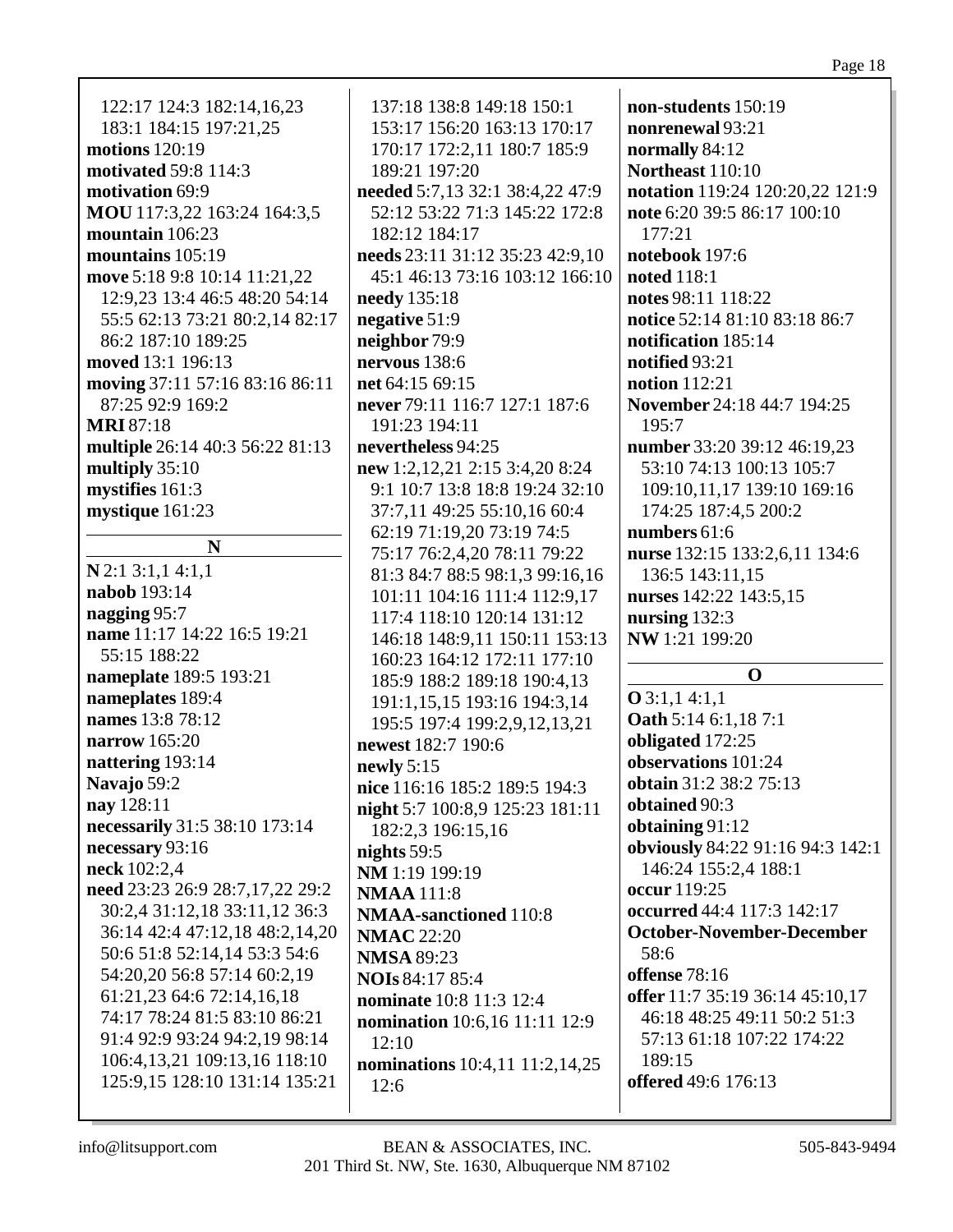|                                                                                                                                                   | opens 168:3 173:13,14                               |
|---------------------------------------------------------------------------------------------------------------------------------------------------|-----------------------------------------------------|
| offers 136:25 194:9                                                                                                                               | operations 56:2,3 142:7 186:9                       |
| office 5:8, 10, 14 6:1, 18 7:1 55:19                                                                                                              | opinion 119:7 187:23                                |
| 90:6,13 104:17 187:21,22,23,25                                                                                                                    | opportunity 15:12 17:7 51:6                         |
| officer 57:18,19                                                                                                                                  | 61:5 62:8 65:4 104:14 115:12                        |
| <b>Officers</b> 3:7 9:24                                                                                                                          | 146:11 170:18 189:10 194:9                          |
| official 187:23                                                                                                                                   | opposed 9:14 10:22 12:18 13:19                      |
| oftentimes 43:16 106:9 146:4                                                                                                                      | 34:17 96:24 127:21 135:22                           |
| 176:6                                                                                                                                             | opposition 9:16 12:20 13:21                         |
| oh 8:17,22,22 13:16 43:6 58:23                                                                                                                    | 198:5                                               |
| 69:23 101:14 110:2 116:2,2                                                                                                                        | option 45:9 50:15 156:2,9 165:8                     |
| 145:1,16 146:8 158:6 161:19,23                                                                                                                    | options 3:15 164:20 165:6                           |
| 172:11 173:10 175:8 185:17                                                                                                                        | orange 197:20                                       |
| 188:25 194:14                                                                                                                                     | order 3:3 5:25 6:4 16:16 17:14                      |
| <b>OHI</b> 34:8                                                                                                                                   | 23:5 60:5 138:25                                    |
| okay 6:3,8,11 9:21 10:14 20:12                                                                                                                    | organizing 59:5                                     |
| 20:18 23:4 25:13,18 32:6 33:18                                                                                                                    | original 71:16 73:4 74:20 192:6                     |
| 34:21 36:25 39:24 40:19,23,25                                                                                                                     | <b>Ortiz 99:11</b>                                  |
| 43:6,10 46:6 53:23 54:18 55:1                                                                                                                     | out-of-pocket 100:1                                 |
| 55:4,4,6,9 61:14 62:1,4,12                                                                                                                        | outcome 93:24                                       |
| 70:11 75:1 76:21 80:23,25                                                                                                                         | outfit 6:22                                         |
| 84:19,21 87:15,25 97:15 102:9                                                                                                                     | outlay 128:17                                       |
| 106:11 109:22 116:20 120:4,8                                                                                                                      | outlines 85:7                                       |
| 122:3,22 124:15 127:6,7,10,17                                                                                                                     | outside 39:23 88:11 117:6 119:8                     |
| 128:3,12 132:14 137:11,11                                                                                                                         | 119:9 140:8 141:22 166:7,8                          |
| 138:6 148:19 151:5 152:15                                                                                                                         | overarching 167:11                                  |
| 158:17 176:2 178:6,23 179:5                                                                                                                       | overcorrecting 63:5                                 |
| 182:13,17,22 185:6 190:3                                                                                                                          | overkill 135:24                                     |
| 195:23,25                                                                                                                                         | oversee 104:21 105:10 112:16                        |
| old 61:10 99:16                                                                                                                                   | oversight 59:24                                     |
|                                                                                                                                                   |                                                     |
|                                                                                                                                                   |                                                     |
|                                                                                                                                                   | owed 35:16,17                                       |
|                                                                                                                                                   | P                                                   |
|                                                                                                                                                   | $P$ 2:1,1 3:1 4:1                                   |
| 45:24 72:15 90:10 109:20 112:6                                                                                                                    |                                                     |
| 113:9 121:23,24 133:2,6 138:6                                                                                                                     | p.m 80:1 102:12,13 198:7<br>packet 63:2,3           |
| 147:2 187:11 190:18 193:13                                                                                                                        | Padilla 147:20 156:18                               |
| 196:23                                                                                                                                            | page 3:2 4:2 85:7,10,11 101:11                      |
|                                                                                                                                                   | 181:24 182:5                                        |
|                                                                                                                                                   |                                                     |
|                                                                                                                                                   | pages 61:6 199:10<br>Pahl 97:21 99:22 101:14 171:17 |
|                                                                                                                                                   |                                                     |
|                                                                                                                                                   | paid 143:12 144:3 154:6                             |
|                                                                                                                                                   | pain 188:19                                         |
| older 145:12 159:16 169:2<br><b>OLIVER</b> 2:15 6:20 7:3<br>once 5:16 10:25 12:21 14:11<br>one-to-one 26:10 33:13<br>ones 42:3 76:20 146:4 162:25 | Pandora's 168:3                                     |
| one's 192:15<br>one-on-one 26:5<br>ongoing 88:9<br>onus 133:20<br>open 1:10 3:6 9:18 10:4 11:2,25<br>19:6 73:10 160:4 169:5 173:1                 | paper 11:15 78:17 83:17 180:25                      |
| 195:17 200:3                                                                                                                                      | 197:5                                               |
| opening 37:5 38:20 84:2 173:4                                                                                                                     | papers 197:8                                        |

rwork 5:13 24:4 29:5 95:10 :19 106:23 107:19 188:5 **eraph** 128:25 129:9 182:6 CC 130:12 196:6 nt 25:4 43:2 49:5 73:21,24  $:9$ nts 3:15 35:20 36:2,13 45:13 2,3,12,13 113:11,22 152:7 :23 170:2 46:10 50:22 57:15 100:5 :9 118:11 130:9 132:4.7 :12,20 152:9,24 158:8 ally 36:5 cipate 104:13,15,16 105:14  $:8,10,15,24$  139:13 cular 29:14 106:12 139:25  $:6159:17162:25167:14$ cularly 41:23 81:2 139:23  $:22$ 195:21 171:4 1:15 81:7 87:5 110:23  $:7179:18$ **d** 85:10 98:7 124:2,3,24 s 9:17 12:21 13:20 78:15  $:15$ on 66:9 **vay** 74:15 **vavs** 105:24  $\textbf{RICIA} 2:3$ e 108:11 177:18 191:21 10:8,16 117:15 7:17 46:23 51:18 99:25 :22 141:10 142:25 143:5,6,6 :13 153:15 155:4 171:19 ng 100:15 186:18 2:11, 12, 13, 14 3: 7, 23 4: 3, 6 4 9:24 12:4 13:24 96:9 97:5 :21 121:10 124:21 125:13  $:10.15.16$  127:12 162:25 :14 166:2 178:19 184:20 :3,12 191:12 195:17 2:8,11 39:22 57:4,16 87:21 24 88:18 89:22.25 96:20.22 25 97:2,8 98:15 133:20  $: 17$  147:13,17 148:8,16 :6 165:15 184:22 186:9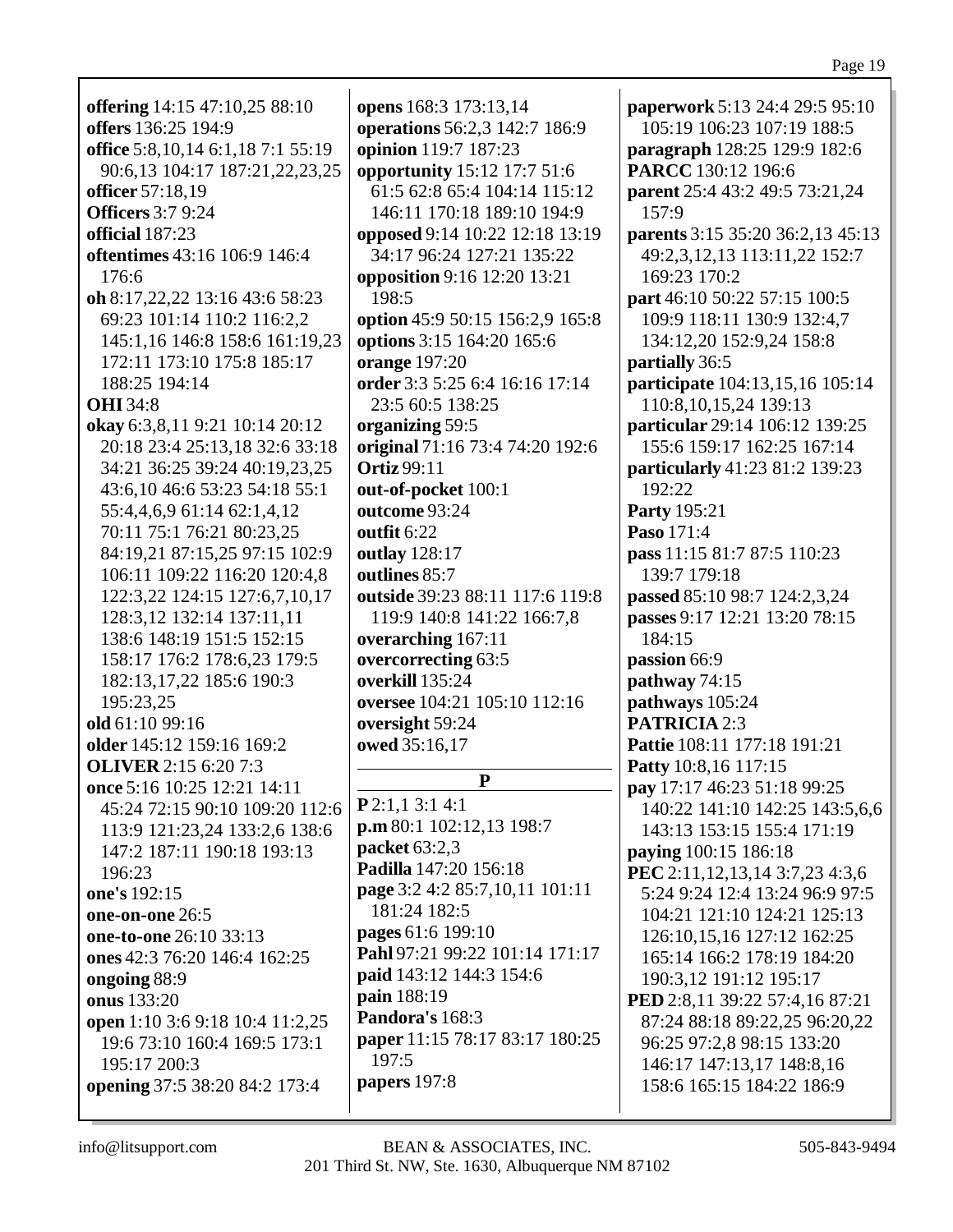200:7 **PED's** 96:15 **pending** 93:24 119:23,25 120:6 120:23 121:9 **pension** 138:20 141:4 **people** 5:20 15:24 18:6 60:9,18 61:20 62:7 78:12,14 97:19 125:7 126:4,22 145:11 149:14 169:15 173:1,14,17 177:10 178:12 185:9,9 192:10 193:1 195:7,9 **Peralta** 185:16 **Peralta's** 185:13 **percent** 24:19 45:21 51:20 66:23 139:11 141:1,2,3 178:19 **Perea** 102:18 103:2,11 104:5,18 106:18 109:13 114:21 115:19 116:13 **perfect** 31:11 100:17 **performance** 44:17 147:2 150:9 **period** 28:6 63:4 **Perkins** 3:17 102:15,19,20 104:1 104:10,21 105:9 106:8 108:12 108:20 109:2,7,20 114:4 115:16 **person** 58:17 59:8 65:5 82:3 83:4 149:11 153:6,20 159:21 **personal** 78:25 **personnel** 56:15,19 **perspective** 119:10 **pertinent** 193:4,6 **peruse** 180:16 **Peterson** 69:2 **phenomenal** 17:19 70:17 **Phoenix** 16:24 **phone** 88:22,25 89:2 **physically** 92:5 **pick** 49:13 91:19 113:24 140:7 172:1 **pick-and-shovel** 113:16 **pictures** 68:7 102:1 **piece** 55:5 105:25 125:12 152:13 175:15 187:3 **pieces** 39:10 121:1 124:9 125:17 154:12 **Pierce** 95:8 **Pino** 99:11 **piques** 176:2

**pitbull** 142:25 **place** 11:11,16 17:12 27:2 72:4 164:9 169:6 176:11 188:4 **placeholder** 80:13 **places** 17:15 79:6 146:7 **plan** 21:2,8,11 22:13 25:16 41:6 51:25 52:4,6 55:21,22 56:4 57:10 60:20 63:17,23 65:7,17 66:7 76:16,24,25 80:15 87:11 87:22 131:11 134:3,12,19 136:18,22 137:1,3 139:1,11 165:7 **planning** 66:2 112:6 **plans** 3:12,13 19:14 40:21 64:21 85:6,9,18,22 86:12 105:1 133:21 136:17 153:12 **plate** 177:14 **platform** 37:5,8,11 98:6 **Platica** 63:3 64:18 **play** 142:8 **please** 7:7 19:6,17 23:10 27:4 52:1 67:22 77:7 85:19 96:10 162:4 183:7 **pleasure** 38:6 **Pledge** 3:3 8:21,25 **plug** 156:23 **plumber** 113:15,15 **plus** 150:4 **pockets** 101:4 **podcast** 191:22,25 192:17 **point** 5:20 6:18 71:8 79:4 85:25 115:24 119:12,19 136:16 137:18 162:24 170:10,16 **policies** 110:23 151:23 156:20 157:25 158:13,16 160:6,8 **policy** 56:24 119:10 143:25 144:2 144:4 158:3,4,9,12,15,20 172:22 173:1 **poor** 169:22 170:19 **pop** 130:5 131:6 **population** 69:17 135:17 169:3 169:18 172:6 **portables** 90:12,25 91:5,7 96:13 **portion** 117:8 139:14 178:18 179:1 **position** 81:21 83:2,6,9,9,12 97:23 160:12 163:1 185:22

187:16 191:2 **positioned** 141:21 **positions** 24:10 81:10,12 83:14 **positive** 51:2,9,10 **positiveness** 51:16 **possession** 90:25 96:22 **possibilities** 164:18 **possibility** 111:21 164:24 **possible** 3:11,13,16,17,20,21,23 4:3 19:13 91:15 102:15 120:5 124:20 179:6 **possibly** 45:17 91:25 **post** 120:10,18 121:8 184:20 **post-conversion** 165:25 **posted** 82:1,1 83:2 84:13,16,17 120:19 124:4 177:16 178:12 179:2 189:12 **potential** 84:7 186:14 **potentially** 40:2 61:18 108:10 111:14 146:25 150:12 168:10 173:4 **power** 194:5 **PowerSchool** 37:6 **practice** 58:20,21 **practices** 82:11 83:8,16 **practicum** 66:7 **praise** 17:4 **pre-calculus** 59:14 **Pre-File** 3:24 **pre-filed** 124:22 **pre-K** 148:22,24 149:9,11,24 150:7,7,10,13 151:8,11,18,21 152:13 **Pre-Label** 72:10 **predict** 170:22 **prefer** 21:2 **preference** 117:6,7,8,24 118:3,20 119:6,15 127:8 164:1,7 166:12 167:12,17 168:14,15 171:16,22 172:2,22 173:20 175:17,18 **preferences** 168:17 170:23 **prefiled** 119:13 153:21 155:21 176:16 **prefiling** 126:4 **preoccupied** 112:21 **prepare** 89:8 103:12 115:9 **prepared** 90:20 115:19 179:10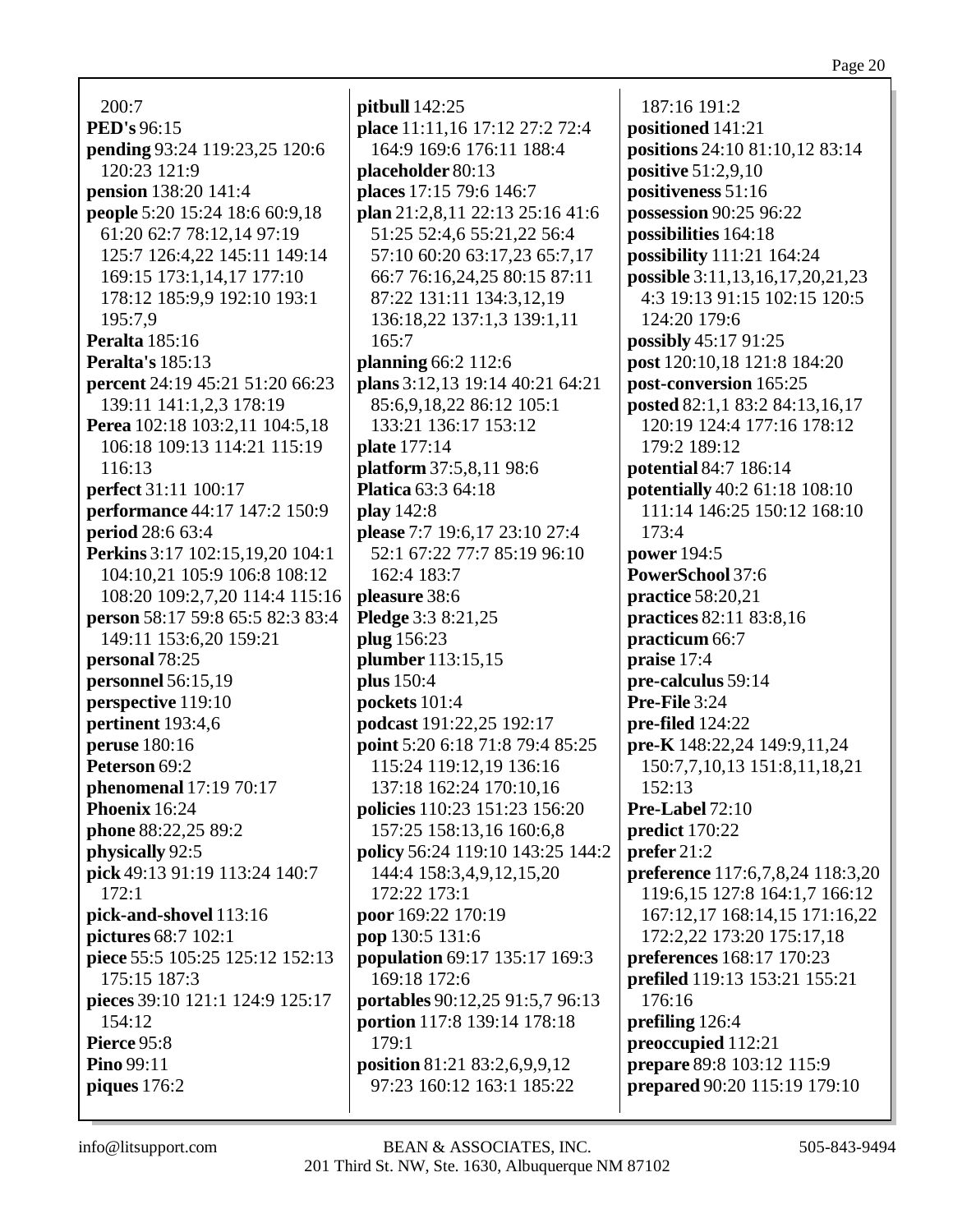**preparing** 82:16 84:25 **present** 2:15 7:10,13,17,20 8:7 8:10 14:23 15:1 21:2 26:12 34:19 35:23 44:16 51:13 52:19 **presentation** 3:9 14:5,15,21 17:4 **presentations** 114:8 **presented** 51:1 128:7 175:15 179:9 **president** 19:21 **pressure** 140:8 141:22 **presumed** 156:8 **pretty** 16:14 29:8 67:6 90:2 137:17 **prevent** 147:20 **prevention** 16:21 **preventive** 44:4 **previous** 44:10 75:14 116:23 **previously** 71:23 **primarily** 34:9 35:6 60:16 **principal** 17:25 19:24,24 **printed** 179:14 **prior** 56:12 57:18,20 **priority** 17:5 92:4 109:2 **private** 71:21 76:3,8,9 159:1 160:23 **privilege** 78:25 **privileges** 158:1 **pro** 165:23 **pro-con** 165:22 **proactive** 160:10 **probably** 28:9 71:17 76:2 82:9 82:21 91:18,21 97:19 132:18 156:15 185:10,17 **problem** 21:5 27:12 40:11 42:21 97:4 101:7 148:22 151:8 163:23 166:6 171:20 172:4 **problems** 39:2 130:9 147:12 **proceeding** 97:10 **proceedings** 1:10 93:23 97:8 198:7 199:11 200:3 **process** 45:25 70:3 89:4 94:9 176:4 **Procurement** 60:4 **professional** 1:20 99:14 113:13 154:2 **professionally** 5:19 **professionals** 140:18

**proficient** 64:23 75:22,24 **program** 24:12 29:14 30:1 33:2 41:16,24 64:22 83:1 108:14,19 108:22,25 109:25 110:13 112:3 112:8,14 114:12,16,23 131:23 148:15 149:11 150:10 151:21 151:24 152:19 153:1,16,18 **programming** 15:10 **programs** 30:9,10,11,21,22 31:3 31:4 32:16,22 106:10 108:14 109:18,19 114:11 149:9 150:7 150:13 151:10,12,18,24 152:8 152:14 **progress** 43:17 64:21 **Prohibit** 157:10 **Prohibiting** 157:25 **projected** 73:2 **promise** 44:19 **proofread** 182:9 **propel** 113:12 **properly** 37:15 45:15 **property** 89:18,24,24 90:20,23 91:14,17 96:21 **proposal** 139:19 154:13,15 175:19 **proposals** 139:19 **propose** 173:16 **proposed** 89:12 138:12 163:25 **provide** 23:21 31:23 42:9 46:1 60:5 85:20 99:19,20 118:2 120:9 132:6,9,22 133:7 170:17 170:18 171:18 175:1 **provided** 23:10 37:20 88:17 124:23 179:12 180:12 **provider** 37:16 **provides** 82:12 118:3 **providing** 24:3 133:12 171:16 **proximity** 105:16 **PSCOC** 185:13 **psychologist** 25:6 **public** 1:1,10 6:4 12:12 22:7 30:15,16 35:2,3 71:20,23 76:3 76:15,22 99:4 101:10,17 108:13 111:16 114:9 117:18,25 118:8,9 118:16 121:22 126:8,9 134:15 134:16,20 157:7 160:13,14,16 160:19,22,24,25 161:1,4,10,18

161:19,24 162:1,19 167:21 168:17 169:18 171:1 172:18,20 172:21,24 173:11 181:8 199:1 199:12 200:3,4,4 **publicly** 89:17 **pull** 22:5 23:24 28:20,21 157:20 160:19 197:15 **pulled** 24:19 29:5 156:10 176:8 176:14 186:4 **pulling** 30:6 33:10 **pullout** 32:16 33:2 **punishment** 157:4,18 **punitive** 156:12 157:4,12 **pupils** 105:7 **purchased** 60:7 **purchasing** 57:18,19 **purely** 111:18 **pursue** 40:6 92:5 **push** 114:4 **pushback** 155:19 **pushed** 34:24 35:3 73:20 112:23 116:9 **put** 21:7 26:21 42:7,20 57:10 63:2,18 65:9 71:12 78:19 79:9 80:19 94:3 100:16,23 101:4 107:1 119:23 121:14 124:25 125:23 140:6,14 141:15 142:25 147:22 149:24 158:25 174:2 176:4 177:10 188:17 190:4 197:6 **putting** 39:13 41:6 44:24 133:20 170:25 **Q qualifier** 120:15 **qualify** 105:8 **quality** 62:7 152:6 **Quarter** 50:10 **quarter-time** 133:6 **quarterly** 58:3 **question** 24:22 25:8,14 32:8 36:22 37:17 45:9 53:24 67:7,9 67:10,20 69:1,15 71:7 72:22 73:4 74:11,19 75:3 87:7 103:16 103:19 104:1 108:23,24 109:15 109:22 110:4 115:16 116:7,9,10 121:13 127:11 129:25 133:15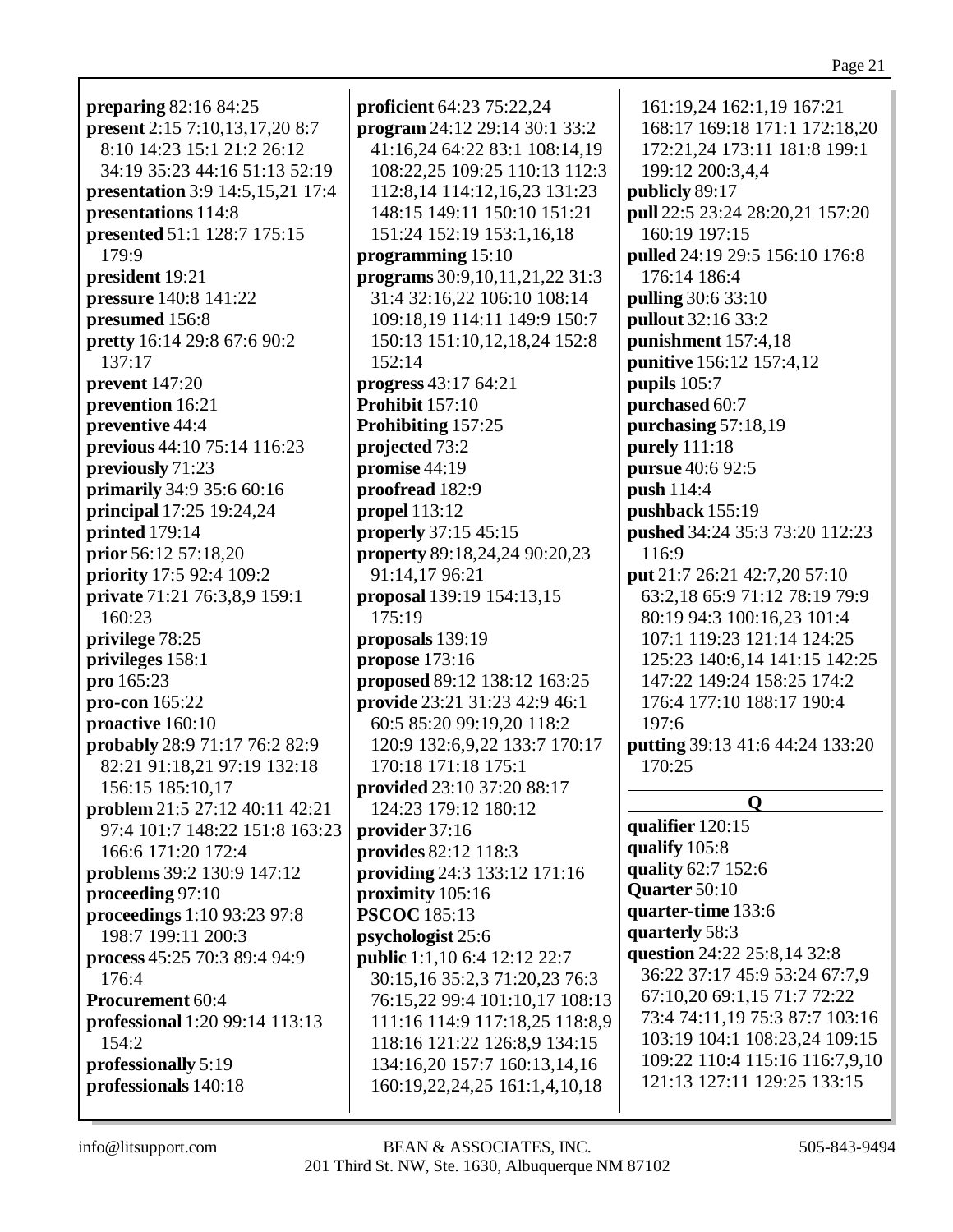| 134:23 178:14                           | 180:6 181:1,5,10 182:2              | recommendation 60:12                |
|-----------------------------------------|-------------------------------------|-------------------------------------|
| questionable 44:23                      | reading 28:8,11,22 32:3 115:18      | recommendations 141:15              |
| questions 16:10,12 19:1 20:4,11         | 157:23 181:12                       | recommended 157:9                   |
| 20:13,15 21:20 23:1,2 26:23             | reads 144:13 157:21                 | reconvened 102:13                   |
| 27:3,8 35:13 41:15 60:19 61:22          | ready 19:18 46:20 80:24 189:12      | record 2:11 6:19,21 14:3 19:17      |
| 62:3,7,11 67:3 70:13,23 85:16           | real 36:22 100:5 178:17 196:18      | 80:12 102:11 163:12                 |
| 85:19 96:5 103:10,14 111:21,25          | realize 30:14,16 73:9 79:16 165:1   | records 37:9                        |
| 112:2,4 115:14,20 125:8                 | 189:3                               | recoup $50:16$                      |
| quick 97:18,24 102:17 178:17            | realized 47:7 63:4 74:1             | recovery 45:23 46:1,8 47:6,25       |
| quicker 11:24 86:21                     | really 17:5 25:25 37:8,10,12        | 48:23 59:17                         |
| quickly 5:19 60:10 74:1 90:24           | 42:16 45:14,20 46:13 56:10          | recruited 89:3                      |
| 97:20 125:7 180:16 192:25               | 58:10 59:4,8 62:5,20 64:6,14        | recruiting 89:4                     |
| quite 21:22,24 177:18                   | 65:3 70:20 86:14 95:13,19           | <b>RECs</b> 107:13,16,21            |
| quiz 131:7                              | 100:1 102:7,17 108:13 131:4,15      | recycle 197:7,10,16                 |
| quizzes 130:6 131:6                     | 134:2,4 147:5 156:22 161:24         | red 173:21                          |
| quorum 8:11 178:2,5                     | 164:14 168:8,9 173:10 174:11        | redefine 150:12                     |
|                                         | 175:9 177:18 180:10,19 186:1        | redefined 150:21                    |
| $\mathbf R$                             | 186:15 191:13,23 192:25,25          | redone 42:4                         |
| <b>R</b> 2:1,4 3:1 4:1                  | 194:25 195:3                        | reduce 95:7 187:4                   |
| <b>Rachel 191:25</b>                    | reapply $108:17$                    | reevaluations 22:18 23:6            |
| <b>raft</b> 184:4                       | reason 24:14 89:22 143:8 157:12     | referring 26:9 29:19                |
| <b>Raftery</b> 2:6 7:2,25 8:1,14 32:7,9 | 167:5 176:8                         | reflects 180:21                     |
| 32:10,15,19 33:14,18 78:6,7             | reasonable 52:13 53:5,8 54:23       | refreshing 194:11                   |
| 108:11,21 109:6,22 110:3                | 108:8                               | regarding 88:13 96:9 127:17         |
| 123:15,16 150:25 151:5,13               | reasons 71:10,14 186:7              | regards 131:5                       |
| 152:15 157:22 184:2,3,4 195:14          | <b>Reave</b> 16:6                   | region $105:15$                     |
| 195:15,20 197:11                        | Rebecca 20:1 21:22 23:7,12 24:5     | Regional 99:23                      |
| <b>Raíces 89:3 93:9</b>                 | 24:13,24 25:12,18 26:7,16 27:7      | registered 73:19                    |
| <b>Railyard</b> 174:4,5 175:4           | 28:3,18 29:4,10,17,24 30:5,20       | registering 65:22 73:25             |
| raise 6:24 100:9                        | 31:3,7,14 32:13 33:7,15,21 34:3     | registrar 65:20                     |
| raised 103:24 116:5                     | 34:7,18,22 35:9,18 42:6,20 43:2     | registration 63:2                   |
| raises 142:23                           | 43:6, 10, 13 44:6, 9, 14 45:3 48:22 | regular 29:16 30:1 130:6            |
| <b>ramifications</b> 168:10             | 50:8,10 64:9 67:25 70:5 73:15       | regulation 22:21                    |
| rampant 98:13                           | 73:23 74:10                         | regulations 24:20                   |
| <b>Rancho 88:8 114:15</b>               | REC 93:13 99:20,21 108:9            | reidentify 167:6                    |
| <b>range</b> 192:13                     | <b>REC'D</b> 200:10,15,20,25        | reimbursement 128:18                |
| <b>rate</b> 135:19                      | <b>RECEIPT 200:1</b>                | related 6:23                        |
| rated 18:3                              | receive 61:1 65:2                   | <b>relation</b> 76:24 166:5         |
| <b>rates</b> 114:6                      | received 13:24,25 17:2,15 21:12     | relative 166:2                      |
| rating $141:7,10$                       | 89:5 90:7,21                        | release $91:6,7$                    |
| ratings $141:17$                        | receiving 76:2 87:20 139:20         | relevant 17:13                      |
| <b>re-</b> 10:6                         | receptive 39:22                     | remainder 22:16                     |
| <b>re-Chair</b> 10:7                    | recertify 72:15                     | remediating $41:9,10$               |
| reach 100:3 102:4                       | recess 80:1 102:12                  | remediation 28:17 47:18 48:6        |
| <b>reached</b> 102:3 138:11             | recognition 191:16                  | 50:4 51:7                           |
| read 28:12,12 29:18 30:12 63:23         | recognize 66:17 68:20 126:22        | <b>remedy</b> 163:23                |
| 115:7 136:15,16 144:14,17               | recommend 38:2 191:22 192:21        | <b>remember</b> 42:11 109:12 116:22 |
|                                         |                                     |                                     |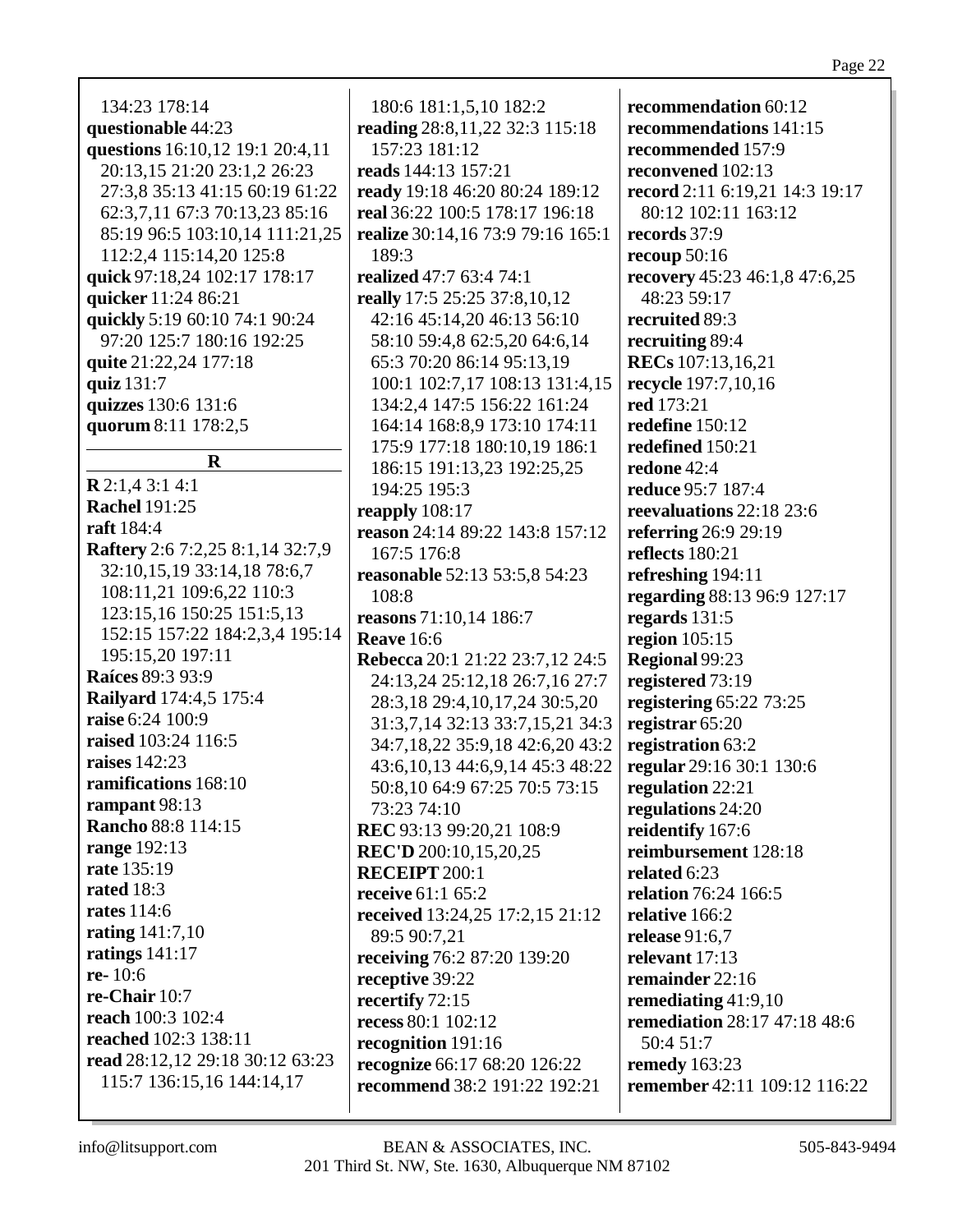Page 23

142:19 **remind** 19:16 115:13 **reminder** 72:25 **remove** 122:4,11 **renamed** 49:24 50:5 **repair** 16:16 **repeat** 6:25 71:10 **replevin** 92:19 **report** 3:15,17 4:3,5 22:3 39:19 61:5,12 80:22 95:15 102:16,19 102:21,23 103:4,6 104:6,23 111:24 112:7,10 114:21 115:15 115:18,23 116:11 179:5,7,8 182:19,24 185:7 **reported** 1:19 56:13,16 **reporter** 6:21 163:11 199:9 **REPORTER'S** 4:8 199:7 **reporting** 1:20 38:14,15,20 39:12 39:16 55:23 56:9,11,23 57:4,5 95:20 148:6 186:11 **reports** 52:25 53:1 60:22 61:1 62:2 85:1 **represent** 50:22 128:5,6 **Representative** 163:25 168:5 **represented** 98:19 **request** 39:22 86:25,25 88:11 89:18 **requested** 39:21 178:22 **require** 38:10 111:15 132:3 157:7 158:20 **required** 26:6 46:9 75:4,10 85:23 87:23,24 95:11,21 106:23 134:14 150:22 158:10 189:1 **requirement** 94:11 **requirements** 107:3 **requires** 25:21 60:4 111:12 **requiring** 132:5,21 **research** 194:14 **resent** 193:14 **resign** 195:12 **resolved** 36:24 95:4 **resource** 23:25 65:16 **resources** 31:1 63:20,22 113:18 **Respect** 157:6 **respects** 17:17 **respond** 56:10 **responded** 89:20,22

**response** 9:5,15 10:12,23 12:7,19 19:2 21:12 35:13 77:5 88:11 90:8 92:17 103:1,2,16 178:21 183:5 **responsibilities** 107:14 **responsibility** 58:2,11,13 72:18 95:23 **responsible** 129:6 132:12 **rest** 22:15 64:25 197:9 **restricted** 130:18 **restrictive** 130:8,23 **restroom** 156:12,13 159:24,24 160:7 **restrooms** 158:8 **results** 13:22 **retir-** 139:7 **retire** 138:6 139:17 **retired** 36:8 50:24 117:20 **retiree** 139:11 **retirees** 138:4 **retirement** 22:2 137:17,25 138:7 138:25 139:21 140:11,24 **return** 36:7 **review** 37:6 54:3 56:15 124:9 125:19 131:7 **reviewing** 94:7 120:13 **revised** 37:19 38:2,6,9,11 52:1,4 71:2,4 74:24 179:10 **revisions** 89:12 **revisit** 142:11 **rid** 96:12 162:13,18 **ride** 177:15 **right** 6:1,24,24 18:23 26:17 29:9 29:24 30:5 32:20 33:9 35:21 40:23 42:4,17 48:11 54:5,11 55:1,2,6 61:3 70:3 72:3 79:21 81:16 86:5,16 92:21 94:10,13 97:8,16 107:20 108:5 109:8 110:3,3 111:7,12 112:5 116:18 116:20 120:14 121:12 122:16 124:19 125:2 126:14 128:19 130:25,25 134:16 135:2 139:6 139:22 145:17,17 146:23 149:8 149:13,22 150:1,2 152:15 153:10 156:24 157:19,19,20 158:23 159:4 161:22 162:7 168:19 172:24 176:10 177:9,11

178:10 181:10 182:3,5 185:4,23 188:24 194:16 **Rio** 88:8 114:15 **risky** 118:15 **RMR** 199:8 **RMR-CRR** 1:19 199:19 **road** 125:24 **roads** 79:6 **Robbins** 2:7 7:9,10 9:8,11 10:18 11:5 12:13,15 13:7,11,13,13,15 17:21,22 18:23 59:19,20,21 77:1,3,15,16 123:12,13 129:16 131:24 132:25 139:9,25 140:21 144:18 146:13 147:4 148:1,14 148:17 154:7 163:9 168:24 171:15 184:7,8 185:12,20 190:24,25 **RoboRAVE** 3:9 14:6 15:5,7 **robot** 14:18,25 15:2 19:8 **robotics** 14:23,23 15:2 17:2 **robots** 15:10,10 16:1 **robust** 37:8 **rock** 21:17 164:8 **rode** 79:2 **role** 59:22 100:10 **roll** 3:3 6:6 135:3 **roll-call** 7:6 77:7 183:6 **rolled** 135:9 149:19 186:3 **rollout** 134:2 154:9 **rolls** 150:11 **roof** 16:19 **room** 23:25 149:21,24 156:14 178:3 190:5 **roots** 68:12,13,15 **Roundhouse** 98:12 175:13 **Ruiz** 2:3 8:6,7 9:9,11 10:15 11:4 11:19 12:2,3 13:23 14:2 45:4,5 45:6,20 46:6 49:17,19,20 50:9 50:11,22 51:10,11 62:14 77:12 77:13 122:18,20 123:3,4 131:1 131:2 134:9,10 179:22,24 181:20 182:15,20,25 183:3 184:11,12 191:5,6 197:22 198:2 **rule** 158:6 **rules** 161:2 **run** 171:1 195:17 **running** 47:21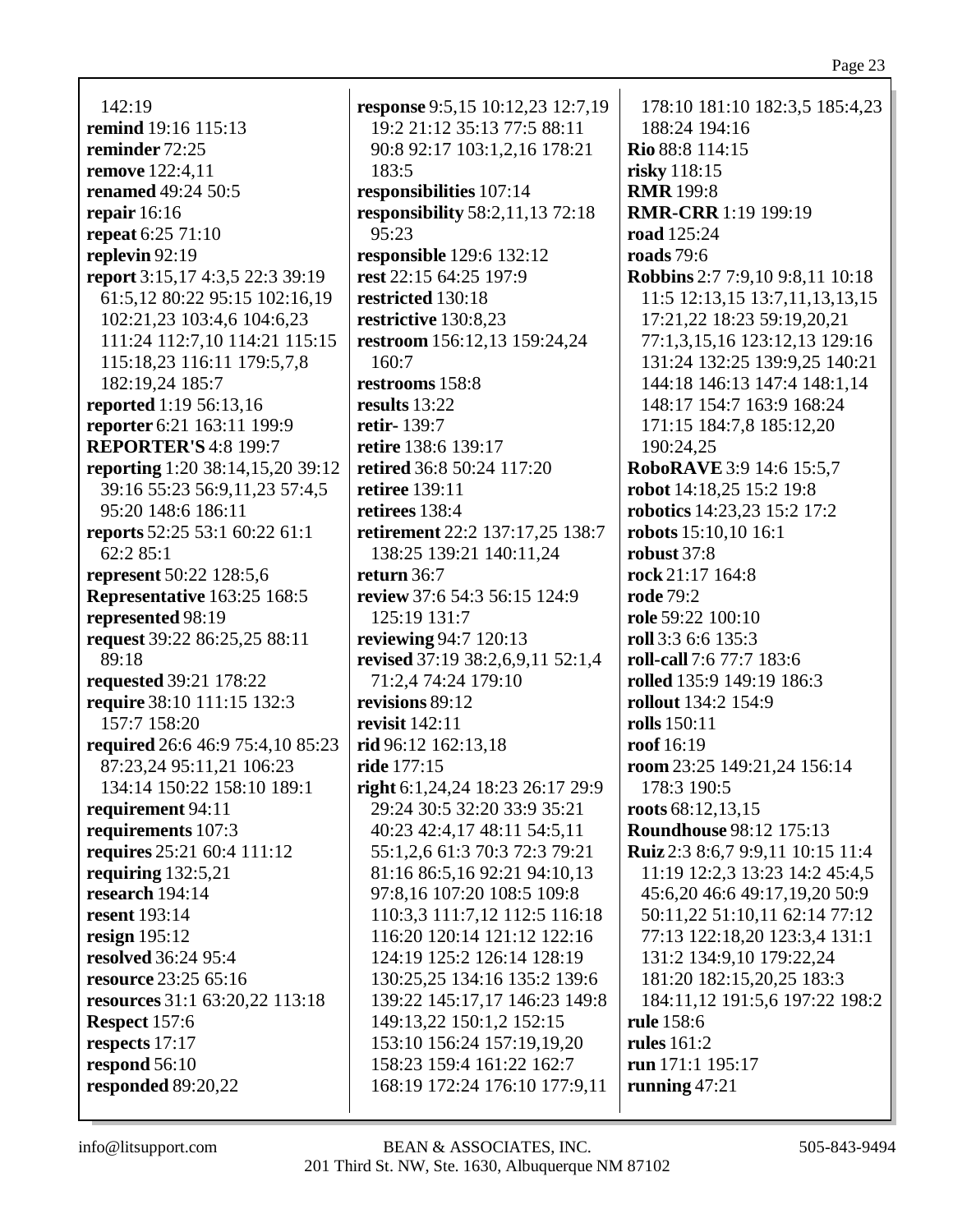Page 24

| rural 136:4 155:13               | 71:17,21,21,24 73:2 74:5 75:14     | 169:12,17,19 170:1 171:4,5,9     |
|----------------------------------|------------------------------------|----------------------------------|
| S                                | 75:16 76:1,3,3,4,8,9 79:17,20      | 171:10 172:18,20,25 173:5        |
|                                  | 80:14 82:6 84:2,8 85:5,8,14,18     | 181:8,8 186:14                   |
| S 2:1 3:1 4:1                    | 85:22 86:15 87:10 88:20 89:6       | Schullo 19:24,25 20:3 21:6,7,25  |
| S.T.A.R.S 36:18,23 37:1,2 63:8   | 89:13,24 92:22 93:15 98:23         | 36:25 37:18,23 45:19 47:5        |
| 64:14 74:15,22 75:17,18          | 99:1,3,3,5,6,16,16,17 100:3,14     | 53:18 54:24 58:9,23 59:12        |
| <b>Saber 93:9</b>                | 101:7,17 106:13,14 108:15          | 62:16 67:14 68:4,25 69:7,14,23   |
| safe 79:25 152:7                 | 109:9, 19, 24 110:2, 7, 16, 19, 22 | 70:4 72:3,21 73:8,18 74:12       |
| safety 152:9                     | 110:24 111:16 112:22,22 113:1      | 79:21                            |
| SAHQ 91:11 92:14                 | 113:22 117:9,10 118:12,21,22       | science 23:21,22 63:25           |
| salary 100:6, 12, 15, 22, 25     | 118:24,25 119:1,5 127:20,23        | scope 167:9                      |
| <b>Salute</b> 3:4 8:23,25        | 128:1,15 129:2,4,7,21 132:5,10     | scored 75:24                     |
| Sandra 69:1                      | 132:17 133:5, 11, 12, 25 135:17    | screen 71:25 73:5                |
| Santa 1:12 117:17,25 118:8,9,11  | 135:18,23 136:7,7,18 140:12        | screened 73:16                   |
| 118:16 164:4,5 168:25 169:8      | 142:7,23 143:23 144:2,5 145:10     | screening 70:21 71:18 72:1 73:13 |
| 173:24,25 174:3,22 199:13        | 145:14 147:9 148:25 149:22         | seal $65:11$                     |
| sat 5:4 89:1                     | 153:23 154:8,11,13,17 155:7,17     | second 9:9,11 10:18 11:5 12:13   |
| Saturday 49:23,24 50:1,5,14,24   | 161:2 164:1,5,12,14,16,18,20       | 12:14 13:7,10,11,12 77:1,2 98:6  |
| 50:25 51:14                      | 164:21,23,25 165:9,19 166:5,6      | 122:18,19 148:23 182:5,20,25     |
| Saturdays 45:11,18               | 166:8, 10 167:3, 15, 15 168:15     | 183:2 197:22 198:2               |
| save 181:13 197:7,8              | 169:15,20,25 170:3,5,7,10,20       | seconded 13:15,16                |
| saw 25:16 26:1 45:21 113:1       | 170:21 171:6,21,25 172:7,12,12     | seconding 182:22                 |
| 142:16 181:3,14 182:12 192:20    | 172:21 173:11,25 174:1,7,10,16     | <b>Secret</b> 186:13             |
| saying 13:9 28:19 31:23 103:23   | 174:24 175:10 189:18               | secretary 2:4,15 10:1 11:21,22   |
| 130:14 131:3 132:25 148:3,19     | <b>School's 3:11 19:14</b>         | 12:1,4,11 65:20 73:20 79:2       |
| 150:4 154:11 167:1,13 168:19     | school-130:19                      | 81:19,24 164:19 187:21           |
| 171:18 175:6 178:8 188:21        | schools 18:10 22:7,11,11 34:12     | section 85:8 94:21               |
| 189:20                           | 34:15 35:1,2,3 38:16,21 39:12      | sector 98:18                     |
| says 84:4 109:13,16 129:1 131:21 | 39:15,25 40:12 56:22 61:24         | see 14:25 15:23,24 17:15 19:9    |
| 144:21 148:9 158:3 160:8 168:2   | 71:14,20,23 75:12 80:16 83:25      | 23:23 38:6 39:14 41:3,14 42:18   |
| 175:20 181:18                    | 84:23 85:24 86:24 87:16,19         | 47:14 49:8 52:24 53:3 56:4       |
| SB 137:14 146:13 156:19          | 88:14 89:2 90:15,15,19 91:17       | 61:5,23 62:19 63:14 65:17        |
| scale 142:25 143:6 153:15        | 93:5 94:23 95:15 98:11,22,24       | 66:10 75:19 78:16 83:4 100:1     |
| scales 143:7                     | 99:4 100:13 101:1,6,11 105:6,8     | 101:22 105:13 111:20,24          |
| scare 195:9                      | 105:13,22 106:7,8 107:4,15,16      | 112:12,13,18 114:6,6,22,25       |
| schedule 24:8 25:10 52:24        | 107:17,23 108:13,22 109:23         | 115:4,14 117:10 125:7 127:1      |
| scheduled 22:18 83:14            | 110:7 114:9 117:11,18,25 118:8     | 130:1 131:3 132:25 133:13        |
| school 2:10 3:9,13,15,20 14:5,24 | 118:9,16 119:14 120:5 121:15       | 134:2,19 135:10 138:9 140:13     |
| 15:1,4,18 16:15,23 17:22 18:2,3  | 124:7 129:1,3,12,19 132:1,2,6      | 142:9 145:25 159:9 163:21        |
| 18:7, 13, 16 19:5, 15, 23 20:18  | 132:17 133:1,4 134:15,15,16        | 166:22 168:23 169:9 170:14       |
| 21:2,7 22:2,16 25:5,6 28:2       | 135:1 136:3,5,6,10 137:1 142:2     | 171:3 176:1 177:16 181:7         |
| 30:12,16 34:14 36:9 38:13,19     | 143:10,12 148:14 149:1,7,21        | 189:24 190:13                    |
| 41:17,21 43:9 47:9,11 49:10,11   | 150:6,14 155:10 156:2,3 157:8      | seeing 12:8 14:10 98:3           |
| 49:14,16 50:1,5,14,24,25 51:14   | 157:14,16 158:14 160:8,13,15       | seen 33:23 61:11 79:11 110:22    |
| 51:17 52:9 55:17 56:23 57:8,18   | 160:16,20,22,25 161:8,9,9,10       | 114:8 175:12                     |
| 57:20,22,24 58:12 61:19,20       | 161:12, 12, 18, 19 162:1, 2, 19    | <b>SEG</b> 132:16                |
| 62:18 65:1,10,11 67:5 69:10      | 167:4,21,24 168:17 169:4,6,10      | segregate 173:6, 12, 13, 16      |
|                                  |                                    |                                  |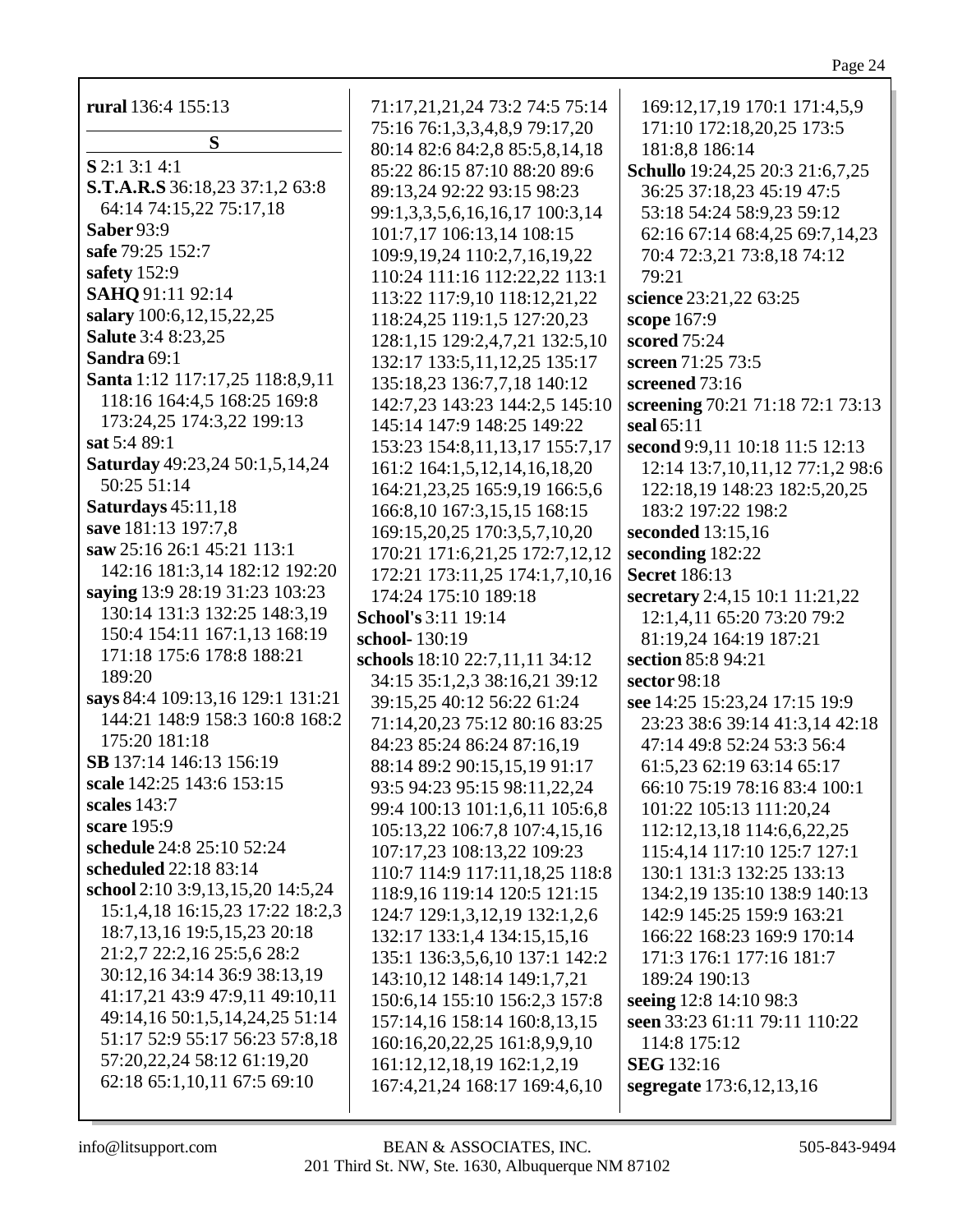**segue** 92:13 **selected** 13:23 **self-contained** 34:17,19 35:7 **semester** 87:2 88:19 **Senate** 156:7,11 157:20 178:2 **Senator** 99:11,11 147:19 **send** 36:2,12 52:25 74:13 94:5 96:8,14 171:23 177:21 185:14 189:22 **sending** 166:8 170:4 **senior** 46:12 144:15,21 145:15,18  $145:24$ **seniors** 18:9 47:9 144:20 **sense** 128:10 144:10 150:4 163:21 **sent** 63:3 83:7 97:11 104:23 116:1 169:20 179:13 188:9 **sentence** 43:24 **sentences** 43:23,25 **separate** 47:19 147:14 148:1,13 148:25 149:17 159:19 167:23 **sequential** 31:15 **serious** 16:12,15 **serve** 99:2 **served** 36:5 45:17 **serves** 101:25 **service** 1:20 23:9 24:3,11 32:11 32:21 33:6 37:15 45:16 65:15 98:2 136:17 137:1 139:10 186:13 188:10,11 **services** 23:10,13 25:2,5 33:8 35:15,16,19,25 36:3,10,11,14 45:8,10 47:22 48:24 49:1,9,9 50:2,18 51:25 57:8 90:9 131:25 132:4,22 133:3,8 134:6,14 152:18 **servicing** 48:1,12,18 **serving** 63:14 64:17 190:15 **session** 125:11 138:16,17 156:15 156:16,16 178:20 189:12 **sessions** 82:15 88:16 **set** 99:1,4 104:25 117:6,24 143:6 145:24 146:15 153:18 186:8 199:15 **sets** 182:7 **setting** 147:13,14 **settled** 43:5 142:10

**seven** 13:24 192:11 **severely** 35:5 **shame** 107:11 **Shannon** 82:6 **shape** 138:15 **share** 89:17 99:9 133:3 **she'll** 115:8 **sheet** 86:7 **Sheets** 4:11 **Shelton** 20:2 55:10,12,14,16 **sheriff** 186:22 **shift** 136:19 137:3 **shine** 106:7 **shooter** 187:5,9 **short** 39:20 47:17,23 78:20 80:23 **shortcut** 60:10 **show** 26:4 **showed** 192:8 **showing** 27:11 95:17 **shutdown** 186:16 **shy** 47:21 **Sí** 124:1 **siblings** 118:4 **side** 28:21 46:2,2 47:13,13 82:10 99:7 173:19,19 **sign** 26:11,11 177:8 **sign-in** 4:11 25:23 **signed** 9:18 **significance** 17:14 **significant** 49:10 60:16 103:10 125:16 **significantly** 28:5 48:5 149:15 **signing** 25:20 26:3 **similar** 90:10 **simple** 160:2 **simply** 58:25 119:23 120:18 121:7 122:5 142:8 155:13 161:17 185:25 **single** 44:22 **single-gender** 156:10 **single-use** 159:2 **SIOP** 66:2 **sit** 65:5 137:23 **site** 57:17 82:7,12 84:23 85:1,1 **sits** 167:16 179:3 **sitting** 60:16 188:21 **situation** 151:9

**six** 8:12 26:21 191:8 **size** 98:23 99:5 127:20,23 128:1 128:15 129:21 **skills** 48:19 **SkillsUSA** 111:5,6 **Slow** 59:15 **small** 40:3 98:23,24,24 99:5,6 100:14 101:6 105:7 127:20,23 128:1,14,15 129:20 132:13 134:5 167:3,4 **smaller** 30:14,17 133:1 136:4 159:6 **smart** 122:2 **smarter** 169:22 **smoothly** 37:12 **snagged** 39:16 **social** 25:6 131:24 133:6 135:22 135:23 136:17 137:1 **Solare** 89:2 93:8 **solid** 37:12 **solution** 137:21 138:11,17 140:9 160:2 **solve** 67:10 **solved** 27:12 159:3 **solvency** 140:24 **solves** 171:20 **somebody** 104:3 143:10 **someplace** 166:21 181:4 188:23 **something's** 125:23 178:11 **son** 169:20,23 **SONIA** 2:6 **soon** 90:20 138:12 **sooner** 86:18 **sorry** 8:17,22 19:4 20:24 33:19 40:14 47:14 49:8 60:25 74:18 78:14 93:3 117:18 155:1 185:17 186:23 188:16 **sort** 16:3 81:8 82:11 96:7 118:17 125:9 135:15 163:2 192:1 **SOS** 6:20 7:3 **sought** 64:10 **sounds** 128:23 **south** 173:25 **Spanish** 67:22,23 68:14 69:4 70:7,8,9 71:8,11,12 72:5 74:2 **Spanish-speaking** 64:7 **speak** 19:18 23:9,10 24:8 38:18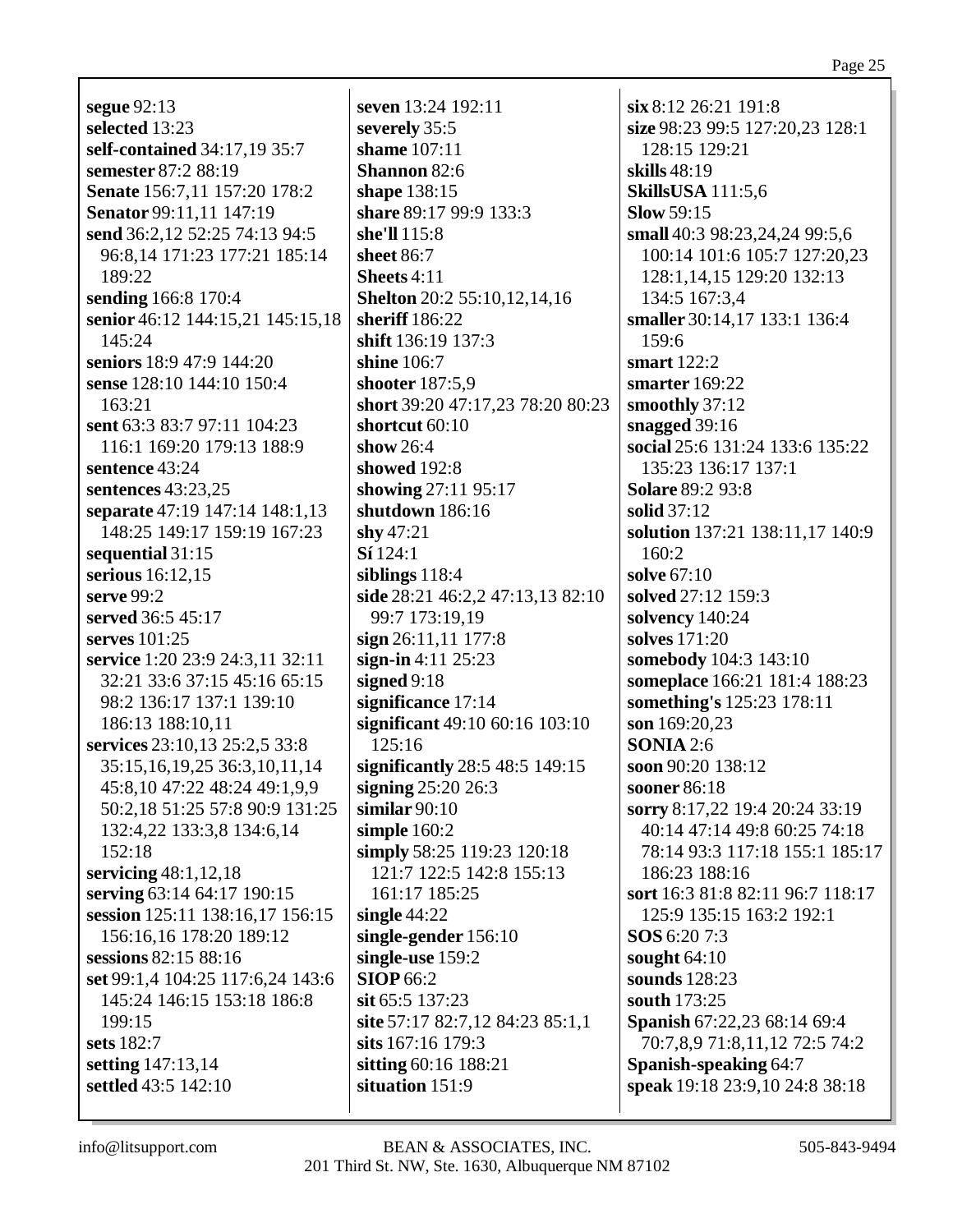| 52:12,14 56:11 65:5,14 67:22                       | 195:13                                | strangle 129:18                                             |
|----------------------------------------------------|---------------------------------------|-------------------------------------------------------------|
| 67:25 70:19 74:1 106:18 125:12                     | started 23:18 26:20 70:8 73:25        | strangling 129:20                                           |
| 126:10, 12, 13, 16, 18, 24 127:8                   | 87:1 142:18 170:10                    | strapping 189:11                                            |
| 128:14                                             | starting 88:5 90:15 113:22            | strategies 28:10,11 70:20                                   |
| <b>Speakers</b> 3:6                                | 190:12                                | strategy 3:23 66:2 124:21                                   |
| speaking 70:8                                      | starts $16:23$                        | Street 1:21 140:16 199:20                                   |
| special 19:25 21:8,16,24 22:12                     | state 1:2 2:15 22:3 23:17 24:20       | strength 66:10                                              |
| 23:11,22 24:3,11,16 25:2 26:20                     | 71:21 84:4 89:25 90:4,15 100:8        | strip 159:7                                                 |
| 26:23 27:16,18 29:2,15 30:4                        | 101:3 104:11 105:1,4 107:15           | strong $106:1$                                              |
| 31:6, 12 32:15 34:13, 25 35:4, 13                  | 110:7 112:8 129:1,3 130:19            | struggle 37:4                                               |
| 36:1,6 37:21 38:4 42:12 44:3                       | 131:13 132:8 137:19 140:14,15         | struggled 45:20 126:21                                      |
| 44:25 54:3,10,12 64:5 65:24                        | 141:9 148:10 154:24 161:13            | struggles 45:22                                             |
| 76:18 147:13 157:5                                 | 165:11,12 170:11,12,21 199:2,9        | student 25:4 27:20 64:5,8,9                                 |
| specialist 82:21                                   | 199:13                                | 66:25 67:19 70:8 72:9 73:19,22                              |
| specialized 99:13                                  | State's 90:1 141:6,16 187:21          | 74:4,13,14 76:2 89:15 92:23                                 |
| specific 23:23 25:21 27:3 30:8                     | <b>State-administered 130:8</b>       | 99:6 131:23 136:23 150:8,12,20                              |
| 34:9 38:18 70:23 74:4 103:13                       | <b>State-mandated 130:15,16 131:5</b> | 157:5,7,8 159:16 169:3                                      |
| 106:9 107:14 168:21                                | 131:16                                | student's 75:5                                              |
| specifically 40:17 41:6 66:24                      | State-required 130:4,13               | students 15:12,17 18:3,13,16                                |
| 74:19 89:15 131:11                                 | stated 21:1 199:14                    | 23:11, 14, 22, 23 24: 7, 9 25: 1, 10                        |
| spectrum 33:8 34:6,8                               | statements 61:10                      | 25:19 26:15 27:7,13,18,19 28:7                              |
| speech-and-language 34:2,4                         | states 89:23 104:12,13,14,15          | 28:21 29:1,12 30:2,13 33:15,16                              |
| 142:21 143:4,17                                    | 154:25                                | 34:14,23 35:4,17,19,21 36:3,4                               |
| spelling $180:21$                                  | statewide 43:8 131:20,21,22,23        | 36:13 37:14 43:16 44:11 45:22                               |
| spend 100:8 168:16                                 | 154:21,22                             | 46:3, 19, 23 48:1, 4, 9, 11, 14 49: 4                       |
| spending $140:17$                                  | status $61:12$                        | 49:12,14 53:10 59:7 62:19,24                                |
| spent 113:17 151:20                                | statute 48:13 89:23 104:20 117:6      | 62:25 63:6,7,10,11,12 64:2,10                               |
| spike 136:20                                       | 118:3,5,20 119:4,8,9,11 164:3,6       | 64:11,15,16,18,23 65:11,23                                  |
| spiral 62:9                                        | 172:17,20,23,24                       | 66:11,11 67:8,11 68:4,7,12,17                               |
| Spiro 192:2 193:2                                  | statutes 118:2                        | 68:20 69:18 70:1,6 71:18,25                                 |
| spoken 189:19                                      | stay 22:14 140:19 142:4 170:20        | 72:9,23 73:5 75:17,23 100:3                                 |
| sports 155:15                                      | staying $194:5$                       | 102:1 109:1 110:7,9,24 114:3                                |
| spot 185:13 190:5                                  | steady 149:12                         | 117:8,25 118:3 130:24 135:22                                |
| Springs 79:10                                      | stellar $59:10$                       | 149:22 150:15 156:4,9,21,21                                 |
| staff 2:8 69:22 81:4,12 140:3                      | <b>STEM 17:4</b>                      | 158:8,22 159:11,16 165:25                                   |
| 151:22 167:19,20                                   | step 29:22 63:13 64:20                | 167:14,25 172:16 175:2                                      |
| stage $187:2$                                      | stepchild 161:21                      | stuff 82:22 96:13 101:20 114:7                              |
| stall 160:2                                        | stepped 35:22                         | 158:15 170:23 178:20                                        |
| stand 81:20 87:11 166:2                            | steps 42:21 74:17 129:20              | stumble 95:16                                               |
| standardize 151:17,18 156:20                       | <b>STEWART</b> 144:20                 | subject $139:3$                                             |
| standardized 158:4 160:7                           | sticking 35:6                         | submission 88:21,24 89:8,9<br>submissions 83:24             |
| standards $42:2$ 151:23                            | stigmatized 159:17<br>stop 94:4 98:14 | submit 54:9                                                 |
| standpoint 148:4                                   |                                       |                                                             |
| staple 137:15<br>start 10:5 21:16 61:23 68:16 92:9 | stopping $45:2$<br>stops 167:13       | submitted 21:11,15 71:4,5 85:14<br>85:25 86:4,8 89:19 95:10 |
| 93:23 112:22,23 125:25 129:19                      | store 159:7                           | substantive 179:15 180:11                                   |
| 139:1,20 151:14 170:25 194:13                      | story 110:20                          | subway $189:7$                                              |
|                                                    |                                       |                                                             |
|                                                    |                                       |                                                             |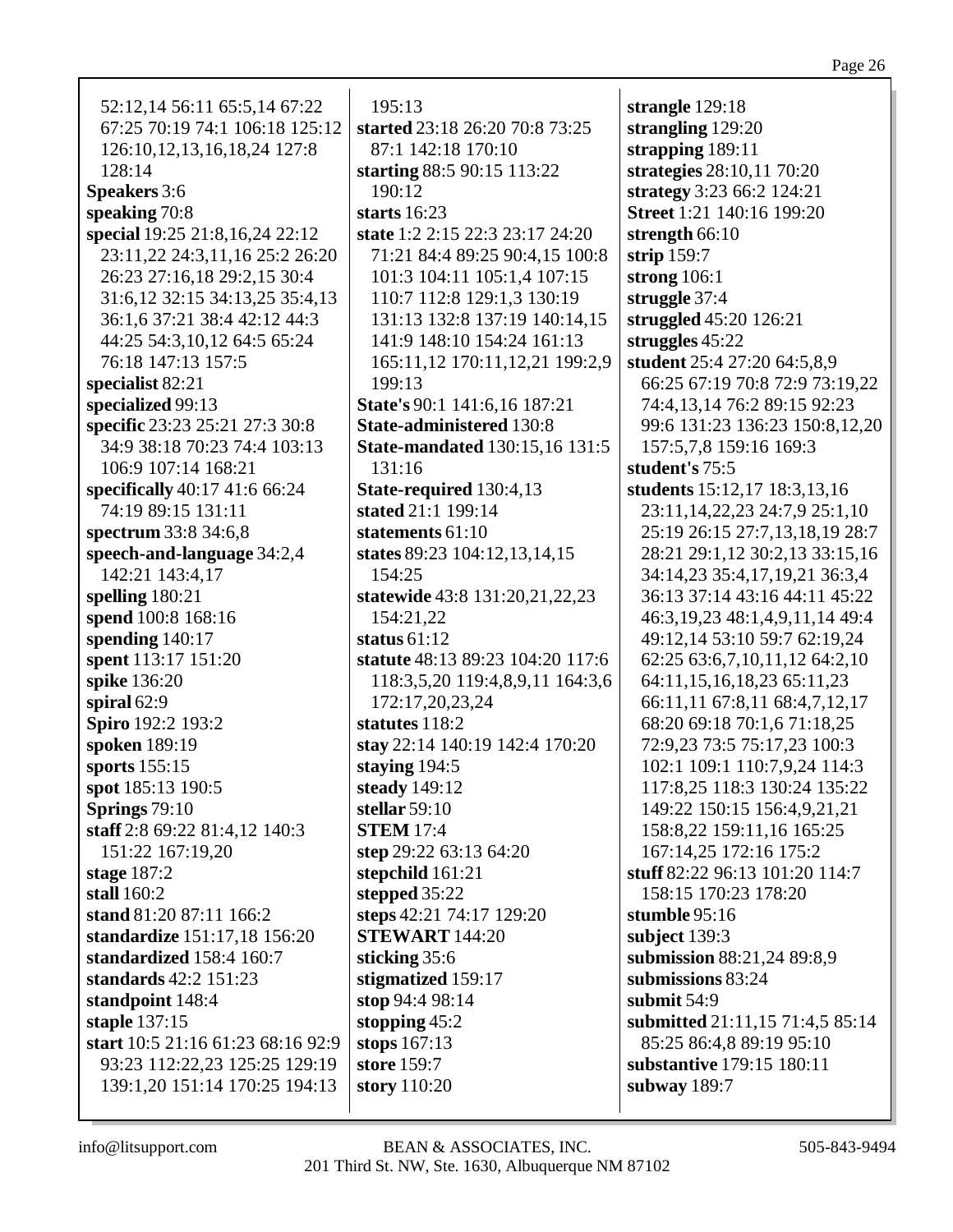**successful** 41:18 94:4 **successfully** 88:21 **Suck** 143:3 **sudden** 132:16 172:2,8 **suffer** 27:18 **sufficient** 132:4,7 133:8,17,18,23 134:3,7,24 135:16 **suggest** 50:13 59:23 71:3 122:7 **suggesting** 90:7 **suggestion** 90:16 96:24 **suicidal** 135:18 **Suite** 1:21 199:20 **summarizes** 85:22 **summary** 81:17 85:7 115:1 136:17 156:8 **summer** 35:20,21 36:15 45:8,13 46:12,14,17,18,21 48:7 114:10 153:11 155:5 **summertime** 46:25 **summons** 92:17,20 **super-early** 14:7 **super-math** 69:5,7 **super-motivated** 58:17 59:18 **support** 23:21 64:2 65:15,19 82:3 82:12,15 83:3 87:13,19,20 94:8 133:8,13 168:1 189:15 **supported** 64:19,25 **supporters** 101:18 **supporting** 56:16 63:14 65:23 153:22 186:2 **supports** 119:11 **supposed** 47:23 55:21,22 153:2 165:14 186:19 **sure** 6:2 21:5,22 23:3 24:19 28:5 28:7,8,11,15 29:1,3 31:20 36:17 37:23 41:12,18,22 42:12,16 43:19 44:2,15 45:14 51:10 53:11 54:1 61:16 64:13,14,25 68:3 72:20 73:12 74:21 84:15 86:21 91:4 94:19 95:22 96:10 96:21 97:12 100:2,11,18,23,24 105:3 106:22 111:8 120:2,11 122:1,9,13,13 135:14 142:15 145:8 147:23 156:17 177:9 181:13 186:10 197:2 **surface** 168:6 **surprised** 62:18 155:20

**surprising** 175:24 **surrounding** 172:10 **survey** 62:24 63:2 70:7 71:9,15 71:23 74:16 75:4,7,8 76:5 **surveys** 71:19 **sustain** 171:7 **SW** 93:13 **swallow** 147:21 **swearing** 6:9,10 **sweeps** 100:12 **sweetened** 175:4 **sword** 195:6 **sworn** 177:12 196:18 **symbol** 158:25 **system** 92:21 142:18 **T T** 3:1 4:1 **T&E** 55:23 56:9,11,15,23,24 57:4,11 **table** 122:8,17 124:13 140:4,6,10 **Tabled** 3:20,22 **tabs** 197:8,14,16 **tag** 50:21 **take** 20:5,8 26:10 52:6 54:12 57:21 58:2,11,13 59:22 60:9 74:17 78:20 80:4,7,16,22 81:15 90:24 112:19 115:14 117:12 128:4 138:4 141:14 142:13 143:4 144:24 145:1,3 146:3,5 148:19 149:4,18 156:1 163:14 166:15,16,19 169:21,23 172:1 172:12,17,18,21 175:6 185:13 188:4,14,15 190:5 194:6 197:6 197:11 **taken** 75:20 76:19 80:1 102:12 145:20 170:11 **talk** 85:5 98:13 104:1 119:13 127:16 156:20 162:1 163:19 **talked** 41:5 68:4 70:15 89:10 163:1 194:4 **talking** 25:9 42:13,19,22 43:16 73:25 110:18 149:9 157:10,13 158:13 192:1 **tapping** 43:14 **task** 15:11 104:21 105:25 107:6 **tasks** 15:8 16:1

**taste** 15:3 **taught** 16:2 **tea** 15:19 **teach** 26:22 28:6,10 30:23 32:25 59:13 68:12 113:25 153:12,15 155:7 **teacher** 24:4 25:2,3 27:6,10 28:16 31:22 58:15,24 59:22 64:1 67:5,16 69:1,6,8 72:6,7 100:6,8 130:5 140:11,22 143:13 149:10 153:5,13 193:1 **teachers** 16:23 51:18 63:24 65:18 66:4 67:16,17,18,21 72:4,13 73:7 113:24 114:2 137:24 138:5 142:1,20 153:8 154:4,5 162:9,9 171:6 196:7 **teachers'** 101:4 **teaches** 67:18 69:2 **teaching** 24:10 26:20 28:16 153:6 **team** 14:23,23 15:25 16:3 81:22 88:1 110:11 187:25 **teams** 15:23 24:22,25 84:1 88:14 88:15,20 89:6 155:15 **technical** 81:22 82:14 88:1 104:17 **technically** 86:14 **technology** 137:2 **tell** 24:22 44:6 73:18 103:15 113:11 116:12 195:15 **template** 188:13,18 **temporarily** 102:10 **ten** 8:12 107:25 169:9 193:4,5 **Ten-to-zero** 184:13 **ten-zero** 124:3 184:15 **tend** 136:4 141:23 **tennis** 110:11 **tenor** 180:19 **tenth-grade** 28:16 **term** 10:17 161:18 **terminology** 92:20 **terms** 34:12 41:9 91:12 104:6 107:3 126:15 147:17 148:13 188:8 **Terrible** 10:7 **terribly** 19:4 **TESOL** 66:2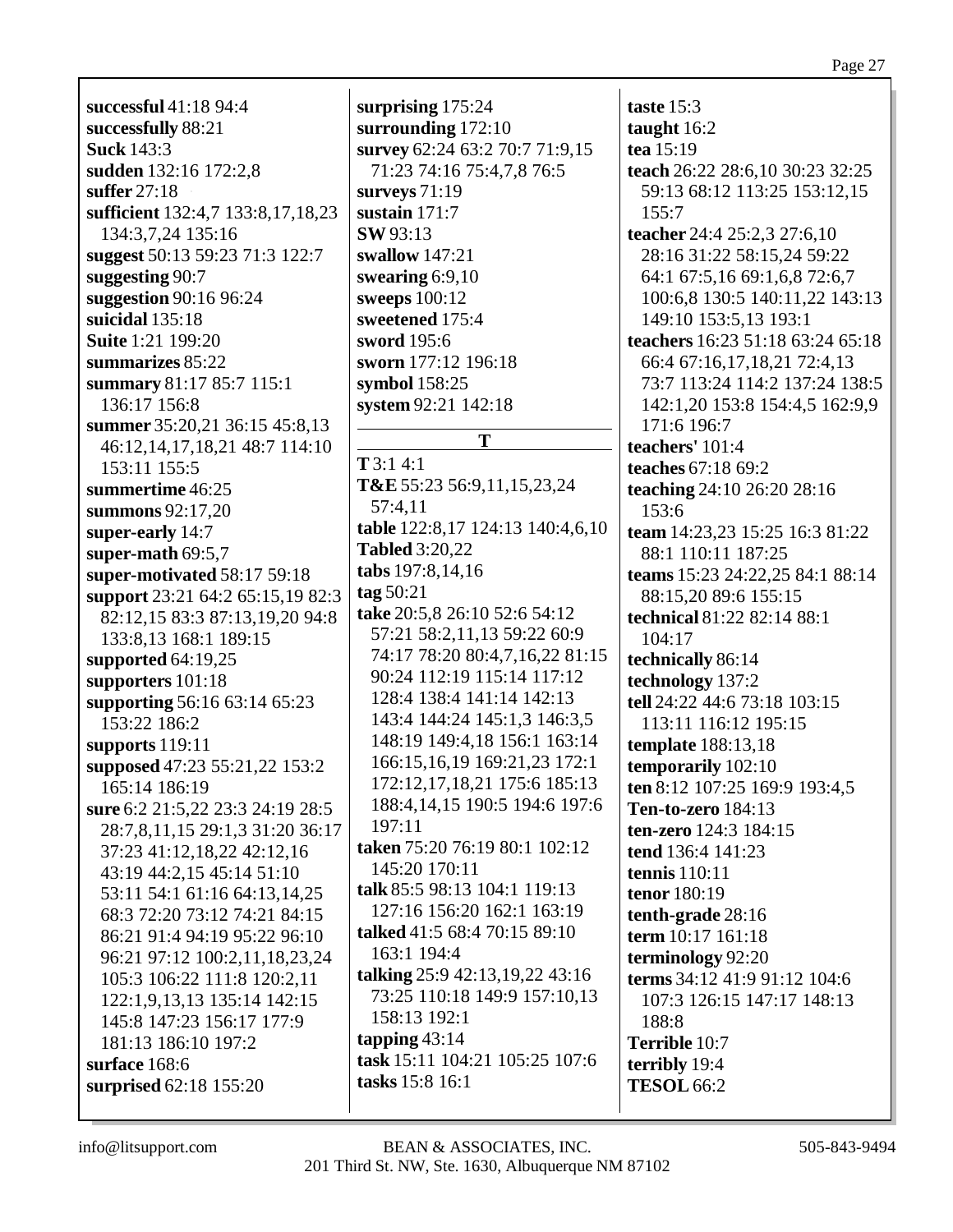| <b>TESOL-certified 68:2</b>                                | 93:24 94:2 97:4 103:4 126:2                                   | Tim 2:5 186:8                       |
|------------------------------------------------------------|---------------------------------------------------------------|-------------------------------------|
| TESOL-endorsed 63:24,25                                    | 128:20 136:13 141:1,8,12,14,17                                | time 3:24 5:20 9:25 14:8,13         |
| TESOL-supported 66:5                                       | 141:18,19 144:1 148:20 167:22                                 | 15:23 20:5,9,20 21:3 23:15,16       |
| test 51:4 62:25 63:11 64:22 65:3                           | 171:15 192:5,10 194:19,21                                     | 25:21 26:15 28:6 29:4,7,11,12       |
| 72:1,7,14,23,23 73:3,11,13                                 | 196:10                                                        | 34:19 35:25 36:6 39:21,21,23        |
| 75:20,22 130:24 131:12                                     | think 18:5,9 20:7,23,25 30:17                                 | 42:5 45:8, 10, 16 46:9, 11, 13 47:4 |
| tested 72:8,9                                              | 31:9 35:11 38:5,8,10 41:4,16                                  | 47:21 48:1,2,6,6,10 49:10,15        |
| testimony 199:15                                           | 46:16 50:11 54:22,22 55:15                                    | 50:3,6,17 52:3,6,10,11,13,24        |
| testing 63:12 73:10 130:2,4,5,13                           | 58:14,17 59:1 60:1,14 70:14,16                                | 53:5 54:4,16,23 56:24 59:6          |
| 130:14,15,16,17 131:5,13,16,20                             | 71:9 72:12 84:20 85:9 86:11,19                                | 64:12 67:2 76:14,21 78:18           |
| 131:23                                                     | 90:17 91:9,11,24 94:15 95:6                                   | 81:14,15 85:25 87:17 89:5           |
| tests 130:5,11                                             | 96:19,24 98:9 106:15,21 107:4                                 | 100:15 103:1,2,5 106:17 107:22      |
| text 178:11                                                | 107:21 109:4 111:1,2,3,10,19                                  | 112:11 115:24 118:15 119:19         |
| textbooks 160:18                                           | 119:4,11 122:1 124:13 131:2                                   | 121:19 124:21 126:2 127:7           |
| thank 5:2 7:4 8:13,14,19 9:21                              | 132:23 133:15 135:10,13                                       | 131:13 133:10 151:20 154:17         |
| 10:9,25,25 12:22,23 14:2,9,14                              | 137:23 138:8,19 139:18 141:13                                 | 161:21 165:18 168:16 173:12         |
| 14:16,19,20 16:7 18:20 19:9,10                             | 141:19,23 142:7,12 143:5,9,21                                 | 173:12 175:19 176:10 177:8          |
| 25:7,13 33:18 35:8 36:16 40:5                              | 144:7 146:13,23 148:4 149:20                                  | 180:17 191:9 192:7 200:10,15        |
| 40:24 44:13,24 45:19 46:6                                  | 151:7,16 152:10,11,18 156:13                                  | 200:20,25                           |
|                                                            |                                                               | timeline 90:10                      |
| 47:18 49:18,21 50:19 51:20,23<br>54:24 55:6 59:11,18 60:13 | 158:5 160:11 161:6 163:8,13                                   | times 28:14 42:19 49:3 60:6         |
|                                                            | 167:10 168:3,8,9 171:16 173:5<br>173:23 174:19 175:11 180:20  |                                     |
| 61:14 66:20 68:23 69:12,23                                 |                                                               | 144:24 187:10,11                    |
| 70:10,13 72:20 74:21,22,25<br>75:2 76:11 78:10,18,19,22    | 180:22 181:9,21 184:24 185:1,4<br>185:9,21 190:2,11 191:13,23 | tip 176:17<br>title 151:3           |
| 79:14,23,24 80:25 84:14,19,21                              | 192:14 193:9,23 194:10 196:3,4                                | today 6:22 22:4 29:8 37:24 71:6     |
| 86:12 87:15 95:5,14,25 96:2,3                              | thinking 66:6 80:17 93:17 139:5                               | 83:21 102:1,18 120:14 126:4         |
| 98:1 99:22 101:14 102:7 114:21                             | 151:14 194:13                                                 | 171:18 176:21,22 180:18             |
| 116:19,20,25 119:18 124:10,16                              | third 1:21 40:20 199:20                                       | today's 121:14                      |
| 128:3 152:16 184:15,16 189:14                              | third-party 57:7                                              | <b>Tokyo</b> 17:11                  |
| 189:16 190:17,17,23 191:18                                 | thought 15:2 17:12,16 25:8                                    | told 39:11                          |
| 196:12,13,22,23                                            | 33:22 45:1 62:1,3 117:19 146:9                                | tomorrow 177:20                     |
| thankful 190:14                                            | 156:24 175:22 176:12 186:11                                   | tone 60:14 180:20                   |
| thanking $188:10$                                          | 188:24                                                        | tool 133:22                         |
| thanks 11:20 21:5 26:17 40:6                               | threats $186:14$                                              | top 125:1 130:12 137:15 138:9       |
| 58:22 93:10 97:15 102:9 127:17                             | three 13:25 20:6 43:23,24 45:23                               | 140:20 142:4 177:18                 |
| 196:20                                                     | 47:11 56:21 64:22,24 67:16,17                                 | topic 43:24 156:5                   |
| thing 27:15 31:18,24 42:16 43:25                           | 72:12 88:22,24 91:24 97:18,25                                 | total 41:17 69:17                   |
| 45:12 48:11 62:22 64:4 65:9                                | 129:17 130:10 136:6 153:3,9                                   | totally 31:24 34:11 43:22 192:21    |
| 67:14 68:11 89:13 94:21 96:9                               | 154:8, 10, 16, 18 176: 19 187: 13                             | touch 94:8 104:4 121:1,2            |
| 98:9 100:7 125:4 129:21,24                                 | 195:18,19                                                     | touching 189:24                     |
| 130:9 132:1 138:5 140:21 187:9                             | three-tier 142:18                                             | tough 14:13 56:10 138:11            |
| 192:19 194:8                                               | throw 130:12 197:12                                           | <b>TOULOUSE</b> 2:15 6:20 7:3       |
| things $5:11,12,18$ 6:14 11:23                             | <b>thrown</b> 178:11 188:23                                   | <b>TPS's</b> 143:24                 |
| 16:21 18:4,5,15 23:8 27:5 38:3                             | <b>Tier</b> 143:19                                            | track 42:17 176:15                  |
| 40:12 41:3,7,15,20 44:11 49:21                             | tiers 142:20                                                  | tracking 82:16                      |
| 51:13 55:2,19 56:7 57:15 62:6                              | tighter 86:23                                                 | traction 155:12                     |
| 62:8,16 70:6 71:6 81:14 85:14                              | till 14:12 23:1 84:9,9                                        | trades 105:23 114:13                |
|                                                            |                                                               |                                     |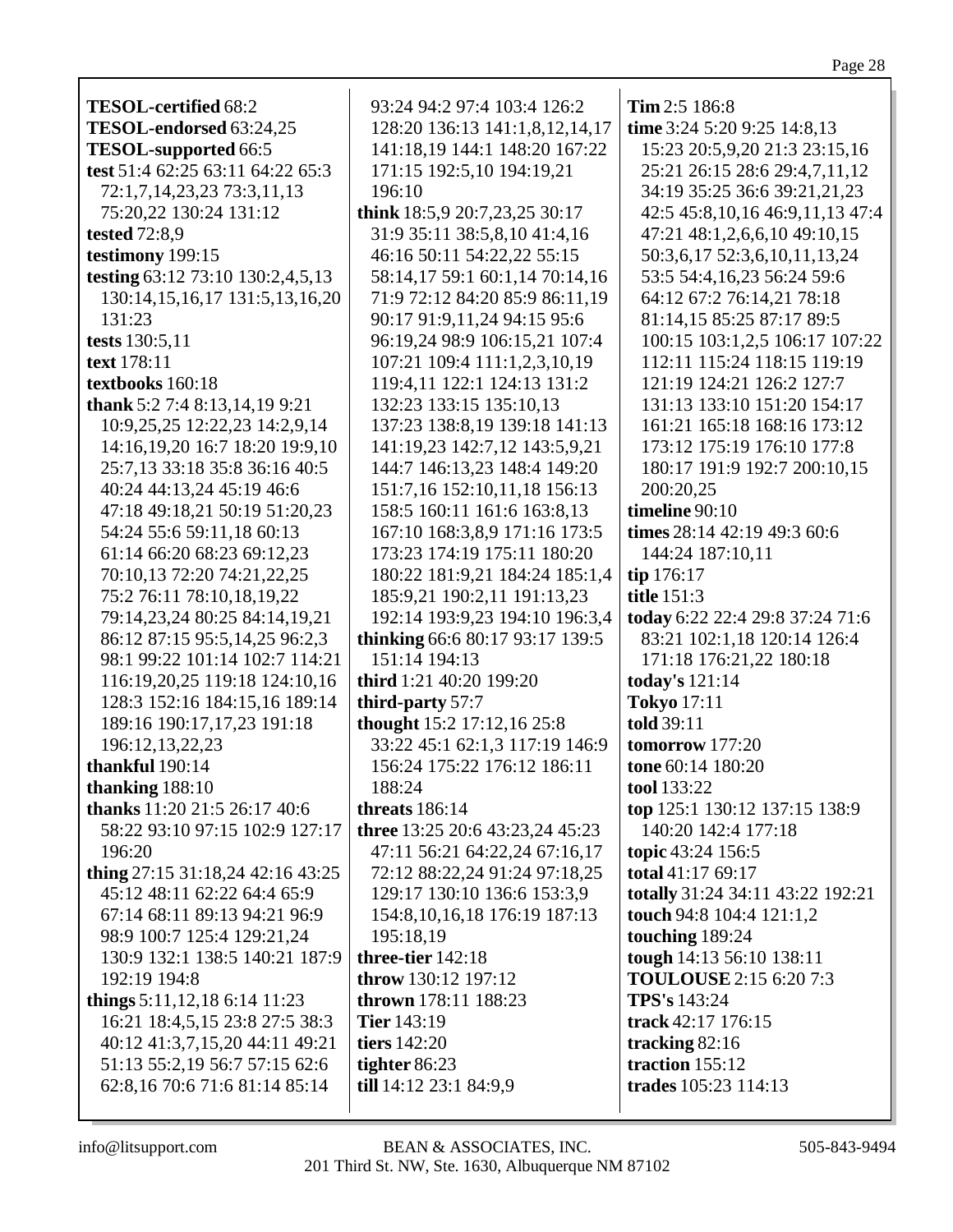| traditional 15:19 111:16 134:14  | 69:16 105:13 106:24 107:9        | 151:1,15 191:13 195:1          |
|----------------------------------|----------------------------------|--------------------------------|
| 161:8 162:16,16                  | 140:5 163:23 178:12              | understanding 39:7 53:10 61:21 |
| Trail 3:18 116:22 117:16 118:8   | trying 8:17 30:18 47:15 48:3     | 65:8 93:22 109:23 120:6 167:8  |
| 118:13 119:17 164:4,6,13,22      | 52:8,22 53:4 58:10 63:19 95:19   | understood 62:23 124:10 160:16 |
| 173:24 174:9,25 175:2,3          | 95:22 108:21 114:18 117:23       | 160:25                         |
| <b>Trail's</b> 118:1             | 149:3,3 151:8,11,16 152:11       | unfortunate 187:1,11           |
| <b>Trails</b> 117:3,5            | 153:19 166:15 167:24 188:16      | unfortunately 14:25 40:1 105:6 |
| trainers 66:3                    | 188:17                           | 110:21 187:8                   |
| training 57:9 58:4,7 59:24 61:18 | <b>TSI</b> 87:18                 | unfunded 141:5                 |
| 65:4 66:2 81:22 82:14,15,16      | Tuesday 83:3,25 88:3 186:20      | unions 137:23,25               |
| 87:25 88:2,5 93:5,6,8 95:17      | turn 9:22 20:3                   | unique $75:12$                 |
| 107:15,22 186:12,13 190:1        | Turquoise 3:18 116:22 117:3,5    | unisex 159:18                  |
| trainings 57:6,11 58:3 88:4,7,16 | 117:16 118:1,8,13 119:16 164:4   | university 113:3,6             |
| 88:18 89:7 95:21                 | 164:6, 13, 22 173: 24 174: 9, 25 | <b>Unknown 84:6</b>            |
| transcript 1:10 115:7 199:11     | 175:2,3                          | <b>UNM-LA</b> 145:20 146:6     |
| 200:8,13,18,23                   | tweaks 38:22                     | unnrolled 131:10               |
| transfer 90:20,23 148:9          | twice 133:3 180:9                | unpack 58:10 65:6              |
| transferred 72:9 74:2 90:12      | two 34:7 47:19,24 63:12,12 72:4  | unscramble 149:3,6             |
| transgender 156:9,13,21 158:8    | 72:11,13 73:6,9 87:20,21 88:14   | unused 79:8                    |
| 158:22                           | 89:7 93:5 94:22 95:3 99:24       | unveiled 134:12                |
| transition 22:10 37:9 149:12     | 103:4 125:6 135:19 145:21,21     | upcoming $190:15$              |
| 187:24                           | 146:22,25,25 147:10 148:6,13     | update 58:8 97:6 102:19        |
| transitioning 159:23             | 148:18 149:13,16 158:25          | updated 85:13 120:5,21 176:25  |
| transitions 81:11                | 167:22 173:19 185:20,21          | 189:22                         |
| translated 73:20                 | 187:13 191:8,24 195:17           | updates 124:4                  |
| transport 49:4 106:13            | type 31:17 42:15 43:25 133:13    | <b>upped</b> 139:5             |
| transportation 99:25 100:4       | 152:13                           | upset $5:21$                   |
| 171:19 174:12,22 175:1           | types $68:17$                    | urinals 160:3                  |
| trauma-inspired 114:18           | typically 133:2                  | usage $75:7$                   |
| travel 15:15 17:7 155:15         | typos 180:14                     | use 15:23 29:14,22 30:4 32:20  |
| travels 79:25                    |                                  | 44:15 46:4 68:9,9,11,18,19     |
| tree 184:4                       | U                                | 71:16 81:14 121:19 157:3 159:1 |
| <b>tremendous</b> 55:11 107:22   | <b>U.S</b> 113:12                | 159:1,12,21,22,23 162:19 184:6 |
| <b>trend</b> 169:14              | uh-huh 51:11 122:12 138:22       | 197:16,17                      |
| <b>tried</b> 110:23              | 177:3                            | useful 98:9 101:24             |
| trip 3:9 14:6 15:15 17:10 18:13  | umbrella 107:16 111:11           | uses 161:18                    |
| 18:15 38:10 192:24               | unable $15:1$                    | usually 84:13,18 138:3 141:25  |
| Trish 2:3 11:4 196:13            | unanimous 155:24                 | utilities 129:6                |
| <b>Trompa</b> 193:7              | unanimously 128:14 155:23        | utilize $63:20$                |
| $tru-127:1$                      | uncomfortable 127:2              |                                |
| truck 91:16                      | underfunds 141:3                 | $\mathbf{V}$                   |
| trucks 92:6                      | underlying 60:14                 | vacancy 81:25                  |
| true 194:12 199:10               | understand 18:6 27:14,25 30:8    | vacant 81:10,11 83:14 187:16   |
| Trujillo 163:25 168:5            | 30:18,23,24 31:7 33:7 35:24      | vacation 45:14                 |
| truly 8:17 14:8 19:3,8 40:11     | 47:7 48:23 60:14,18 61:8 62:17   | valid 93:14                    |
| 106:7 147:23 152:2               | 66:22 67:2,9 68:4 70:9 72:4      | validated 36:19                |
| try 5:18 27:15,22,24 45:7 50:16  | 92:19 95:22 106:23 119:9 147:4   | <b>value</b> 111:20            |
|                                  |                                  |                                |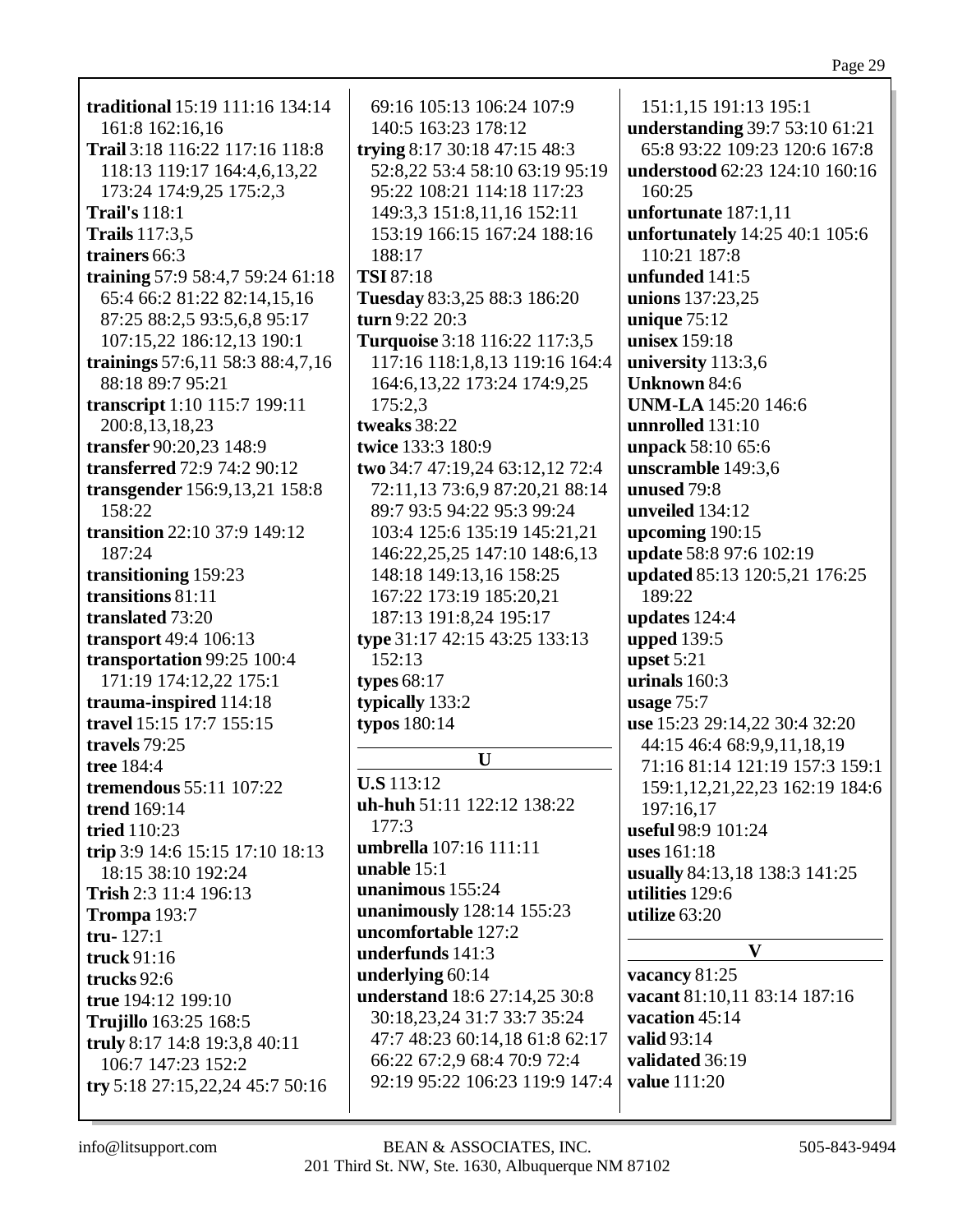variety 50:15 186:7 various  $148:10$ vary 78:12 151:19 verbiage 112:12 131:3 136:16  $160:21$ version 38:7 versus  $170:20$ **vested** 139:11 **VEX** 14:25 vice 2:3 10:1 11:3,4,17 13:24 vicinity 170:2 vigilant  $138:9$ violate 60:11 164:3.5 visit 17:8 18:7 57:17 82:6 170:22 visited 17:11,24 24:9 169:25 Visitor  $4:11$ visits  $18:12.22$   $82:12$   $84:23$   $85:1$  $85:2$ visual 38:9 192:19 vocabulary 68:8 vocational  $106:1.5$ Voigt 2:7 7:12,13 13:4,6 17:3,19 69:11,12,25 70:10 75:1,2 76:1 76:11 77:18,19 87:7,10,15 93:4 93:10 105:18,21 107:12,24 108:5 109:1,4 110:5 111:6 123:9.10 126:5.6.10.14.17.23 127:3, 10, 16, 19, 25 128:3, 9, 12 128:19,22 132:24 133:24 136:10,15 137:7,12 144:12,17 144:21 145:1,8,13,16,17 146:9 155:25 157:1,4,19,24 158:4,7 158:12,22,24 159:10,20 160:6 161:3,13 162:15,20 165:12,22 166:13,16,22 167:1 168:23 173:7,18 174:19 175:25 176:16 176:24 178:1,6,14,17,23 182:16 182:18,23 183:2,9,10 190:19,20 193:19 197:21 volunteering 127:14 vote 7:6 77:7 103:17 115:22 120:14.17 121:23 163:14 183:6 184:14 voted 102:20 104:22 votes 13:25 77:21 123:24 184:10 voting  $11:17$ **vu** 193:10

W wait 23:1 43:13 66:16 81:5 92:13 121:22 137:23 145:23 147:9 wait-and-see 141:14 waited 5:5 186:20 waiting 36:6 69:8 81:25 walk 66:12 174:9 walked  $73:25$ wall 140:16 173:11 walls 68:5.20 want 5:24,25 10:14 14:11,20 20:17,18 21:23 22:21,24 23:1 26:21 32:11 35:20 41:18,22 54:2 60:9 66:10,13,17 70:22 71:10 83:22 85:5 86:12 91:18 95:5 99:18 100:2 110:12 112:23 117:12 119:22 121:15 137:22 142:13 144:8 146:5 149:10 151:17 153:9,13 159:7,12,17,21 162:5,18 166:9 167:14 168:12 168:13 171:2 172:12 173:24 175:18.20.22 179:18 184:19.20 188:14 189:8,14,20 190:25 191:6 195:8,15 197:5,9,12,13 wanted 14:12 20:22 32:1,4 44:4 73:12 74:21 79:11 81:2 85:15 89:17.25 92:14 99:2 191:21  $195:16$ **wanting 59:22 101:3** wants 59:12,13,14,14 143:11 159:22.23 179:24 War 17:16 wasn't 26:3 130:15 138:12 145:14 155:20 170:5,5,6,6 180:11.24 watch 43:14 79:7 193:22 Watergate 192:1 way 17:16 21:18 22:11 31:12 67:1 74:22 79:5 84:3 91:10 93:22 95:6,12 101:12 106:15 112:11 120:4 130:21,22 132:2,2 137:20 138:10 140:13,13 147:14 155:17 166:11 171:21 174:3,16,18 181:2 190:4 192:5 ways 27:11 167:23 we'll 11:13 36:1 90:19 99:19 103:15 115:11 149:18 176:1,1

185:10 189:12 we're 6:17 8:15 11:15 16:22,24 16:24 20:20 21:14 29:10 38:13 40:20,20 46:5,17 47:13 48:3,7 48:12,17 51:3 52:3,3,22,22,23 55:4,4 59:5 61:17 64:17,21 76:13 79:8 80:11 81:5 83:11.13 86:15.21 90:8 92:16 95:19 97:5 100:20 101:12,22 102:4,14 108:21 114:18 116:6 119:1 121:23 122:3 124:15 131:25 144:7 146:21 148:12 149:4,17 160:19,24 166:20 167:21 168:18 172:18,24 175:6,17 179:5 184:22 186:23 187:2,12 189:11 190:3 191:10 we've 14:10 21:15 37:12 48:16 54:16 55:18 56:6 63:13 71:6 75:22 76:19 81:11 84:22,25 98:11,17 110:22,22 120:21 148:13 149:16 155:8 167:22 175:20 185:8 186:3 187:6,20 weaknesses 112:8 wearing  $6:22$ weather 5:17 16:22 web 84:12 webinars 101:19 Webmaster 122:6 website 84:13 119:24 120:20 121:8 176:24 184:20 185:2 website's 95:18 **Wednesday 83:5 94:24** week 16:16 54:14 65:4 85:13,21 88:2,3 90:8 95:4 130:3 133:3,7 133:10 134:6 155:11 156:2 185:12 186:6,10 weekly 131:7 weeks 47:11 153:3,10 154:16,18 185:20,22 187:14 weigh  $142:1,6$ welcome 8:13 14:7 81:3 98:1 189:8 190:18 191:1,3,7,17,20 193:16 196:22 welcoming 195:2 went 17:11 24:17 36:8 55:25 56:3 188:11 196:17 weren't 36:20 42:2 43:16 47:22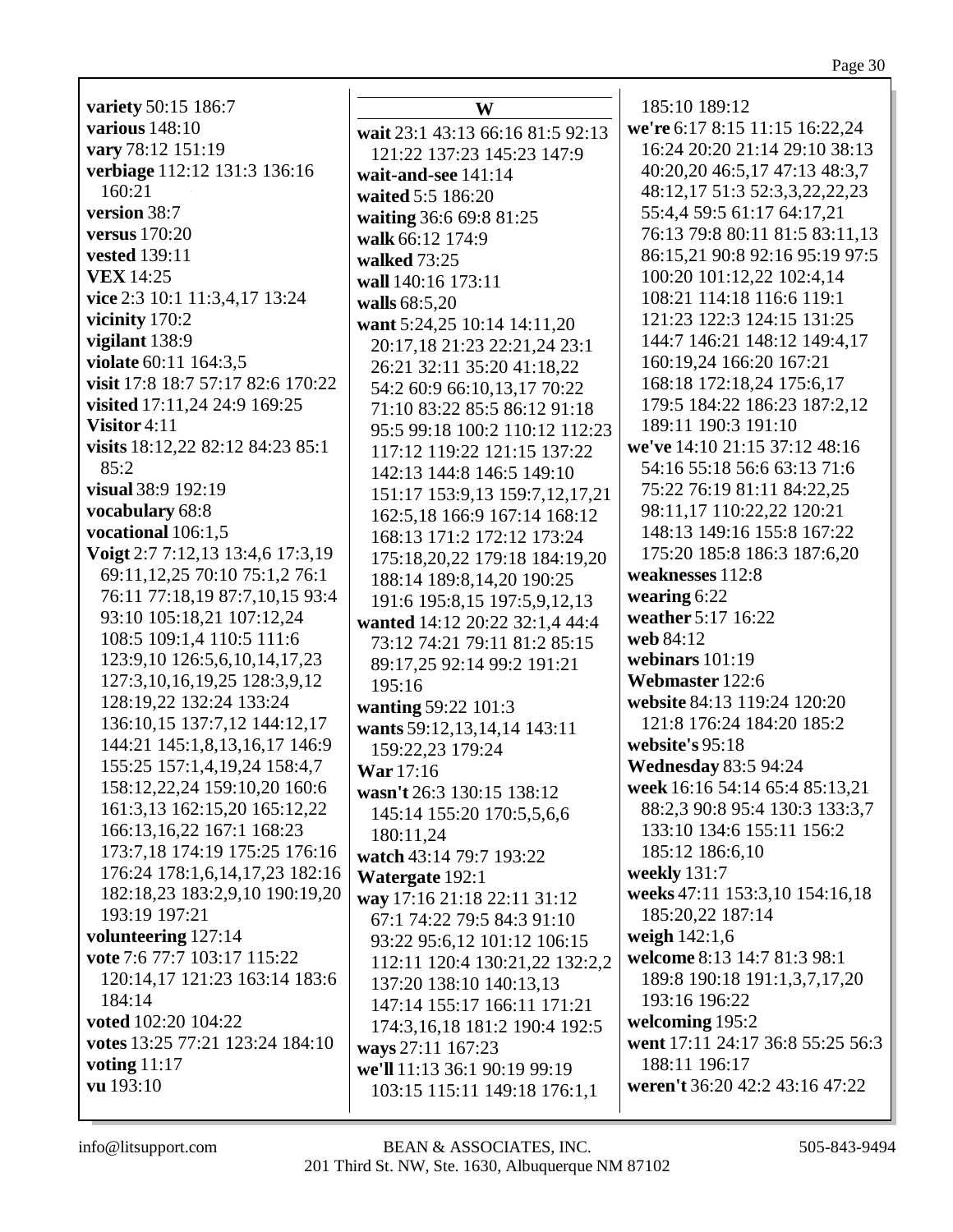Page 31

61:2 124:25 wheel 196:14 whereof 199:15 whirlwind 196:16 WIDA  $62:25$ wide 64:15 69:15 **Williams**  $79:1$ willing 46:20 50:12 57:21 58:11 156:18 196:9 **Wilson 82:8** win 118:9 195:24.24 win-win 114:19 118:18 172:14 window 39:4,19,23 58:6 73:9 89:9 windows 37:5 38:20 39:12 88:24 winter  $84:24$ wish 65:9.12 70:17 79:14 80:3 160:13 190:7 wishes  $19:15$ withdrawal 157:11 158:1 **Withhold 157:19** with holding  $157:11,13$ Woerner 2:9 20:23 21:13 22:25 23:4,8 24:2,7,21 25:7,13 35:11 36:16 37:14,19 38:1 39:5,9 40:8 51:23 53:24 54:2,6,18 63:9 66:15 70:12 72:20 73:11 74:8.18 75:3.6 76:6.9 80:25 83:22 84:14,19,21 86:1,6,23 87:5,9,13,16 91:3,6 92:2,11,13 92:23 93:2,7,11 94:5,13,15,18 96:4,23 97:7,12 120:9,12 121:2 122:14 124:10,18 151:7 154:20 157:15 167:19 188:20 193:25 wonder 44:25 152:21 wonderful 18:3 79:22 196:5 wondering 33:5 45:16 woods 102:2,4 word 10:7,7 29:14 67:2 68:5,19 70:9 130:21 151:18 177:19 180:22 181:6 wording 120:10 131:15 words 68:9,21 173:19 191:24 work 5:7.12 15:25 18:19 21:18 21:21 22:11 25:23 26:6 27:7 36:8 40:9 46:16 55:13,18 78:23 85:2 87:2 93:16,19 95:19 96:1

98:5 106:14 107:4,5 114:14 140:18 142:21,22 146:20 153:9 155:5 184:16,17 189:1,15 193:17 workday 88:12 worked 22:5,8 24:18 44:14 56:8 62:22 120:21 155:8 worker 25:6 133:6 135:22,23 working 16:22 28:23 30:6 35:12 36:20,21 41:11 46:5 47:13 56:8 81:12 83:11.13 99:20 121:20 148:5 191:4 195:4 196:3 workload 95:7 works 82:3 119:4 world 17:16 106:16 190:13 worms 173:19 174:20 worry 11:9 45:13 83:22 **worse** 138:15 worth 16:18 wouldn't 30:3 118:17 wow 144:16 190:9,10 193:2 194:12,14 wraparound 152:18 write 6:15 43:24 49:15 55:3,23 96:9 156:18 write-up  $55:23$ writing 28:8, 10, 22 29: 23, 25 43:22 107:2 written 26:1 34:16 160:25 wrong 6:14 33:23 173:22 wrote 187:22  $\mathbf{X}$ X 3:1 4:1 48:13 109:16 177:19  $X' 48:16$ Y  $v$ 99:11 yay 128:11,21 yeah 8:23 21:21 42:25 47:14 69:25 86:22 92:2,12 94:2,17,20 97:7,9,14 104:4 110:17 116:4,4 120:3 121:3 126:12 127:3 128:10 129:10 132:24 147:4 150:24 154:14,18 155:25 161:20,23 162:21 163:15

179:16 180:4,5,15,15 181:17,23 185:21 192:24 193:2 vear 6:13 22:16,19 42:15 43:18 43:18,20,23,23 44:1,22 47:9,11 55:24 56:14 57:3,5 63:7,11,19 66:1 72:8,10 73:6 85:4,23 86:16,17 88:4,13,15 89:11 93:15 95:19 99:19 100:1,13 101:2 108:17 119:5,20 124:13 127:20 129:22,23 130:11 136:20.23 143:5 153:23 154:8 155:7 178:18 191:1 194:20 vear's 57:3 156:15 vear-end 4:3 179:5,7 182:18,24 year-round 155:1 vears 26:22 27:23 35:1 37:2 45:23 56:12.21 61:10 64:22.24 98:16 107:25 114:24 130:16 137:3 138:12 139:10.12.16 140:11 149:2 154:10 169:9 174:25 175:15 190:16 191:8 192:6 193:4,5 194:19 195:18,19 veoman's  $55:13$ **vesterday** 28:22 73:19 82:25 83:19 89:10 90:17 124:5.25 125:6 131:10 135:3 voga 24:10 **young** 174:6 192:7 vounger 172:10 **YouTube** 192:18  ${\bf Z}$  $\bf{0}$  $\mathbf{1}$ 1 3:3 4:11 69:2  $1/11/19200:2$ 1:50  $102:13$ 10 3:17 93:13 102:14 141:1,3 189:6 10.00 146:3  $10:101:116:5$ 100 24:19 45:21 51:20 135:22  $139:10$  $1023:17$ 10th 176:25 11 1:11 3:18 59:13 116:21 122:4

167:20 168:23 175:25 177:13